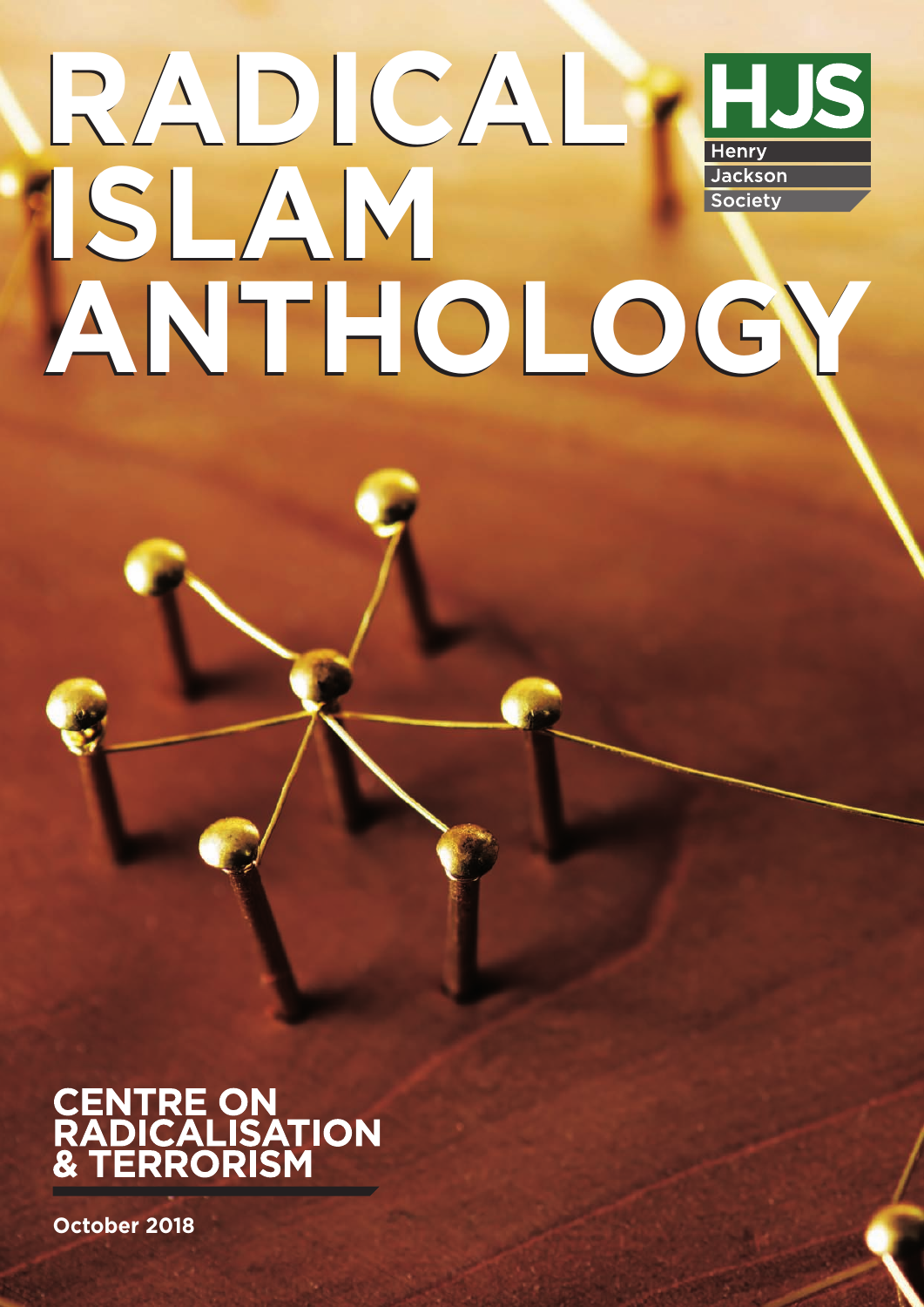Published in 2018 by The Henry Jackson Society

The Henry Jackson Society Millbank Tower 21-24 Millbank London SW1P 4QP

Registered charity no. 1140489 Tel: +44 (0)20 7340 4520

#### **www.henryjacksonsociety.org**

© The Henry Jackson Society, 2018. All rights reserved.

The following publication is a compilation of contributions from a multinational array of speakers who attended the Radical Islam Conference hosted by the Henry Jackson Society on the 6th and 7th of December 2017. Essays have been edited for consistency as well as for fluency in the English language. The views expressed in this publication are those of the authors and are not necessarily indicative of those of The Henry Jackson Society or its Trustees.

Title: "RADICAL ISLAM AnTHoLogy"

ISBn: 978-1-909035-49-2

£9.95 where sold

Cover Photo: optimarc/Shutterstock.com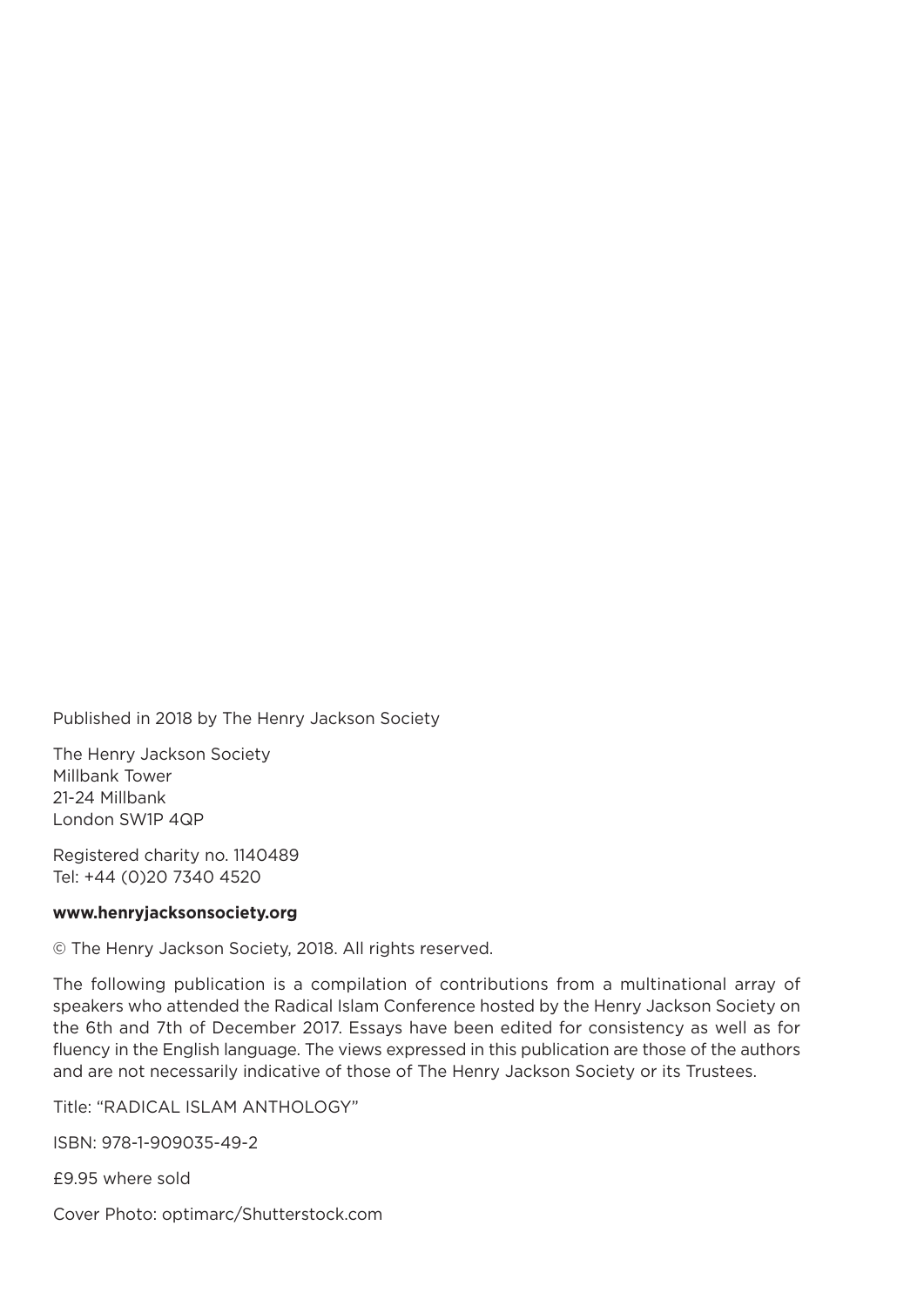## **RADICAL ISLAM ANTHOLOGY**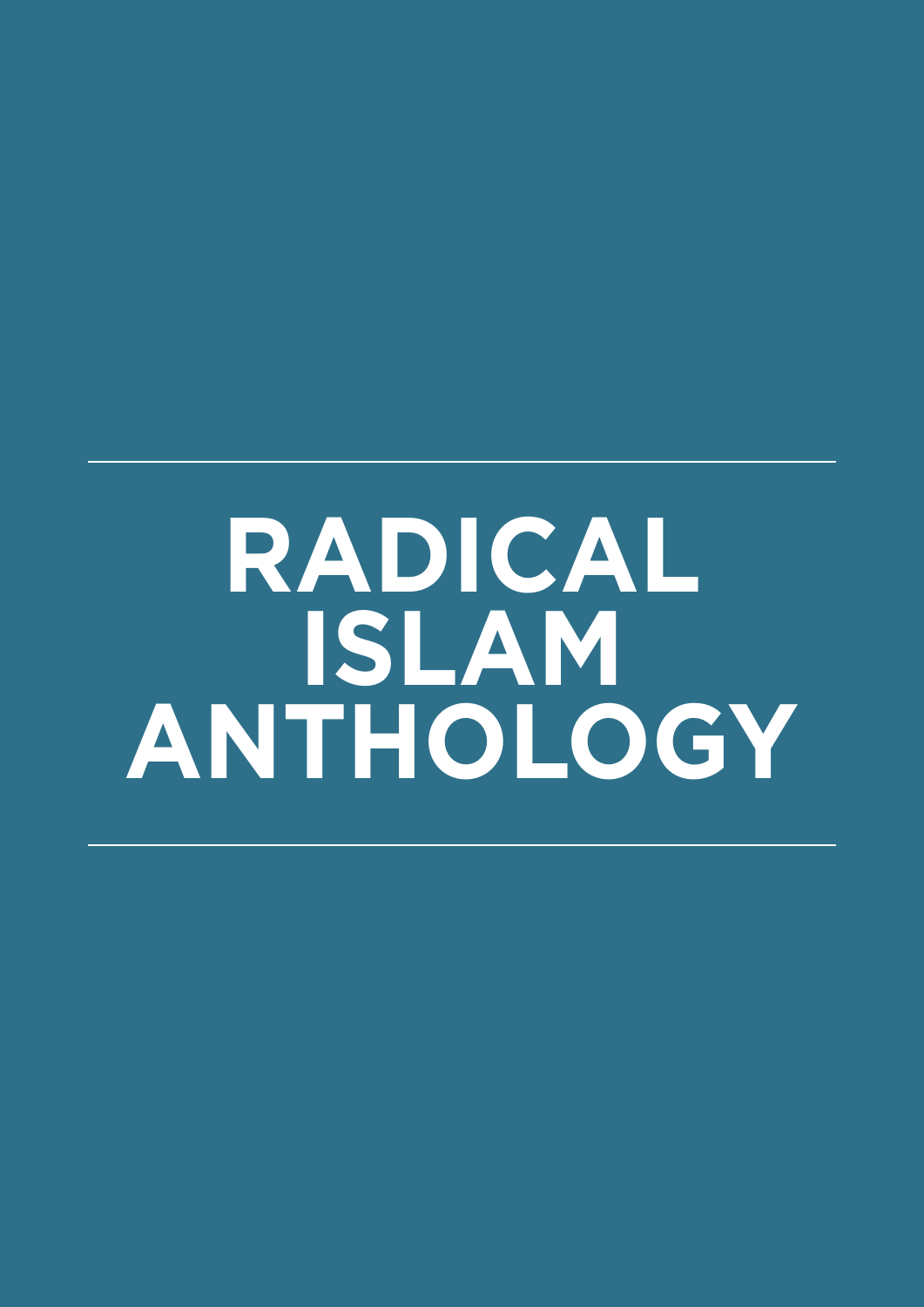#### **About CRT at The Henry Jackson Society**

The Centre for the Response to Radicalisation and Terrorism (CRT) is unique in addressing violent and non-violent extremism. By coupling high-quality, in-depth research with targeted and impactful policy recommendations, we aim to combat the threat of radicalisation and terrorism in our society.

The Henry Jackson Society is a think-tank and policy-shaping force that fights for the principles and alliances that keep societies free, working across borders and party lines to combat extremism, advance democracy and real human rights, and make a stand in an increasingly uncertain world.

The Henry Jackson Society is a company limited by guarantee registered in England and Wales under company number 07465741 and a charity registered in England and Wales under registered charity number 1140489.

For more information, please see www.henryjacksonsociety.org.

#### **Acknowledgements**

The authors would like to thank Charlotte Lacy and Alice Coyte for their research assistance.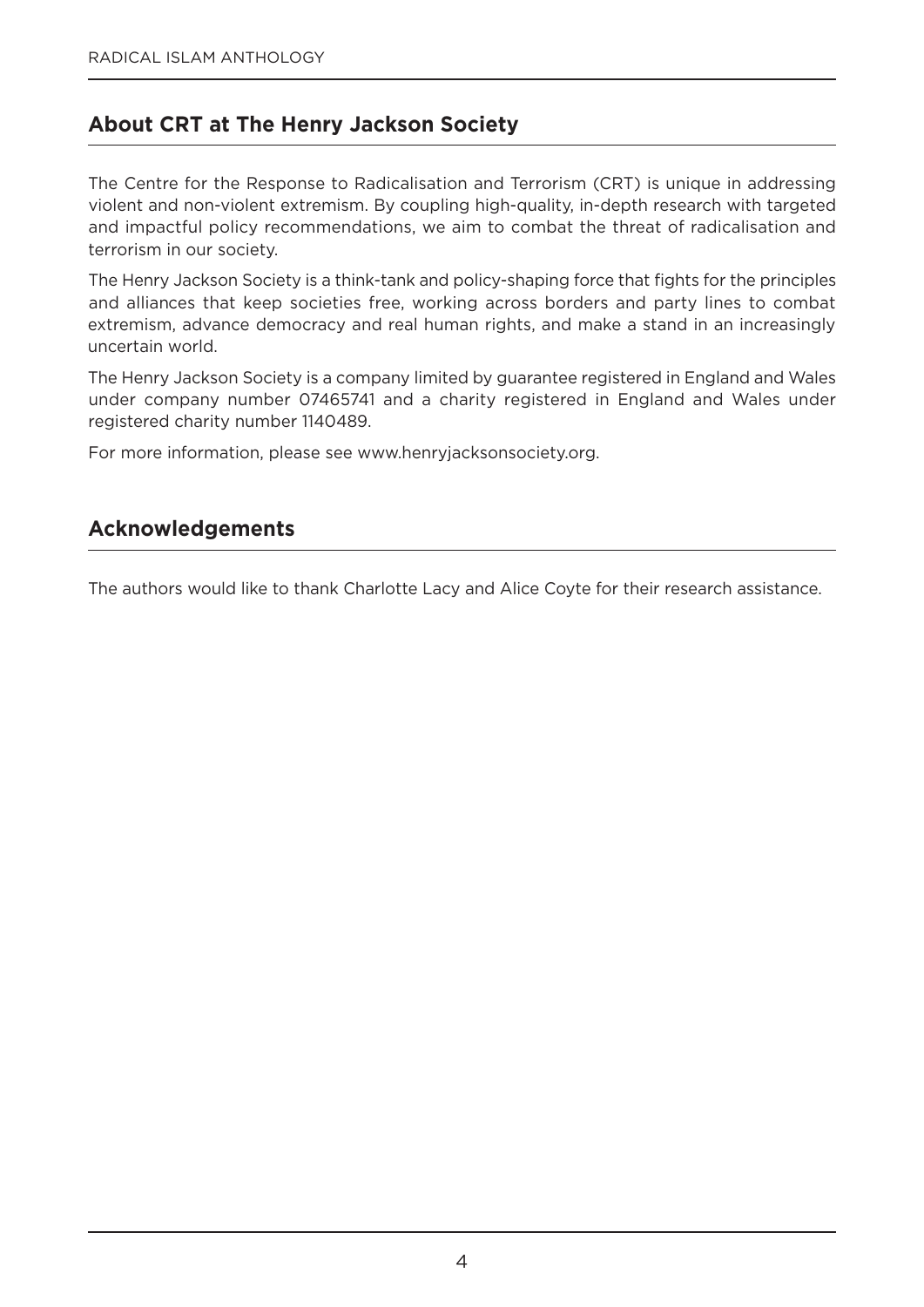#### **Contents**

| "Why It Is Wrong to Empower Non-Violent Islamists",                    |  |
|------------------------------------------------------------------------|--|
| "The Best Strategy to Deal with Political Islam is Democracy",         |  |
|                                                                        |  |
| "Proportionality in the Modern Age", Lord Carlile of Berriew30         |  |
| "A Toolbox for Countering Extremist Religious Doctrines", Shmuel Bar34 |  |
|                                                                        |  |
|                                                                        |  |
|                                                                        |  |
|                                                                        |  |
| "Integration and Assimilation of Muslims in Europe:                    |  |
|                                                                        |  |
| "Belgian Foreign Fighters in Syria and Iraq:                           |  |
| "Islamists' Efforts to Subvert National Institutions                   |  |
|                                                                        |  |
| "A Long March Through the Institutions? Islamists                      |  |
| "Islamist use of the UK's Education and Charitable Sectors",           |  |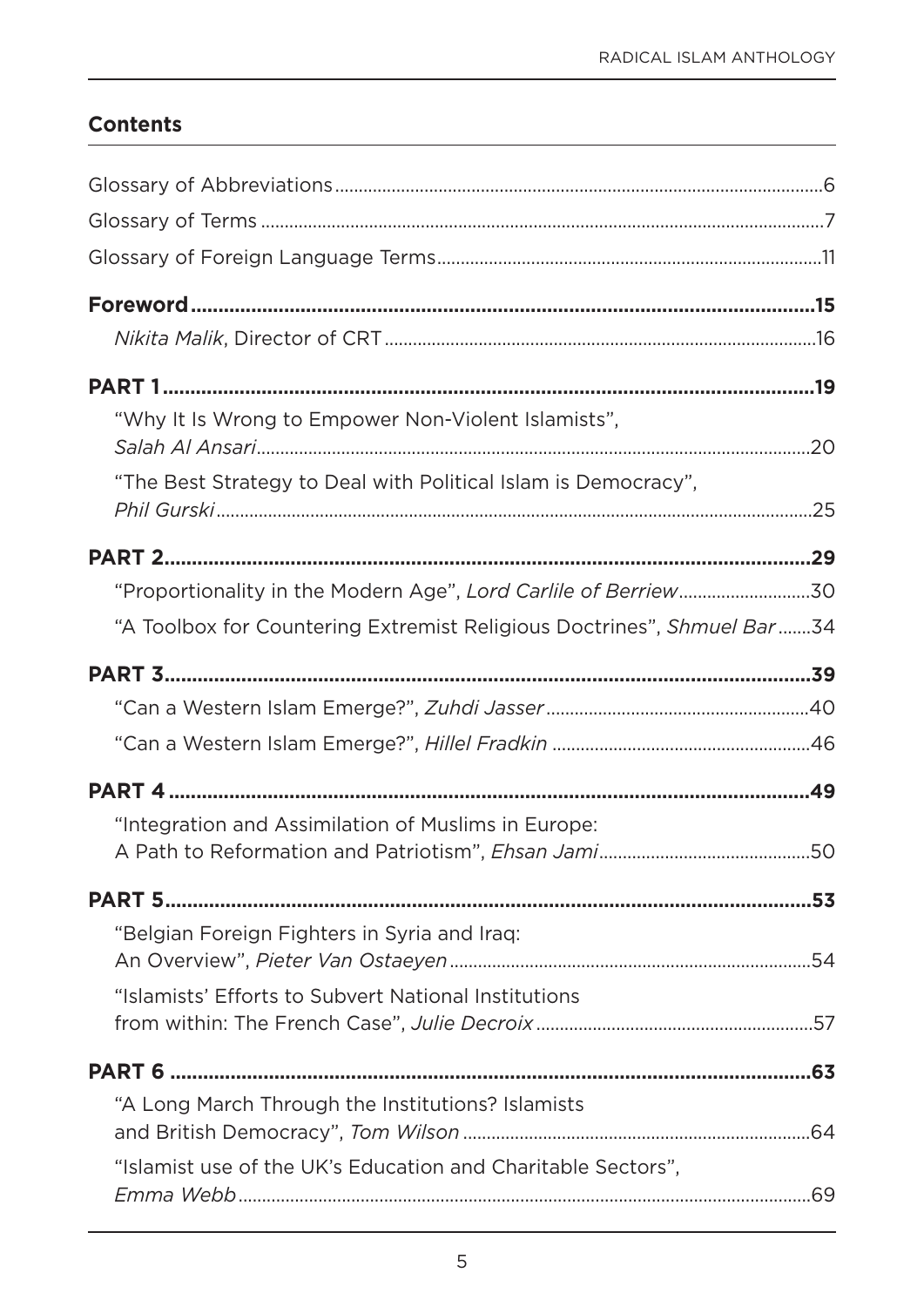#### **Glossary of Abbreviations**

| <b>CAIR</b>    | The Council on American Islamic Relations          |
|----------------|----------------------------------------------------|
| <b>CONTEST</b> | The UK's counter-terrorism strategy                |
| <b>CTSA</b>    | Counter-Terrorism and Security Act                 |
| <b>CVE</b>     | <b>Countering Violent Extremism</b>                |
| <b>EU</b>      | European Union                                     |
| <b>DoD</b>     | Department of Defence                              |
| <b>DoS</b>     | Department of State                                |
| <b>FGM</b>     | <b>Female Genital Mutilation</b>                   |
| <b>FIS</b>     | Front Islamique du Salut (Islamic Salvation Front) |
| <b>GCHQ</b>    | Government Communications Headquarters             |
| <b>ICCT</b>    | International Centre for Counter-Terrorism         |
| <b>IERA</b>    | Islamic Education and Research Academy             |
| <b>IDCI</b>    | Islamic Dawah Centre International                 |
| <b>IFE</b>     | <b>Islamic Forum of Europe</b>                     |
| <b>IGPN</b>    | National Police General Inspectorate               |
| <b>IPA</b>     | <b>Investigatory Powers Act</b>                    |
| IR.            | Islamic Relief                                     |
| <b>IRFI</b>    | Islamic Research Foundation                        |
| <b>IS</b>      | Islamic State                                      |
| <b>ISNA</b>    | Islamic Society of North America                   |
| <b>MAB</b>     | <b>Muslim Association of Britain</b>               |
| <b>MB</b>      | Muslim Brotherhood                                 |
| <b>MCB</b>     | <b>Muslim Council of Britain</b>                   |
| <b>MEND</b>    | Muslim Engagement and Development                  |
| <b>MI5</b>     | The UK Security Service                            |
| <b>MP</b>      | Member of Parliament                               |
| <b>MRDF</b>    | Muslim Research and Development Foundation         |
| <b>NATO</b>    | North Atlantic Treaty Organisation                 |
| <b>OIC</b>     | Organisation of Islamic Cooperation                |
| <b>UK</b>      | United Kingdom                                     |
| <b>UKIM</b>    | United Kingdom Islamic Mission                     |
| <b>US</b>      | <b>United States</b>                               |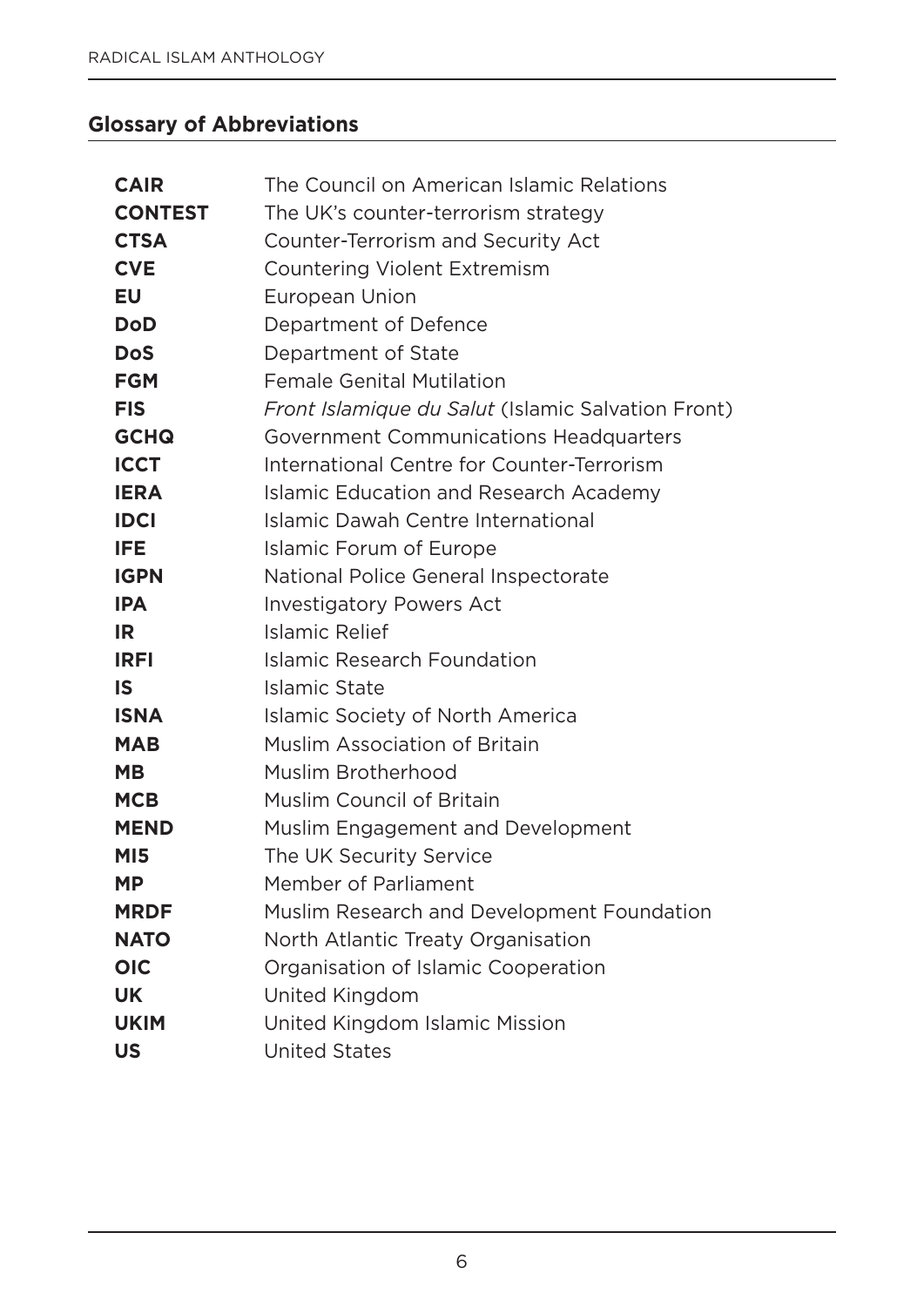#### **Glossary of Terms** <sup>1</sup>

#### **Adalet ve Kalkınma Partisi (Justice and Development Party)**

A Turkish social conservative political party. The current party leader, and President of Turkey, is Recep Tayyip Erdoğan.

#### **Al Qaeda (AQ), includes Al Qaeda in Iraq (AQI), Al Qaeda in the Arabian Peninsula (AQAP) and Al Qaeda in the Islamic Maghreb**

(Proscribed March 2001) Inspired and led by osama bin Laden, the group's aims include the expulsion of Western forces from Saudi Arabia, the destruction of Israel, and the end of Western influence in the Muslim World.

#### **Al Shabaab**

(Proscribed March 2010) An organisation based in Somalia that has waged a violent campaign against the Somali Transitional Federal government and African Union peacekeeping forces since 2007, employing a range of terrorist tactics including suicide bombings, indiscriminate attacks, and assassinations. Its principal aim is the establishment of a fundamentalist Islamic state in Somalia, but the organisation has publicly pledged its allegiance to osama Bin Laden and has announced an intention to combine its campaign in the Horn of Africa with Al Qaeda's aims of global jihad.

#### **Bharatiya Janata Party (Indian People's Party)**

one of the two major political parties in India. As of 2018, it is the country's largest political party in terms of representation in the national parliament and state assemblies, and it is the world's largest party in terms of primary membership.

#### **Boko Haram (Islamic State West African Province)**

(Proscribed July 2013) A nigerian militant Islamist group which forbids Western education and proscribes secularism. Founded by Mohammed yusuf, the group pledges allegiance to IS and advocates for the universal adoption of sharia law in nigeria. In 2014, it established a caliphate in parts of Northern Nigeria, and led a violent insurgency in parts of Chad and Cameroon.

#### **En Nahda Party**

A Muslim democratic political party in Tunisia also known as the 'Renaissance Party'. Founded as the Movement of Islamic Tendency in 1981, it rejects radical Islamism as a form of governance appropriate to Tunisia, but Islam remains an important guiding feature of its policy.

#### **Extremism**

An ideology, which when implemented would significantly and negatively impact the human rights of certain sectors of society, such as women, religious or ethnic groups, persons with disabilities, and so on. By extension, violent extremism is an ideology that would justify the use of violence against these sectors of society.

#### **Fidesz (Hungarian Civil Alliance)**

A national-conservative and right-wing populist political party in Hungary that has secured a parliamentary supermajority in 2010, and retained this in the 2014 and 2018 elections.

#### **Front Islamique du Salut (Islamic Salvation Front)**

A Sunni Islamist political party based in Algeria, with the core objective of establishing an Islamic state by sharia law. It was officially made legal as a political party in 1989, before it was

<sup>&</sup>lt;sup>1</sup> Unless otherwise cited, the proscriptions used herein have been issued by the Home Office, published in 'Proscribed Terrorist organisations Home office (2017), available at: https://assets.publishing.service.gov.uk/government/uploads/system/uploads/ attachment\_data/file/670599/20171222\_Proscription.pdf, last visited: 6 August 2018.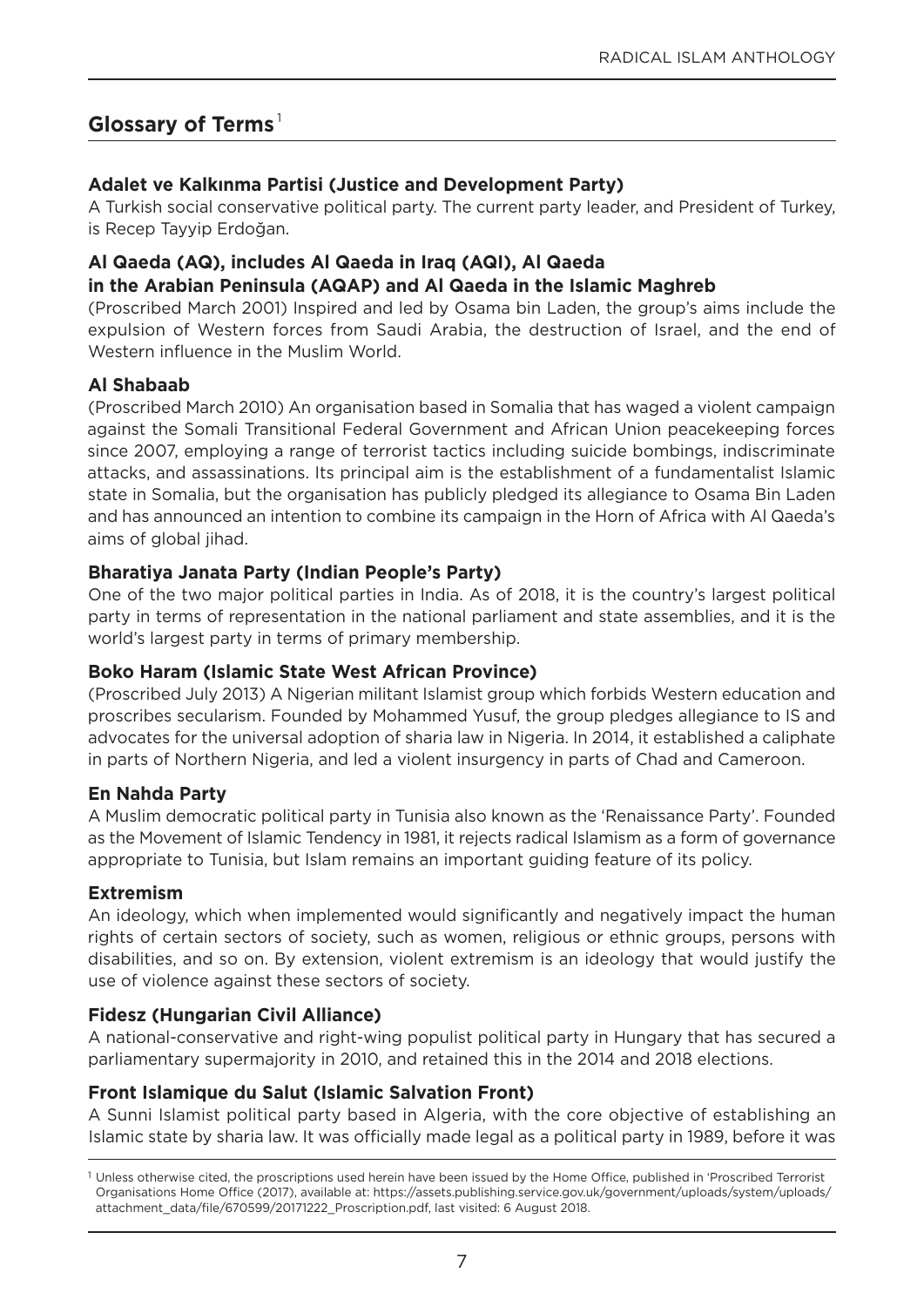dismantled in a military coup in 1992, following some electoral successes. It was officially banned by the Algerian government in March 1992.<sup>2</sup>

#### **Hamas**

(Proscribed March 2001) Hamas aims to end Israeli occupation in Palestine and establish an Islamic state.

#### **Hizb al-Wasat (Party of the Center)**

A moderate Islamist political party, founded in 1996 as a splinter group of the Muslim Brotherhood. The party asserts that its aim is to promote a tolerant version of Islam with liberal tendencies.

#### **Hizb ut-Tahrir**

Founded in Jordan in 1952, this revolutionary Islamist group seeks to overthrow governments in Muslim-majority countries – either peacefully or via a military coup – and establish an Islamic state ruled under sharia that would eventually expand, annex, or colonise all existing countries. The group claims to be a non-violent political party.

#### **Indoctrination**

To teach a specific viewpoint or ideology without allowing anyone to criticise or question it, often in reference to religious ideas.

#### **International Union of Muslim Scholars**

An organisation of Muslim Islamic theologians headed by yusuf al-Qaradawi, founded in 2004 and headquartered in Qatar.

#### **Islam4UK**

Islam4UK is an alternative name for the organisations already proscribed in 2010 and 2011 under the names Al ghurabaa and The Saved Sect.

#### **Islamic State (Daesh)**

(Proscribed June 2014) Islamic State is a brutal Sunni Islamist terrorist group primarily active in Iraq and Syria. The group adheres to a global jihadist ideology, following an extreme interpretation of Islam, one that is anti-Western and promotes sectarian violence. IS aims to establish a caliphate governed by strict sharia law in the region and imposes its rule on people using violence and extortion. Islamic State was previously proscribed as part of Al Qaeda.

#### **Islamism**

The belief that Islam is a totalitarian political ideology. It claims that political sovereignty belongs to god rather than the people. Islamists believe that their reading of the sharia should be state law, and that it is the religious duty of all Muslims to work towards and pledge allegiance to an Islamic state that reflects these principles.

#### **Jabhat al-Nusra (Al-Nusra Front)**

(Proscribed July 2014) Following an order by the UK in July 2013, the al-nusra Front and Jabhat an-Nusra li-ahl Sham should be treated as alternative names for the organisation that is already proscribed as Al Qaeda.

#### **Jamaat-e-Islami**

The oldest political party in Pakistan. It was founded in 1941 by Maulana Maududi, an Indian journalist and Islamic theologian. The group – which has a full organisational structure and constitution – aspires towards the removal of manmade political systems in order to create an Islamic state ruled under sharia.

<sup>2</sup> Wellman, J.K. and Lombardi, C., *Religion and Human Security: A Global Perspective* (oxford University Press, 2012), p.253.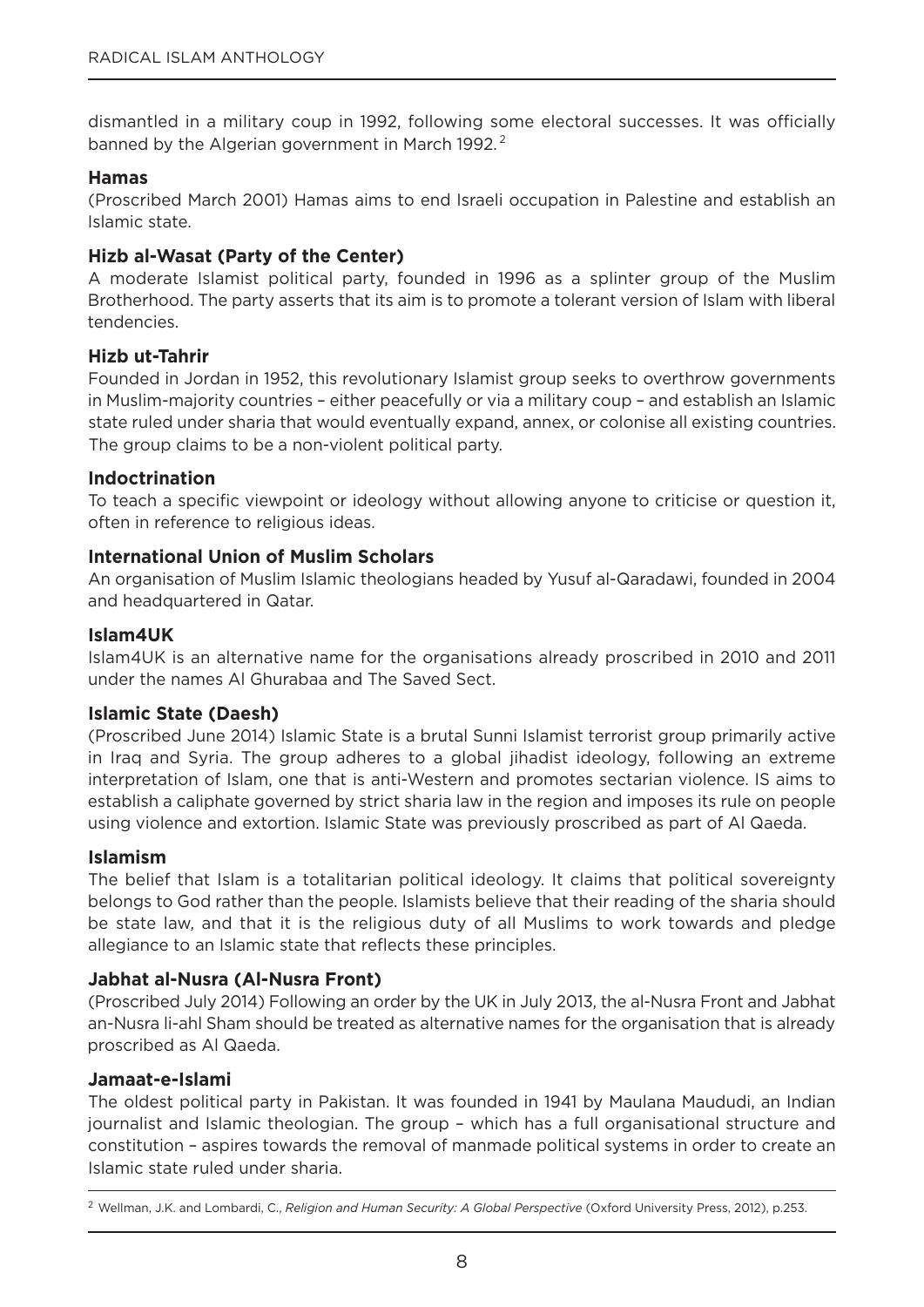#### **Jemaah Islamiyah (Islamic Congregation)**

(Proscribed november 2002) Jemaah Islamiyah's aim is the creation of a unified Islamic state in Singapore, Malaysia, Indonesia, and the Southern Philippines.

#### **Jihadism**

A militant strand of Sunni Islamism which advocates the use of violence against non-Muslims (or other Muslim groups such as Shia or Sufi Islam) as part of a broader struggle for the establishment of an Islamic State.

#### **Katibat al-Battar al-Libiyya**

A core Islamic State unit that was headquartered in Syria before some of its members dispersed to Libya.

#### **Lone Wolf**

An individual who prepares and commits violent acts alone, outside of any command structure, and without material assistance from any group. The individual may be influenced or motivated by the ideology and beliefs of an extremist group or terrorist organisation, and may act to support it.

#### **Majlis Shurat al-Mujahdin (Mujahideen Shura) or Council in the Environs of Jerusalem**

A coalition of Al-Qaeda-affiliated Salafi-Jihadist groups active in the gaza strip and the Sinai Peninsula. The group is a proscribed terrorist organisation according to the United States Department of State (DoS).

#### **Moro Islamic Liberation Front**

Formed in 1977, Moro Islamic Liberation Front is an Islamic separatist organisation based in the southern Philippines. It seeks an independent Islamic state or autonomous region for the Filipino Muslim minority, known as the Moro people. It began as a splinter group of the Moro National Liberation Front.

#### **Moro National Liberation Front**

Active since 1972, the Moro National Liberation Front was the leading organisation among Moro separatists in the Philippines.

#### **Muslim Brotherhood**

Founded in Egypt in 1928, the Muslim Brotherhood aims to establish an Islamic state by using entry-level tactics – including political participation – as a means to advocate social and political reform. The group claims to be a non-violent political party.

#### **Radicalisation**

The process by which individuals and/or groups come to adopt extremist ideologies.

#### **Salafism**

Salafists are ultra-conservative followers of Islam. The word Salafi was originally used to describe the earliest generations of Muslims, and was later adopted by a modern group of Muslims led by al-Afghani and Muhammad 'Abduh at the turn of the century as a response to European imperialism.

#### **Self-starter terrorist**

An individual who is not completely alone in their radicalisation process (unlike a 'lone wolf') and is loosely connected to an overarching terrorist network. Although unlikely to have met recruiters in person, they use instructions, manuals, and low-investment techniques to carry out their attacks.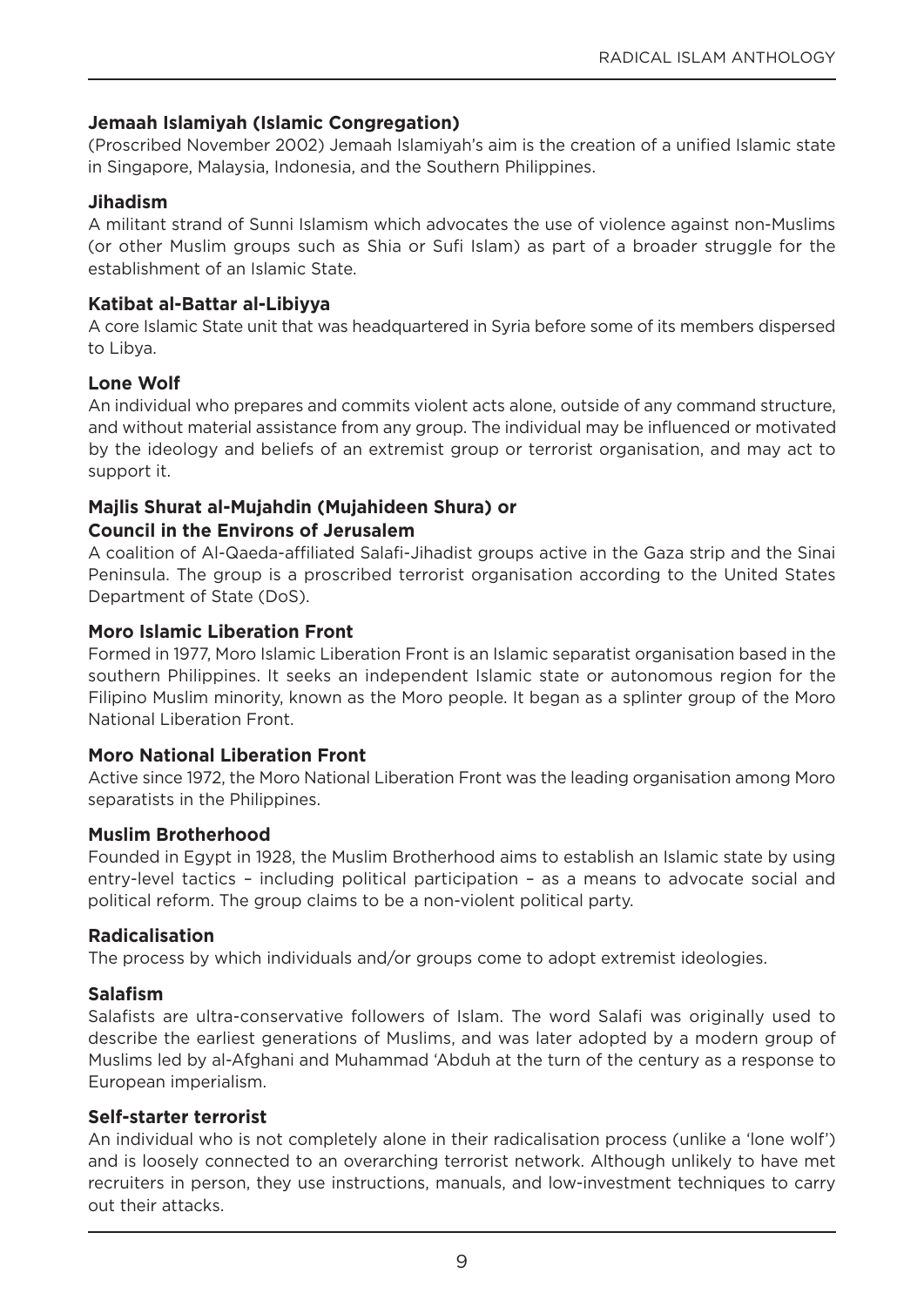#### **Sharia4Belgium**<sup>3</sup>

A Belgian radical Salafist organisation, which calls for Belgium to convert itself into an Islamic state.

#### **Shas**

An ultra-orthodox religious political party in Israel led by Rabbi ovadia yosef. Since it was founded in 1984, it has been part of the majority of government coalitions.

#### **Sufism**

Sufism is a dimension of Islamic mysticism found in both Sunni and Shia groups.

#### **Supporters of Islam or Ansar al Islam**

(Proscribed october 2005) A Sunni terrorist group based in Iraq and Syria. In August 2014, the group merged with IS. However, some factions within the group rejected the merger, and continued to function as an independent organisation.

#### **Taliban**

An extreme religious or political group that governed Afghanistan from 1996-2001, enforcing an extreme interpretation of Islamic law. Founded by Mullah omar, it has a strong insurgency movement in Pakistan and Afghanistan, where it fights against their incumbent governments and allied NATO forces.

#### **Terrorism**

The use of violence or illegal force targeted at civilians by non-state actors that seeks to bring out political or societal changes.

#### **The Knesset**

Literally translated to mean, 'the gathering', the Knesset is the national legislative branch of the Israeli government.

#### **Vlaams Belang**

Right-wing populist and Flemish nationalist political party in the Flemish Region and Brussels of Belgium.

#### **Wahhabi**

An ultraconservative Islamic movement to restore 'pure monotheistic worship', also known as tawhid. It is rooted in the 18th century scholarship of Muhammad Bin Abdul Wahhab.

<sup>&</sup>lt;sup>3</sup> The organisation was declared a terrorist group in February 2015 by a Belgian Judge, 'Sharia4Belgium trial: Belgian court jails members', *BBC News*, 11 February 2015, available at: https://www.bbc.co.uk/news/world-europe-31378724, last visited: 6 August 2018.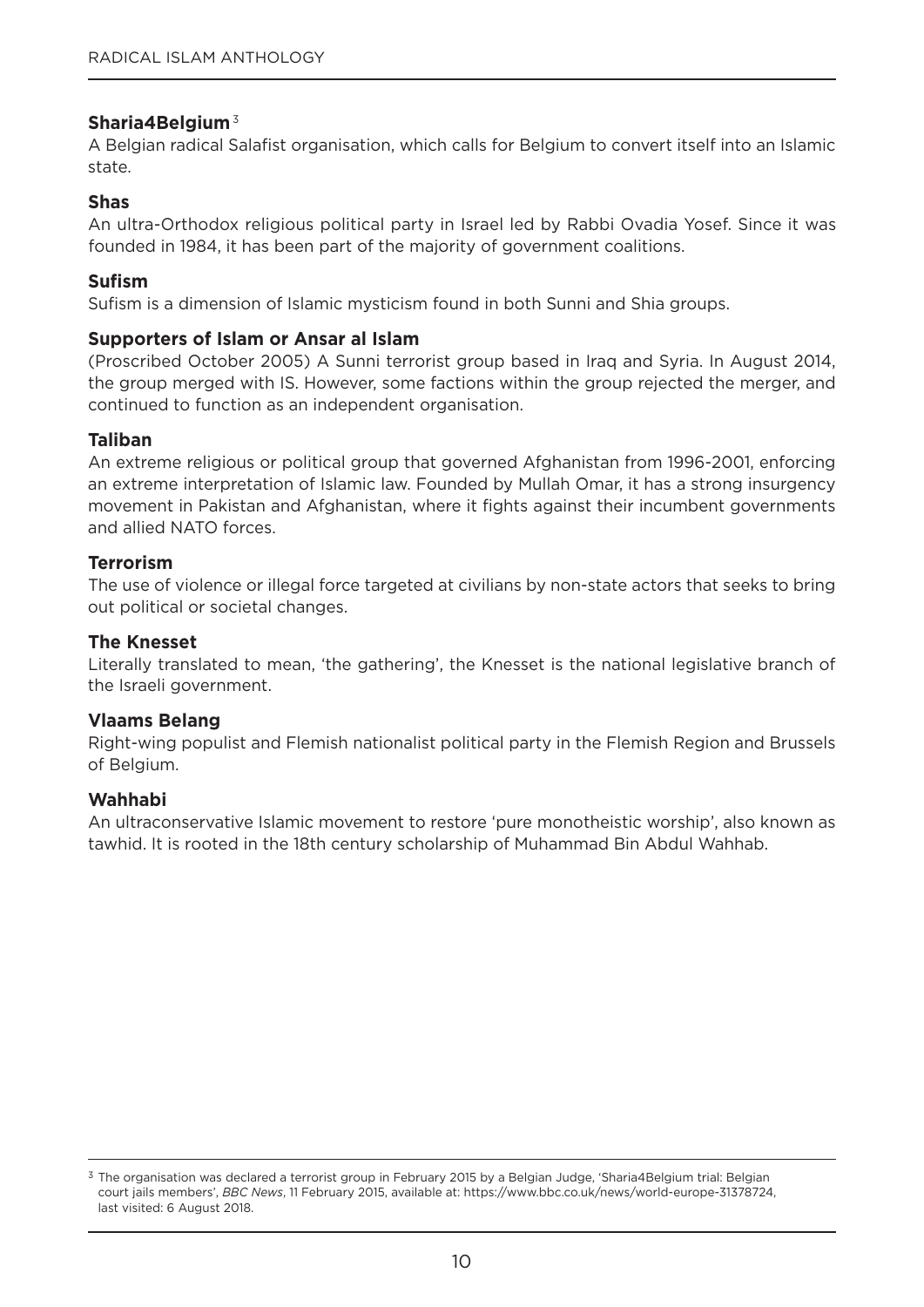#### **Glossary of Foreign Language terms** <sup>4</sup>

#### *Ansar*

Literally translated as the 'helpers', this term refers to the local inhabitants of Medina who helped and aided the Prophet and the *muhajirin* when the emigrated from Mecca (*hijrah*).

#### *Dabiq*

online magazine used by Islamic State for the purposes of radicalisation and recruitment.

#### *Dar al-Harb*

Literally translates to "Lands of War"; a reference to territories outside of the *Dar al-Islam* (Land of Islam), or Islamic State. An ancient Islamic concept dating back to long before the emergence of contemporary jihadism, it is frequently used by Islamist extremists in reference to lands outside of the Islamic caliphate such as Europe or north America. Sometimes referred to by Islamists as *Dar al-kufr* (see below).

#### *Dar al-Islam*

"Land of Islam"; Islamists commonly define *Dar al-Islam* as any land under Muslim control which implements the religious principles of *sharia* as divine law.

*Dar al-kufr*  "Land of Disbelief".

#### *Dawah* **/** *da'wa*

Literally translates as "invitation", the proselytising or preaching of Islam.

#### *Emir*

A leader.

#### *Fatwa*

'Religious edict'; an authoritarian statement on a point of practical knowledge of *sharia* law from an Islamic scholar.

#### *Gendarme* <sup>5</sup>

A member of a body of soldiers, especially in France, serving as an armed police force for the maintenance of public order.

#### *Gendarmerie* <sup>6</sup>

One of two national police forces of France, along with the National Police. Its areas of responsibilities include smaller towns, rural and suburban areas, as well as military police overseas.

#### *Hadith*

Record of the traditions or sayings of the Prophet Mohammed.

#### *Hijrah*

Emigration in the way of Allah to a perceived Muslim land. Islamic dating begins with the *hijrah* of Islam's prophet Mohammad from Mecca to Medina (both in Saudi Arabia), in 622 CE.

<sup>4</sup> Arabic terms have been adapted from Bewley, A., *Glossary of Islamic Terms* (London: Ta-Ha Publishers, 1998).

<sup>5</sup> *Gendarmie*, in Merriam Webster's online dictionary, available at: https://www.merriam-webster.com/dictionary/gendarme <sup>6</sup> 'gendarmie national,' *The Ministry of the Interior*, available at: https://www.gendarmerie.interieur.gouv.fr/, last visited 28th August 2018.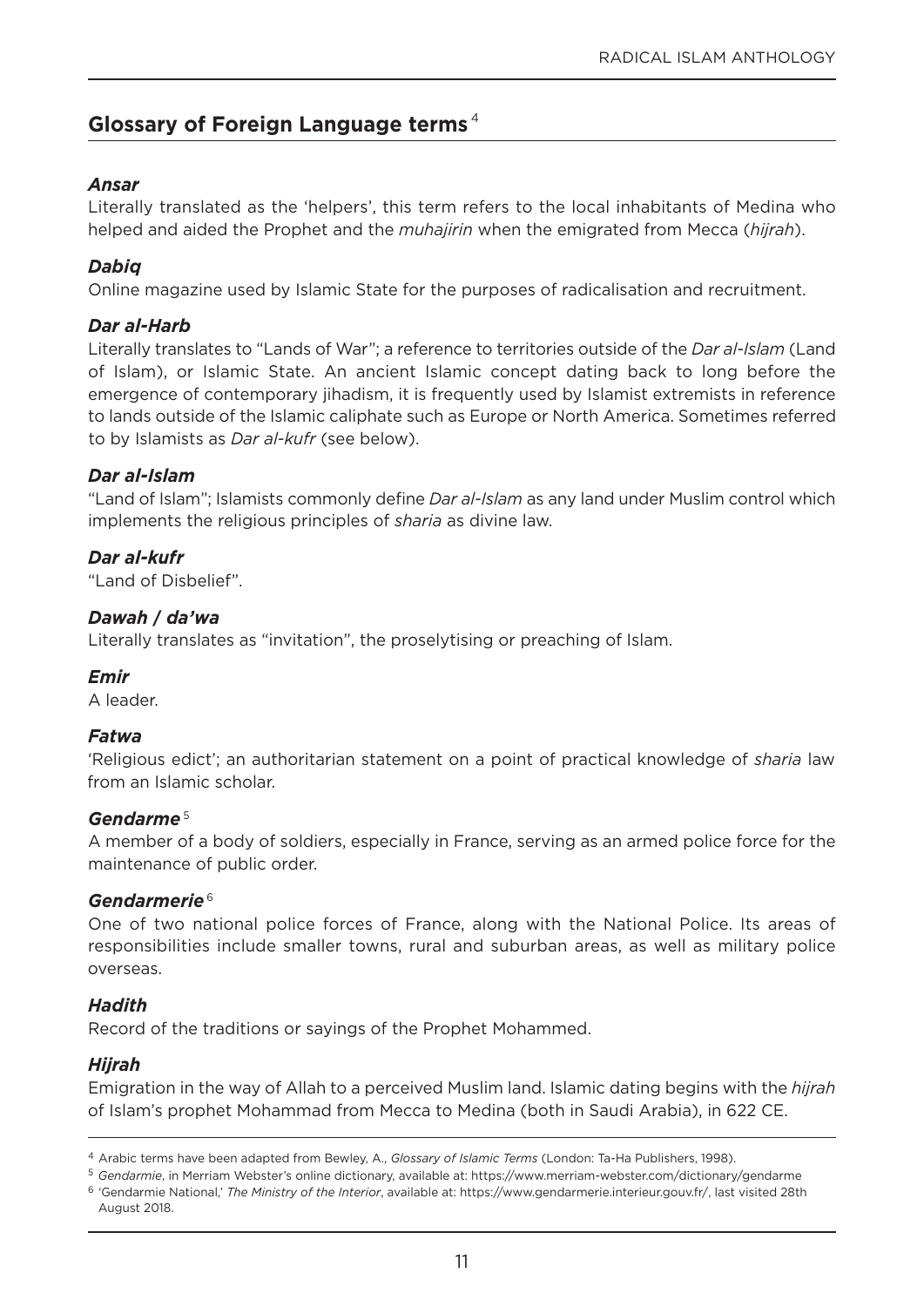#### *Ijtihad*

Literally translated as "effort, physical or mental, expended in a particular activity", *ijtihad* is an Islamic legal term referring to the exertion of a jurist's mental faculty in finding a solution to a legal question.

#### *Jihad*

Literally translated as "struggle"; interpretations range from a personal effort to live according to Islam to defending Islam by means of an armed struggle, and physically fighting in the way of Allah in order to establish Islam. In the context of this paper (unless stated otherwise), jihad should be taken to mean 'armed struggle'.

#### *Kafir* **(pl.** *kaffir* **or** *kuffar***)**

"non-believer" (referring to non-Muslims); the term could also be used derogatorily to suggest a (Muslim or non-Muslim) person's disbelief in god and/or denial of truth.

#### *Khalifa* **/** *Caliph*

The ruler of a caliphate.

#### *Khilafa* **/** *Caliphate*

Islamic state; an expansionist state governed by a *khalifa* and implementing *sharia* as state law.

#### *Kufr*

Disbelief.

#### *Kulturkampf*

A german term referring to the conflict between the german imperial government and the Roman Catholic church from 1872 to 1886.

#### *La***ї***cité*

Based on three core principles: freedom of conscience and freedom to express one's convictions as long as it does not cause a public disturbance, separation of church and state, and equality for all in the eyes of the law, no matter what their beliefs and convictions may be. *Laïcité* guarantees that both believers and non-believers are accorded the freedom to express their convictions. It also protects those who wish to practice a religion or to practice none at all, to convert from one religion to another, or to disavow religion altogether. It guarantees religious freedom as well as freedom from religion – no citizen in a secular republic can be coerced into following a particular religious dogma or creed 7.

#### *Muhajirin*

The Companions of the Messenger of Allah who accepted Islam in Mecca and made *hijra* to Medina.

#### *Mujahid*

A person who takes part in *jihad* as armed struggle.

#### *Qisas*

Literally translates as 'retribution'.

#### *Shahada*

one of the five pillars of Islam; used for legal testimony in a court of law, means bearing witness in most cases that there is no God but Allah, and that Mohammed is the messenger of Allah; can also mean martyrdom.

<sup>&</sup>lt;sup>7</sup> Definition by French Government, translated by Julie Decroix, available at: https://www.gouvernement.fr/observatoire-de-la-laicite, last visited: 28 August 2018.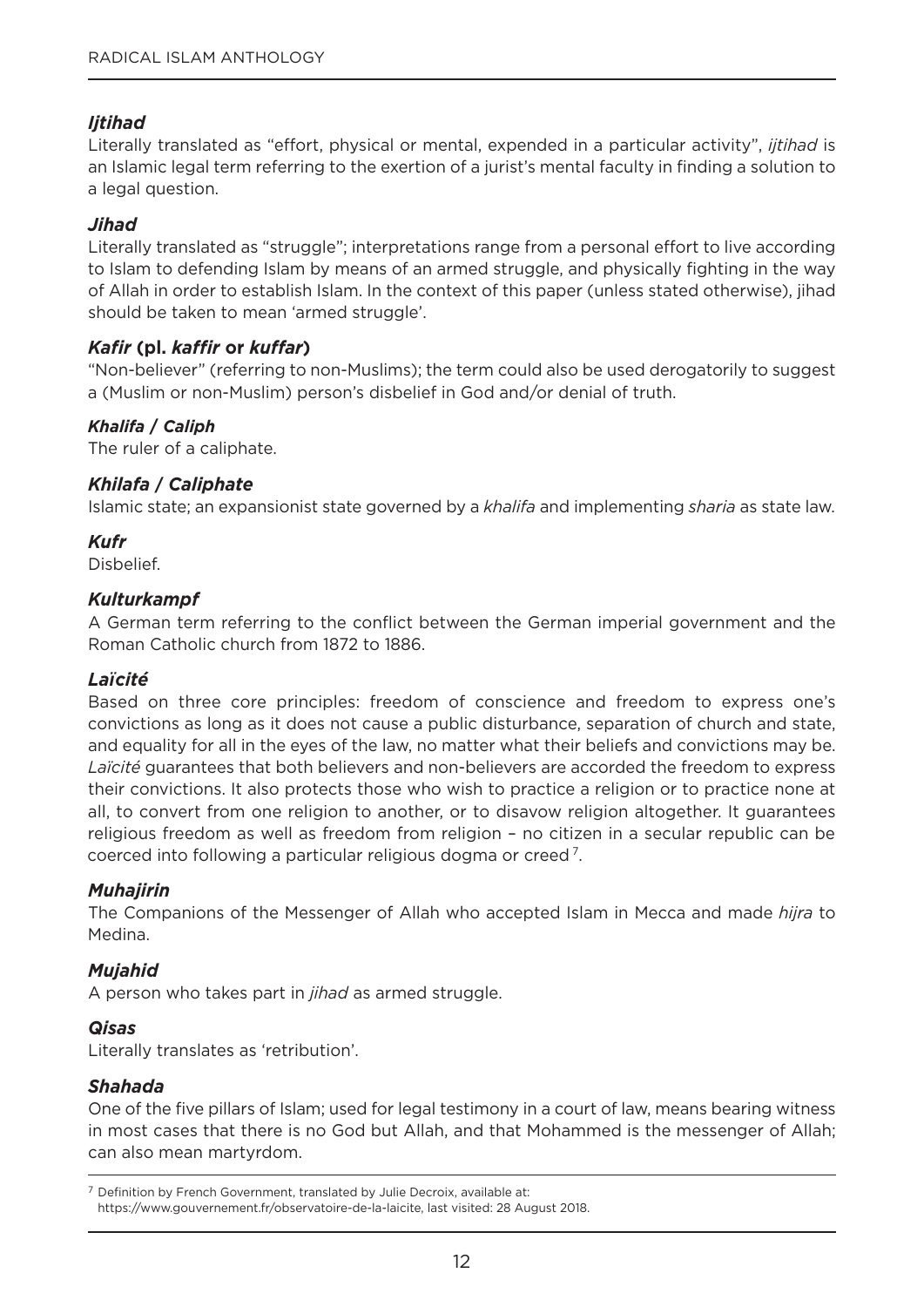#### *Sharia* **/** *Shariah*

Literally translates as 'road'; the Muslim religious code of conduct; a range of diverse traditions and interpretations of Islamic jurisprudence, from strict rules to broad principles and objectives.

#### *Tazkiyya*

Purification, chastening; pronouncement of someone's integrity or credibility; attestation of (a witness') honourable record.

#### *Ulama*

Literally translated as 'the learned ones'; scholars.

#### *Ummah*

The fraternity of believers or, the transnational Muslim community.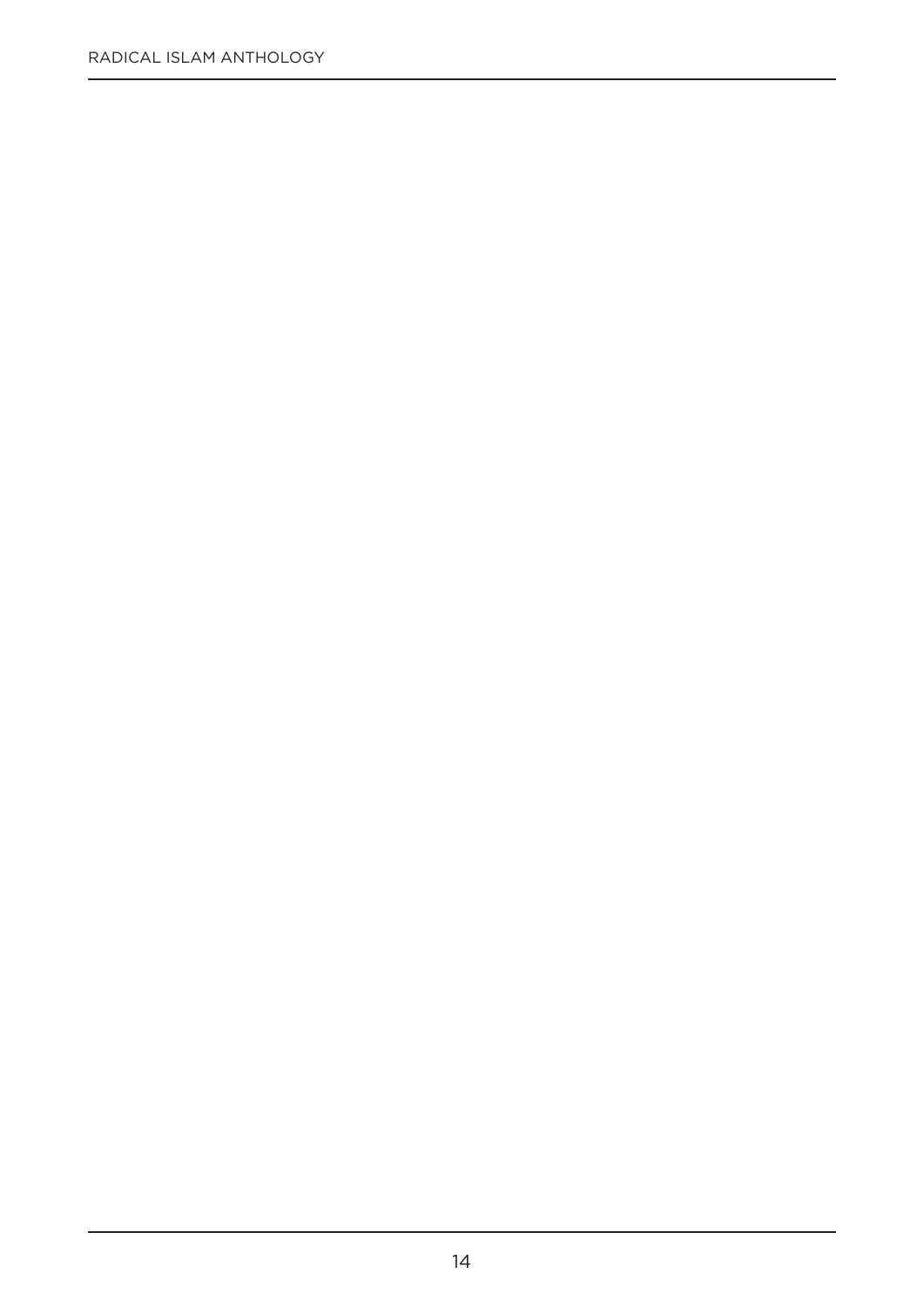# **FOREWORD**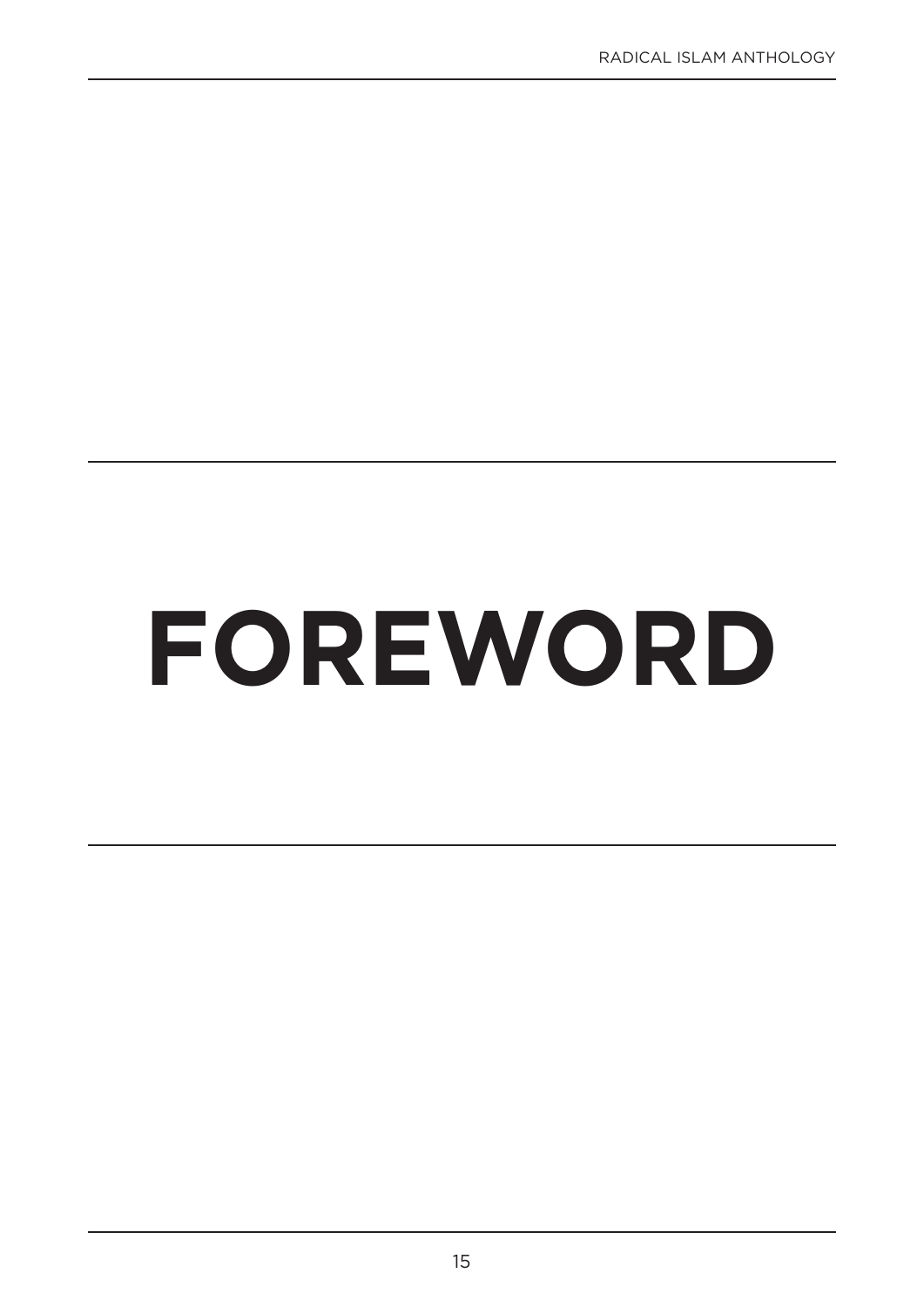## **Foreword**

#### **Nikita Malik**

Director of the Centre on Radicalisation and Terrorism Henry Jackson Society

*In early December 2017, the Henry Jackson Society brought together leading experts for our very first Radical Islam conference, in order to discuss the prominence and rise of Islamist extremism.*

*A key takeaway from the conference was a growing need to create an international network to combat the threat of Islamism. This anthology of essays brings together contributions from the network to map and understand this threat. In doing so, it suggests essential next steps.* 

*The compiled work contains articles from scholars, academics, politicians, and activists in attendance at our conference, all working to recognise and confront Islamism in their fields. The Anthology raises several important points.* 

*First, as reflected in many of the essays contained herein, organisations such as the Muslim Brotherhood linked Council on American Islamic Relations (CAIR) and the Islamic Society of North America (ISNA) (in the United States), as well as Muslim Engagement and Development (MEND) and CAGE (in the United Kingdom) gain credibility through their work with other organisations and individuals. However, the movement against Islamism is small, and it requires allies. As such, there is a pressing need to create a network concerned with combatting Islamism, which includes Muslim and non-Muslim voices. This network of allies and affiliates must intellectually counter the network of Islamists who operate in a stronger and more sustainable capacity.*

*Second, the threat of terrorism is a global one. This includes new and evolving tactics employed by non-violent extremists within the global arena of the internet. Individuals are becoming increasingly radicalised on their laptops and phones, and communicating the logistics of terrorist attacks on encrypted messaging services. Governments must share more information on new tools and techniques with each other to counter these threats and increase their vigilance.* 

*In the United Kingdom, for example, while it remains an offence to keep, publish, or distribute extremist content – both online and offline – a new 'three strikes' law applies a penalty of up to 15 years in jail for those who view terrorist-related material online three or more times. Human rights groups have argued that in some cases, this may violate Article 10 of the European Convention on Human Rights, namely the right to receive information.*

*Any change in legislation will be met with challenges – and rightly so – but legislation must keep up with the times. For years, the Centre on Radicalisation and Terrorism (CRT) at the Henry Jackson Society has argued that vulnerable individuals should not have easy access to extremist and instructional terrorist material.* 

*Regulating the online space is crucial to obstructing the flow of logistical information and the consumption of propaganda, both of which are critical in forming the backbone of threats to national security. Therefore, a new network could push for law enforcement and criminal justice responses to identify, investigate, and disrupt activity among Islamist extremists, by*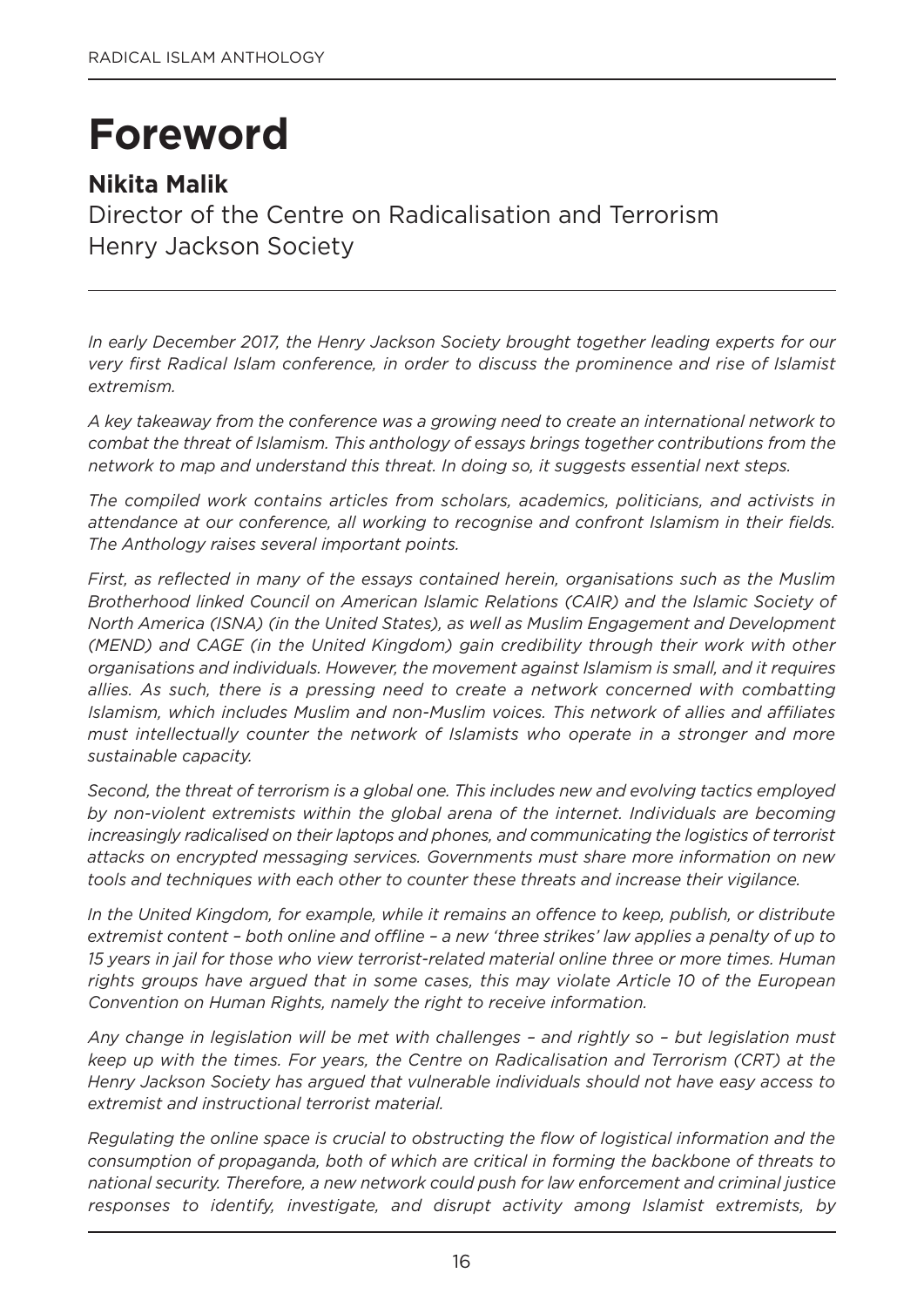*strengthening international legal cooperation. After all, it is in all of our interests to prevent a repeat of 2017, which saw five terror attacks occur in the United Kingdom alone.*

*Third, at the core of confronting and defeating Islamism is understanding why individuals are attracted to, and convinced by, the claims of Islamist extremists in the first place. Unlike the organisations of the Muslim Brotherhood and al-Qaeda, which aspire to form an Islamic state at some point in the future, the Islamic State (IS) was the first to re-establish a caliphate, giving their followers physical territory to migrate to. This attraction, coupled with IS' sophisticated use of media and social media to spread its message, has led to a greater mobilisation of recruits for IS than its competitors.* 

*In Western societies, extremists have become increasingly adept at staying within the confines of the law, posing as non-violent moderates to win legitimacy, while continuing to promote the narratives and literalism of jihadists. These efforts must be tackled with more sophisticated and nuanced counter-messaging.*

*Many individuals drawn to Islamism struggle with a lack of belonging in their countries of residence. This lack of belonging presents unique problems in giving individuals a sense of identity, cause, and purpose – particularly when it comes to allegiance towards their countries, their societies, and their armed forces. People vulnerable to radicalisation crave a feeling of brotherhood, often fulfilled by organisations like Islamic State. This global ummah is rooted in religion, and transcends nationality, ethnicity, and class.* 

*Groups like Sharia4Belgium and Hizb ut-Tahrir are especially effective at communicating an idea of membership, which is at the heart of a jihadist propaganda narrative. The growth of a cottage industry of books and public lectures from Islamists, which warn Muslims that they are losing their children to Westernisation, has furthered the agenda of extremists. These messages must be recognised, analysed, and countered appropriately by governments working with community groups, schools, and the police.* 

*However, it must also be remembered that much of the useful information used to interdict terrorism has come from members of the public, often through community policing, and often from members of the Muslim community who are concerned about their family members. There should therefore be greater coordination between counter-terrorism police and the intelligence services, and community policing in the UK and internationally.*

*Finally, it is clear that a crime-terror nexus has operated in the backdrop of terrorist activity, from the days of al-Qaeda and the Taliban, to the more recent Islamic State. Criminals and terrorists have areas of mutual interest – the illegal acquisition of weapons, documents, and money – which means some of the same instruments, such as organised crime units, can be used to capture terrorists or would-be terrorists. There is a clear opportunity, therefore, to disrupt the activities of those who disseminate Islamist extremism within the law by focusing on their peripheral criminal activities, such as tax evasion, fraud, and records of domestic violence.* 

*This anthology pushes for an increased focus on measures to reduce the appeal of Islamism, violent, and non-violent extremism, and to protect those who may be vulnerable to its message. I have picked up on a few of the themes covered to follow, and encourage those with an interest in radicalisation and terrorism to read the essays contained herein.*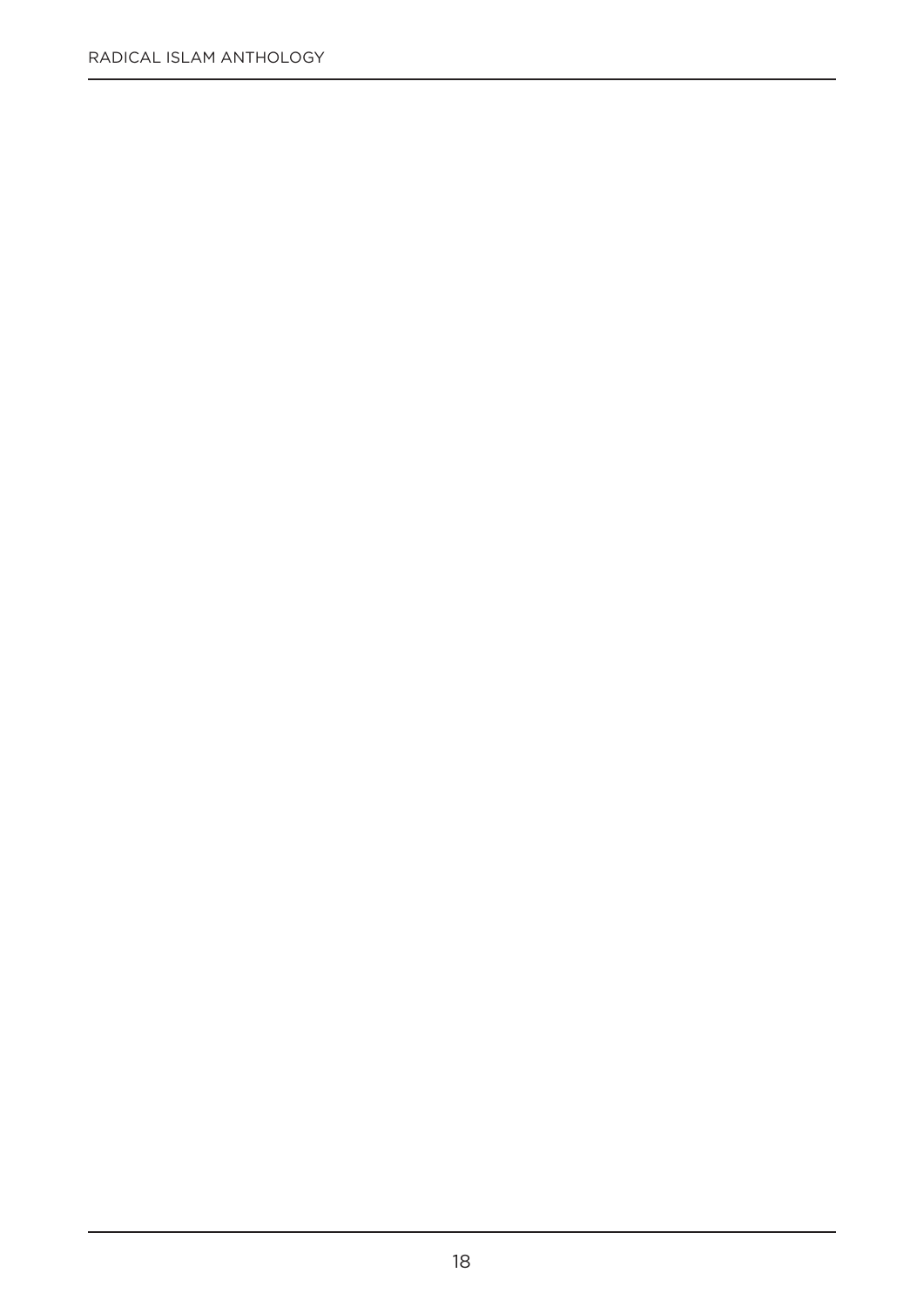## **PART 1**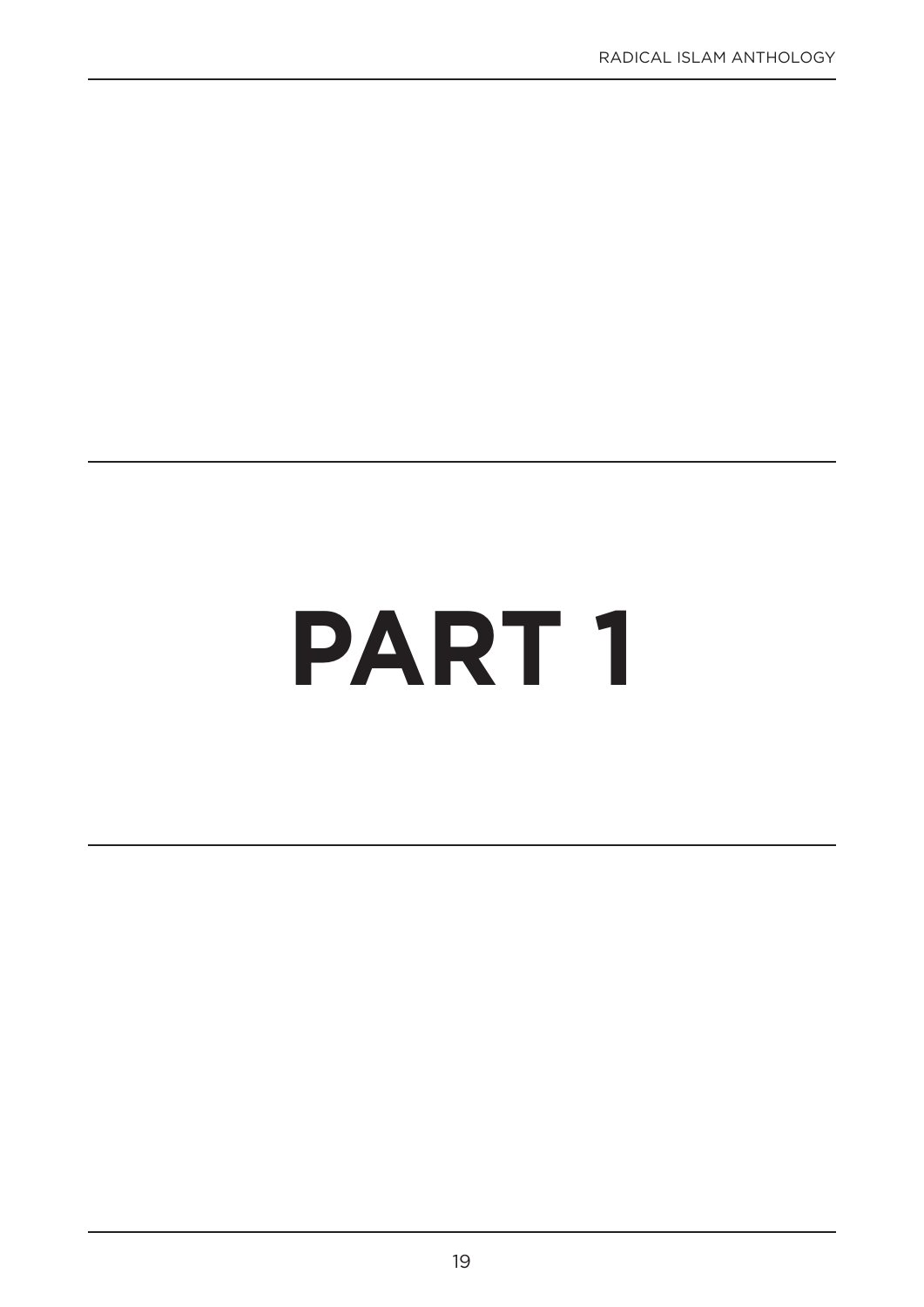### **Why It Is Wrong to Empower Non-violent Islamists**

#### **Salah al Ansari**

Senior Researcher, Quilliam

Following the Arab uprising in 2011 and the emergence of political Islam as a key factor in the politics of the Middle East, some observers, academics, and analysts have argued that it is time to rethink political Islam. The proponents of this position put forward three arguments in support of the proposition that the two brands of Islamism – classical and modern non-violent – are different, and that we should therefore rethink our approach to them:

- 1) Concerns over political monopoly: politics will be monopolised by the violent Islamists if non-violent Islamists are alienated.
- 2) Shields of protection: non-violent Islamists act as a firewall against violent Islamists. They could play the role of facilitators for dialogue with violent Islamists.
- 3) Reforming through empowerment: the most powerful argument is that the political practices of modern non-violent Islamists in power are different from their practices when they were in the opposing side. Accordingly, it is suggested that non-violent Islamists will abandon their classical ideology when they are incorporated into a democratic process.

This article explores this hypothesis with particular attention to the third argument mentioned above. It challenges this proposition and argues that Islamist ideology *cannot* be reformed through empowerment. By 'Islamist ideology' I refer to the core ideas of the Muslim Brotherhood, with particular reference to the views of Hassan al-Banna and Sayyid Qutb; constituting a significant barrier to any democratic transformation.

Before setting out the counter-argument, it is important first to understand the case advanced by the advocates *for* modern Islamism. This position is championed by Shadi Hamid and William McCants in their recently edited volume, *Rethinking Political Islam*. <sup>8</sup> In essence, the argument of the various commentators is that when Islamists have come to power in countries such as Egypt, Tunisia, and Morocco, their policies have acquired a more democratic shade. We should therefore begin to distinguish the new and modern Islamists from the classical and violent Islamists.

For example, Peter Mandaville argues that Islamist movements were evolving rapidly by the mid-1990s, and that there were clear signs that these groups could no longer be understood in reference to their original vision of Hassan al-Banna or Abul A'la Maududi.<sup>9</sup> Mandaville notes that in 1996, a group of young leaders within the Egyptian Brotherhood split from the movement and attempted to establish a separate political party, *Hizb al-Wasat* (Party of the Centre). They were not satisfied with the Brotherhood's conservative leadership and its inability to modernise its vision and agenda. By the mid-2000s, Islamist parties had become a fixture in the mainstream politics of Morocco, Egypt, Palestine, Lebanon, Jordan, yemen, and Kuwait. Similarly, Turkey's Justice and Development party, whose roots lay in Turkey's Islamist movements, won a landslide election victory in 2002 and have now been in power for more than fourteen years. <sup>10</sup> Once in

<sup>&</sup>lt;sup>8</sup> Hamid, S. and McCants, W., *Rethinking Political Islam* (New York: Oxford University Press, 2017).

<sup>9</sup> Mandaville, P., 'Islamism and U.S. Foreign Policy' in *Rethinking Political Islam* (2017): pp.205-7.

 $10$  Ibid.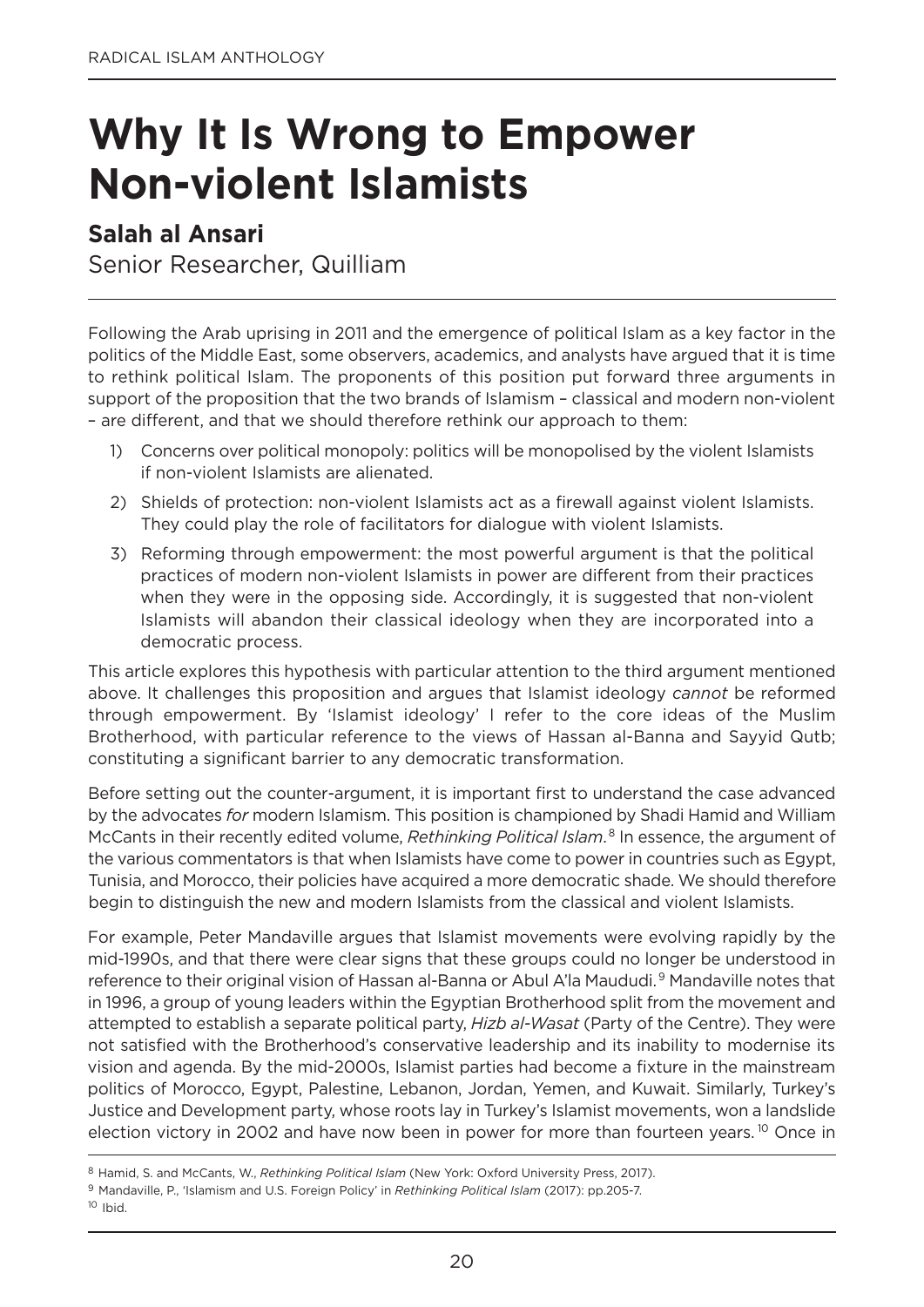power, the party's internal politics changed, and they no longer appeared to act in typical classical Islamist manner. Therefore, so the argument goes, Islamist political parties should be empowered and can be used as the vehicle through which to bring about a democratic process.

However, the notion that power has changed, or will change, the Islamist ideology is questionable. This is why.

#### *Empowering Islamists Failed to instill Democratic Culture*

It could be argued that Islamists did not survive long enough in power to be given the opportunity to rethink their classical views, which may have been reformed if they survived in power for longer. However, in the *Sunni*-majority countries, non-violent and violent Islamists were empowered for long periods of time before the Arab uprising – yet their ideology remained unchanged.

Islamists were in power in Sudan, almost exclusively, for almost 20 years, but we have not seen any serious departure from the vision of al-Banna and Qutb. The slightly more liberal views of Hasan al-Turabi<sup>11</sup> do not indicate significant shifts from the original Islamist vision. Al-Turabi in particular only proposed certain minor reforms to issues relating to corporal punishments and gender. Notably, even this modest effort was not endorsed by the official group, either in Sudan or in Egypt.

When it comes to violent Islamists, *Hamas* came to power in Palestine in 2006. What changes have occurred in their ideology since then? None. While it is true that *some* policies pursued by *some* Islamists could be described as democratic, they are not significant enough to be described as diverging in any significant way from the original vision of al-Banna and Qutb.<sup>12</sup> It is important to note that since the establishment of the Muslim Brotherhood 90 years ago, their core ideological foundation has not been reformed, regardless of whether they were in power or in opposition.

The attempts of post-Islamist rational thinkers, such as Fathy Uthman, to create change collapsed before they were able to do so. They were disregarded by the mainstream Islamists, who would only refer to Uthman when they wanted to boast about their progressiveness to a Western audience.

Some might argue that this analysis does not apply to Tunisia because in 2016, Rashid al-ghanoushi, the leader of *en Nahda* party, declared the separation of religion and politics. However, the declaration was extremely vague and did not theologically engage with the vision of the founding fathers of Islamism. He declared that *en Nahda* was a moderate civil national party that had "an Islamic point of reference".<sup>13</sup> What does this mean? What is this reference?

<sup>&</sup>lt;sup>11</sup> There are some humble contributions from Sa'd al-Uthmani, who become the Prime Minister of Morocco in 2017, in his book *Tasarrufat al-Rasul bi al-Imama* (*the Behaviour of the Prophet as Imam*). He held that we need to rethink the levels of the Prophetic *hadith* and distinguish between his role as statesman and as Prophet: his views as statesman are not binding. The views are important, but not entirely new, and do not contain any clear debunking of the core views of the founding fathers of Islamism. It should also be noted that he developed these views a long time before he came to power. His book is downloadable from this link: http://www.fassael.ma/images/article/livre-tasarofat.pdf, last visited: 28 August 2018.

<sup>&</sup>lt;sup>12</sup> It could be argued that the brotherhood has renounced certain ideological position through the writing of Hudaybi's book *Du'ah la Quduah* ("Preachers, not Judges"). yet, the book only predominantly renounces violence and *takfir* (pronouncing someone as unbeliever). There is a debate about author of the book. There are several authors, such as Fu'ad 'Allam, who argued that scholars from al-Azhar have written the book and they only asked Hudaybi to put his name on it to give it legitimate authority for his fellow Islamists. For more see Patrick Poole's article: https://www.americanthinker.com/articles/ 2007/05/the\_us\_and\_the\_muslim\_brotherh.html, last visited: 28 August 2018.

<sup>13 &#</sup>x27;هل يحذو الإسلاميون حذو النهضة ويقرون فصل الدين عن الدولة؟' <sup>13</sup> , BBC News, 23 May 2016, available at: http://www.bbc.com/arabic/ middleeast/2016/05/160522\_comments\_tunisia\_nahdah\_reform, last visited: 10 August 2018. See also, 'ةضهنلا ةيسنوتلا.. ةيمالسإ مأ يناملع, Al Jazeera, 28 June 2018, available at: http://www.aljazeera.net/programs/oppositedirection/2016/6/25/%D8%A7%D9%84%D9%86%D9%87%D8%B6%D8%A9-%D8%A7%D9%84%D8%AA%D9%88%D9%86% D8%B3%D9%8A%D8%A9-%D8%A5%D8%B3%D9%84%D8%A7%D9%85%D9%8A%D8%A9-%D8%A3%D9%85-%D8%A3%D9% 82%D8%B1%D8%A8-%D8%A5%D9%84%D9%89-%D8%A7%D9%84%D8%B9%D9%84%D9%85%D8%A7%D9%86%D9%8A% D8%A9, last visited: 10 August 2018.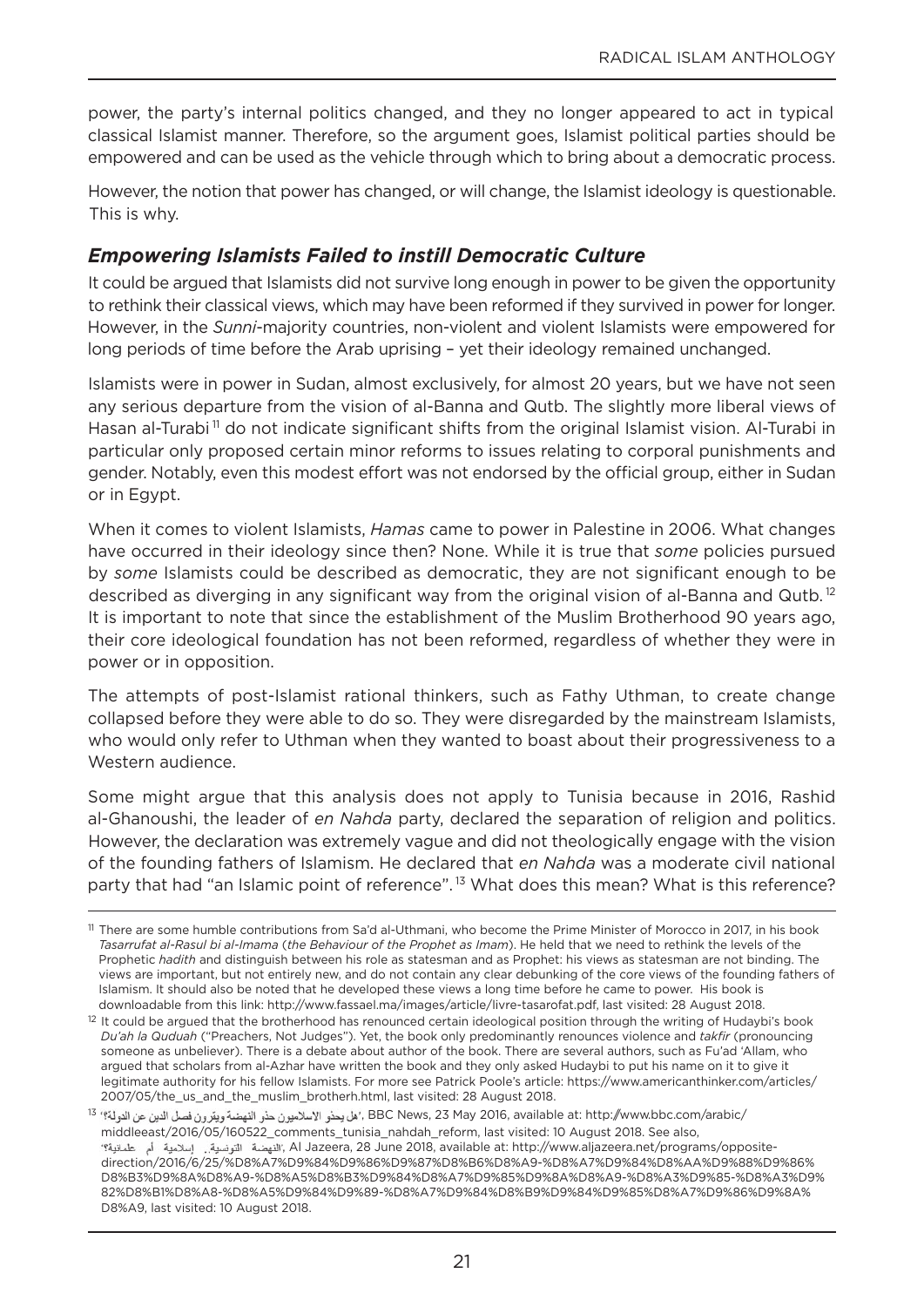Where are its boundaries? It should be stressed that one of the most common tactics of Islamist politicians, and politicians more broadly, is the use of vague and general terms designed to avoid the need to make any specific or detailed proposals. This approach affords them the freedom to manipulate and interpret any situation in a manner which allows them quickly to shift their position from one side of the argument to the other.

We might also consider the statement of Amr Darrag, the former Foreign Secretary of Egypt under the Islamist president Mohamed Morsi, who stated that he believed there was a need for a truly independent political party with a strong grounding in an Islamic worldview, that sought to translate this into a living reality. He further argued that the party needed to pursue a principled but pragmatic approach to politics.<sup>14</sup> What is the Islamic worldview that needs to be translated? Is it Islamic morality? How can this apply to the modern state? Essentially, Darrag and al-ghanoushi's attempts at redefining their parties are best understood in the context of politics and the presentation of ideas, rather than as constituting a fundamental theological shift.

In short, it is clear that the core theologies of Islamism remained intact even after its stakeholders come into power. Al-Banna and Qutb are revered as role models and spiritual fathers. Their works continue to constitute the foundation of the textbooks with which they train the new generation of Islamists.

#### *Empowering Islamists Did Not Secularise Their Ideology*

The pseudo-democracy of Islamist regimes is designed to erode democratic culture. Whether in power or in opposition, living under repressive regimes or in democratic Western countries, it is surprising that Islamist literature does not include any works that directly or indirectly promote democratic values. on the contrary, the most dominant books that are employed to shape the minds of the new generation are those that attack secularism and rival religious or political schools of thought.

For example, in his book *al-Dawa*, the former guide of the Muslim Brotherhood Mustafa Mashhur (1996-2002) treats the essential democratic values of liberty and diversity as un-Islamic principles that undermine Islamic unity. The book also discredits any new ideas that could break from the vision of the founding fathers, considering them to be a deviation from the true path of god which must be eliminated. Mashhur reaffirms his commitment to the values of al-Banna that consider competition between political parties as conflict between truth and falsehood, good and evil, and the allies of God against the allies of the devil.<sup>15</sup>

President Morsi issued a declaration on 21 November 2012, in which he granted himself almost total power while simultaneously neutralising the judicial system. He did so by announcing that the courts were barred from challenging his decisions. In defence of this decision, the Muslim Brotherhood and its sympathisers stated that it was intended to protect the elected institution from the unelected bodies - the Egyptian judiciary.<sup>16</sup> Here lies the core of the problem: the Islamists' strategy to Islamise the institutions of the state to indefinitely remain in power. But the fact remains that Morsi was at the peak of power, yet could not, or did not, wish to establish the central democratic principle of the separation of powers.<sup>17</sup>

The situation is not much better in Tunisia. The declaration of al-Ghanoushi did not change the party's position to political and religious diversity. During 2017/2018, Rim Benrjeb, a Tunisian

<sup>14</sup> Darrag, A., 'Politics or Piety?' in *Rethinking Political Islam* (2017), p.225.

<sup>15</sup> Tammam, H., *Tahwalat al-Ikhwan al-Muslimin*, 2nd ed., (Cairo: Maktabat Madbouly, 2010), pp.49-51.

<sup>&</sup>lt;sup>16</sup> 'Political Islam, and the Muslim Brotherhood review', House of Commons Foreign Affairs Committee (2017), available at: https://publications.parliament.uk/pa/cm201617/cmselect/cmfaff/118/118.pdf, last visited: 26 July 2018, p.18.

<sup>17</sup> Ibid.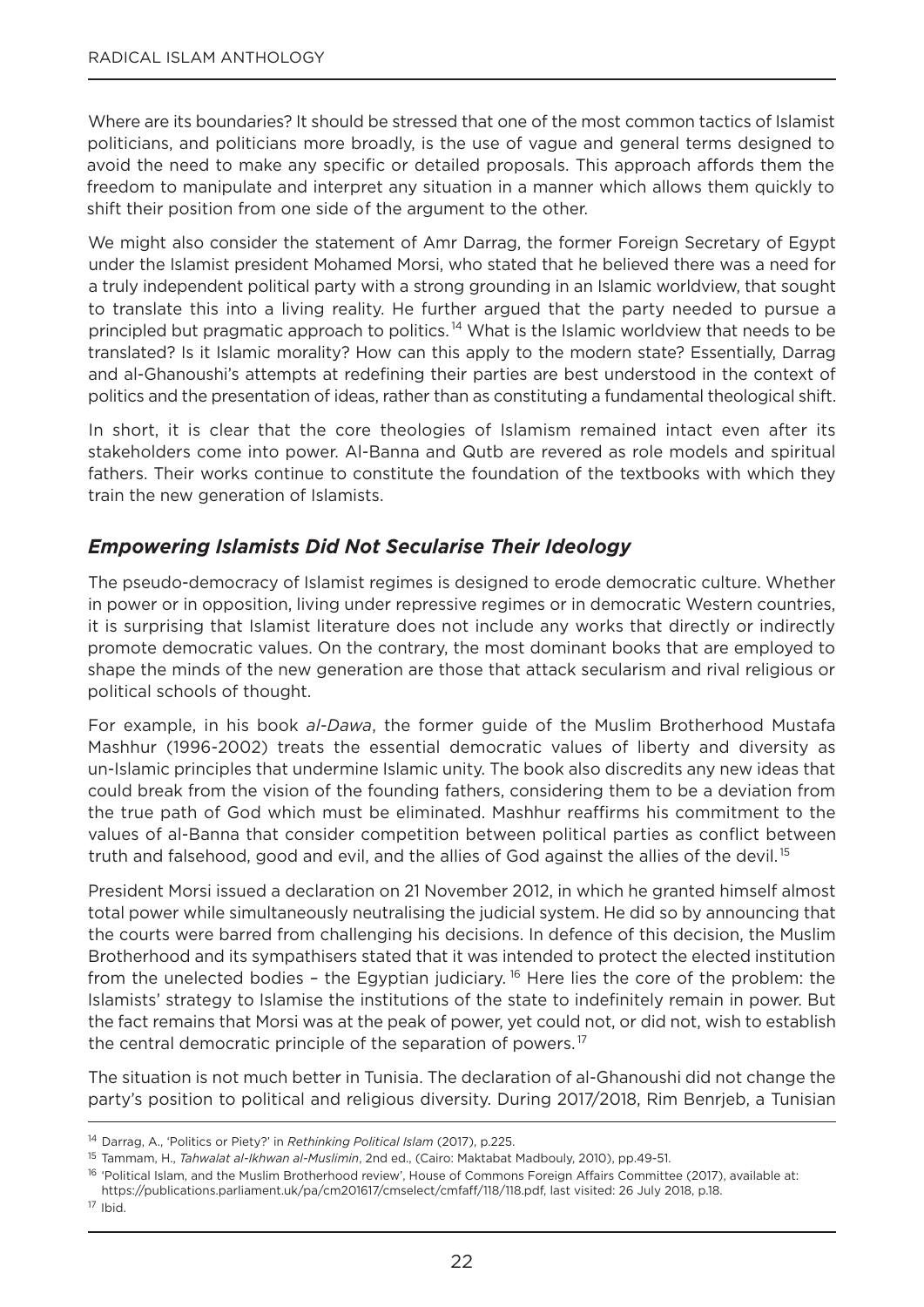journalist, went undercover to investigate the classes run by the Tunis branch of the International Union of Muslim Scholars, which is strongly linked to the *en Nahda* party and led by yusuf al-Qaradawi. She attended various classes in Islamic and Arabic studies run by the Union as training courses for future Islamist male and female preachers. Benrjeb found that the lecturer directed their religious understanding of the topic in question towards demonising secularism and rival Islamic interpretations. The teachers stressed the merits of the application of the law of retaliation (*Qisas*), which included corporal punishment, <sup>18</sup> while attacking liberal Islamic thinkers whose work had shown that these punishments could be reinterpreted to be in harmony with human rights.<sup>19</sup>

As a result of the often clear links between Qutb's work and extremism and terrorism, some Islamists tend to distance themselves from him and instead associate themselves with al-Banna as a voice of moderation over Qutb. An example of this position is that of Amr Darrag.<sup>20</sup> Yet, the reality is that the actual barrier to the democratic transformation of the Muslim Brotherhood is the writings of the founder himself. Here is what al-Banna stated about the foundational pillar of democracy referring to citizenship and loyalty:

In his critique of rival political nationalist parties, al-Banna stated:

*The essential difference between us and them is that we count Islamic creed as our national identity but they count earthly boundaries and geographical frontiers. Any part of the world where a Muslim says the shahada ("There is no God but Allah, and Muhammad is His messenger") is a home for us, it has its own sacredness, holiness, love; sincerity and jihad are to be maintained for its sake. The nationalists are not like this. They care only about those who exist in a narrow and limited piece of land (the state).* <sup>21</sup>

These are the views that are not only taught, but revered and respected, by the current members of the group.

The case for rethinking political Islam in this manner is problematic because it conflates ideological reform with merely tactical political adaptations which have no direct impact on the religious worldview of the ideology. This means that classical Islamist ideology, sooner or later, will be reproduced repeatedly under the religious justification of not shifting away from the original vision of the founder, and which provides a hotbed for violence.

There is not a single unified, official written statement in which the groups clearly state that they have theologically shifted from the ideas of al-Banna and Qutb. The deliberate vagueness and silence of the formal leading body of Islamists, the Muslim Brotherhood, in relation to their key ideological position on matters such as the nation state versus the caliphate, the *ummah*, and the application of classical Islamic law, has to be challenged.

The core ideological and theological foundations of al-Banna and Qutb are the main sources for educating future Islamists, and their vision and agenda are irreconcilable with democracy. Power

<sup>&</sup>lt;sup>18</sup> This is also the same position of Ibrahim Munir, Secretary General of the International Organisation of the Muslim Brotherhood and the spokesman for the Muslim Brotherhood, who held the same view whilst living in a Western liberal democracy. When asked about his position on corporal punishment and the death penalty, he refused to give an answer regarding corporal punishments such as flogging, beating, and amputation. His addressed the death penalty and avoided specific mention of the corporal punishments which were specifically asked about. Corporal punishment is a central topic in the narrative of the Islamists, which they use to discredit any governments and brand them as un-Islamic or infidel. See the UK government report here: https://publications.parliament.uk/pa/cm201617/cmselect/cmfaff/118/118.pdf, last visited: 28 August 2018.

<sup>:</sup>at available at, 24 April 2015, available at, رُحَقِيّ من داخل فرع الاتحاد العالمي لعلماء المسلمين بتونس: جهاز دعوى خفي لحركة النهضة<sup>، 19</sup> https://nawaat.org/portail/2018/04/24/%D8%AA%D8%AD%D9%82%D9%8A%D9%82-%D9%85%D9%86-%D8%AF%D8% A7%D8%AE%D9%84-%D9%81%D8%B1%D8%B9-%D8%A7%D9%84%D8%A7%D8%AA%D8%AD%D8%A7%D8%AF-%D8%A7% D9%84%D8%B9%D8%A7%D9%84%D9%85%D9%8A-%D9%84%D8%B9%D9%84%D9%85/, last visited: July 2018.

<sup>20</sup> Darrag, A., 'Politics or Piety?' in *Rethinking Political Islam* (2017), p.225.

<sup>21</sup> Al-Banna, H., Majmu at Rasa'il al Imam al Shahid Hasan al Banna (Cairo: Dar al-Shihab, nd, 1990), pp.21-22.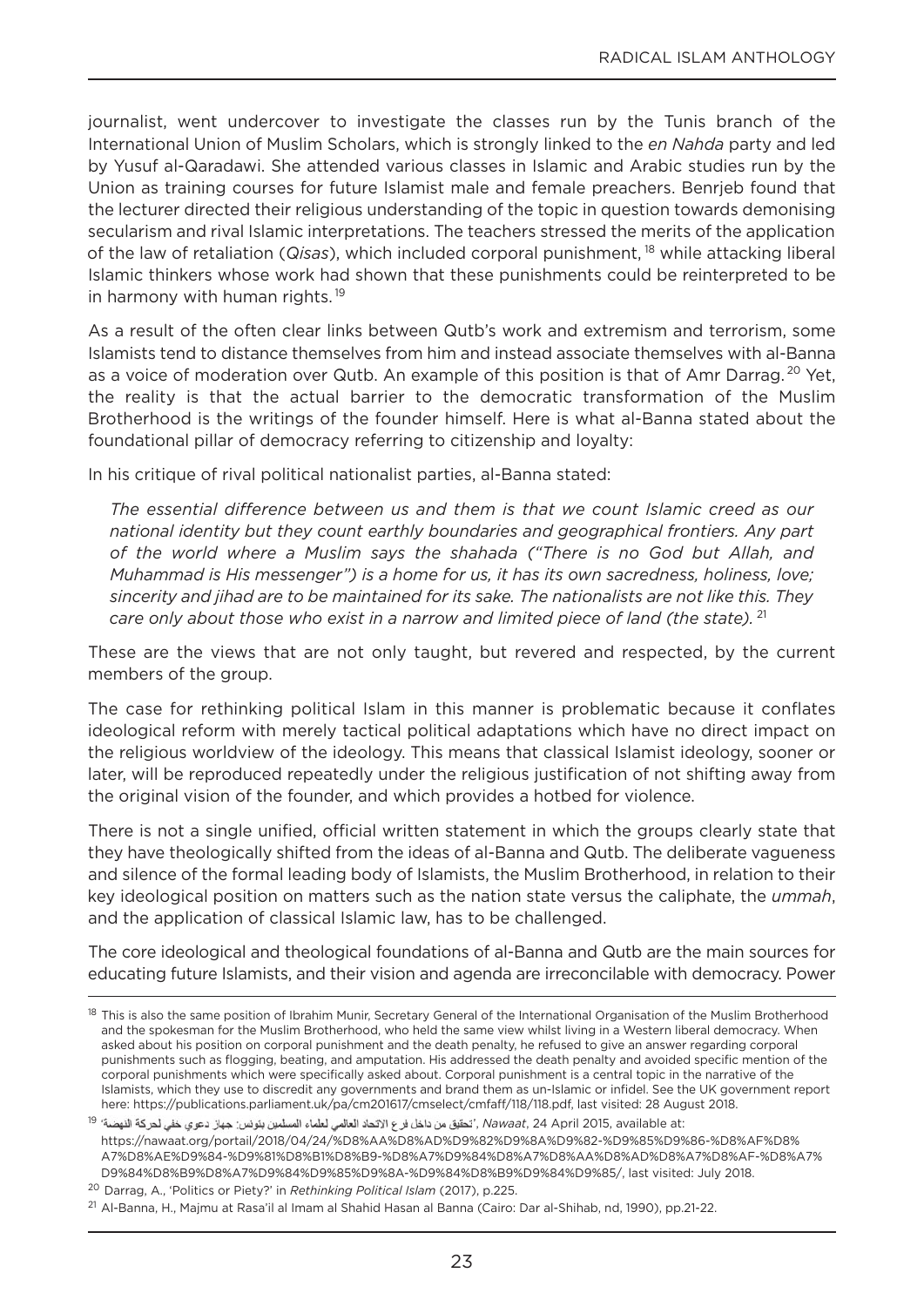will not reform ideology, and nor will it inspire leadership to change their ideological worldview. Ideological change has to be solidified and proven by producing alternative theologically-nuanced narratives that renounce classical Islamist positions. These reformed narratives must then be publicly adopted by the official leadership and become the basis of the state's social and educational framework. Only at this point might we consider re-assessing political Islam.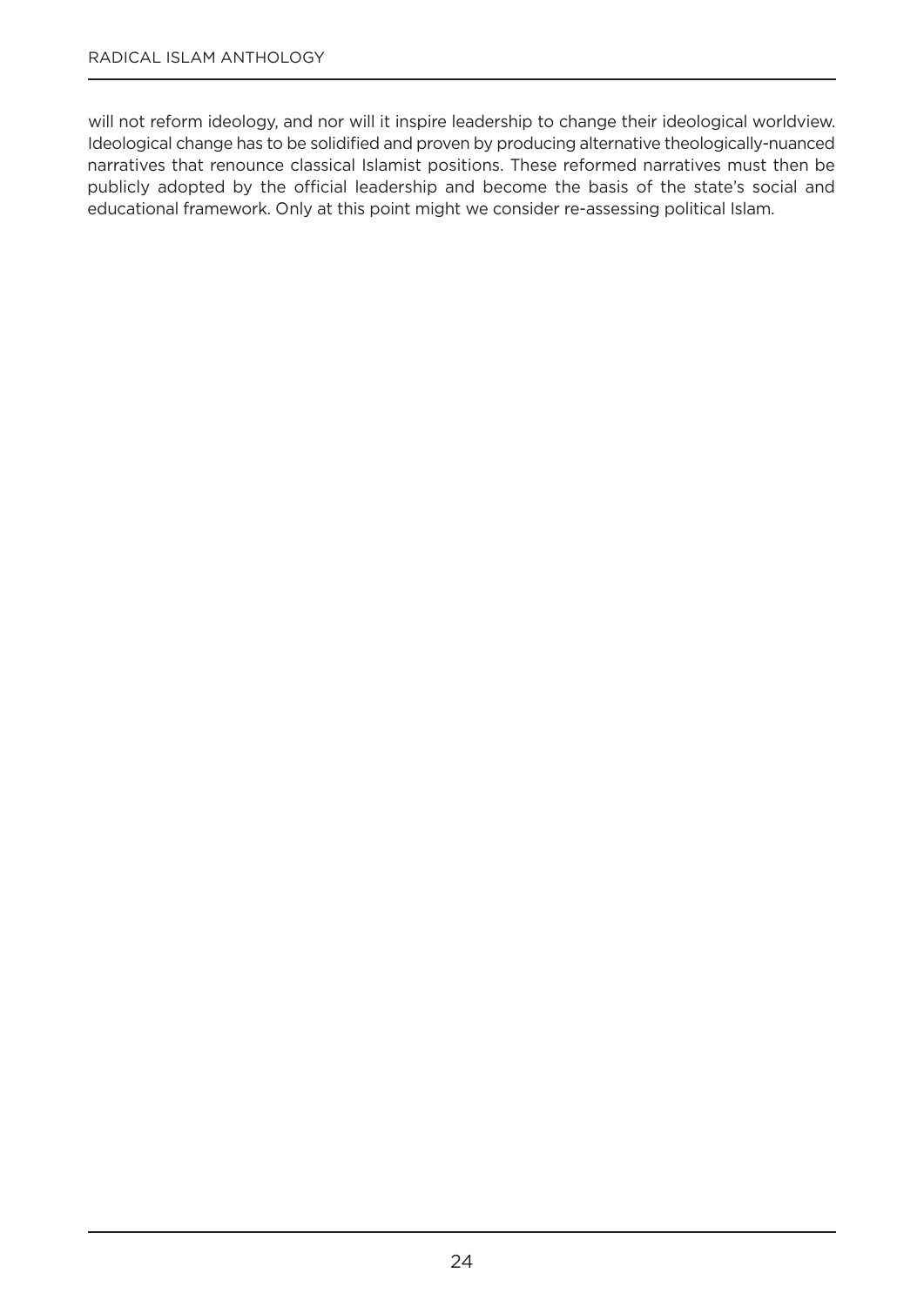### **The Best Strategy to Deal with Political Islam Is Democracy**

#### **Phil Gurski**

President/CEo, Borealis Threat and Risk Consulting

It has become a well-worn adage in the 20th century and beyond. Former British Prime Minister Winston Churchill famously spoke of democracy in the House of Commons in 1947 when he said:

*Many forms of Government have been tried, and will be tried in this world of sin and woe. No one pretends that democracy is perfect or all-wise. Indeed, it has been said that democracy is the worst form of Government except for all those other forms that have been tried from time to time…*

Democracy, then, is the best system of governance we have developed to date. And yet there are those that worry about other systems that may undermine democracy. For instance, many people see various ideologies that are Muslim or Islamic, in whole or in part, as a threat to not only the West and to democracy, but to the world as a whole. The rise of Islamist terrorism, not solely attributable to the post-9/11 era, but certainly associated with that iconic event, has led to a conviction that those who belong to the Islamic faith are inherently inimical to our beliefs, our societies, and our ways of life. The response, according to this view, must therefore be one of constant vigilance and strength: we must see through the veil of false representations of Islam for what it really is: a totalitarian system that seeks to overthrow our systems of governance and dominate us.

I will argue in this short essay that this approach is largely wrong. There are times and occasions in which a vigorous response, up to and including the use of armed force, is required to neutralise certain actors whose agendas do pose a significant (albeit non-existential) threat to us. The scope and size of this threat has been vastly over-exaggerated, however, and led to some actions that are not only ineffective, but undermine the spirit and superiority of our democratic and rule of law system of governance. In the vast majority of cases, it is the very democratic systems and customs we have painfully created over centuries that carry the best methods to counteract these threats (assuming we agree that they do pose threats – this is not always the case).

It must first be emphasised that those who are often co-described as 'Islamist', and hence unwanted, are not in fact monolithic. For the purposes of this essay, I will define three related but separate categories (I have borrowed these from earlier descriptions of Salafist movements<sup>22</sup>: this paper is not concerned narrowly with Salafist Islam but the distinctions are nonetheless useful for illustrative purposes):

- 1) 'Quietist' Muslims: devout Muslims content with becoming better believers but who seek no role in the political system (threat to us: nil);
- 2) 'Political' Islamists: devout Muslims who want to gain an active role in the governance of a society (threat to us: low but variable);
- 3) Islamist extremists: devout Muslims who use violence to defeat the perceived 'enemies of Islam' and to impose their particular interpretation of Islam on others – Muslims and non-Muslims – by force (threat to us: severe but not existential).

<sup>22</sup> 'Politics and the puritanical', *The Economist*, 25 June 2015, available at: https://www.economist.com/middle-east-and-africa/ 2015/06/25/politics-and-the-puritanical, last visited: 6 August 2018.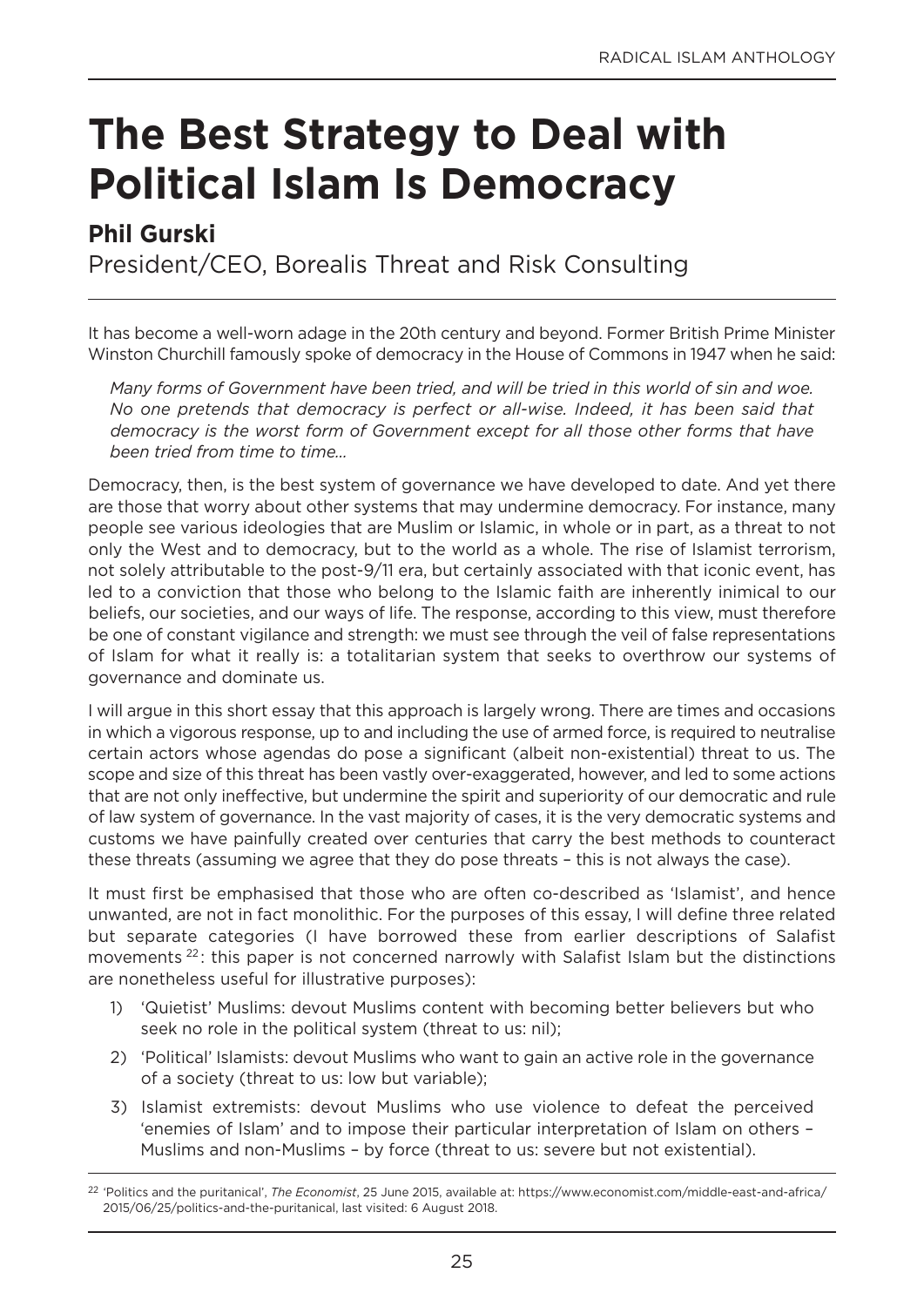Quietist Muslims are no different than adherents of any other faith (Christianity, Judaism, Hinduism, etc.) who are content to express their beliefs as closely as possible to what they perceive to be the most authentic interpretation of that faith. They sometimes see the 'outside world' as corrupt and want as little to do with it as possible (some even withdraw from it to devote themselves fully to religious observance). People in this category have little interest in governance or the beliefs of others, save for those who seek to convert the 'lost' in order to save their souls. Quietists pose no challenge to Western democratic systems.

Political Islamists on the contrary, as their name suggests, seek to become part of the political process. They will put forward candidates for political office and often form political parties. Tunisia's *en Nahda* and the Muslim Brotherhood (MB) are two examples from the 20th and 21st centuries. Their conception of politics is obviously tied closely to their identity as Muslims. In this they are little different from orthodox Jewish political parties in the Israeli *Knesset*, such as *Shas*, or the Hindu *Bharatiya Janata* Party (BJP) in India.

Political Islamists have often been accused of support for democracy as long as this support goes only as far as 'one man, one vote, one time', i.e. that if a party of this ilk were to gain power through the democratic process, it would subsequently abolish democracy and serve as a religious dictatorship. This conviction led the Algerian Army to launch a coup in 1992 when the Islamic Salvation Front (FIS), which had garnered more than half the votes in local elections in 1990 and were leading the national vote in January 1992, was ousted. Better a military dictatorship than an Islamist one, or so was the thinking behind the move. The subsequent Algerian civil war went on to claim at least 250,000 lives. Similarly, after the Muslim Brotherhood won the first post-Mubarak elections in Egypt in 2012, President Mohamed Morsi was overthrown in a coup a year later for similar reasons.

not all Islamist parties have been ejected via the intervention of the military, however. Tunisia's *en Nahda* party won a plurality in the post-Arab Spring era only to see its support wane: it opted not to put forward a candidate for the november 2014 presidential election but still retains 69 of the 217 seats in the Tunisian Parliament.

Some analysts see close links between some political Islamist parties and Islamist extremist groups (see below). The Muslim Brotherhood is particularly tainted with this image, due in large part to the fact that its creator, Hassan al-Banna, declared that:

*Allah is our objective; the Prophet is our leader; the Quran is our law; Jihad is our way; dying in the way of Allah is our highest hope.* <sup>23</sup>

Al-Banna also declared that 'jihad of the heart' was not more important than 'jihad of the sword' and that it would be necessary to use force against Egypt's then colonial overseer, great Britain. Sayyid Qutb, a member of the MB in the 1940s and 1950s, is seen by many as one of the most important Islamist extremist ideologues of the 20th century.

The Muslim Brotherhood's ties to terrorism must nevertheless be nuanced by the fact that there are several Muslim Brotherhoods. *En Nahda* is one variety: there are others in Qatar and Jordan as well as Egypt. Each must be judged by its actions and manifestos.

Finally, there are Islamist extremists. Individuals who belong to this third grouping are terrorists and are members of terrorist groups such as *Al Qaeda*, Islamic State, *Al Shabaab*, *Boko Haram*, *Jemaah Islamiyah*, the *Moro* Islamic Liberation Front, and many others. These groups usually adhere to a hateful, non-normative, intolerant version of Islam (some members are more

<sup>23</sup> 'Muslim Brothers, Muslim Brotherhood, al-Ikhwan al-Muslimin, Jama'at al-Ikhwan al-Muslimun, Hizb Al-Ikhwan Al-Muslimoon, al-Ikhwan ("The Brothers")', *FAS*, 8 January 2002, available at: https://fas.org/irp/world/para/mb.htm, last visited: 6 August 2018.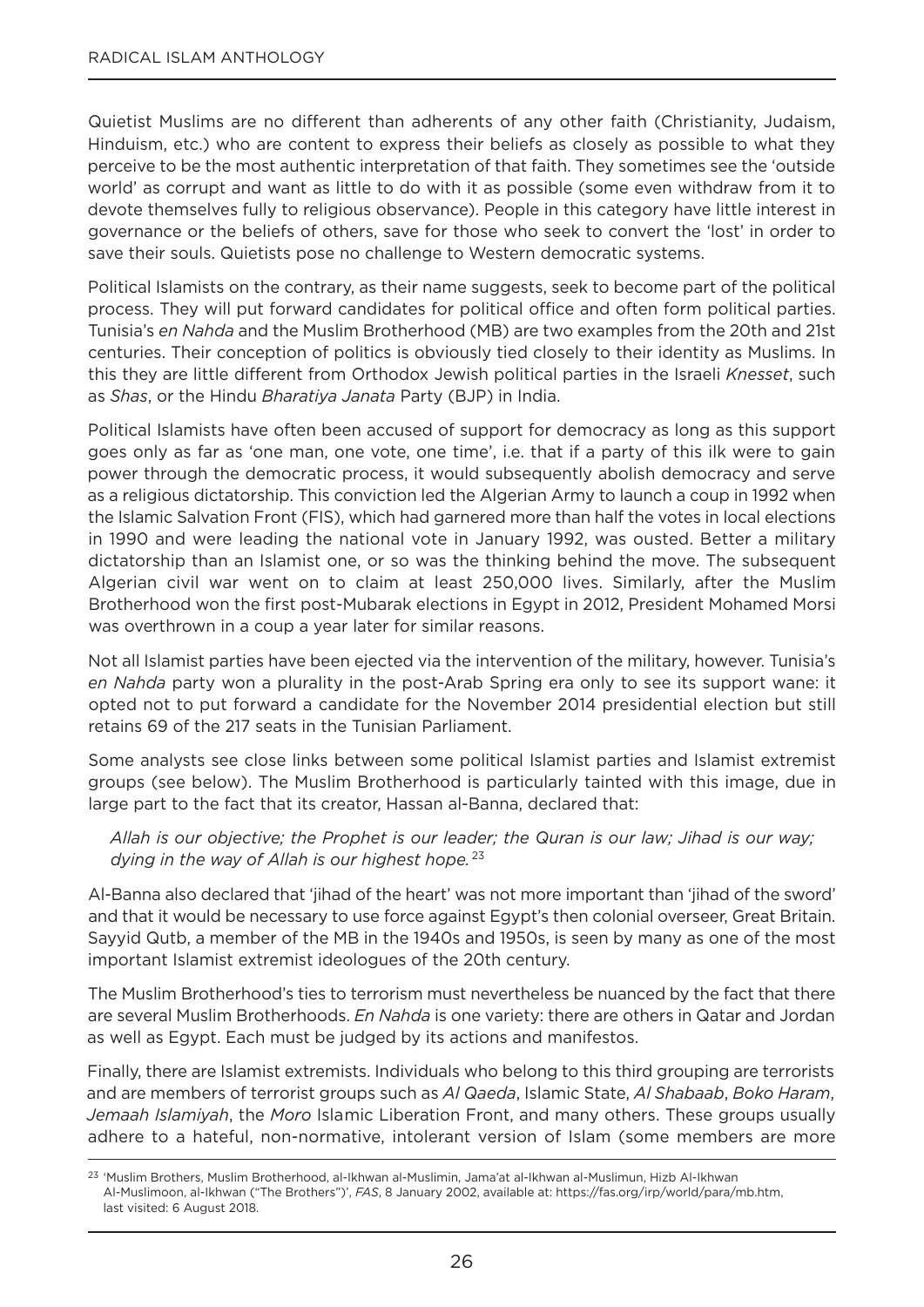'religious' than others) and believe that violence is both divinely sanctioned (and required) and the only way to impose their views on others. Their views on democracy can best be seen in the words of Abdallah Azzam, the 'spiritual father' of *Al Qaeda*:

#### *Jihad and the rifle alone; no negotiations, no conferences, and no dialogues.* <sup>24</sup>

It should be clear that the only response to groups that use violence to achieve their goals is the application of the law (investigation, arrest, charges, trials, and incarceration) or violence (in the worst case scenario). Some groups may entertain negotiation or participation in the political process at least initially (the Taliban in Afghanistan are a good example) but it is far from obvious that even in these cases there is a commitment to upholding democratic principles.

What then should be the response to 'Islamists' within a democratic system? The 'Quietists' do not pose any threat to the standing order. Their energies lie outside the realm of politics, in most cases, and they hence have no interest in either participating in or changing governance regimes. Their interpretation of Islam may cause some concern but this is no different than Hindu nationalism in India and ultra-orthodox Judaism in Israel. As long as it rests outside the political process, it cannot undermine democracy in any serious way (if these adherents resort to violence they then become religious extremists and can be dealt with as we do with other terrorists). Islamist extremists need to be identified and neutralised, either through the courts or on the battlefield. Those that do not die for their 'cause' must be incarcerated for long periods of time, or subject to deradicalisation or disengagement programmes (although these too have their challenges). Ex-terrorists who truly renounce their previous convictions and beliefs can be used as dissuasive elements to prevent others from following in their footsteps (with proper vetting of course).

This leaves us with the political Islamists. There is no one response that adequately covers what to do in these cases. Each must be studied and considered on its own merits. The *en Nahda* example from Tunisia illustrates that some Islamist parties 'play by the rules'. In other instances, military action has undercut any analysis of what may have happened if Islamist parties had been allowed to take power (Algeria) or finish out their mandates (Egypt). The tremendous human toll in Algeria, post-FIS, demonstrates that the eviction of a perceived threat from an Islamist political party may in fact lead to a Pyrrhic victory.

Democracies hold within their very mechanisms the best way to deal with parties and platforms that hew to positions that some perceive as anti-democratic: the ballot box. All parties must appeal to the electorate and it is the electorate that decides, wisely or not, which one will govern. In addition, most countries have charters, constitutions, parliaments, assemblies, or laws that determine what the rules of the game are. In a democratic system, the fundamental rules of the game can be changed only with the explicit consent – through elections – of the electorate. If a given party states that it will adopt policy X if elected and it garners enough votes from citizens in favour of policy X, that policy can become law if it does not violate some higher principle (i.e. a constitution, although there are usually mechanisms to change constitutions as well). If a political Islamist party participates in an election, it must by definition follow the ground rules.

In our obsession with the dangers of allowing a political Islamist party to take part in elections, only to see them change the system once in office (the 'one man one vote one time' fear), it should be pointed out that it is not only parties from that part of the political spectrum which are capable of such moves. Political parties in both Poland (PIS) and Hungary (*Fidesz*) are currently undermining, in the views of many, basic democratic rights in their nations. And yet

<sup>24</sup> Mcgregor, A., 'Jihad and the Rifle Alone": 'Abdullah 'Azzam and the Islamist Revolution', *The Journal of Conflict Studies* Vol XXIII. 2 (2003).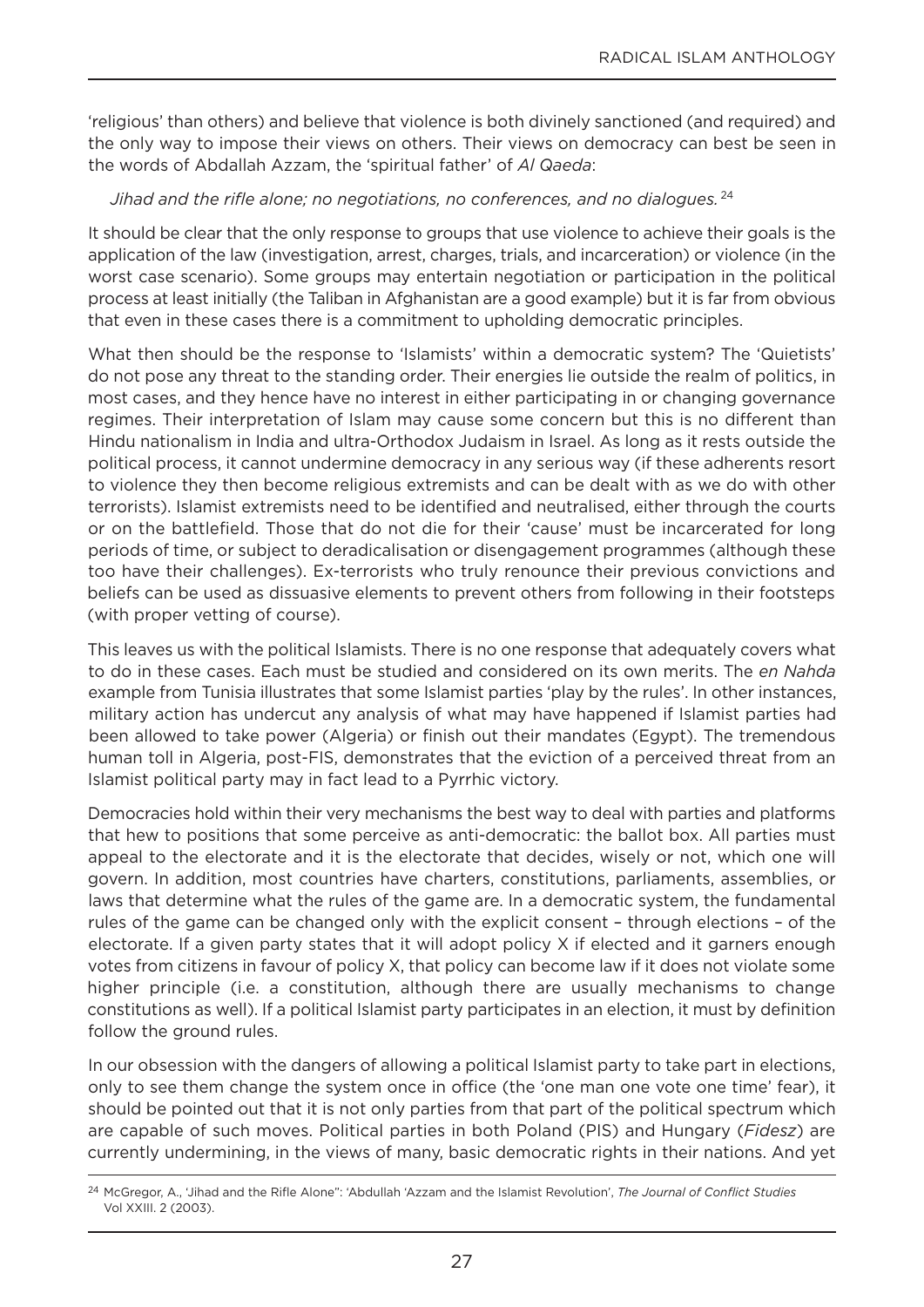they were elected by a majority of constituents. Should they be banned as well? What about Hindu nationalist parties in India?

In the end, democracy works best in the light of day. Anyone can put forward a platform and seek to hold office. If that particular platform appeals to a majority (or in many cases a plurality) of the electorate, then that party gets the chance to govern. If the electorate tires of that party, it 'throws the bums out of office' in the next election. Political Islamists should be given the chance to throw their hat in the ring if they agree to abide by democratic principles and the rule of law. Denying them the chance to do so goes against what democracy stands for.

For those who see a threat from political Islamism in the West, a reality check is in order. In no Western country (North America, Europe, Australia, New Zealand) do Muslims constitute anywhere close to a plurality, let alone a majority. The chances of an Islamist party gaining power and surreptitiously changing the fundamental nature of the political system of any Western country are zero (unless a given nation's electorate, including the vast majority of voters who are not Muslim, inexplicably voted them in). In Muslim-majority nations, citizens should have the democratic right to vote for whomever they wish. Who are we to dictate their choices?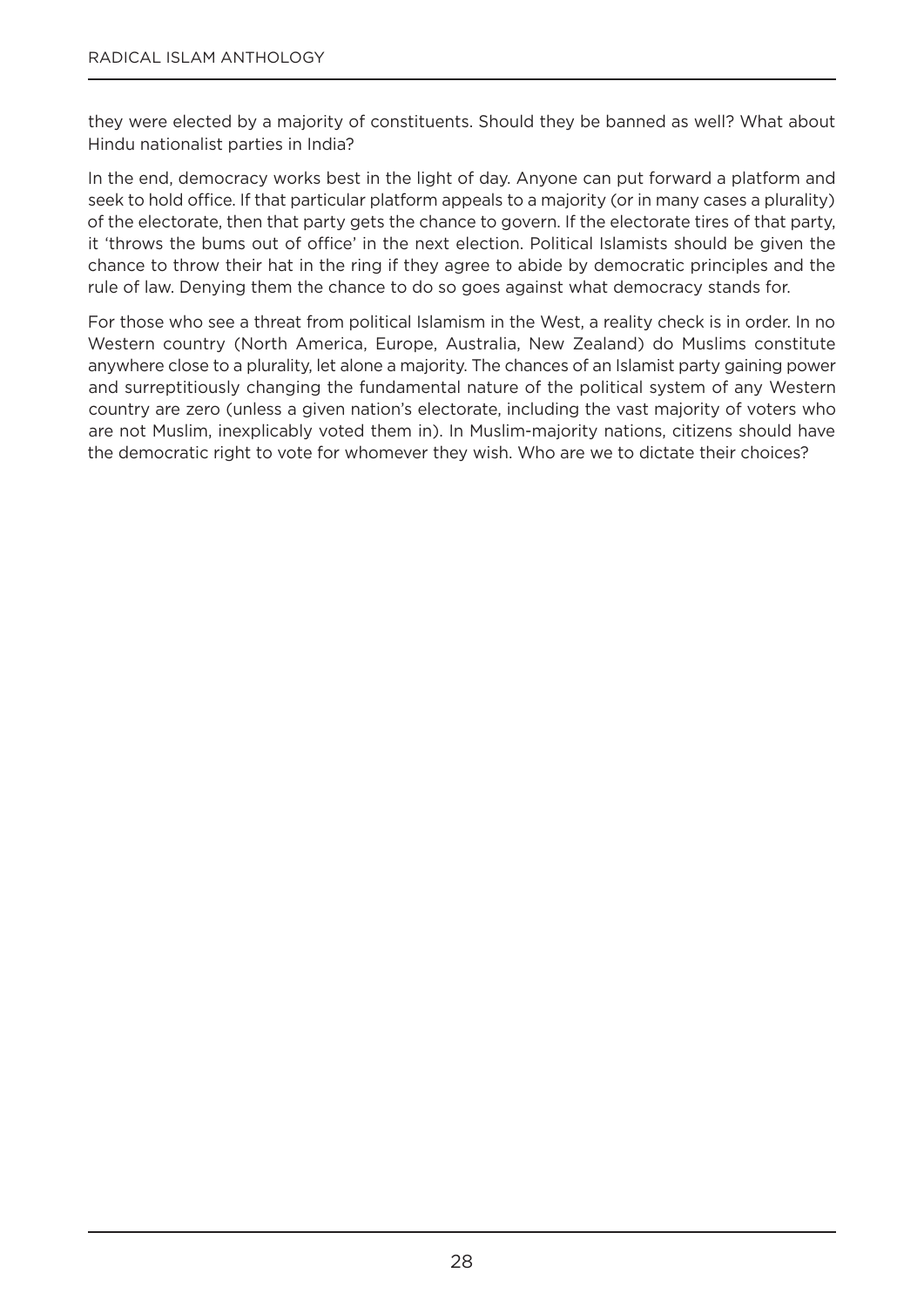## **PART 2**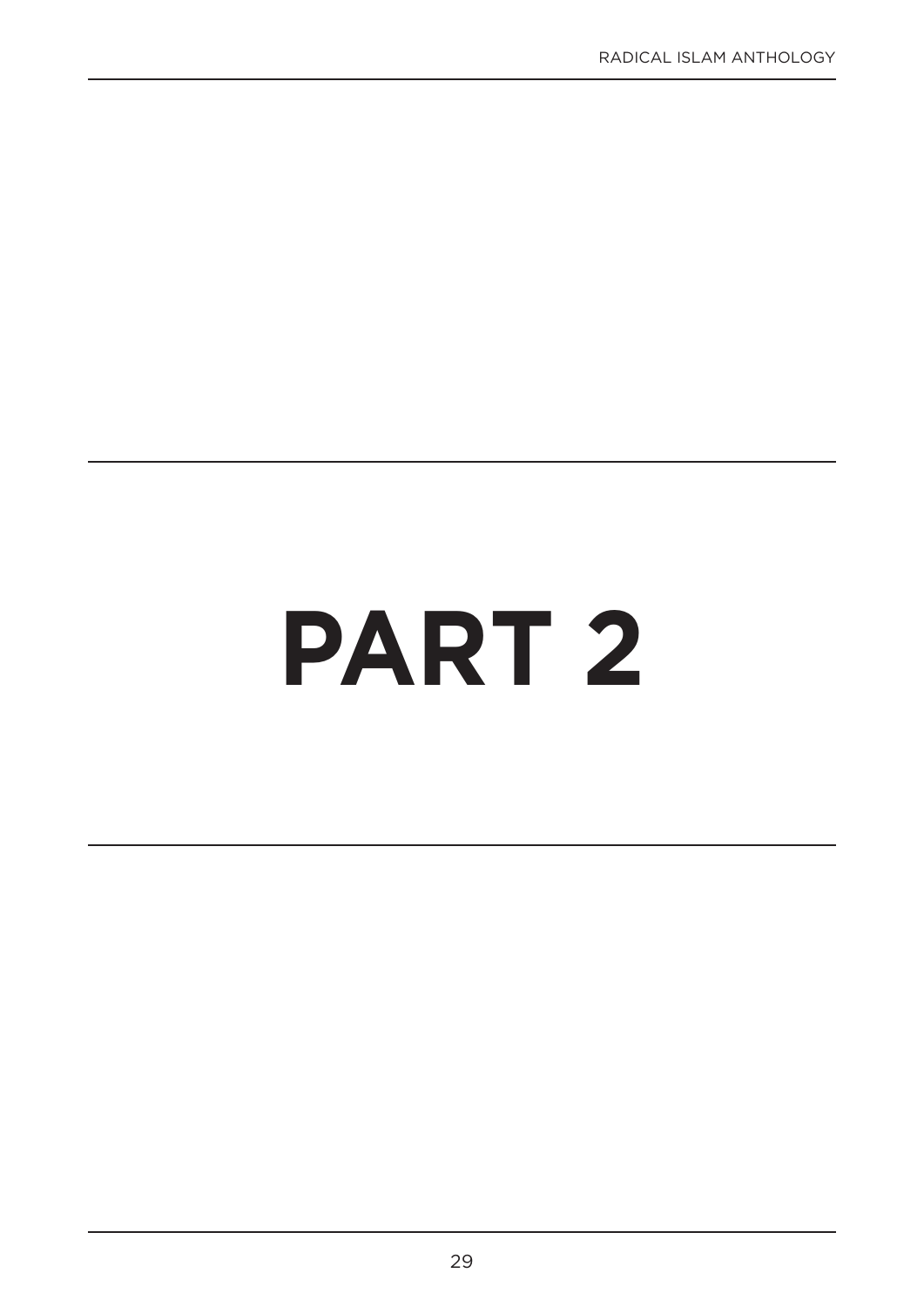## **Proportionality in the Modern Age**

#### **The Lord Carlile of Berriew CBE QC**

Independent Reviewer of Terrorism Legislation, 2001-2011

The United Kingdom (UK) and Europe face an ever immediate, and constantly developing, threat from terrorism and extremism. Since 2016, there have been 49 terror attacks across countries from northern to southern Europe: the UK, germany, France, Belgium, Sweden, Spain, and Finland. Between 2011 and 2016 one UK national, Fusilier Lee Rigby, was killed in a terrorist offence within the UK. In 2017 alone, there were five terror attacks in the UK, which led to the death of 36 innocent individuals, some of them children. Most of these attacks involved a 'soft' target, with attackers using an everyday object. During my tenure as the Independent Reviewer of Terrorism Legislation, from 2001 until 2011, I repeatedly warned of this type of attack. They cause the most fear to the public. Their unpredictability and impact on innocent everydayness go more to the heart of our freedom than even an attack on iconic, hard targets such as Parliament.

Andrew Parker, Director general of MI5, has stated that terrorism is currently being "amplified and accelerated by the reach and tempo of technological change".<sup>25</sup> This is an area which now receives special consideration and attention from government, as the UK government recognised in its revised counter-terrorism strategy (ConTEST) announced by Home Secretary Sajid Javid MP on 4 June 2018.<sup>26</sup> As the proliferation of extremist material increases online, individuals are being radicalised via their laptops and phones, and terrorists are able to communicate efficiently through encrypted messaging services. governments must double and redouble methods by which they can keep on top of these tools and suppress the threat.

In its revised ConTEST policy, the UK government has demonstrated and adopted the continued need for high level vigilance when tackling terrorism. The policy aims to address the changing nature of the terrorist threat, and ultimately reduce the 'safe space' terrorists operate within. This includes giving counter-terrorism authorities the ability to intervene in investigations at an earlier stage, leading to prosecutions for new precursor terrorism offences. For example, it will now be an offence, punishable by 15 years in prison, to view extremist content three or more times online. Material to this is the *Counter-Terrorism and Border Security Bill*, which had its First Reading in the House of Commons on 6 June 2018. Previously, it was only an offence to download extremist content, with a maximum penalty of ten years. This change clearly demonstrates the government's advocacy and understanding of what they see as the need to establish ever more robust but still proportionate legislation in response to changing technologies.

Significantly, the new counter-terrorism policy will provide far greater coordination between intelligence agencies, local authorities, and businesses. MI5 and counter-terrorism police will be able to share relevant information with a range of partners, in order better to assess the risks some noticed individuals may pose to society. The government has made it clear that any sensitive information which is shared will be safeguarded and protected by strict protocols and rigorous training and management. This increase in resources available to countering

<sup>25</sup> Parker, P., 'Speech to BFV Symposium', *MI5 Security Service*, 14 May 2018, available at:

https://www.mi5.gov.uk/news/director-general-andrew-parker-speech-to-bfv-symposium , last visited: 5 June 2018.

<sup>26</sup> Javid, S., 'Home Secretary announces new counter terrorism strategy', *Home Offi*ce, 4 June 2018, available at:

https://www.gov.uk/government/speeches/home-secretary-announces-new-counter-terrorism-strategy, last visited: 5 June 2018.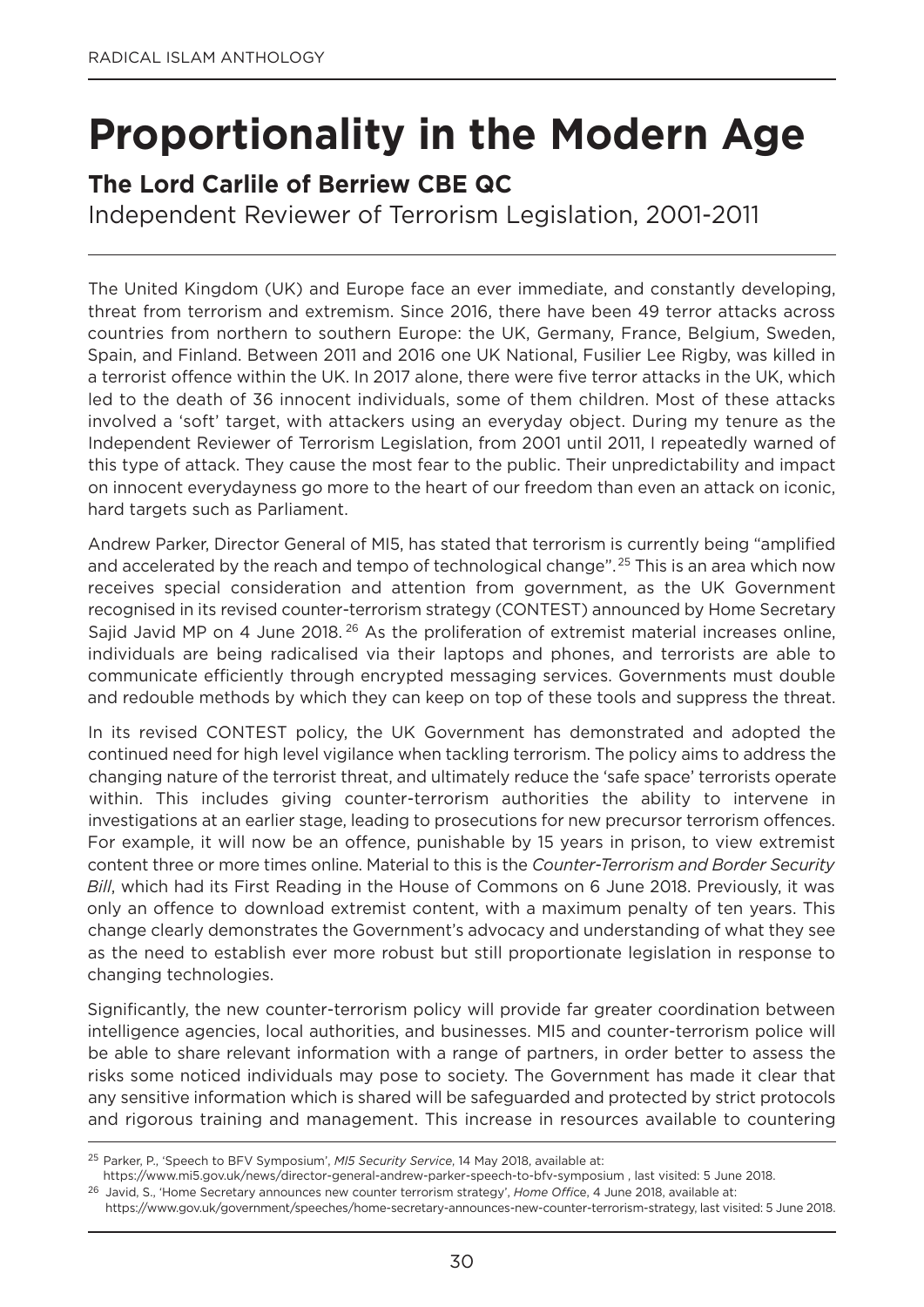terrorism is necessary and welcome; whilst it is important to protect the privacy of UK citizens, it is also vital that the public are sufficiently protected.

The argument for renewed counterterrorism legislation is highlighted when analysing the detail of the terror attacks that occurred in Britain in 2017, and the scale of the underlying threat. As mentioned above, 36 people were killed, and more than 200 were hospitalised. At any one time, the Security Service (MI5) and counter terrorism police have more than 500 live operations, involving approximately 3,000 *subjects of interest*, with a further 20,000 people categorised as *closed subjects of interest*. Even with unlimited resources, managing these operations would be a significant challenge. The deployment and methodology in the use of public money provided for this purpose from the public purse is a formidable challenge to ministers and their officials.

Three of the perpetrators of the 2017 attacks were known to MI5 - Khuram Butt<sup>27</sup> (London Bridge) was an active subject of interest, whilst Khalid Masood<sup>28</sup> (Westminster) and Salman Abedi <sup>29</sup> (Manchester) were closed subjects of interest. David Anderson QC (now Lord Anderson KBE), then Independent Reviewer of Terrorism Legislation, stated in his review of the 2017 UK terror attacks that if intelligence officers had interpreted two significant pieces of information about Abedi differently, it is likely he would have been placed under investigation before the attack took place.<sup>30</sup> Anderson concluded, therefore, that Abedi's attack might have been avoidable. It is plausible that had intelligence agencies been able to coordinate with local organisations in Manchester, there may have been a different outcome. My own view remains that the abolition in 2011 of *control orders*, which might have applied to Abedi, was a mistake.

The growing threat of terrorism is pertinent within the context of Brexit. At the time of writing, the future relationship between the UK and the European Union's (EU) security and defence services was yet to be answered or resolved. The possibility that national security cooperation of at least the current intensity between the UK and the remaining 27 members of the EU will not be sustained, and is a bargaining chip in the Brexit negotiations, is alarming.

The UK currently has numerous relationships vital for our continuing national security. The Five Eyes relationship is arguably the most important. However, nATo and bilateral arrangements, such as the Lancaster House Treaty with France, are also incredibly important. We have developed significant cooperation and intelligence sharing on counter-terrorism with the EU and its member states, and there is now cohesive work against terrorism from the dangerous Eastern borders of the EU to Ireland on the West. The remarkable transition from terrorism to constitutionalism in northern Ireland is a shining light in a darkening European terrorism sky.

Additionally, the UK benefits from Europol, which deals with cyber security and organised crime; and with the *Schengen* and *Prüm* databases, which store forensics material including DnA. In 2016, over 3,000 cross-border investigations of organised crime and terrorism were initiated at Europol by UK agencies. The *Prüm* Convention, sometimes known as the *Schengen III Agreement*, is a convention between Belgium, germany, Spain, France, Luxemburg, the

<sup>27</sup> It should be noted that Khuram Butt is dead: 'Who was London attacker Khuram Butt,' *CNN World*, 6th June 2017, available at: https://edition.cnn.com/2017/06/05/europe/khuram-butt-london-attacker/index.html, last visited 31st August 2018.

<sup>&</sup>lt;sup>28</sup> It should be noted that Khalid Masood is dead :'Khalid Masood: Everything we know about the London attacker,' *The Telegraph*, 27th March 2017, available at: https://www.telegraph.co.uk/news/2017/03/24/khalid-masood-everythingknow-london-attacker/, last visited 31st August 2018.

<sup>&</sup>lt;sup>29</sup> It should be noted that Salman Abedi is dead: 'Inquest into death of Manchester bomber Salman Abedi opens,' *The Guardian*, 16th June 2017, available at: https://www.theguardian.com/uk-news/2017/jun/16/inquest-into-death-ofmanchester-bomber-salman-abedi-opens, last visited 31st August 2018.

<sup>30</sup> Anderson Q.C, D., 'ATTACKS IN LONDON AND MANCHESTER MARCH-JUNE 2017 INDEPENDENT ASSESSMENT OF MI5 AnD PoLICE InTERnAL REVIEWS', *MI5*, December 2017, available at: https://assets.publishing.service.gov.uk/government/ uploads/system/uploads/attachment\_data/file/664682/Attacks\_in\_London\_and\_Manchester\_open\_Report.pdf, last visited: 6th June 2018.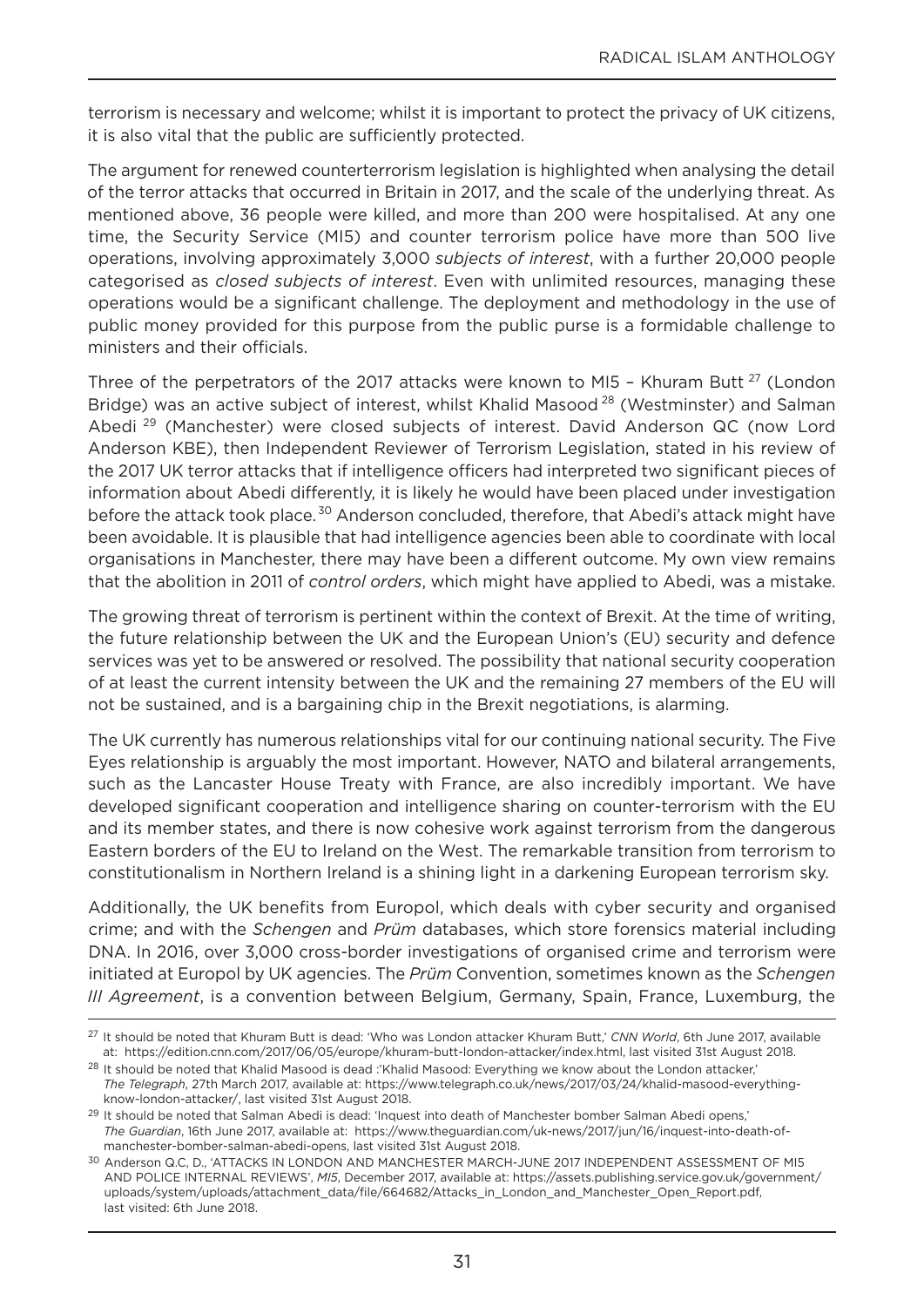netherlands, and Austria on the stepping up of cross-border cooperation, particularly in combatting terrorism, cross-border crime, and illegal migration.

I consider those arrangements to be indispensable to the UK and the EU. The UK government has made it clear in negotiations with its EU counterparts that we consider these instruments of cooperation vital in our efforts to combat the difficult, asymmetrical challenge presented by both violent Islamism and the growing threat of right-wing extremism. The Home Secretary has emphasised this by stating that "we [the UK] need, and we want, a deep and special security partnership with the EU after we leave - and the EU needs it too".  $31$  The RAND Corporation supports this conclusion, in a recent study they stated that the UK and EU "risk becoming weaker and less secure if the Brexit talks provoke a zero-sum approach to security and a messy divorce". <sup>32</sup>

Counterterrorism legislation, such as the Investigatory Powers Act (IPA) passed by Parliament in 2016, receives regular criticism for trespassing into the freedoms and rights of citizens. Whilst there is a clear need to protect the individual rights of the UK population, the proportionality argument includes the insurance that the nation remains safe and protected.

I share the belief that, due to the changing nature of the terrorist threat, and in particular the prolific use of technology to spread extremism and communicate privately, legislation needs to provide the security services with the means to monitor the modern-day terror threat. The IPA gives considerable power to the authorities, for example for the collection and retention of bulk data and the ability to work with operators to decrypt communications. It is very carefully controlled under the scheme of the Act. A very senior judge has been appointed to head the relevant and purpose-designed Commission of Scrutiny. It is my belief that we have achieved a proper balance of proportionality in this area. However, this is art not science, judgement not a measurement: it will continue to be debated, but I believe that currently the balance is achieved.

There is a lack of understanding of the extent to which our privacy is breached by the State. There is a casual assumption in the minds of some including some significant NGOs that the security services and government Communications Headquarters (gCHQ) abuse their powers and constantly monitor the communications and internet traffic of their friends or high-profile individuals. This is inaccurate and untrue. This is simply not possible due to finite resources and, more important, the security services' work is strictly controlled and monitored by accepted ethical standards and by managerial protocols. Further, it insults some of our most capable and honourable public servants to suggest that they have the inclination to indulge in idle and pointless searches.

The collection and analysis of bulk data properly can be required in many different kinds of situations. A simple example is if there is a genuine suspicion that mobile phones on a particular network are being used in a certain city to plan a terrorist attack. In this scenario, it may be necessary to look at a much greater group of phones, and rapidly exclude the innocent, in order to identify the guilty. This simple and hypothetical scenario illustrates a situation where I believe it is justified for the state to briefly impose on the privacy of a small group of individuals in order to confront a genuine threat. In concept and quality, is it any different from a police speed trap which records the registration numbers and speeds of law-abiding drivers in order to catch those who are not obeying the law?

<sup>31</sup> Javid, S., 'Home Secretary announces new counter terrorism strategy', *Home Office*, 4 June 2018, available at:

https://www.gov.uk/government/speeches/home-secretary-announces-new-counter-terrorism-strategy, last visited: 5 June 2018. 32 Black, J. et al. 'Defence and security after Brexit: Understanding the possible implications of the UK's decision to leave the EU — overview report', *RAND Corporation*, 2017, available at: https://www.rand.org/pubs/research\_reports/RR1786z1.html, last visited: 6 June 2018.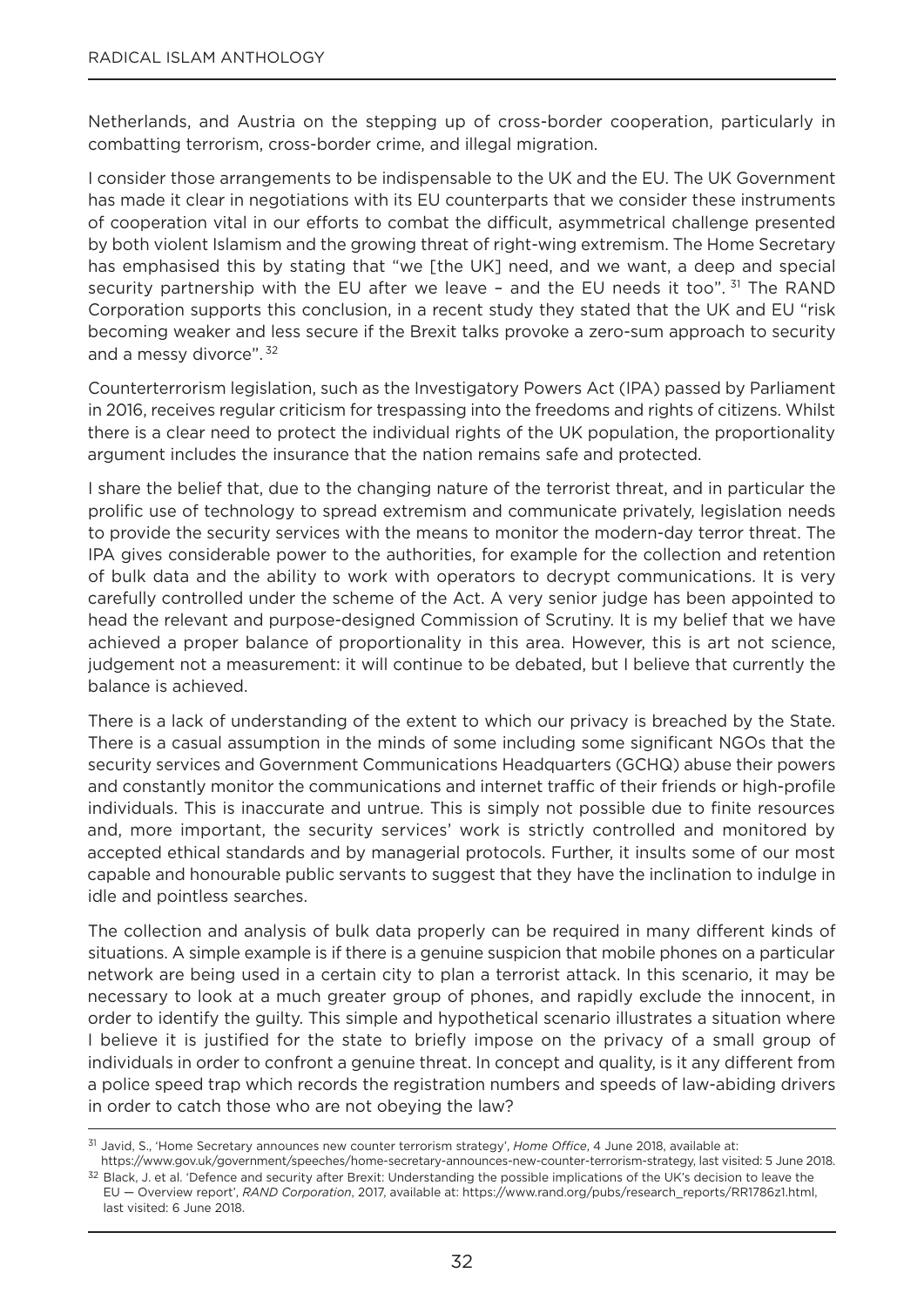The threat from terrorism continues to develop at a fast pace, and it is vital that governments respond to developments with robust legislation. 2017 was a horrible year in terms of terrorism in the UK. Since 2013, counter-terrorism police and intelligence agencies have thwarted major terror plots in the UK. Since March 2017 alone, they stopped 12 Islamist attacks. This is an impressive record, but counter-terrorism authorities cannot drop their guard for a moment.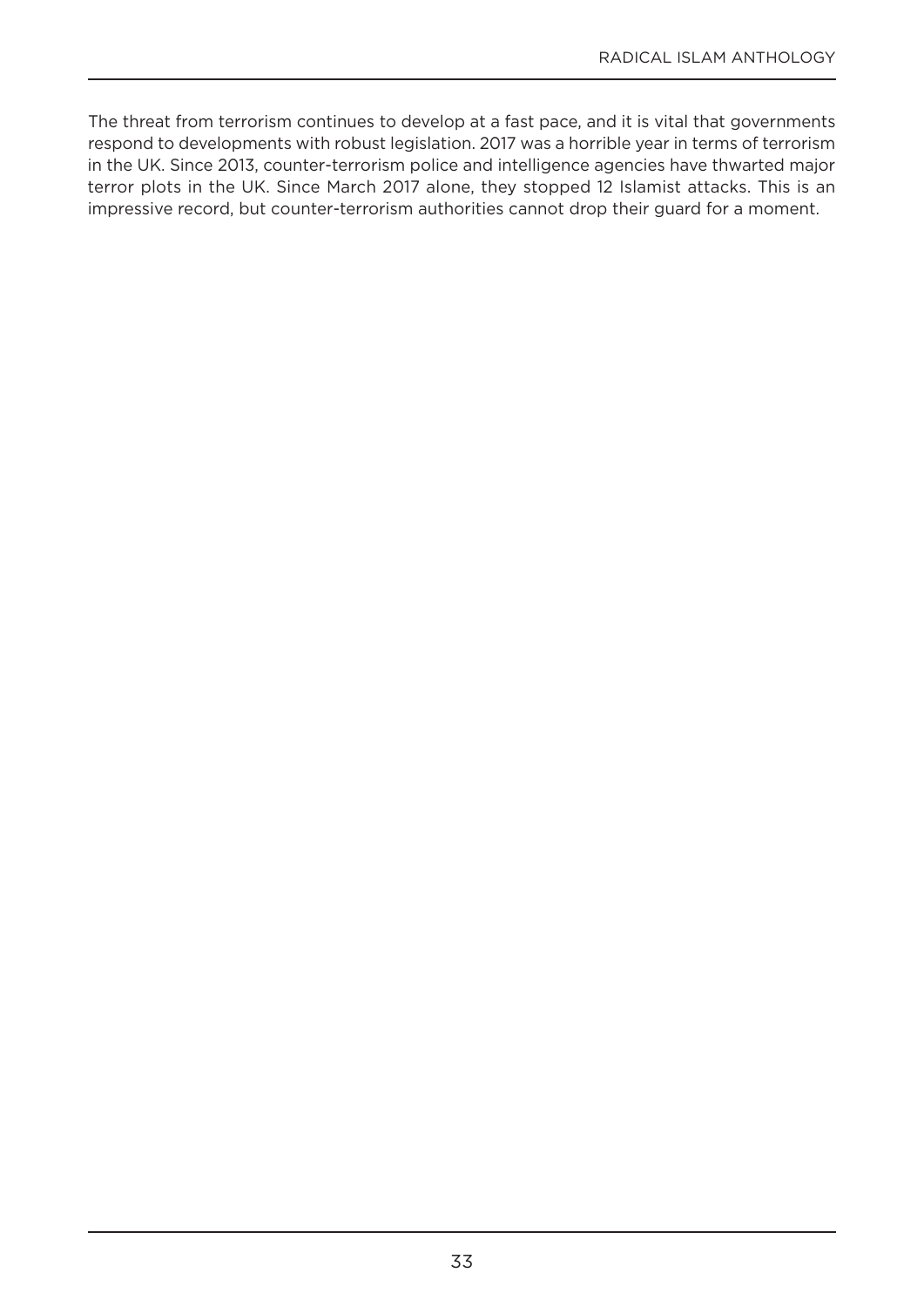### **A Toolbox for Countering Extremist Religious Doctrines**

#### **Shmuel Bar**

Samuel Neeman Institute Technicon: IntuView Ltd. Israel

Definitions of 'radical' or 'extremist' are relative to the mores and norms of the societies in which they exist. One definition of a radical or an extremist is: "one who advocates or resorts to measures that are counter to the norm"<sup>33</sup>. Such a definition forces us to define the "norm". Therefore, any discussion of counter-radicalisation must focus on the common culture and collective narratives of the community in which the radical ideology exists.

Attempts to uncover 'underlying causes' or 'driving factors' of radicalisation towards terrorism of *individuals* in Muslim communities tend to equate it with other forms of social violence in other societies. Indeed, violence exists in all cultures; however, I will stress that there are unique cultural and religious causes and dynamics that differentiates radicalisation of Muslims from corresponding phenomena in other societies.

Radicalisation of an individual tends to be incremental. one theory portrays a cycle of radicalisation that consists of: (1) pre-radicalisation, (2) self-identification, (3) indoctrination and (4) radicalisation <sup>34</sup>. A psychological explanation, meanwhile, attributes radicalisation to the quest for thrills, status, love, connection, and comradeship.

I will argue that the problem is not so much a response to the individual's own sense of grievance, but to the inconsistency between two worldviews in which s/he lives which are totally and diametrically opposed. The key drivers to radicalisation in Muslim societies are therefore collective as opposed to individual: not an individual rebellious response to dissatisfaction in society by rejection of any authority, but rather a replacement of the 'compromising' authority of parents, teachers, and *imams* with an alternative: militant, uncompromising, and seemingly pristine Islamic authority. In this sense, the Muslim radical is, in fact, a conformist. The toolbox for countering Islamic radicalism, therefore, must take this into account.

#### *How 'Radical' is 'Radical Islam'?*

The popular distinction between 'radical Islam' and 'moderate' or 'mainstream' implies that a clear border or firewall between the two exists. However, there is no doctrinal 'firewall' between the mainstream and the radical; it would be more correct therefore to view 'radical' on a spectrum – much of which remains within the borders of acceptable orthodoxy. Consequently, radicals can evoke common religious narratives and beliefs, and present logic that mainstream orthodox Muslims find difficult to refute, while the 'mainstream' often suffers from a sense of inferiority towards their zealous co-religionists.

Like any widespread ideological movement, radical Islamism can be viewed as a series of concentric circles, with the small *'hard-core'* of activists at the centre, surrounded by *active*

<sup>33</sup> Definition of Extremism, *The Free Dictionary*, available at: https://www.thefreedictionary.com/extremism, last visited: 6 August 2018.

<sup>34</sup> one theory of radicalisation is proposed by Silber & Bhatt, where they claim radicalisation has four stages; (1) Pre-radicalisation, (2) Self-Identification, (3) Indoctrination and (4) Jihadisation. Silber, M., & Bhatt, A., Radicalisation in the West: The Homegrown Threat, new york City Police Department (2007), available at: https://sethgodin.typepad.com/ seths\_blog/files/nyPD\_Report-Radicalization\_in\_the\_West.pdf, last visited: 11 September 2018, p.5.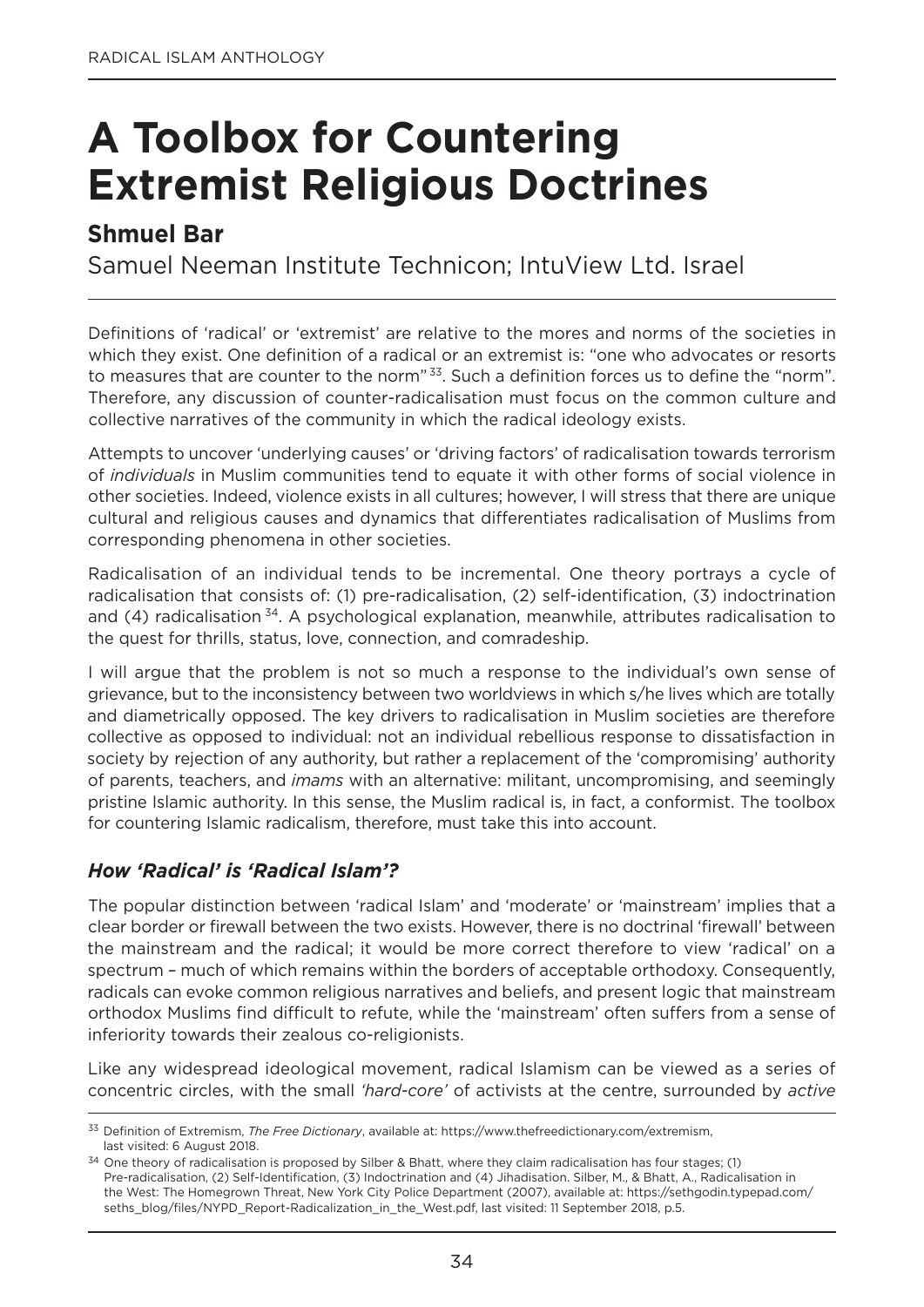*supporters* (and financiers), *potential allies*; and finally a large passive, but *sympathetic*, population. The relative 'width' of each band differs from one organisation to another; the greater the legitimacy of the 'hard-core' in society, the 'wider' the inner band is. In other cases, the outer circle is the 'widest'.

#### *The Crisis of Authority*

Islamist radicalisation can be attributed, to a great extent, to a vacuum of modern secular or moderate religious leadership caused by a *crisis of religious and political legitimacy and authority*. Liberalism was repressed by authoritarian regimes and could not blossom in the absence of a strong middle class, this was the case in Egypt, Libya, Syria, and Iraq. The clerics no longer shared power with the rulers, but were called upon to support them nevertheless. This resulted in a steady decline of the *Sunni* orthodox religious establishments and a rise in the role of extra-establishment clerics.

In the absence of legitimate political leaders who could outline the political interest, this 'demand' began to be filled by the non-establishment *ulama*. This trend has resulted in the emergence of a 'supermarket' of 'scholars' who issue religious rulings and legitimise various ideologies. The age of information has also opened up a new venue for Muslims to acquire religious instruction: including instruction regarding the duties of *jihad* – without having to come in direct contact with the *Sheikh* he or she is consulting with. Islamic establishments and regimes in the Middle East traded tolerance of *jihad* for local calm, and lost ground to radicals in their societies. This has given rise to the 'Lone Wolf Syndrome'; the individual or small group which has absorbed the ideology and acts on it without any specific instructions.

This is compounded by a *breakdown of traditional sources of social authority* in societies with a relatively young population and the perceived intrusion of Western mores into traditional Muslim society. The conflict between Islam and the West is, in essence, a clash of values. The West may be likened to the *Sirens of the Odyssey*, a dangerous 'magnet', which once succumbed to, will jeopardise the core values of Islamic society – foremost among them, family values, the status of women, and the authority of the elders. Poverty and lack of economic horizons also feed Islamist radicalism. However, leaders of radical Islamic movements – mainly the Muslim Brotherhood and *jihadist* movements in Saudi Arabia, Egypt and other countries – have also comprised of economic and social elites. This suggests that while *economic transformation* may be a necessary condition for the fight against Islamism, it is not a sufficient condition to uproot it.

#### *Radicalisation in Immigrant Muslim Societies*

The relations between immigrant communities and their home countries also play a pivotal role in radicalisation processes:

- <sup>l</sup> Failure of Muslims in the 'diaspora' to *integrate, assimilate, and/or develop a local identification* with their new homes creates an 'identity-deficiency' that leaves the field open for the identification with an amorphous transnational 'virtual *ummah*' (the Trans-National Muslim 'Nation') in lieu of the lost national identity of the countries of origin, on one hand, and that of the not-yet-accepted countries of residence on the other hand.
- Exposure to events in the home country (behaviour of the regime towards the population) through the media and links to the home country have a radicalising effect on immigrants and weakens the development of a bond with particular local interests. The family based network of Al Qaeda is a case in point.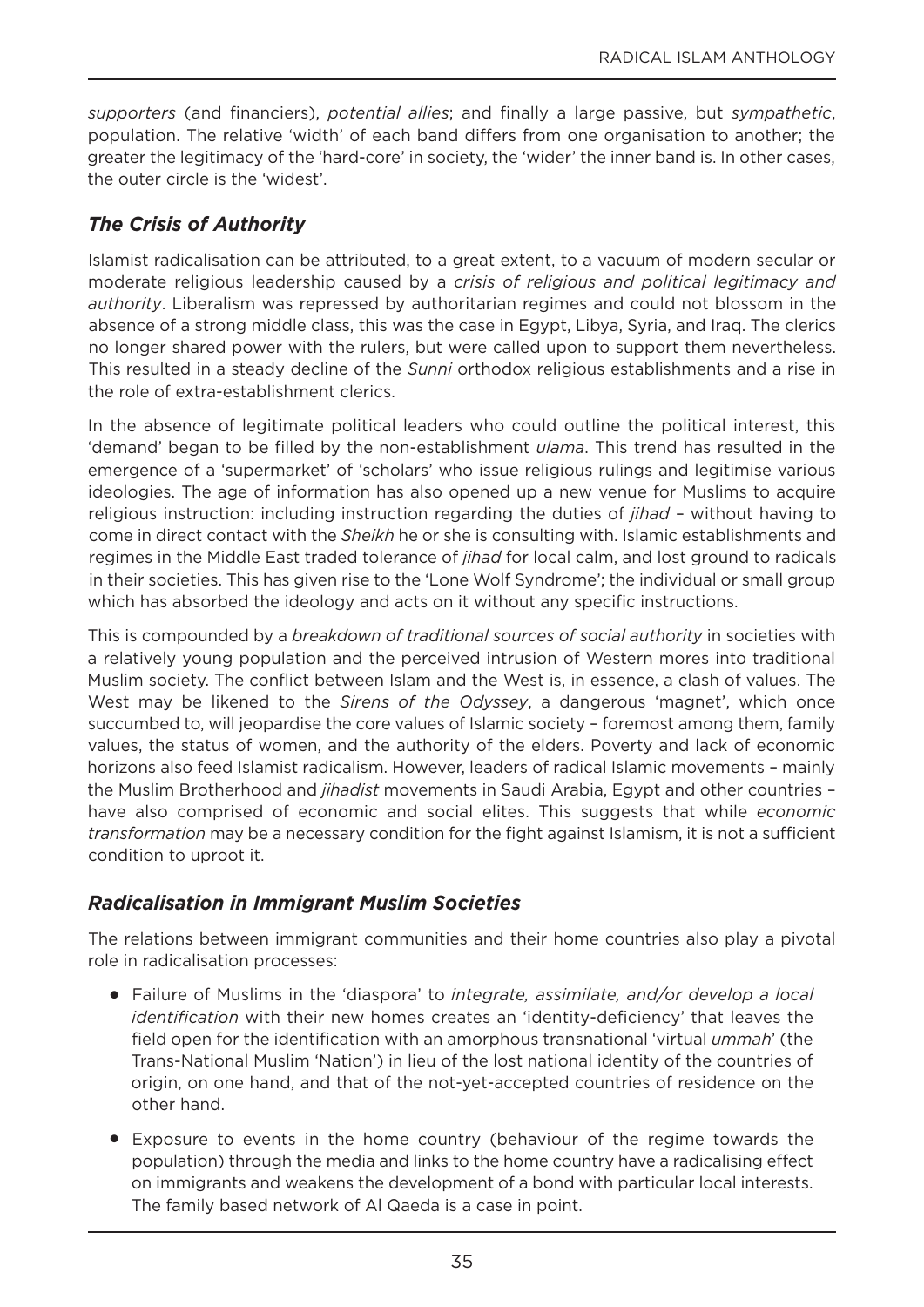- Settlement of large numbers of immigrants in neighbourhoods or even cities in which they are the majority impedes assimilation and allows the community to continue to follow customs that are anathema to the host country (arranged marriages of minors, female genital mutilation (FgM)).
- The absence of Islamic teachers in the host countries who are acculturated to the host country's culture and mores has resulted in the importing of *imams* [religious teachers and Mosque officials] and school books from the home countries, where ideas may be more extreme.
- <sup>l</sup> The free traffic of ideas facilitates the creation of a 'virtual *ummah*' in lieu of the lost national identity of the countries of origin, on one hand, and that of the not-yet-accepted countries of residence on the other hand.
- *Jihad* is a 'criminality laundry': it allows people who are anti-social and violent to give vent to these tendencies with impunity and under the 'cover' of a legitimate (*jihadist*) cause.

Two main models of relations between Western majority cultures and Muslim immigrants can be described as: (a) the British form of declared pluralism and its variant – the Dutch concept of 'integration' while maintaining ethnic differences and; (b) the paradigm (epitomised in France) of *forced integration* through uniformity of appearances and de-communalisation of religion. Neither have established a balance between civil and ethnic identity, or succeeded in mitigating the attraction of second generation Muslims in Europe to radical Islam.

#### *The Political Dimension*

The Islamist political grievance towards the West is both a historic and current complaint; with the West being taken to task for what it did in the past, for what it is doing, and for what it is. The historic grievance begins with the Muslim victory over Byzantium, followed by the Crusades, and culminating with colonialism, patronising mandates, economic exploitation, and the existence of Israel. This sense of historic grievance is compounded by contemporary events such as those in Afghanistan and Iraq. While the Israeli-Arab conflict is a popular battle cry for galvanising radical Islamic groups, it seems that this issue was a marginal cause in the emergence of Islamic movements, and was treated by them as just another symptom of Western domination. The Palestinian issue is seen as a symptom of the Western conspiracy against the Muslims, and not a leading cause.

#### *The Efficacy of Counter-Radicalisation Efforts*

Counter-radicalisation efforts have been based on a number of approaches:

- <sup>l</sup> *Moral arguments:* Efforts to denounce extremism on the basis that it contradicts universal principles such as freedom of religion, sanctity of civilian lives, etc.
- <sup>l</sup> *Deradicalisation programmes* for 'de-programming' of individual radicals and community outreach.
- <sup>l</sup> *Cultivation of liberal-reformist Muslim clerics and Sufi Islam or importing of moderate Islamic mores* into the Arab-Muslim communities as a moderate counterweight to radical Islam.
- <sup>l</sup> *Fighting fire with fire:* attempts to cultivate the non-violent but fundamentalist religious authorities (such as yusuf Al-Qaradawi and the Muslim Brotherhood) as a counter-balance to the Jihadist-Salafist movements.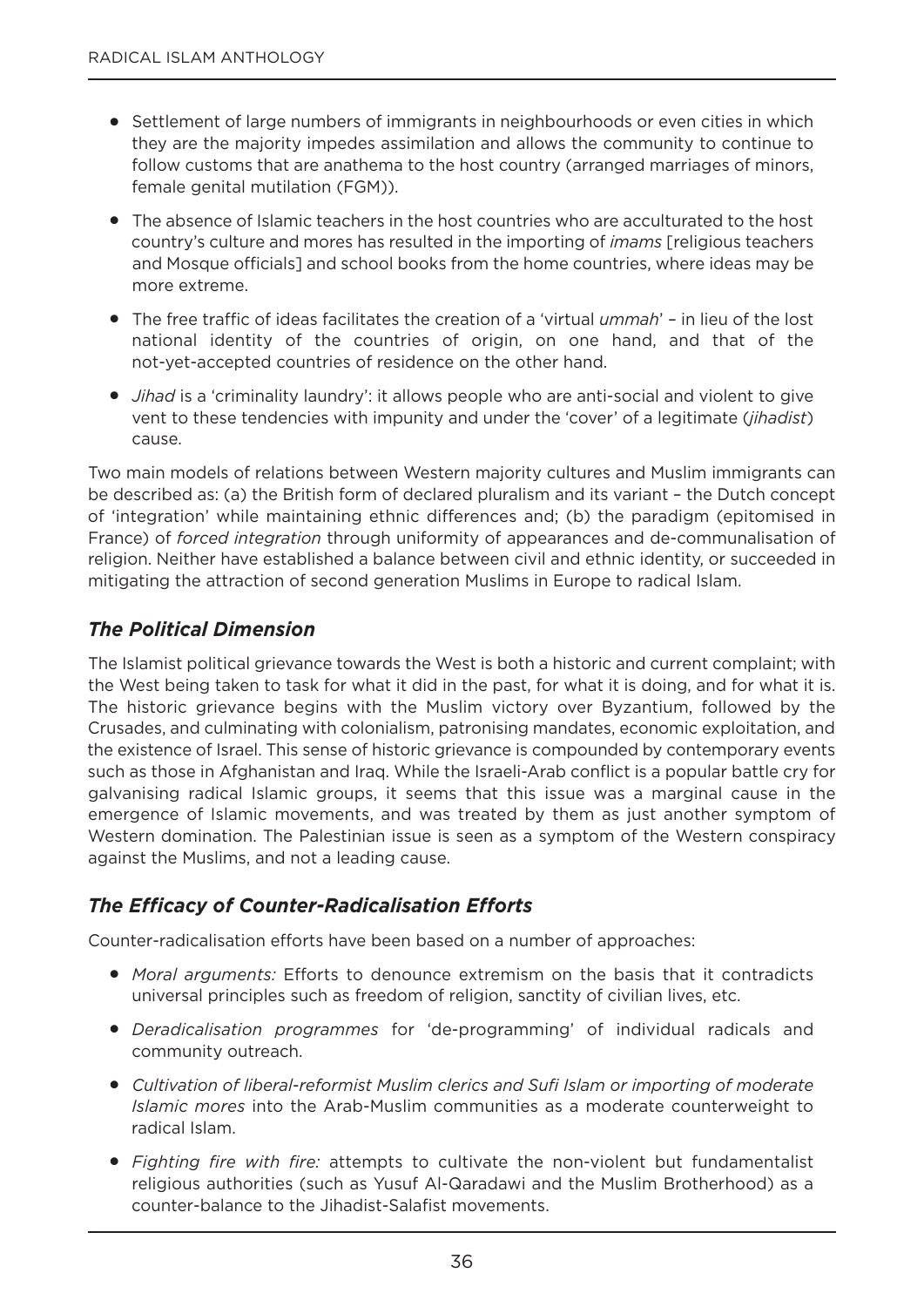#### *Moral Arguments*

The moral argument against radical Islamic ideology is usually based on Western morality. The message is based on the assumption that there are universal values, which all religions inherently subscribe to, and hence the counter message to Islamic radicalisation must come from those principles. However, whereas in the Judeo-Christian tradition, law is the codification of ethics, in Islam, ethics are derived from the divine law.

#### *Deradicalisation Programmes*

Deradicalisation programmes have been developed in a number of Muslim countries – notably Saudi Arabia and yemen. However, the high level of announced recidivism (about 20% in the Saudi program) raises questions regarding the efficacy of the program and warrants a deeper look at its content. The weakness of the 'deradicalisation' campaigns in Saudi Arabia and other gulf States is that it is not the very legitimacy of waging *jihad* which mainstream scholars oppose, but the application of the principle of *jihad* to present circumstances, and the specific means used for fighting *jihad* in the cases under discussion.

Since 9/11 there have been efforts to promote liberal or *Sufi* Islam as a counter-balance to the radical narrative. These efforts have also met with limited success, as these streams remain out of the mainstream of Islamic orthodoxy, and certainly hard-line *Wahhabi* and *Salafi* schools that are the breeding ground of radicalisation and of the *jihadist* movement. Alongside the voices of the radicals, there exists a relatively small number of Islamic scholars who call for reform of one sort or another in Islam, and updating Islam or reconciling it with the West. These trends, however, remain a minority and their proponents are persecuted for their positions by the Islamic establishment. Therefore, the likelihood of an Islamic *Kulturkampf* over the relations with the non-Muslim world seems low. Another approach has been to import Islamic concepts from the periphery of the Muslim world (e.g. Indonesia) into Middle Eastern and Western Muslim communities. However, these efforts have invariably failed.

### *Conclusions*

Counter-radicalisation efforts have been severely handicapped by political correctness. A practical approach to countering Islamist terrorism must accept that the real motivation is Islam, *as those terrorists perceive it*. It must also accept that the problem is not 'violent extremism' but any ideological worldview that justifies violence against innocents in society whether the ideology is in a stage of latency or breakout.

Countering Islamism cannot be done either by turning a blind eye to its religious origins, or by relying solely on political, economic, or military means. The need to make use of religious tools, however, seems foreign to both Western strategic thought and futile. The attempts to deny the historic validity of militant Islamic traditions by reformist re-interpretation of Islam and revisionist reading of Islamic history will never gain sufficient credence in the Muslim world to undermine the traditional reading of Islam.

Since authority plays such a pivotal role in radicalisation, it is imperative to deal with radical clerics who have ties in the West. To do this, a clear 'line in the sand' must be drawn between legitimate religious beliefs, and those that will not be countenanced, notwithstanding their roots in religious doctrines. This implies legal steps against clerics who declare even conditional or post-factum support of acts of terrorism.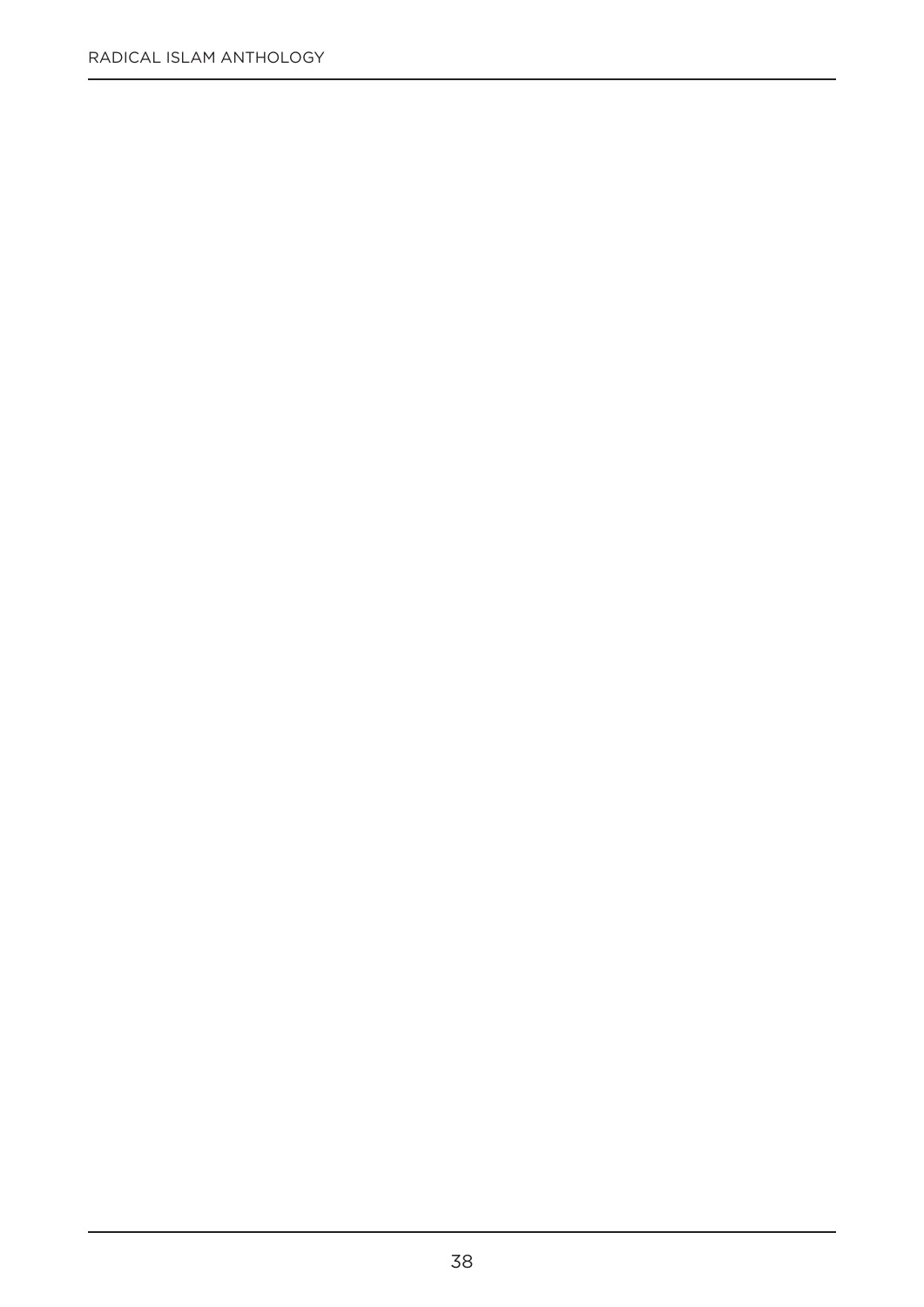# **PART 3**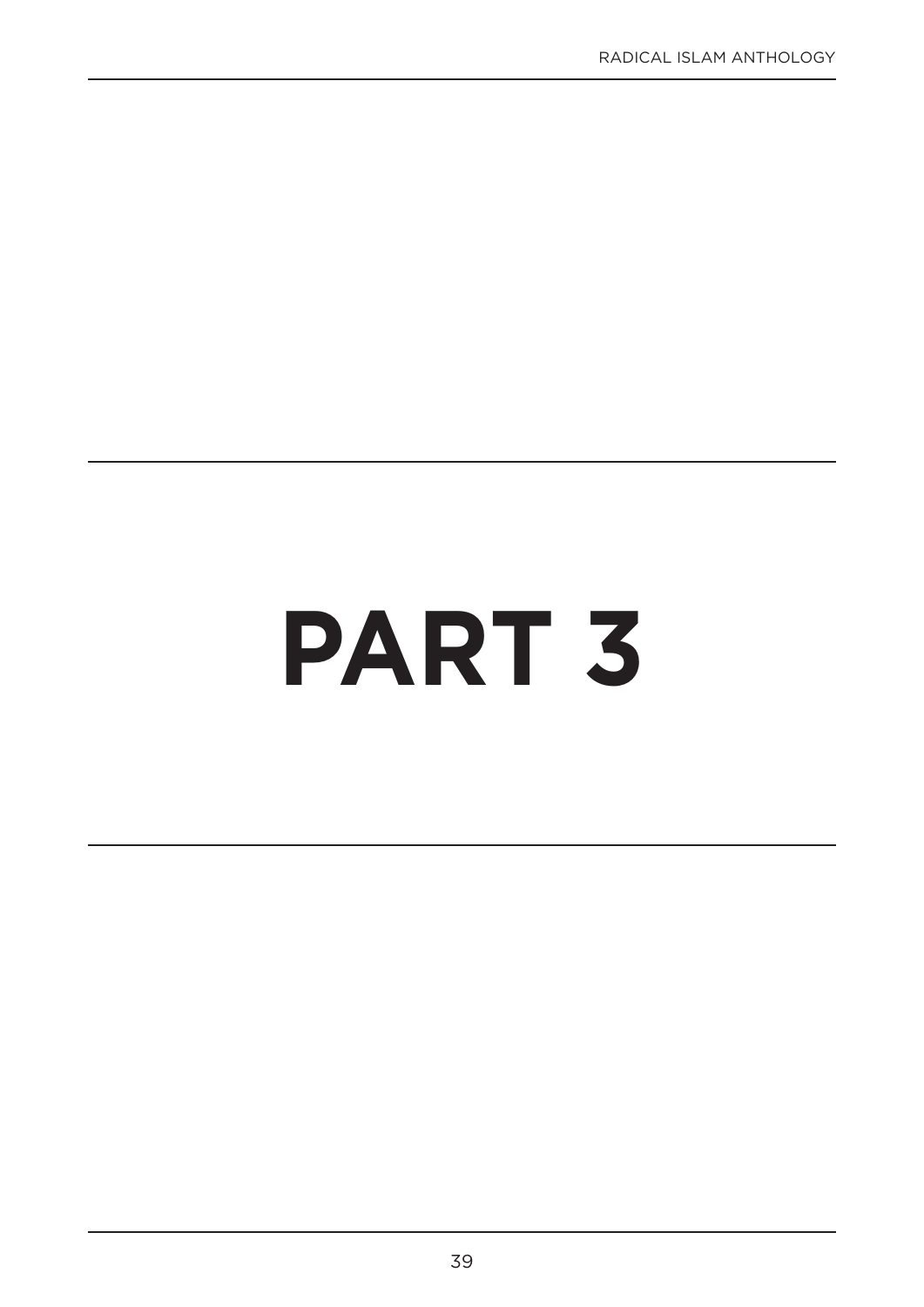# **Can a Western Islam Emerge?**

# **M. Zuhdi Jasser**

President of the American Islamic Forum for Democracy, co-founder of the Muslim Reform Movement

*"New opinions are always suspected, and usually opposed, without any other reason but because they are not already common."* – John Locke

In December 2017, the first Radical Islam Conference hosted by HJS led to the foundational establishment of a 'trans-Atlantic network' of counter-terrorism, counter-*jihadism* experts. This is vitally important to the security of Western civilisation. As an American Muslim, I have dedicated my life to educating everyone I can, and doing everything that I can, to expose and address the root causes of Islamism (aka Political Islam). once we have a public consensus that Islamism is the problem, it will become natural to promote the ideas of liberty and universal human rights within Muslim communities as the solution. It is essential that diverse anti- and counter-jihadists work together in what we are doing in the West to minimise redundancy and amplify progress. With the ever-changing map of leadership across government, media, academia, and faith communities, the few thought leaders that understand the threat of Salafi-Jihadism need to amplify our voices to continuously educate Western leadership.

The role of reform-minded Muslim voices against Islamist leadership cannot be overemphasised. Muslims courageous enough and honest enough to face the dominant influence of Islamists inside and outside Muslim communities will need the strong shoulders of long established thought leaders and government influencers to stand on, since we are the only ones who can break through the false grievance narratives of Islamist groups.

Islamists have made a cottage industry out of promulgating a false premise of bigotry (aka Islamophobia – a word we should all reject) against anyone who is anti-Islamist. The premise of our work at the American Islamic Forum for Democracy<sup>35</sup> is that in fact being anti-Islamist and pro-liberty is actually pro-Muslim and in support of a modernised, 21st century Islam. There would be nothing more pro-Muslim than helping peaceful Muslims shed the yolk of medieval interpretations of *shariah* and the inviolability of the Islamic jihadist state.

#### *Importance of Identity*

At the centre of our work is the synergy of personal identity and national identity. This synergy, or its countervailing conflict, for many Muslims is at the core of this work on reform and modernisation. My own personal history as a US Naval officer and an avowed patriot is no aberration or mutation of Western Muslims, as some would say. In fact, I believe that this is the far more common narrative of a silent majority of Muslims in the West, who have abrogated the leadership of our communities to the Islamist theocrats. I was raised by patriotic American Muslim parents who were also strong adherents of their interpretation of the faith of Islam, and I know that there are a lot of Muslims out there who share my background and faithful underpinnings of my patriotism.

As a result of this passion for my nation, I joined the US Navy on a medical school scholarship, and served 11 years as a medical officer, feeling from the outset that the only country I would

<sup>35</sup> American Islamic Forum for Democracy, available at: https://aifdemocracy.org/, last visited: 26 July 2018.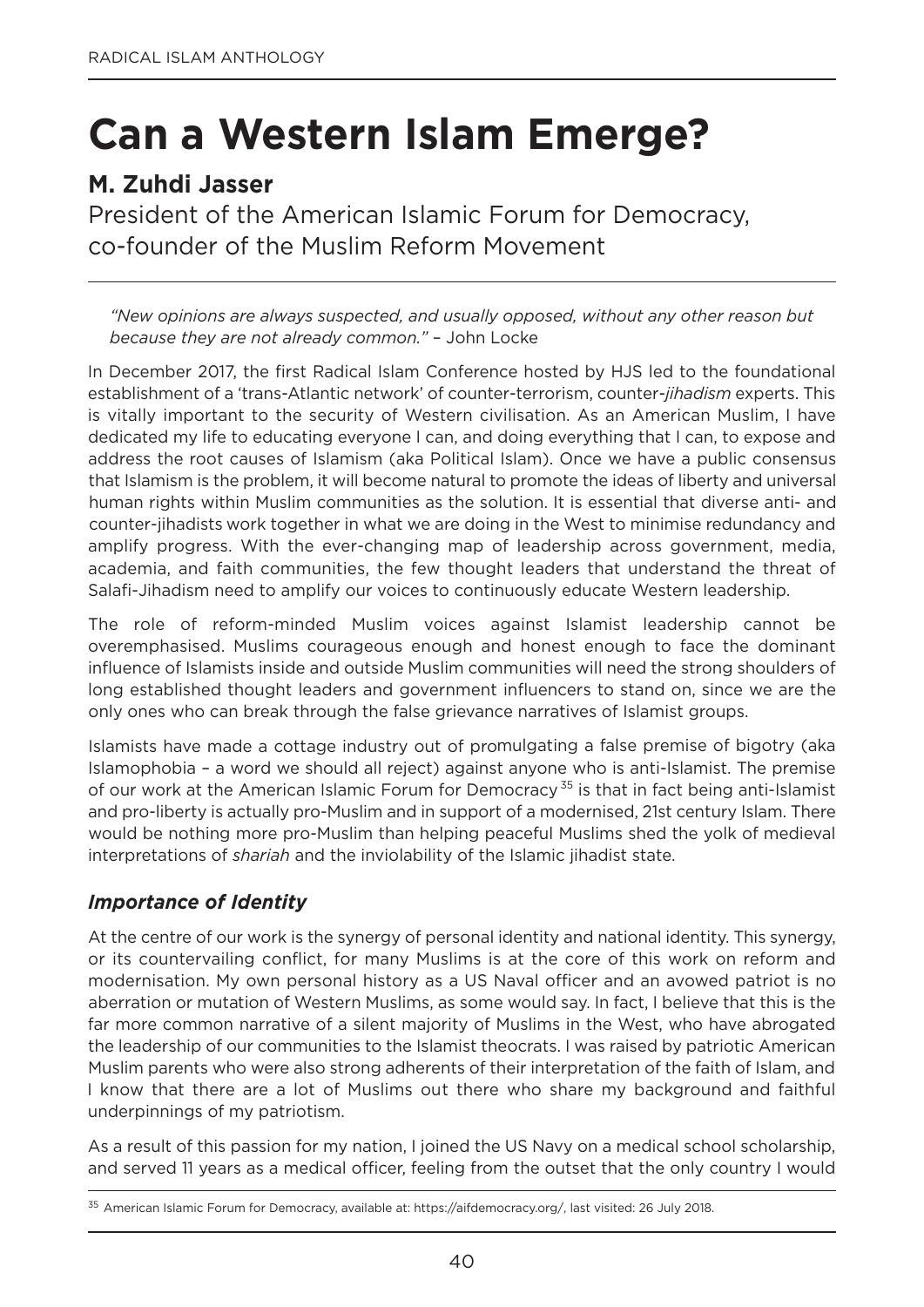ever die for is the United States of America. I also contrarily, if not similarly, believed that I never wanted to dream for, let alone work for, and especially die for *'Jihad'* or for *'Islam'*, as that for me was simply a personal concept related to my relationship with God. God never needed me to die for him. My grandparents and parents taught me that while god watches all that I do and I will be judged on my behaviour and integrity, I never needed to prove my faith though a single action and especially with the collective *ummah*.

I also understood that Islamist global movements tapped into this false premise that Muslims must be loyal to the global *"ummah"* and its *jihad*. So I actively rejected it. I also knew that Muslim leaders needed to make this rejection a dominant idea in the West, and eventually, globally.

I further realised that with the oppressive domination of Islamist regimes and their *shariah* based legal systems across Muslim majority nations (aka Organisation of Islamic Cooperation, OIC), we have a unique responsibility in the West to use the laboratory of freedom to defeat Islamists.

All of this is unbelievably important to the security mission of our transatlantic network against Islamist terror. The only real way to counter Islamist radicalisation is to face the central power of familial, tribal, local, national, and global jihadist movements (like the Muslim Brotherhood). our identity as free Americans is the only way to inoculate faithful Muslims in their belief in god and nation, and against Islamist supremacism. I know that I am not unique. There are many Muslims, if not a majority, who are not primarily or even secondarily influenced by an *imam* or by a local community which influences or dictates their collective interpretation of faith. For many, even if they have some exposure to clerics and Islamist collectivists, they do not buy into the negation of self and negation of national identity involved in global jihadism for the *ummah*.

While I am of *Sunni* extraction, this conversation can be superimposed upon any Islamists within communities whether of *Shia*, *Sunni*, or other heterodox extractions. The ideology of political Islam and its attendant identity movements that seek to impose an Islamic state identity along with its *shariah* laws upon communities transcends sectarian divides. The sectarian divides may balkanise Islamists and their non-Islamist counterparts, but the reforms long overdue against Islamic state identity movements apply across essentially every sect of Islam.

### *How Will a Western Islam Emerge?*

There has been some obvious spontaneity to the emergence of Western characteristics within various practices of Islam in the West, but I would submit that this is *despite* the concerted efforts of the Islamic leadership (the Islamist establishment of Muslim Brotherhood legacy group and their petro-Islamist benefactors) to prevent that modernisation and liberalisation. However, that neo-modern and neo-Islamist evolution has been entirely uncoordinated and completely overshadowed by an extraordinarily dominant Islamist network in the West and the various forms of military dictatorships across Muslim majority nations of the oIC. In the West, that network includes the vast majority of mosques and organised Islamic institutions.

There is little doubt that modern liberal interpretations of Islam have begun to evolve, but without a coordinated effort to unite those liberal movements (classically liberal) they will likely never have the influence and bandwidth to take on, let alone defeat, the Islamists.

our Muslim Reform Movement, <sup>36</sup> a coalition of very diverse Muslim leaders who share an enmity for Islamist ideologies and identities and share a passion for secular liberty and freedom, embraced our deep political and national differences from the US, Canada, and Europe and established our coalition on 4 December 2015.<sup>37</sup> The defining element of our Muslim Reform

<sup>36</sup> *Muslim Reform Movement*, available at: https://muslimreformmovement.org/, last visited: 20 August 2018.

<sup>37</sup> 'Muslim Reform Movement #MuslimReform', *YouTube*, 4 December 2015, available at:

https://www.youtube.com/watch?v=xlAnr8bIIr8&list=PL-krldSWSHU1hhICcp2JhjXIjJzya6LhR, last visited: 20 August 2018.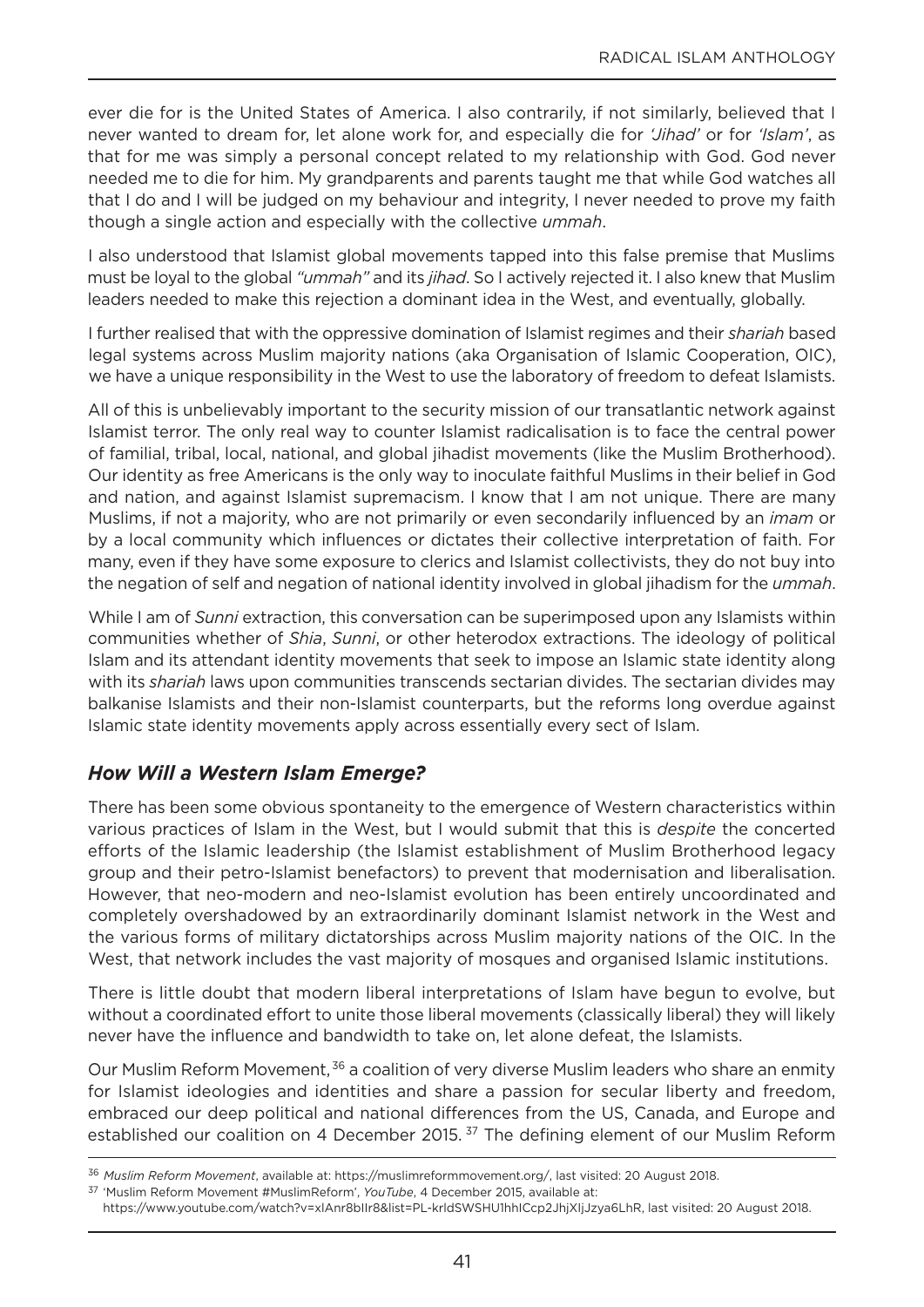Movement is the two-page Declaration of Principles that we diligently agreed upon and set forth as a defining document of our movement and our coalition. We believe that declaration<sup>38</sup> lays out the central ideological differences between an oppressive Islamist worldview and a worldview based in universal human rights and liberty.

our declaration can, and should be, used as a firewall to delineate which Muslims are on the side of a Westernised interpretation of Islam (our allies) and which are Islamist or Salafi-Jihadist (our enemies). The emergence of a Western Islam will be based on this legacy.

The bottom line for Muslims open to reform is that they believe, fundamentally, that there should be no intermediaries between a Muslim and god. There should be no intermediaries between a Muslim's independent interpretation of their faith and god. When we talk about the emergence of a Western Islam, this is important with regards to legacy. I believe that any Muslim that will embrace and be part of leading this reform movement is going to be from those that deeply care about the Islam that our kids and our kids' kids will have. only the Muslim leaders courageous enough to take on Islamist thinkers and use Western ideas as a starting point against the root of the cancer that is Islamism will be helpful.

## *So the Question Is How Do We Get There? What Is the Optimal, Most Strategic Western Response?*

Using a football analogy, I want to give you the definition that I feel is in the end zone (the goal post), at the other end of the field we are headed across in this battle. yes, whilst we might be at the one-yard line on the other end of the field, what can the goal post represent?

Western Islam in my eyes is a modern, free Islam, rooted in universal human rights, that gives Muslims the freedom to embrace national identities in their primary loyalty of citizenship rooted first and foremost in reason, and liberty, rather than theocracy and *shariah* state. I believe that is where we are headed, or where we think will ultimately be a universal type of Islam that can feel comfortable in any secular liberal democracy. So how do we get there?

### *The First Question Is Who Is the 'We'?*

I think it is important that non-Muslims realise that this is not just our problem to be solved within the House of Islam. If we Muslims get this wrong, a quarter of the world's population will continue to be ruined by various forms of theocracy and repression. Eventually, in some form or another, the West will continue to be collateral damage to those theocracies and their neo-caliphate. Make no mistake. The *caliphate* exists today, and it is called the oIC. It is a 'neo-caliphate', and if left to their own devices, many of those Islamist nations may end up destroying each other across sectarian divides like that between Saudi Arabia and Iran. But ultimately, the entire OIC unites in a Machiavellian way fomenting the idea of a common non-Muslim enemy. Islamists in their *caliphate* divide the world into the *Dar-al-Islam* and *Dar-al-Harb*. Those of us living outside Muslim majority countries are considered to be living in the 'land of war'. The only evolution out of this paralysing, fossilised concept of Islamic and non-Islamic lands of peace and war is for Muslims to redefine *"ummah"*, from only Muslims, to include all of humanity. That is the premise of our Muslim Reform Movement: we are citizens of our secular nations and we reject the attachment of our Islamic faith identity to our national identities.

Prisoners of conscience from many of these nations need to become household names. Saudi prisoner of conscience, Raif Badawi, needs to become a household name. We need a whole of

<sup>38</sup> 'Declaration', *Muslim Reform Movement*, available at: https://muslimreformmovement.org/first-page-posts/declaration/, last visited: 20 August 2018.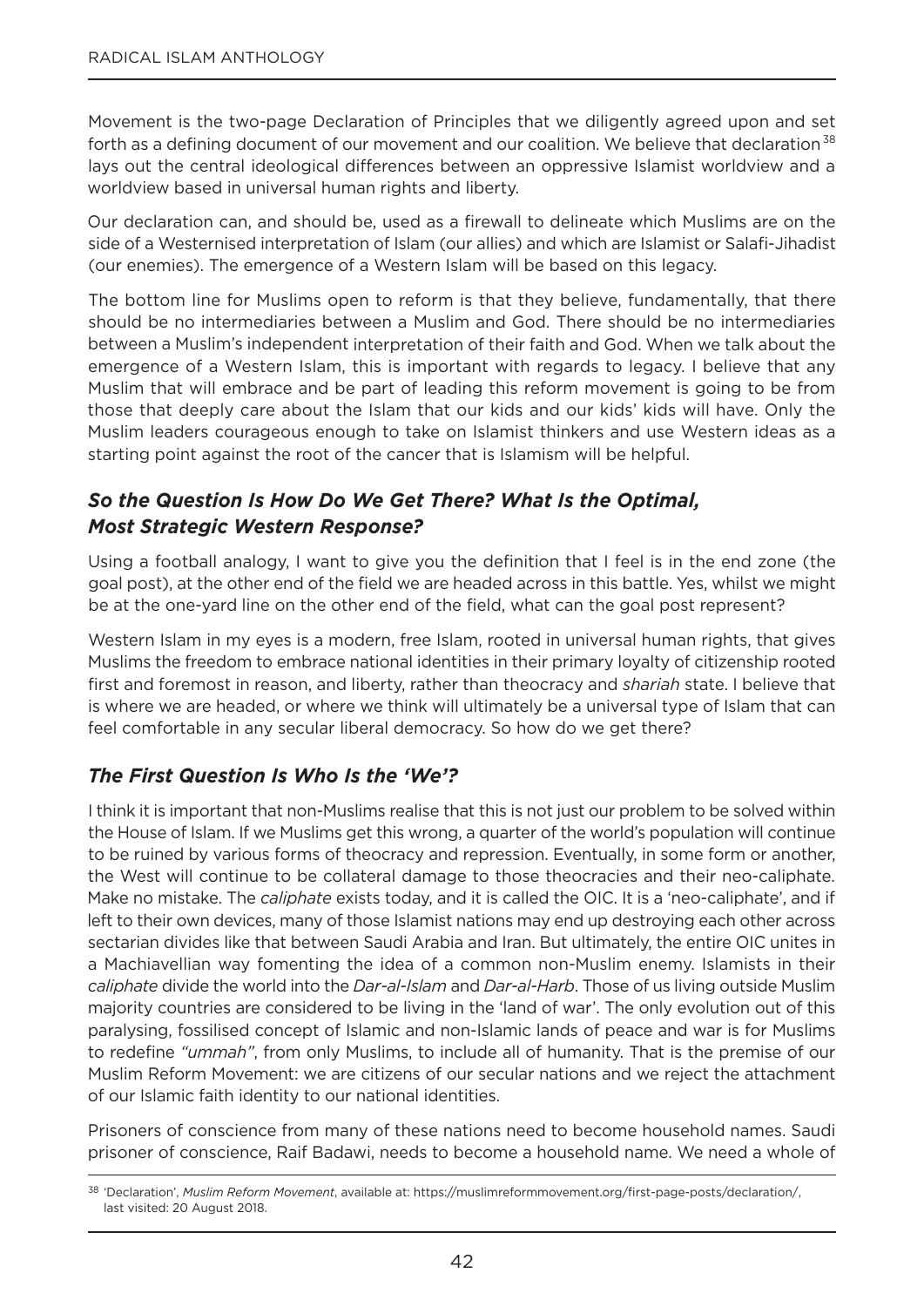government strategy, from Department of State (DoS) to Department of Defence (DoD) to the White House which takes the information war against Islamism on the offense. We need to restart the same process as the Cold War but this time against Islamism rather than communism.

Look at our Declaration of the Muslim Reform Movement.<sup>39</sup> Those principles can be used on the granular level for vetting individuals as to whether or not they adhere to Islamism and it can also be applied to groups and even nation states. For example, should Turkey be part of nATo? Erdogan would never agree to many of the premises of our Declaration. So the answer is no.

In a discussion on the emergence and viability of a Western Islam, I prefer to think of an Islam that embraces the Universal Declaration of Human Rights. In my opinion, the West does not have a monopoly on universal liberty or universal human rights. All humanity essentially is created with an innate desire to be free.

The question for 'we' Muslim reformers is, what is the division in the world today? The easiest division to look at leading Muslims is to boil it down to either 'revivalists or reformers'. *Revivalists* like the *Salafis* look backwards and want to bring back Islam at the time of the 7th century when it was first revealed, whatever their interpretation of it as they see through the *hadith*. Contrarily, *reformers*, for the most part, look forward and only hold on to that tradition which is not in conflict with the moral substance of a nation under God, and based in liberty for all. So if Salafis (*salaf* being friends of the Prophet) look backward, are all Islamists Salafists and are all Salafists Islamists? The best differentiation I have heard between Salafis and Islamists is that the Salafis use politics for religious control (as we see in Saudi Arabia) while the Islamists use religion for political control (as we see with the Muslim Brotherhood). The bottom line is that they are all drinking from the same trough and the same intoxicant – Islamism and its Islamic *shariah* state. The Islamists may pretend to look forward and have a 'neo-Salafi' way of modernising the old Islamic state, but theirs is still an Islamist state under *shariah* no matter how they try to mollify it or modernise it in Islamism 2.0, 3.0, or 4.0. The end of the Islamic state concept will be the demise of both Islamism and Salafism.

### *In the End It Is All About Driving Legacy*

The question for 'reformers' as opposed to 'revivalists' is simple. The way we came up with our declaration is by asking ourselves, if the Prophet Mohammed were alive today, what would be the type of society, the type of state he would want to see as the ideal society? Our vision draws from the many enlightenment principles that John Locke, Thomas Jefferson, and James Madison instilled into Western democracies through governments like the US, that have an Establishment Clause which protects against theocracy. Many tell us we need someone like a Martin Luther King in Islam. But, the evolution of a new school of thought in Islamic law, *shariah*, will take generations. We first need leaders and societies which allow that work to be done. We first need a John Locke. We need thought leaders who are able, within an Islamic identity, to separate religion from politics. Upon those foundations of citizenship within a liberal democratic identity, a future unravelling of Islamist *shariah* is bound to happen.

In this generation, we do have time to create networks that can lift up secular liberals that allow us to re-brand western universal principles as also Muslim principles. That is exactly what we do in some of our projects. When I talk to Muslim parents, I ask them to tell me the top 10 ideas that they think characterise Muslim culture. They talk about honesty, integrity, sanctity of family, and all these principles. I say if you can teach your kids these exact same things without using the brand of *Islam* or *sh*ariah, you can do it simply based on values and moral principles which are also the basis of Judeo-Christian principles. Almost universally, every one of them says I would

<sup>39</sup> Ibid.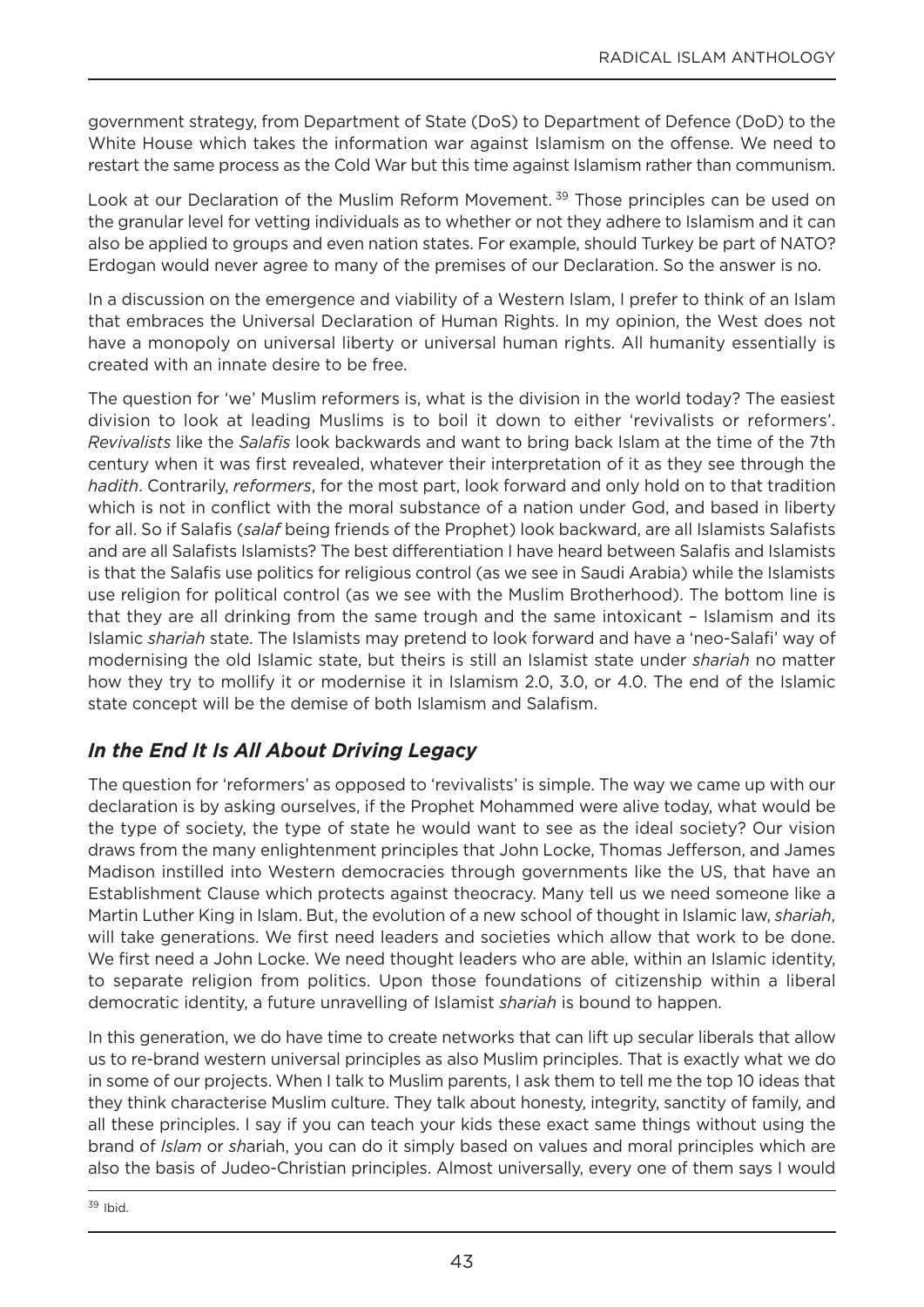rather have my son or daughter embrace an honest Christian or a Jewish community than a traditional externally appearing religious, praying, covered Muslim that lies and is deceitful.

So in essence, you can say the key to a Western Islam is rooted in a societal identity based in morality, liberty, and equality, rather than what theocrats impose in an Islamist system.

The influence of state media from Saudi Arabia or Qatar's *Al Jazeera* or Iran's *PressTV* and all the Islamist social media bandwidths directly influence and dominate Muslim opinions in the US and in Europe. The only way to counter these tyrannical theocratic influencers is here in our laboratory of freedom. This anti-Islamist work cannot happen yet in Egypt or necessarily in Iraq, and definitely not in Syria, Iran, or Saudi. The oIC governments just do not allow the critical thinking necessary, and they certainly would not allow a non-Islamic state identity to evolve.

Eventually, just like the evolution of Americanism, Egyptians, Tunisians and others will need to determine what exactly their uniting 'Egyptianism' or 'Tunisianism' is, and if it will be based in universal principles or draconian Islamist ones. That is what we need to operationalise throughout the world, domestically and globally, and is the basis of our Muslim Reform Movement. The West can facilitate this by clearly defining which Muslims and their movements are allies sharing their beliefs in universal rights. For example, those Muslim allies must reject all violent *jihad*, reject the Islamic State, reject the existence of a *caliphate*, believe in equality between men and women, believe in the inviolability of free speech, and the religious freedom of all, including Muslims, to leave their faith.

#### *We Must Go on the Offence*

For too long, we have been on the defence. The Islamists are far ahead of us in their global strategy because they live on the offence and have pushed the West for too long into the defence. *Dawah* is their missionary work, spreading and educating Islamism abroad and moving forward their political movement (offence). Are we in the West contrarily doing a metaphorical dawah for liberty (offence)? For secular liberal democracy? No, I don't think that's part of our forward strategy and I used *dawah* as a metaphor obviously, but we desperately need to start an offence where we put those Islamists and Salafists on the defence. We need to go far beyond the current infinite whack-a-mole programme which just deals with terrorism, one end-point of the threat. They will keep coming back unless we confront Islamists. If we have an offence, we can then begin to chip away at their theocratic ideas with ideas of liberty and build allies in places as messy as Syria, Iran, and Saudi Arabia, but in the UK and in the US. That mission will ultimately inoculate Muslims against radicalisation.

Culture shifts what we focus on. We need to use this to our advantage to defeat the Islamist establishment. We have been completely out of the game of the cultural wars that the Islamists have been fighting, and it is long overdue that we have a platform and a voice in those battles. That is where the front line is.

Last, what do we do with passages of the Quran that have interpretations that are not compatible with modern society? We can either ignore them and cast them aside or modernise their interpretations. In fact, we likely need to do both. In order to have legitimacy within the vast majority of the Muslim faithful, the authenticity of the Arabic scripture of the Quran is inviolable. However, the narrative can be reformed about what time and place the passage applies to, or reading them beyond a literalism and simply applying an overriding principle or metaphor in light of modern day morality and identities (*ijtihad*).

If you were to stage this evolution of reform of a Western Islam, the first stage is creating the movement of those who are sick and tired of the clerics of the Islamic establishment. Then the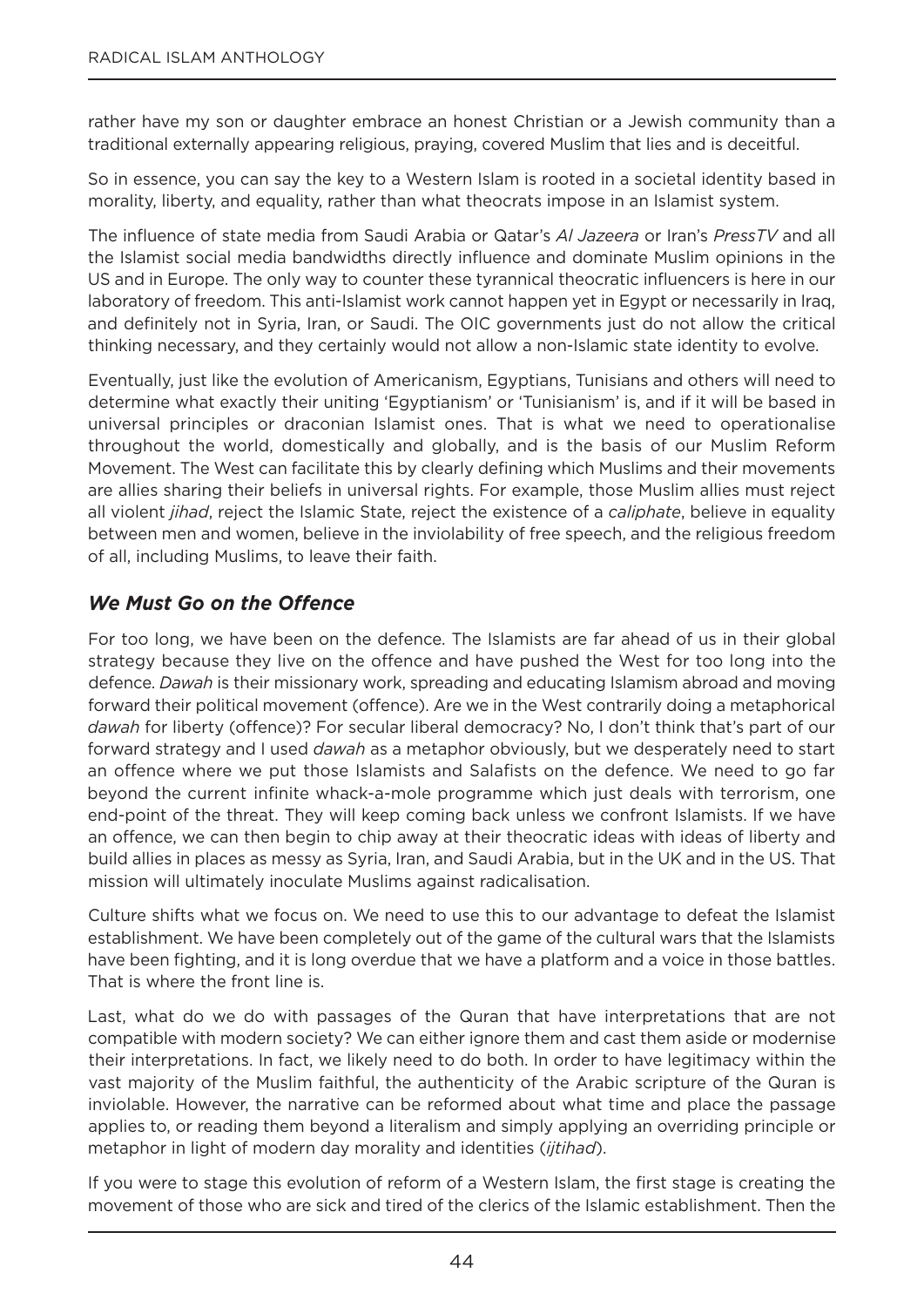second stage is developing a Muslim identity outside the currently Islamist-dominated mosques. We have to help create, however small they may be, organisations and institutions that are Islamic yet rooted in Western principles.

Third, the West needs to take sides (in a whole-of-society approach) and define who our allies are, and realise this is a bi-partisan affair; it is not just, simply "the Muslim issue" as a wedge issue. The denial that the root cause of radicalisation and the enemy of freedom is Islamism must stop.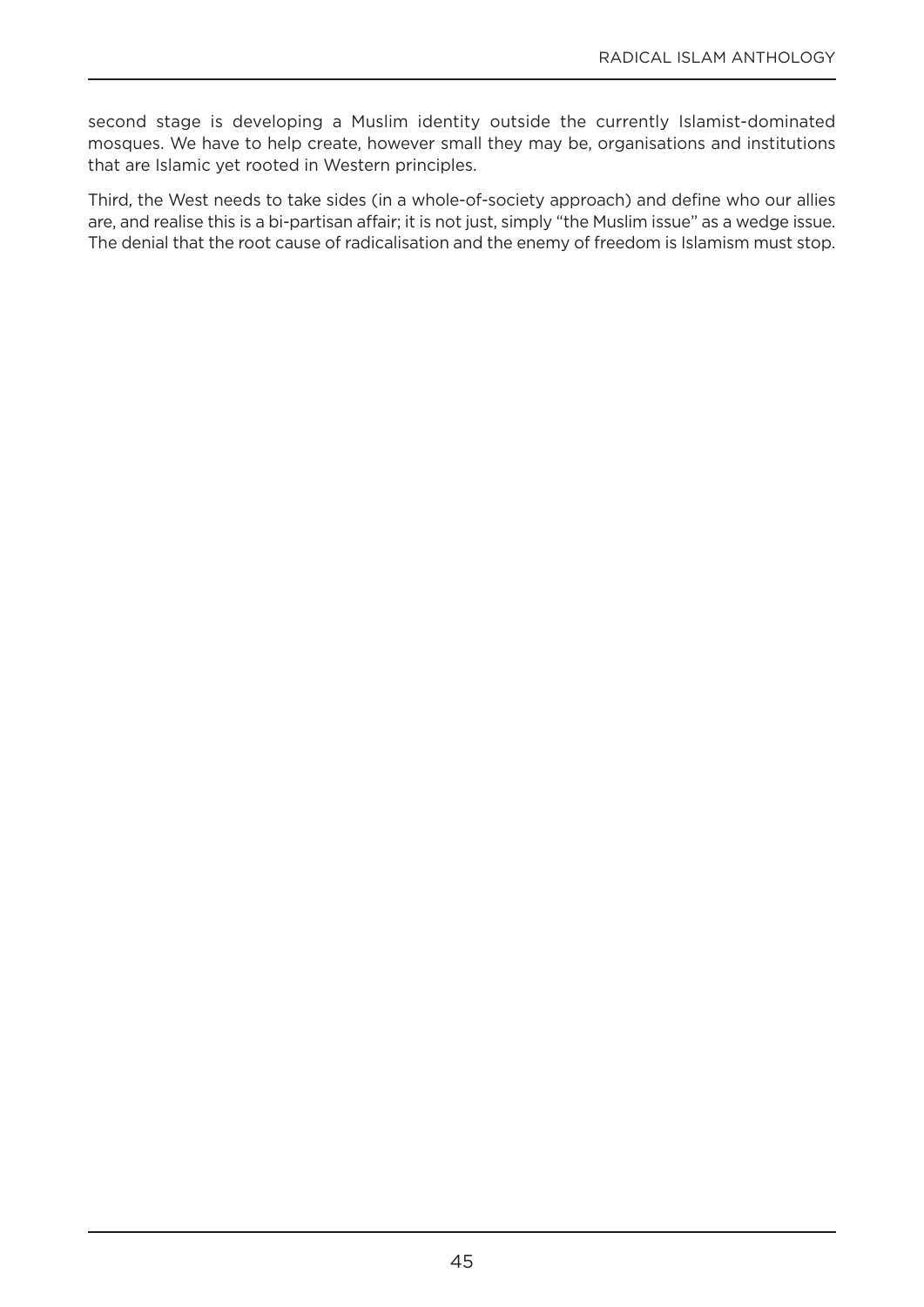# **Can a Western Islam Emerge?**

## **Hillel Fradkin**

Hudson Institute

our subject is 'Can a Western Islam Emerge?'

This question effectively raises four questions. Firstly, what would a Western Islam be? Secondly, what is necessary for it to emerge? Thirdly, what would facilitate its emergence? And fourthly, concomitantly, what are the obstacles its emergence must overcome?

Regarding the meaning of Western Islam, it seems necessary to point out for the sake of clarity that, as a matter of fact, a Western Islam *has* emerged. After all, there are millions of Muslims now living in Western Europe, not to mention the United States. Many, if not all, are living as Muslims and what they do and say is de facto a kind of Western Islam, or several kinds of Western Islam.

Within the context of this anthology and its concerns, however, I can hardly be in doubt that something different is meant: an Islam that *is* Western, in that it represents an accommodation with the West, or more precisely an Islam that *is* an accommodation with, or an adaption to, the modern, liberal democratic West, and both its principles and practices.

Why should we care about this kind of Islam? Presumptively, such an Islam would entail and facilitate future relations of Muslims and non-Muslims, as fellow citizens under a liberal democratic dispensation. Also presumptively, such a happy future, not to mention the present, is seriously in doubt. The most general reason is that there seems to be a serious conflict between modern liberal democratic principles and the practices and principles of contemporary Islam.

What does this conflict consist of? What are the respective principles and practices, and their differences?

Let us begin with the meaning of liberal democratic principles and practices. For present purposes, let me write generally and simply, if somewhat crudely. Roughly speaking, liberal democracy, as distinguished from democracy simply, asserts a fundamental distinction between the public and private sphere. That distinction rests on the primacy of the individual citizen, his or her primary rights, and their free exercise under the rule of law. Over time, this has resulted in a gradually fuller expression of the rights of the citizen, especially the most personal and the most private – those of gender and sexuality, for example. Indeed, today, we liberal democrats seem most concerned, even obsessed, with these private rights. As I will indicate, this has an important bearing on our subject.

What of Islam and its principles? Islam is said not to admit to a distinction between the public and the private. According to an old formula, *Fi Islam La Din Wa Dawla*, there is no religion and no state in Islam, in that there is no separation between them. Moreover, Islam prescribes duties rather than rights, duties that are embodied in the laws constituting the *sharia*. And also duties embodied in customs, especially familial customs. Such customs may proscribe some of the personal rights or freedoms that are said to be part and parcel of the liberal democratic order.

Well these are rather clear differences. But one might also say, so what? Liberal democratic principles are often so sharp and distinct that their application becomes difficult in some circumstances. The experience of applying these principles has been characterised by such departures. In the course of that long experience, some liberal democracies have accommodated groups that, on some basis or another, rejected some or all of those principles.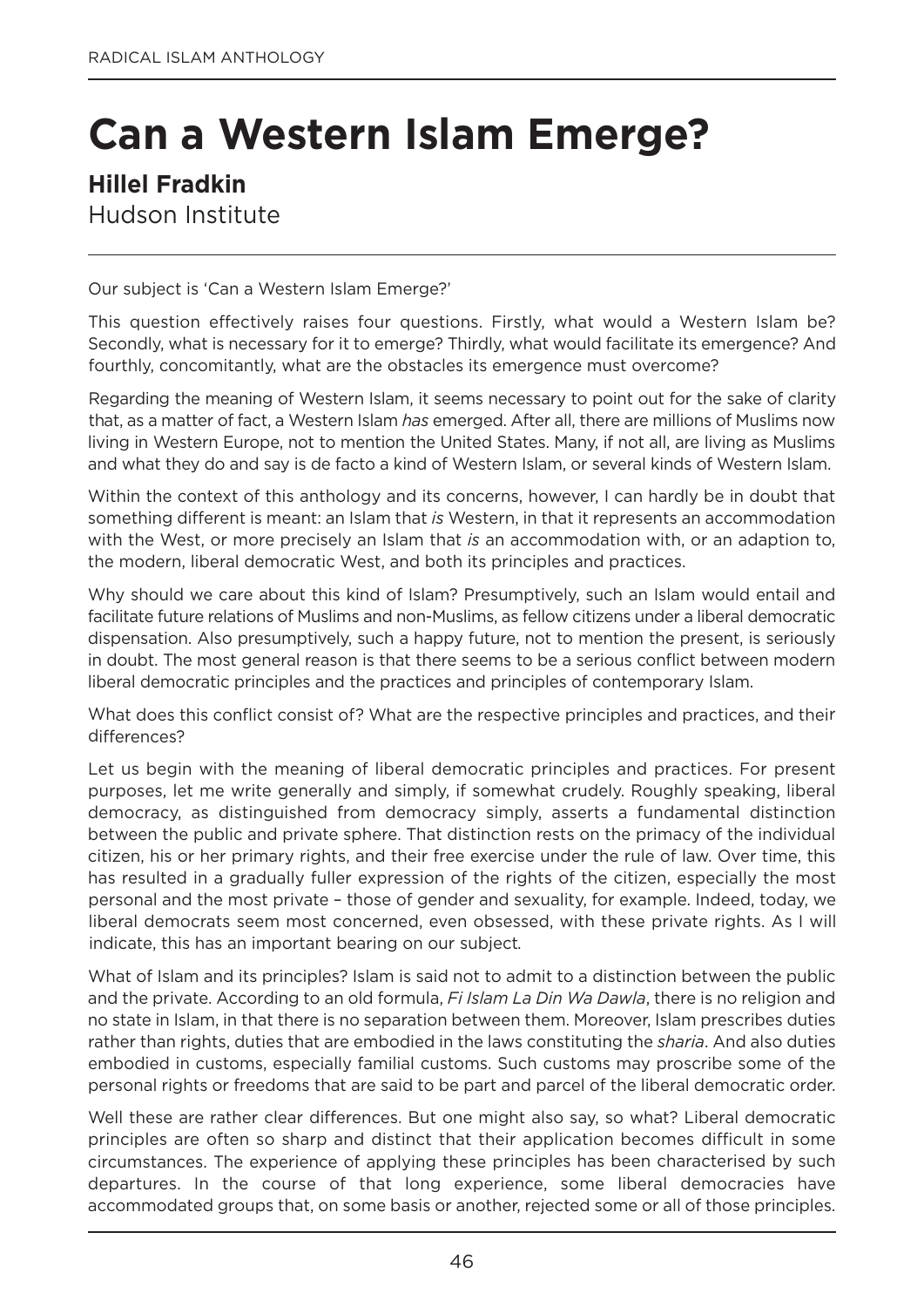Precisely because liberal democracy stipulates a distinction between the public and the private sphere, some liberal democracies could, and did, permit groups and people to live as they liked in their private capacities, sometimes in a retired and retiring way.

george Washington, the first American president, put this view in a letter to the Jews of Newport, Rhode Island in the following way:

*The Citizens of the United States of America have a right to applaud themselves for having given to mankind examples of an enlarged and liberal policy: a policy worthy of imitation. All possess alike liberty of conscience and immunities of citizenship. It is now no more that toleration is spoken of, as if it was by the indulgence of one class of people, that another enjoyed the exercise of their inherent natural rights. For happily the Government of the United States … gives to bigotry no sanction, to persecution no assistance.* <sup>40</sup>

He expressed the hope that:

*the Children of the Stock of Abraham, who dwell in this land, continue to merit and enjoy the good will of the other Inhabitants; while every one shall sit in safety under his own vine and fig tree, and there shall be none to make him afraid.* <sup>41</sup>

He did, however, stipulate one proviso:

*[The Government] requires only that they who live under its protection should demean themselves as good citizens, in giving it on all occasions their effectual support.* <sup>42</sup>

Thus there was one crucial obligation, the obligation to live their lives as citizens. And so the Jews did, and so did other groups both in America and in European countries. In America the most crucial case was not Jews, but Catholics.

And so one might think this might be the case for Muslims in European countries and America, at least over time. Muslims might go about their own ways in private, while acting in public as citizens. And so they often do. So what is the problem? What, if anything, does the Islam of Western Muslims lack for this happy dispensation?

There are at least three problems that attend this kind of Western Islam. Some have to do with contemporary Islam; some have to do with contemporary liberal democracy.

The first has to do with the issue just referred to: the question of citizenship. In contemporary liberal democracy, contemporary Western Muslims can exercise the rights of citizenship and frequently do in several ways, most obviously by voting. But it is one thing to vote as a citizen; it is another to understand oneself as a citizen, and thus to be a citizen in the full sense of the word. Such an account and its embrace would be a *sine qua non* of the kind of Western Islam that I believe we are talking about. Without it, Western Muslims cannot easily embrace their fellow non-Muslims as citizens and join them as members of a common society. It leads to a condition where Muslims may not simply live partially apart, as others have done under the liberal societal dispensation, but may live nearly totally apart. And so many do, in enclaves in which they are like non-Muslim expatriates in Muslim majority countries.

This problematic issue of citizenship is reinforced by two other problems or obstacles.

The first is strong movements and currents of thought in the wider Muslim world that declare that they should essentially remain non-citizens. This is one import of the movement known as Islamism. For Islamism declares that their primary, indeed only, loyalty is to the *ummah* – the

<sup>40</sup> 'To the Hebrew Congregation in newport, Rhode Island, 18th August 1790', in *Washington: Writings* (new york: The Library of America, 1997).

 $41$  Ibid.

 $42$  Ibid.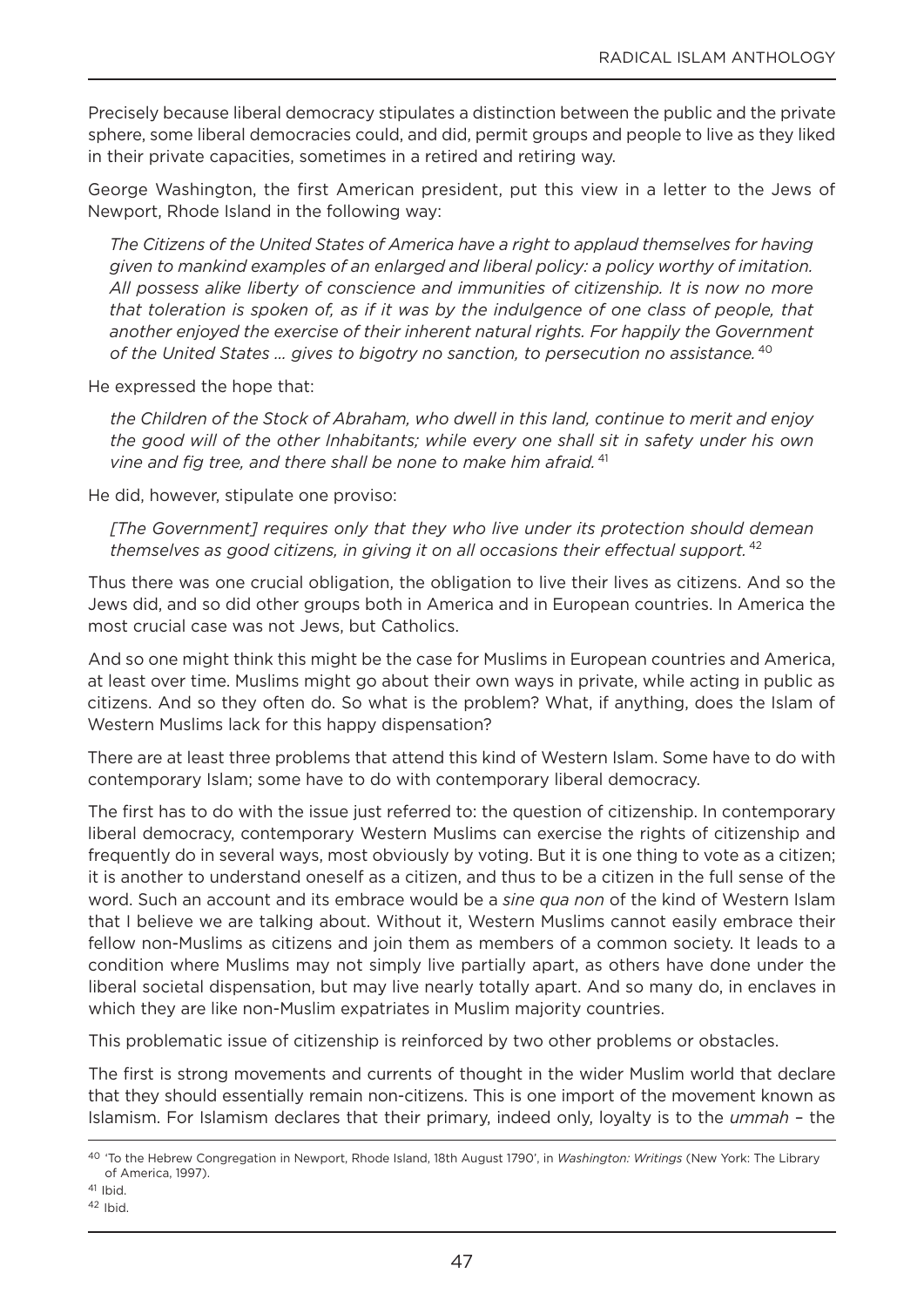global community of Muslims. The general current mission of this community, guided by Islamism, is to re-establish, by fair means or foul, the former glory of Islam as the preeminent power in the world. Islamism teaches them to embrace the longing for past glory and regard their current condition in the West as merely temporary. There is no need to fully embrace the role of citizen except possibly as the means to render it in the future obsolete through the triumph of Islam.

The second thing that encourages Muslims to maintain their civic distance from the Western countries in which they live is the vast difference between Muslim mores and Western ones, especially in the sphere of family and gender. There was always some distance between the two, but it has grown ever wider through developments in Western democracies. As I noted before, and as is evident to every sentient being in the West, gender and sexuality issues have become the obsession of us liberal democrats, an obsession that has led to ever-greater refinements of the freedom we are supposed to entertain. But these are repugnant to many Muslims. In an earlier age, this difference might not have been so consequential, and led only to some separation, more or less uneasy. But we have now elevated our own views to first principles of justice and law. This sensibility now calls into question the autonomy of the private sphere for non-Muslims. Can it fail to do so for Muslims?

Given these circumstances and problems how might a Western Islam emerge?

Let me first stress again what I stressed before: the issue of citizenship. There needs to be an account of Muslim citizenship. Perhaps one will emerge. But it will not be easy. It is no accident that no such account is immediately available. Citizenship is associated with republics, and classic Muslim history had no experience of republics, none whatsoever. As Ibn Khaldun, the greatest Muslim historian, observed, what he called 'royal rule', monarchic rule, was the only form of rule in Muslim polities, albeit in many different forms. Indeed, Ibn Khaldun's account of politics understood 'royal rule' to be the *only* form of political rule. And royal rule knows only of subjects, not citizens. Thus, the Muslim tradition had no need to formulate an account of Muslim citizenship – nor did various aspects of Muslim thought encourage reflection on this score, rather the contrary.

This means that a new interpretation of Muslim experience and principles is needed. And such an interpretation might be required on other grounds as well. This cannot be ruled out. But the question is, who will do it? Who has the gifts to do it? For in other similar historical dilemmas, dilemmas of the West as well as the East, the way forward usually required some exceptional person, exceptional in intelligence, thoughtfulness, and leadership.

It would no doubt help if another problem mentioned before was overcome: the siren song of Islamism. one famous, or infamous, exemplar of the problem was the late Abu Musab al Zarqawi. He is best known as the vicious terrorist leader of *Al Qaeda* in Iraq, but he also tried his hand at political theory. In the context of the Iraqi elections, he pronounced judgement against liberal democracy, liberal rather than merely democracy, on the grounds that it was of alien, indeed Christian, origins. This is an emotionally powerful argument and there are others happy to make it. But it may lose its force, if and when it is shown that Islamism and everything related to it, is a failure and lacks any capacity to chart a Muslim way forward. This would make it easier for a Western Islam to emerge.

For better or worse, this means that the prospect of a Western Islam for Western European Muslims is partially entangled in the question of a Western Islam for Muslims as such.

But it is also partially dependent upon us non-Muslim liberal democrats. It has not escaped Muslim notice that we liberal democrats are, at present, not altogether clear about and confident in our principles. What then, they might ask, are we asking them to adapt to and join with?

Can then a Western Islam emerge? yes, but it will require a lot of work that has scarcely, if at all, begun.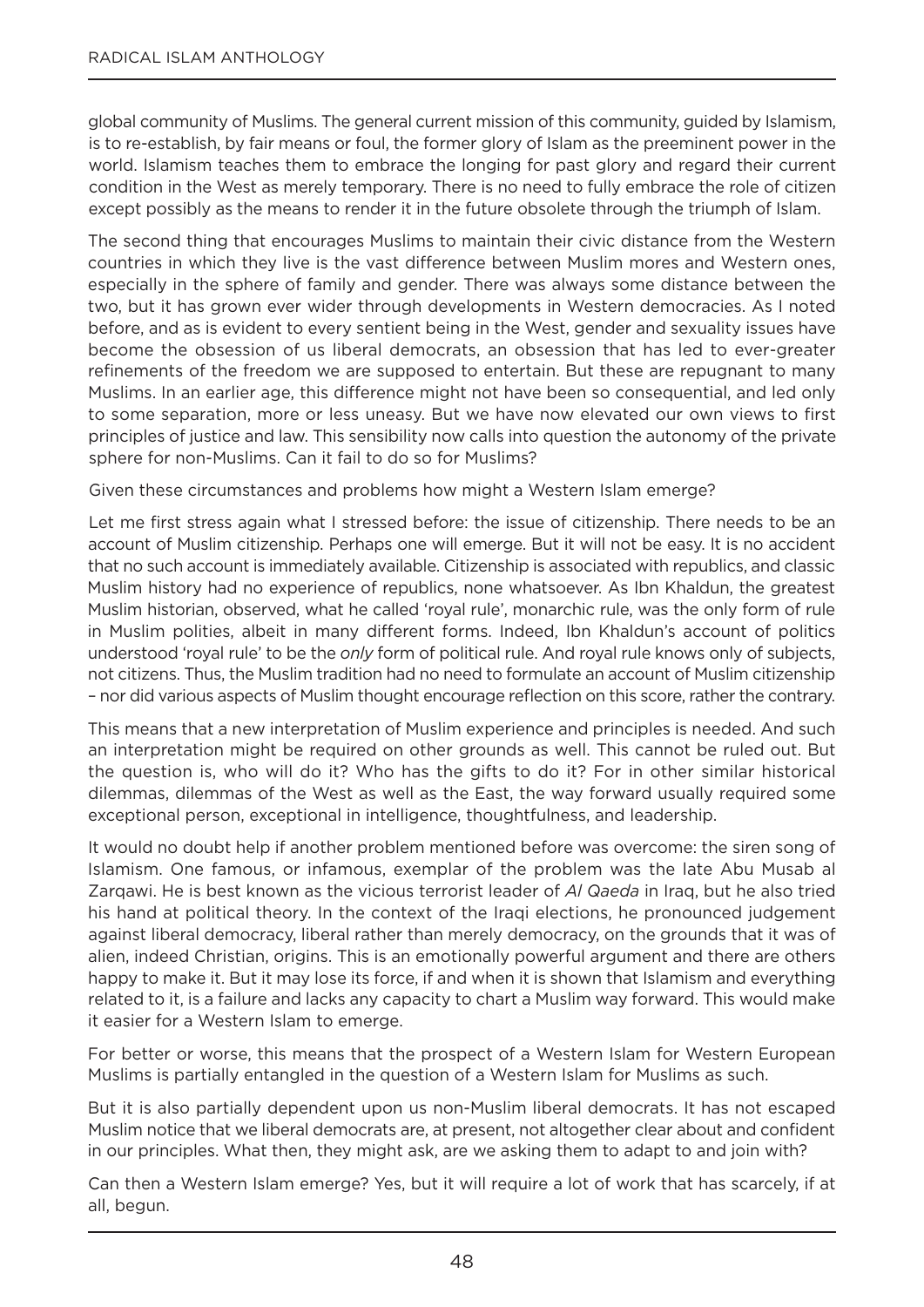# **PART 4**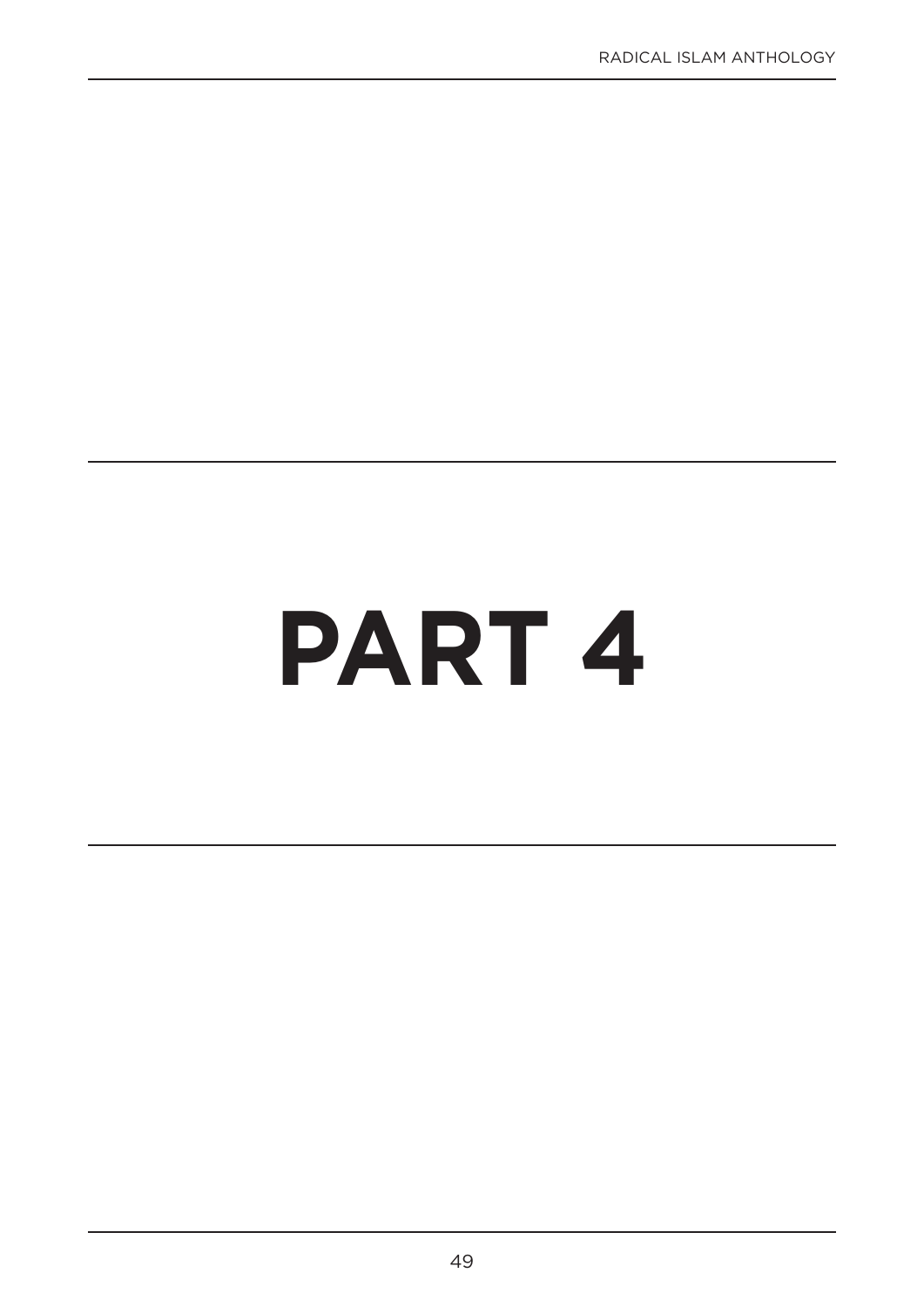# **Integration and Assimilation of Muslims in Europe: A Path to Reformation and Patriotism**

## **Ehsan Jami**

Iranian-born Dutch politician

It seems that the debate about the integration of Muslims in the European society has been replaced by a debate about the tone of the debate. This signals that confusion has risen to a great height, and that it is necessary to return to the essence of the original debate.

First of all, it is important to realise that the debate about Islam and about a possible reformation of Islam is not exclusively a Dutch phenomenon, but international. In France, opinion makers and politicians have had a fierce debate about Islam, with sharp arguments. Apparently, the French think that a sensitive subject should not be covered with the mantle of love. In the Netherlands, we are just too scared to discuss Islam. This is understandable in the view of potential violence from Islamists. But a free society cannot admit to that. The Tunisian reformer Lafif Lakhdar said about the French Islam debate:

*This assimilation, which is necessary, does not mean that they (the European Muslims) have to give up their spiritual values or the best of their social values or their history. They should only give up those traditions that contradict the values of the International Declaration of Human Rights and derived UN Declarations, such as the Convention on the Elimination of Discrimination against Women and the Conventions on Children's Rights and the Protection of Minorities.* <sup>43</sup>

In the past, we made the mistake of assuming that people who grew up with a fundamentally different system of values in a non-Western country would find their place painlessly in the West. In every European country this mistake has been made and everywhere the consequences are the same. We are dealing with problems that occur worldwide and that lead to violence or threats of violence everywhere. The debate can no longer be suppressed. We fear that we may not be 'decent' in this debate. But what is decency? To threaten the participants of the public debate with death, is that decent? What is the alternative? Keep silent about the problems within the Muslim community? Keep silent about the thousands of Muslim women in the netherlands who do not see the light of day because they are locked up? Keep silent about the homosexuals who face threats daily and are beaten by non-Western immigrants?

Keep silent about the Muslims who want to leave their faith, but do not dare because they are threatened and intimidated?

Since the rise of ex-Muslims and their shout for freedom of conscience in 2007<sup>44</sup>, there are

<sup>&</sup>lt;sup>43</sup> 'Tunisian Reformist Lafif Lakhdar: European Muslims Should Adopt Universal Values; There is Only One Civilization; The Koranic Verse on Wife-Beating Should Be Abrogated; When Bourguiba Abolished Polygamy in Tunisia, the Majority of Women Were Opposed; Why Bring the Mosque into French Schools When the Church Has Been Taken Out of Them', *Memri*, 16 october 2007, available at: https://www.memri.org/reports/tunisian-reformist-lafif-lakhdar-european-muslimsshould-adopt-universal-values-there-only , last visited: 15 August 2018.

<sup>44</sup> 'new ex-Muslim group stands out', *The Guardian*, 22 June 2007, available at: https://www.theguardian.com/uk/2007/jun/22/religion.immigrationpolicy, last accessed: 11 September 2018.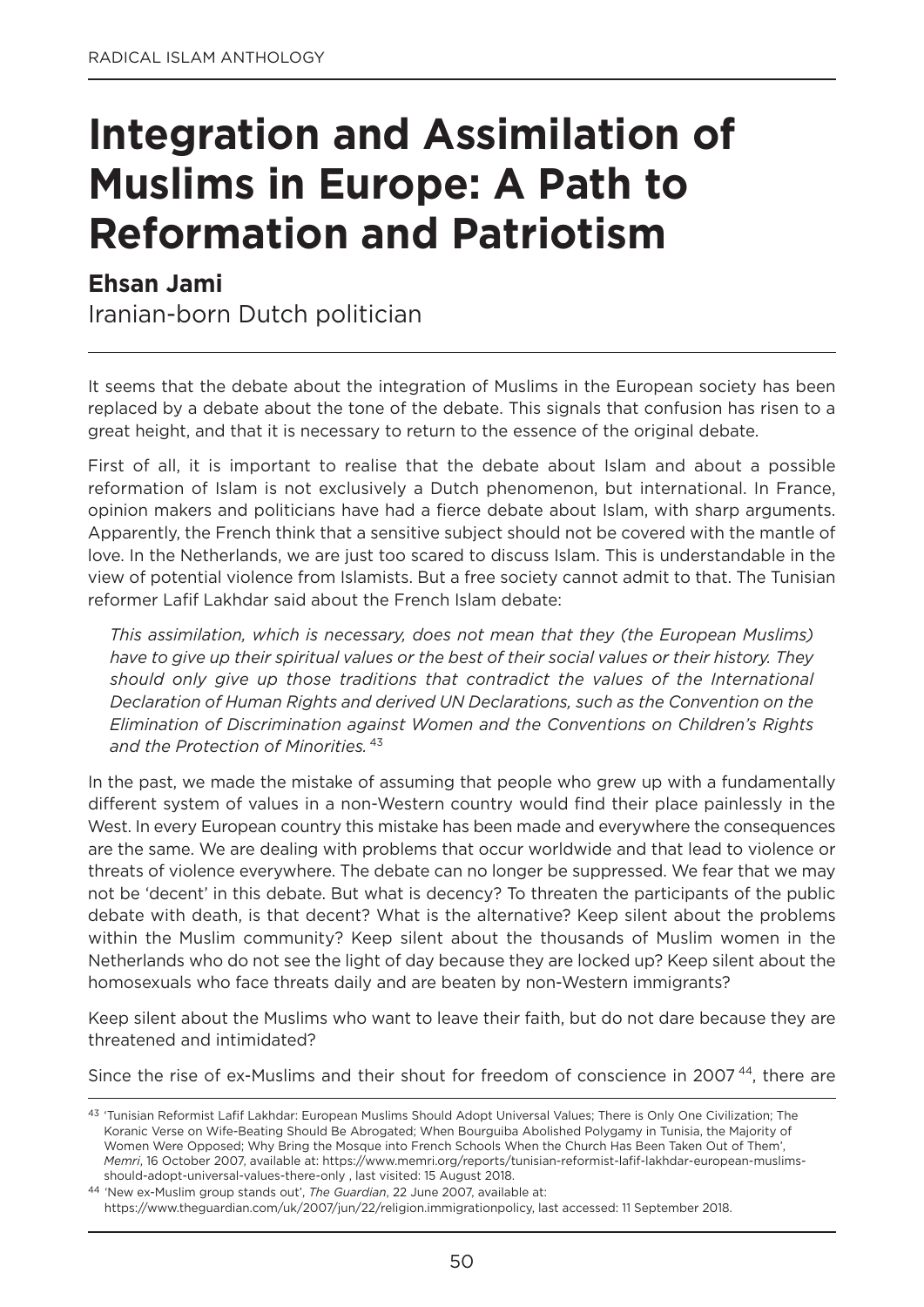more and more people who dare to say that they are ex-Muslims. I dare to say that 90% of Muslims in the netherlands have not even seen the cover of the Quran, let alone the content.

After every attack in Europe, politicians, academics and opinion makers call for unity. Unity suggests that the majority of Muslims in Europe are of good will and against terrorism, and that terrorism is committed by a "lone wolf". But what are the facts? A poll in the United Kingdom in 2006 showed that one-fifth of Muslims in that country sympathised with the 'feelings and motives' of the suicide bombers who committed the 7 July 2005 terrorist acts in London.45 In a 2007 Pew Research poll on whether suicide attacks and other forms of violence against civilian targets are justified in Europe to defend Islam, the result was as follows: 19% believed it could be justified, 10% sometimes, and 6% thought it could often be justified. In Britain, the result was that 9% of Muslims felt it could be justified, 12% sometimes, and 3% thought it could often be justified. <sup>46</sup> In Germany, 6% of Muslims thought it was justified at times, and in Spain 9% of Muslims thought it could be legitimate, and 10% and 6% thought it could often be justified to commit terrorist acts.<sup>47</sup> A survey conducted by ICM Research from 2014 shows the same picture. To the question of whether Muslims in France, germany, and the United Kingdom support the Islamic State (IS) philosophy, the result was: France 16%, Germany 2% and in United Kingdom 7% of Muslims had a positive attitude towards the ideas of IS.<sup>48</sup> The picture will not be different in the netherlands, I fear.

In the summer of 2015, I made a roundtrip to the Balkan countries. If you want to know what the netherlands will look like in about 20 years, one should visit the capital of Macedonia (Skopje).

I have seen with my own eyes what the consequences of Islamism can be. The biggest problem is the silent Muslim majority and left-wing cultural relativism. They linger in the victim role. The harsh reality is that there is no longer any unity in European society. The 'us and them' society already exists: us, the law-abiding citizens (including Muslims) who believe in Western democratic values, and those who believe in Islamist death cults.

Meanwhile, the question may be asked why politicians are so eager to give Islamists every opportunity to settle in Europe. Why does one choose to censor and hinder Christianity and Judaism while pretending Islam is the best idea since the invention of the wheel? The existing laws and regulations do not provide a solution for the problems we are currently facing due to the threat of extremist fundamentalist Islam. Through the streets of European capitals, we see soldiers with machine guns marching past tourist attractions. In my opinion, if a country needs soldiers to guard its tourist attractions, they are already far too late. More disturbing is that most politicians do not have the insight to tackle the threat of extremist fundamentalist Islam.

Concrete solutions are up for grabs. Let us start by maintaining a strict separation of religion and state. This must be regulated at the vertical level (relationship between citizen and government) and the horizontal level (relationship between citizens and citizens). To be precise, I believe that it is necessary to abolish separate swimming for men and women on religious grounds, forbid visible religious attire for anyone who works in the government, and more. I would suggest the following:

• The governments of Western democratic countries must only actively support the secular initiatives within the Islamic community;

<sup>45</sup> 'Poll Reveals 40% of Muslims want sharia law in UK', *The Telegraph*, 16 February 2006, available at: https://www.telegraph.co.uk/ news/uknews/1510866/Poll-reveals-40pc-of-Muslims-want-sharia-law-in-UK.html, last visited: 15 August 2018.

<sup>46</sup> 'Poll finds some US Muslims support for suicide attacks', *Reuters*, 22 May 2007, available at:

https://www.reuters.com/article/us-usa-muslims-poll-idUSn2244293620070522, last visited: 15 August 2018.

<sup>47</sup> Ibid.

<sup>48</sup> 'one in six French people say they support ISIS', *Vox*, 26 August 2014, available at: https://www.vox.com/2014/8/26/ 6067123/isis-poll, last visited: 15 August 2018.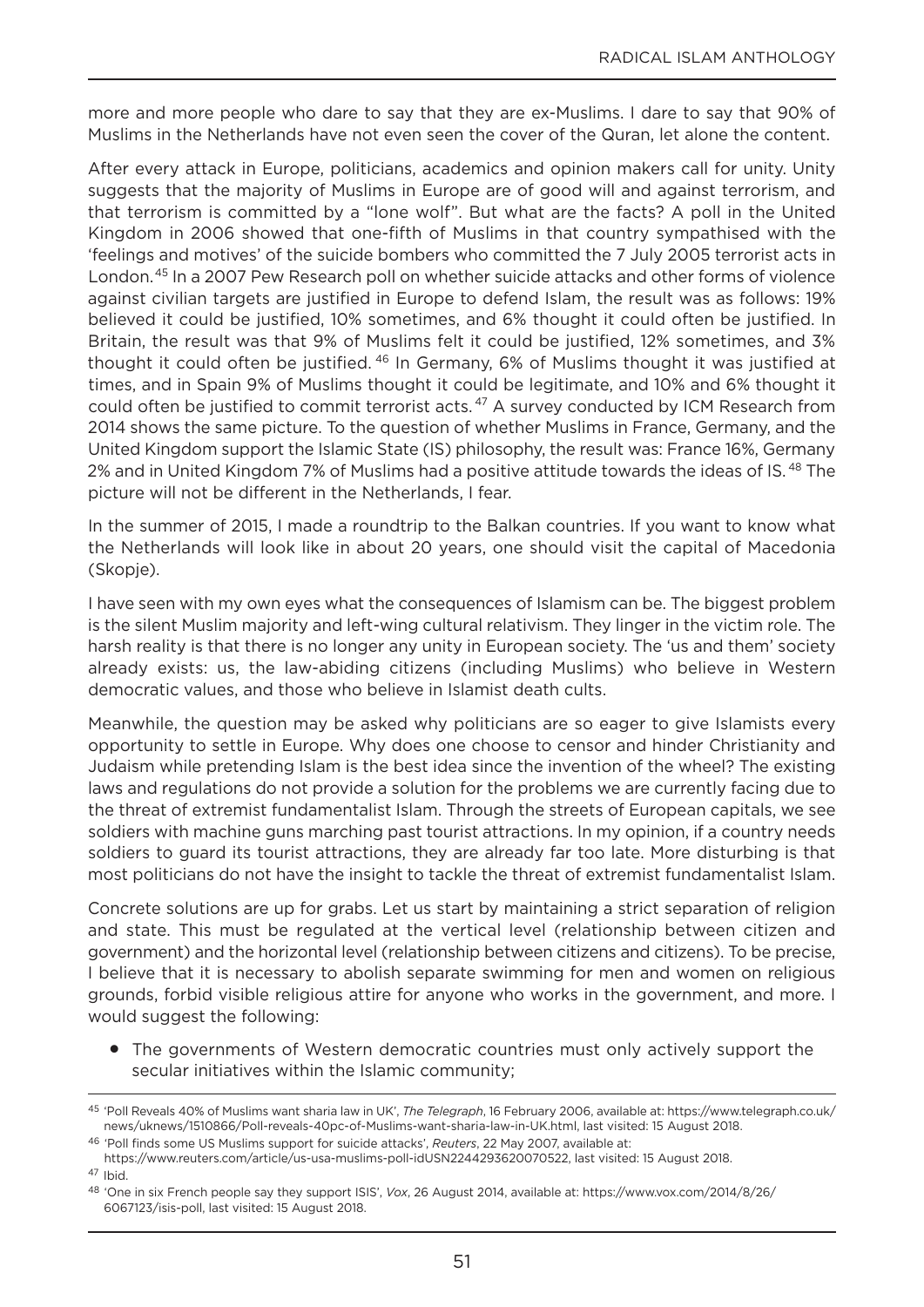- Denaturalise nationals with a double passport who do not want to conform to the laws and regulations of the country they live in (for example, those who joined IS or any other terrorist organisation);
- Close the mosques where hatred is preached towards the West, its values, and culture;
- Abolish freedom of religion: religion is only an opinion and therefore falls under freedom of speech and should not receive any special privileges.

My goal is not to create division in any society. I want to raise problems that actually occur at this present moment. As a politician, I have read hundreds of emails from people who are threatened, intimidated, and expelled from their families for the simplest of reason: deciding not to believe in Islam anymore. I know the reality. And I want to do something about that. not to sow divisions, but to help integrate people from a similar background as me into modern Western society, and this society is freer, richer, and more just than the societies that people like me left behind.

If there was ever a moment to stand up for our liberties, which our ancestors fought and defended with their blood, it is now. If we do not confront and fight the enemies of freedom, then we deny the essence of what we ultimately stand for and are therefore no better than those whom we are fighting against. Forget what the cosmopolitans and multiculturalists are saying: "I am a citizen of the world, everything is love and everything is beautiful". These are great lyrics for kids' songs, not a strategy to tackle Islamism, Islamic radicalisation, or the decline of our Western values. This is not out of hostility, but rather because in the course of history cultures have been lost, languages have been forgotten, and especially because history is written by the strong and not the weak.

Europe must stop trivialising the effects of Islamism ('Islam has nothing to do with terrorism') but argue sharply and force the Muslim community to filter out the Islamists from their communities and make a clear choice supporting European values. This is only possible if Europeans are willing to choose and protect their own identity and culture. The intelligence and security services cannot solve this problem alone. It is up to the society to tackle this problem. But for that, we first have to acknowledge what the problem is: It's Islamism, stupid! Stand your ground!

Because if you do not stand up for your own identity and culture, others will fill that gap.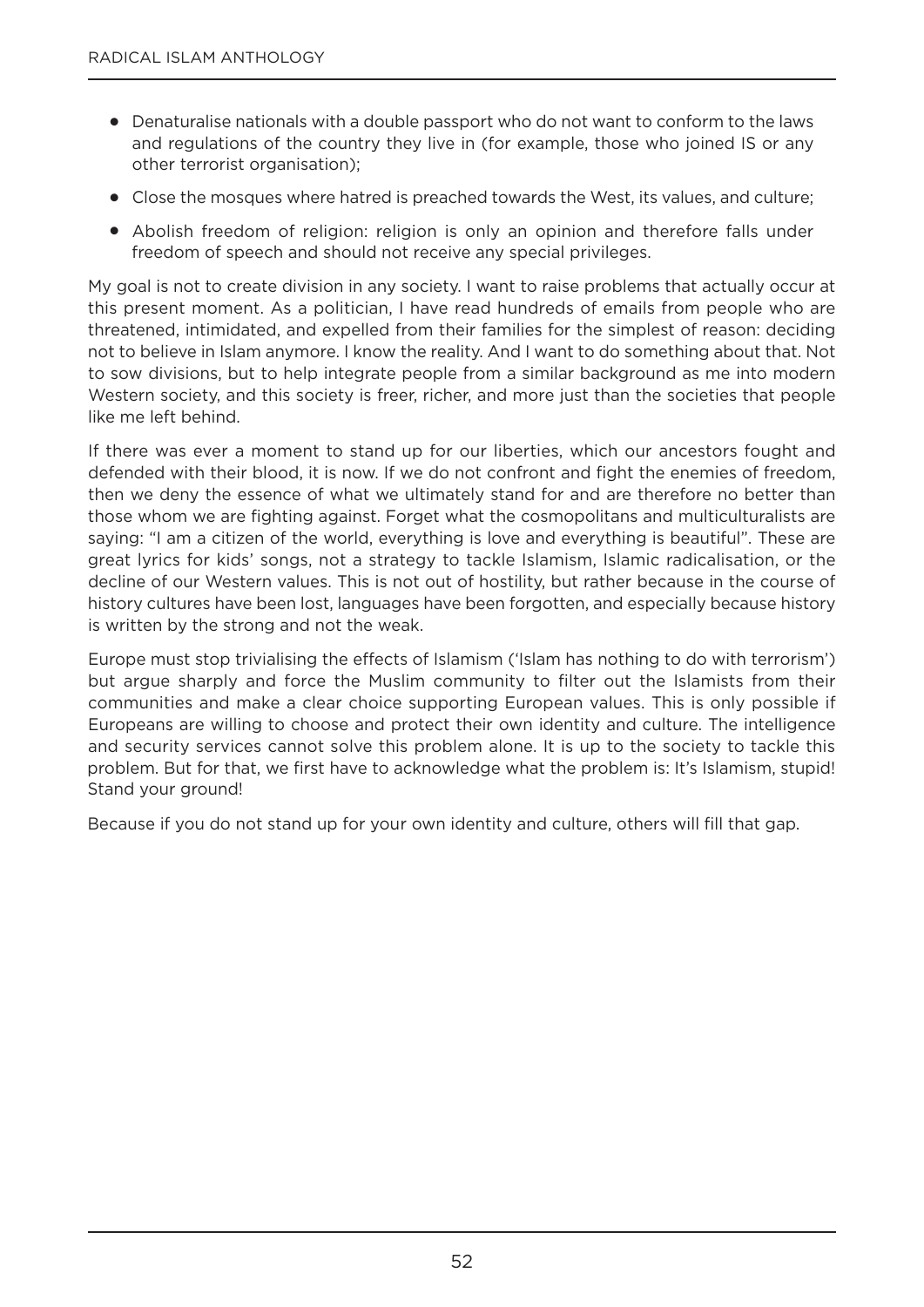# **PART 5**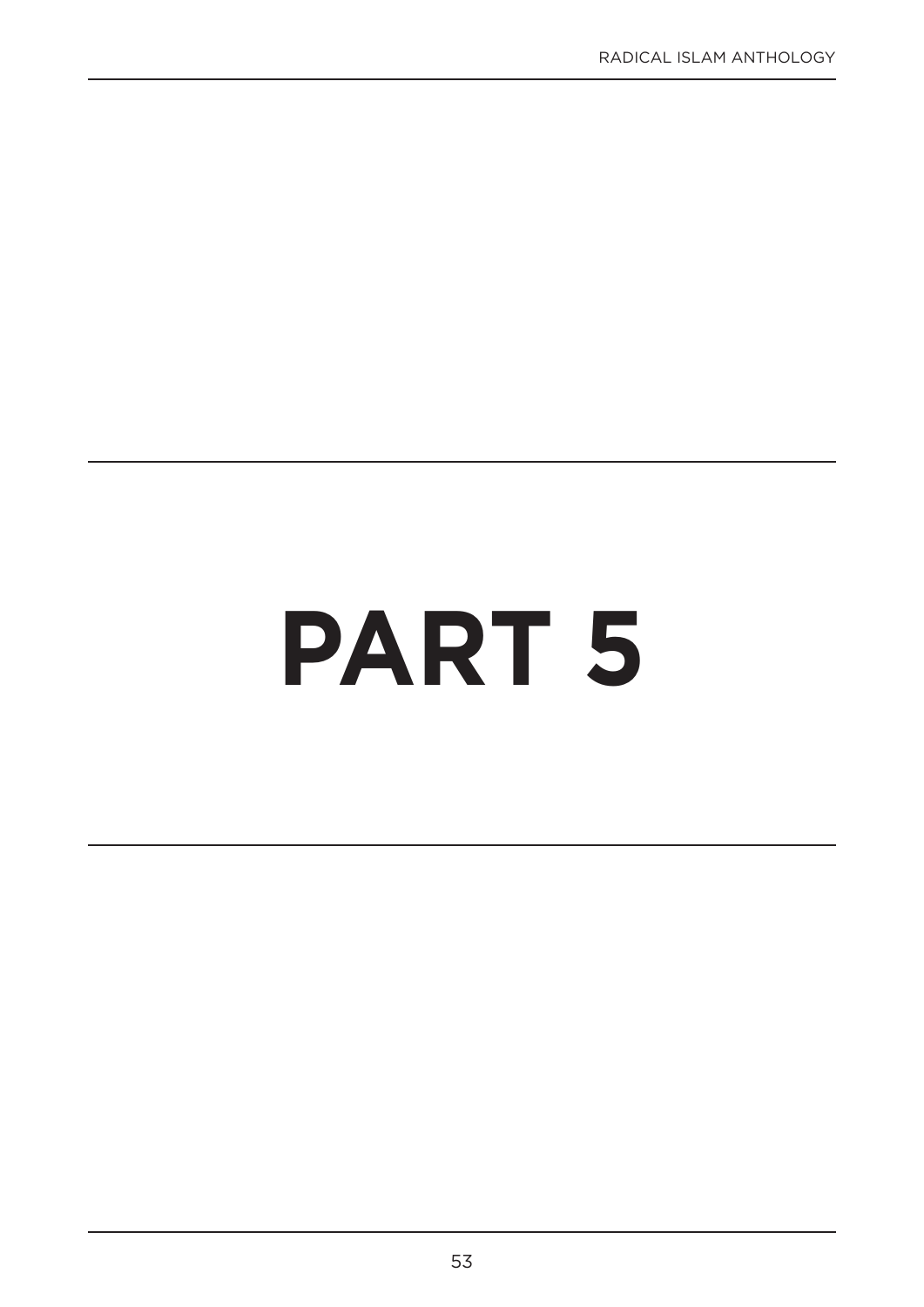# **Belgian Foreign Fighters in Syria and Iraq: An Overview**

## **Pieter Van Ostaeyen**

University of Leuven, Belgium

Anyone who has kept track of the foreign fighter problem in the last few years knows that Belgium has a rather disproportionate number of fighters that joined jihadist groups in Syria and Iraq. In fact, at some point Belgium had the highest per-capita share of foreign fighters of all Western European countries.<sup>49</sup> At the base of this contribution to the foreign fighter contingent were three important *Salafi-Jihadist* networks. The first, and perhaps most important, of these networks was *Sharia4Belgium*, a network led by Belgian-Moroccan Fouad Belkacem, who was heavily inspired by the British based preacher Anjem Choudary and his organisation *Islam4UK*. In the mid 2000's, *Sharia4Belgium* was operating from the Northern city of Antwerp, where they were active in *street-dawah* (proselytisation) and preaching in public, sometimes in the busiest shopping areas of the city. Police, security forces and politicians at first hardly paid any attention to the group; referring to them as clowns in white dresses with long beards.<sup>50</sup>

The group, however, became very controversial when its leader Fouad Belkacem openly turned his back on Western civilization and began offending numerous public figures such as politician Marie-Rose Morel and Dutch poet Benno Barnard, as well as the Flemish nationalist political party Vlaams Belang.<sup>51</sup> This eventually led to a series of convictions of Belkacem, ending with his incarceration. Around the time Belkacem was locked up, *Sharia4Belgium* disbanded itself in early October 2012. Just a few days later, top-ranking members of the organization travelled to Syria to join the ranks of *Jabhat an-Nusra*, al-Qaeda's branch in Syria. One of the first key members of *Sharia4Belgium* to travel to Syria was Houssien Elouasaki, from the city of Vilvoorde. Houssien travelled to Syria all by himself, and left Belgium a month prior to the abolishment of *Sharia4Belgium*. When he arrived at the Turkish-Syrian border, he found himself in a predicament, since he had no one in the ranks of *Jabhat an-Nusra* to give him *tazkiyya* (a personal recommendation by a *jihadist* fighter to join a certain group). So Houssien did the next best thing after he managed to cross the border, by joining the ranks of one of Syria's first *jihadist* groups, *Majlis Shurat al-Mujahdin*, led by Abu Athir al-Absi.

Houssien was a very prolific user of social media. By using his Facebook and Twitter accounts, he began recruiting his old friends to join the ranks of al-Absi's group. It did not take long before Houssien attracted a few dozen of his "brothers". not only did Belgian *Sharia4Belgium* members join him, but also a group of Dutch and French jihadists. out of recognition for his massive attraction of new recruits, al-Absi made Houssien, the *emir* of the *muhajirin* (the migrant fighters who joined the group), while al-Absi himself led the *ansar* (the local fighters). Both groups lived a luxurious life in Syria. The foreign fighters lived in a palace, located on a stretch of land that even had a park and a swimming pool, whilst the local fighters were housed in a villa nearby. Both compounds had been seized from regime officials. It was the period of

<sup>49</sup> Van ostaeyen, P. and Van Vlierden, g., 'The Role of Belgian Fighters in the Jihadification of The Syrian War', European Foundation for Democracy, March 1, 2017, p.4.

<sup>50</sup> 'Vorige regeringen noemden Sharia4Belgium clowns met lange baarden' *Knack*, June 14, 2016, Available at: http://www.knack.be/nieuws/belgie/vorige-regeringen-noemden-sharia4belgium-clowns-met-lange-baarden/ article-normal-691759.html, last visited 6th August 2018.

<sup>51</sup> 'Sharia4Belgium: van oprichting tot huiszoeking', *Het Laatste Nieuws*, october 11, 2014, available at: https://www.hln.be/ regio/antwerpen/shariah4belgium-van-oprichting-tot-huiszoeking~a641b1c5/, last visited 6th August 2018.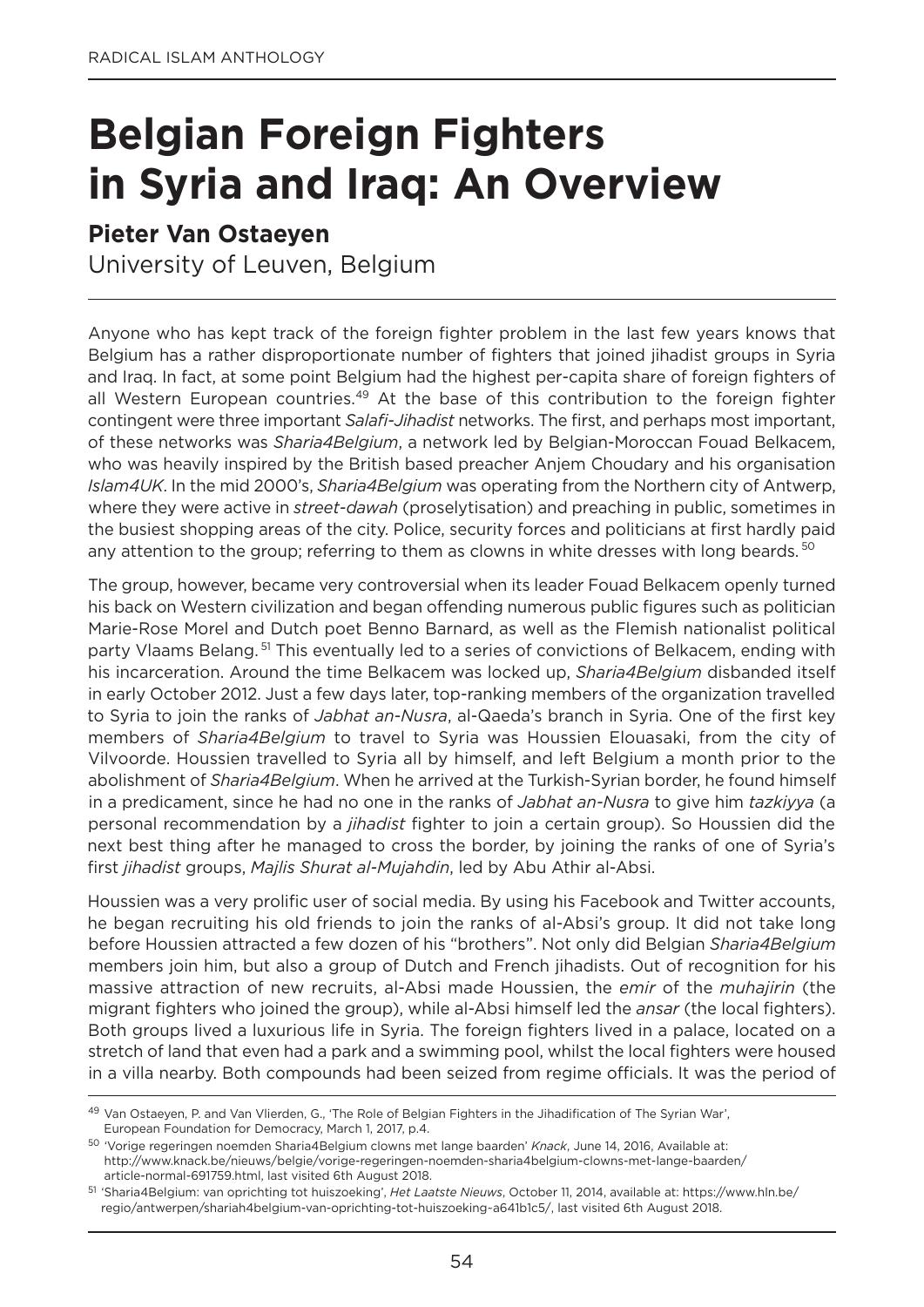the so-called "Five Star Jihad", in which foreign fighters illustrated on their social media accounts that they were living luxurious lives and had nothing missing in Syria.

The apparent luxury and ease of life, which was broadcasted on the social media of those who made it to Syria, attracted a massive wave of new fighters from Belgium and Western Europe. Hence, I distinguish three separate waves of foreign fighters joining the war in Syria and Iraq. The first wave consisted out of diehard jihadists, like Houssien, who joined the fight as soon as possible. The second cohort included those who were attracted by social and/or peer pressure: those who were recruited by family members, former friends, or colleagues to join the war. The recruitment in this category was largely performed via social media. The last category consists of those who left after June 29, 2014, when the Islamic State (IS) *caliphate* was announced by the group's former spokesman al-'Adnani, a group I would refer to as "Caliphate Warriors".

As the war dragged on, and more and more foreign fighters joined the war zone. They were not only limited to Syria, but extended over the Iraqi border. In Belgium, officials started looking into the groups they had neglected for so long. The "clowns in white dresses with long beards" suddenly turned out to be some of the most active foreign fighters on the battlefield. Besides *Sharia4Belgium*, it became clear that other networks were also actively recruiting for the war. Another network closely affiliated with *Sharia4Belgium* was Jean-Louis Denis's *Resto du Tawheed* (Restaurant of the oneness (of god)). Denis, nicknamed *Le Soumis* (the convert), apparently ran an improvised kitchen around the Brussels north railway station, where he and his wife distributed food among needy Muslims. Denis, however, was also actively recruiting new foreign fighters to join their brothers' ranks in Syria or Iraq. It then seemed that the remainder of the *Sharia4Belgium* disciples shifted towards Denis' group after Fouad Belkacem was incarcerated. Denis, himself, was arrested and convicted to five years of prison in 2016.<sup>52</sup>

Another shadowy group was the so-called *Zerkani* network, which only became known because of its most famous recruit, Abdelhamid Abaaoud, the ringleader of the Paris and Brussels attacks. Zerkani operated in the shadows: he shunned all kinds of social media, unlike *Sharia4Belgium* – who had their own social media profiles, youTube channel, and even their own website. Zerkani was nicknamed *Papa Noël* (Father Christmas), not just because of his bearded appearance as some believe, but because he distributed up to €6,000 in cash to those of his group who wanted to leave for Syria or Iraq. The *Zerkani* network had some rather particular modus operandi, instead of proselytising like *Sharia4Belgium* and *Resto du Tawheed*, Zerkani and his men operated like a band of thieves in and around the Brussels Central Station and their homebase Mölenbeek. The group specialised in mugging tourists in the busy city centre of Brussels, money that was invested in new recruits joining the *jihad* in Syria and Iraq. It is said Zerkani himself did not possess a cell-phone of his own.<sup>53</sup> The group would become infamous soon enough, however.

In the summer of 2013 it would seem that Abdelhamid Abaaoud joined the ranks of *Katibat* al-Battar al-Libiyya, a Libyan elite-branch of IS fighters mostly of North African descent.<sup>54</sup> In the summer of 2014, a Twitter account under the name "the lover of martyrs," closely affiliated with *Katibat al-Battar*, published a list of fighters killed in the ranks of the Libyan branch. Among the purportedly deceased Belgian fighters with links to the *Zerkani* network was Abu 'Umar al-Belgiki, a.k.a. Abdelhamid Abaaoud. By faking his own death, Abaaoud was able to go off the grid for several months, giving himself the opportunity to prepare for a terror plot

<sup>52</sup> 'Celstraf voor moslimprediker Jean-Louis Denis gehalveerd', *Het Laatste Nieuws*. november 18, 2016, available at https://www.hln.be/nieuws/binnenland/celstraf-voor-moslimprediker-jean-louis-denis-gehalveerd~a073a0c3/, last visited 6th August 2018.

<sup>53</sup> 'La galaxie Zerkani: 22 djihadistes jugés à Bruxelles sont dans la nature', *La Dernière Heure*, 26th March 2016, available at: http://www.dhnet.be/actu/faits/la-galaxie-zerkani-22-djihadistes-juges-a-bruxelles-sont-dans-la-nature-56f5aded35702a22d5bbf860, last visited 6th August 2018.

<sup>54</sup> Van ostaeyen, P., *Katibat al-Battar* and the Belgian Fighters in Syria, January 21st 2015, available at: https://pietervanostaeyen.com/2015/01/21/katibat-al-battar-and-the-belgian-fighters-in-syria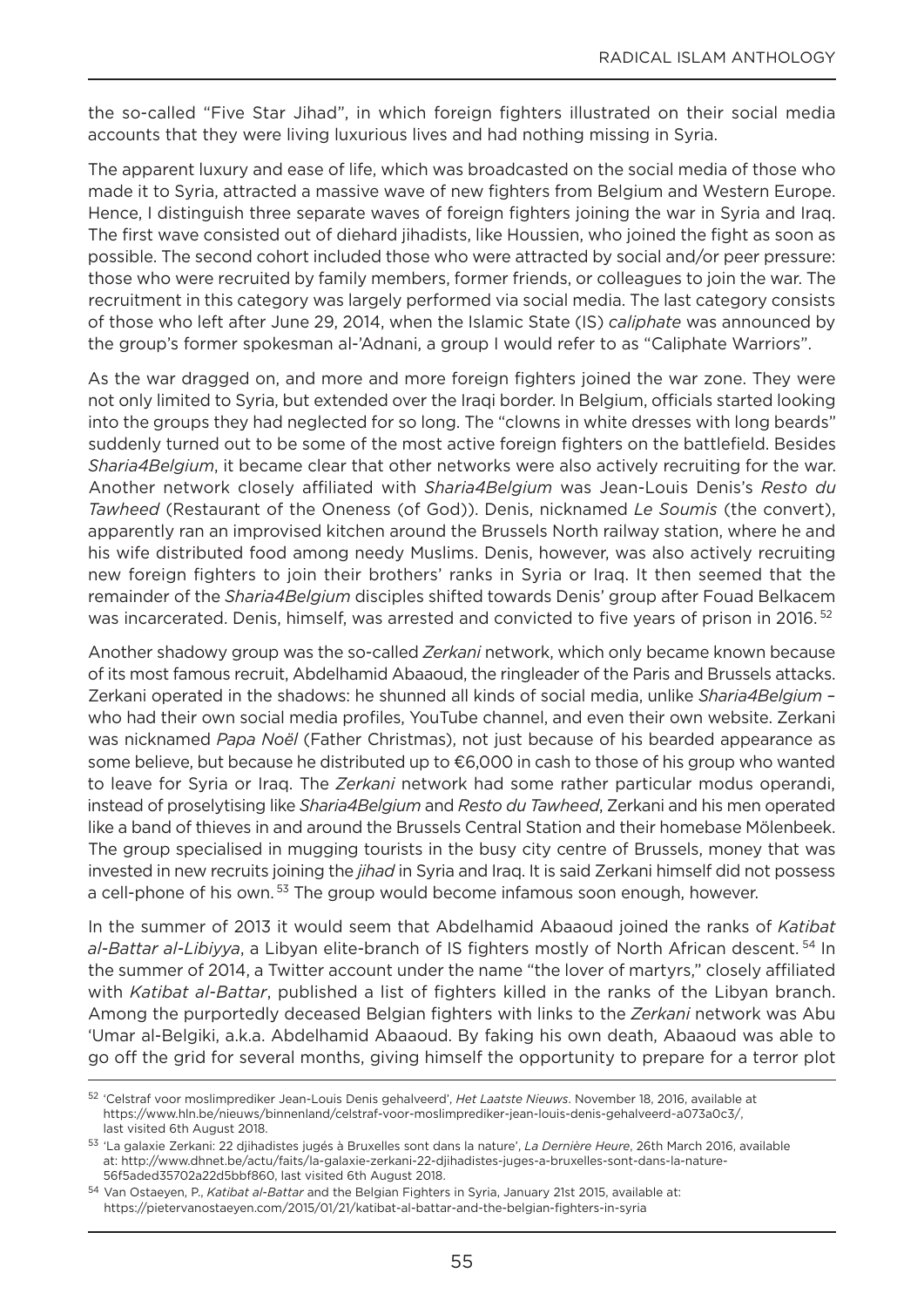in Belgium that was thwarted by a Belgian commando raid in Verviers the following January. This was later proven, however, to be only the beginning. In november 2015, a group of returned foreign fighters, consisting of core members of the *Zerkani* network and *Katibat al-Battar al-Libiyya*, attacked several locations in the French capital of Paris; in total 130 people died, around 413 were injured.<sup>55</sup> Abaaoud himself was killed in a firefight with French special forces a few days after the attacks. Alas, it was sadly not over yet.

on March 22, 2016, during the morning commute, three bombs exploded in the centre of Belgium's capital, Brussels. The first two bombs targeted Brussels International Airport, the third one, set off minutes later, created havoc in the Brussels Maelbeek metro-station. 32 civilians were killed and more than 300 wounded in what turned out to be the heaviest attacks on Belgian soil since the end of World War II. The crack-down of the network behind the Paris and Brussels attacks happened swiftly, but most certainly did not clear the *jihadist* threat to Europe.

The summer of 2016 witnessed a whole new phenomenon, that of network and inspired attacks. Rachid Kassim, a French jihadi who had his kneecap smashed by a bullet, opened up a Telegram channel called *"Sabre de Lumière"* to inspire people throughout France to commit attacks on law enforcement officials and other "Crusader" targets. Two married police-officers were brutally killed at home, a Catholic priest in northern France had his throat slit during mass, and the security services succeeded in thwarting an attack on the Notre Dame cathedral in Paris. <sup>56</sup> Rachid Kassim was considered to be a high value target for the coalition forces; he was taken out by a drone strike in Mosul in early February 2017. <sup>57</sup>

2016 was the turning point for the Islamic State in Syria and Iraq. After first losing Mosul, its de facto capital of Raqqa was reconquered by the international coalition. This meant that from now on, the world would have to deal with foreign fighters returning back home, foreign fighters being captured by the coalition forces, and a group of foreign fighters that virtually disappeared off the face of the earth.

After facing the issue of hundreds of people leaving to join the war of IS and other *jihadist* groups in Syria, Iraq, and elsewhere, the security threats imposed on the home countries only increased. Following the multiple attacks on European soil, Western security forces are now faced with the next big issue; how to deal with those coming back. At this point there is no consensus among Western countries on how to deal with returnees or captives who want to return. Only a few countries developed a coherent strategy on how to deal with their returnees but the majority of the Western countries seem to be very reluctant to repatriate those who went fighting. In the United Kingdom for example, it is not uncommon that those who joined sides with Kurdish militia yPg and returned home, end up in court and get convicted for joining a terrorist group. Other countries like Belgium and The Netherlands remain very reluctant to even let those, who went to fight abroad, return. For many more months, if not years, the issue of returning foreign fighters will remain on the European agenda. over and above this, the fight with Europe's alienated, radicalised youth has not yet stopped. In fact, we have just seen the beginning of what is sure to be a decade long struggle with radical, jihadist Islam.

<sup>55</sup> On November 13, 2015 a Group of Islamic State fighters struck Paris in a series of consecutive attacks. At 9:20 PM a first terrorist detonated his suicide belt outside the Stade de France. At 9:25 PM the 10th district of Paris was attacked, the terraces of the bar "Le Carillon" and the restaurant "Petit Cambodge" came under heavy fire. 15 people were killed. Five minutes later a second terrorist detonates his suicide vest outside the Stade De France. nearly simultaneously the bar "A la Bonne Bière" is attacked in the 11th district, Five people are killed.A few minutes later gunmen kill 19 people on the terrace of restaurant "la Belle Equipe".Around 9:40 PM an SVBIED is activated inside the restaurant "Le Comptoir Voltaire". From 9:40 PM until 0:20 AM the Bataclan concert hall is besieged by ISIS-fighters, 89 people get killed in the raid. See: 'Timeline of Paris attacks according to public prosecutor', *Reuters*, november 14th 2015, available at: https://www.reuters.com/article/ us-france-shooting-timeline-idUSKCn0T31BS20151114, last visited 6th August 2018.

<sup>56</sup> 'Les flux furieux de Rachid Kassim,' *Libération*, September 16th 2016, available at:

http://www.liberation.fr/france/2016/09/16/les-flux-furieux-de-rachid-kassim\_1499709, last visited 6th August 2018. <sup>57</sup> 'Top French Isil recruiter linked to Brussels attack 'killed in airstrike' in Mosul', *The Telegraph*, February 10th, 2017, available at: https://www.telegraph.co.uk/news/2017/02/10/top-french-isil-recruiter-linked-brussels-attack-killed-airstrike/, last visited 6th August 2018.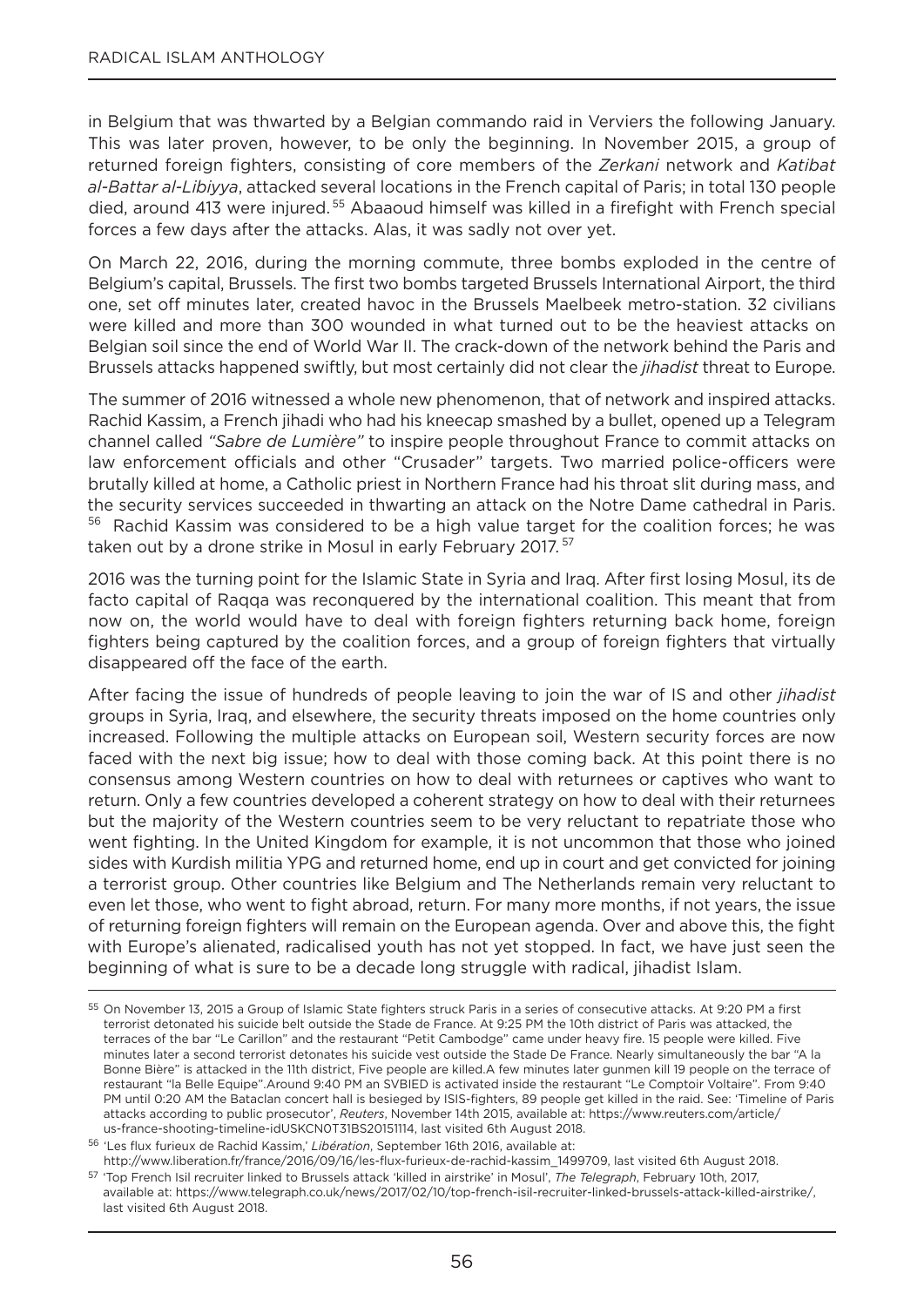# **Islamists' efforts to subvert national institutions from within: The French case**

## **Julie Decroix**

Associate Director, AJC Europe

over recent years, France has become a main target in Europe for terrorist attacks. Since 2012, more than 240 people have been killed, and more than 900 wounded. To these figures, we must also add that more than half of planned attacks (50 out of 78 since 2013) were foiled.<sup>58</sup>

Despite a series of public policies put in place under both the Sarkozy and the Macron governments, the threat of terrorism remains extremely high and radicalisation is a particularly worrying phenomenon. As Professor gilles Kepel reminds us, France is the European country which has the most *jihadists*. <sup>59</sup>

To Kepel, this is for several reasons, among them a rejection of France's colonial history and also of the constitutive principles of the French Republic. In his book *Terreur dans l'Hexagone*, he explains the Salafists' need to dissociate themselves from France and even to break with French identity, based on their opposition to gender equality, *laïcité* <sup>60</sup> and democracy <sup>61</sup>.

France is not the only democracy targeted. The strategy of Islamists is to defeat our democratic societies, as instructed by Abou Moussab al-Souri, considered to be the man who has inspired *jihadist* attacks in Europe since 2012. In January 2005, he published his *Global Islamic Resistance Call* online. In this manifesto, he specifically recommends targeting Jews, "apostate" Muslims, and especially Europe, which represents the West's "soft underbelly". <sup>62</sup>

In France, this opposition to democratic societies has concretely manifested itself on several occasions, as demonstrated by the attacks on police officers. This is because the police can be viewed as tangible embodiments of the state's authority and democratic institutions.

When it comes to institutions, is it crucial – in the French context – to assess whether some French institutions have tolerated, or even incentivised radical Islam over the years.

After the local elections of 2014, an increasing number of books<sup>63</sup> and articles in the press alerted the general public about possible links deliberately created between local politicians – especially mayors – and grassroots organizations or individuals whose goal was the separation of Muslims from the rest of society and the dissemination of the Islamist ideology.

https://www.lemonde.fr/societe/article/2018/03/30/de-2013-a-2018-la-france-au-rythme-des-attentats\_5278453\_3224.html, last visited 24th August 2018.

<sup>58</sup> "De 2013 à 2018, la France au rythme des attentats", *Le Monde*, March 30th 2018, available at:

<sup>59</sup> Kepel, g., interview at *The Wake Up Call Conference*, April 24th, 2016.

<sup>60</sup> The French government defines *Laïcité* on its website as "based on three core principles: freedom of conscience and freedom to express one's convictions as long as it does not cause a public disturbance, separation of church and state, and equality for all in the eyes of the law, no matter what their beliefs and convictions may be. *Laïcité* guarantees that both believers and non-believers are accorded the freedom to express their convictions. It also protects those who wish to practice a religion or to practice none at all, to convert from one religion to another, or to disavow religion altogether. It guarantees religious freedom as well as freedom from religion – no citizen in a secular republic can be coerced into following a particular religious dogma or creed."(Personal translation) Available at : https://www.gouvernement.fr/observatoire-de-la-laicite

<sup>61</sup> Kepel, g., *'Terreur dans l'Hexagone. Genèse du Djihad français'*, gallimard, December 2015, p.222.

<sup>62</sup> gauron R., "Abou Moussab al-Souri, l'inspirateur des attentats de Paris", *Le Figaro*, 23th november 2015.

<sup>63</sup> Such as Véliocas, J., *Ces maires qui courtisent l'islamisme, Tatamis*, January 2015.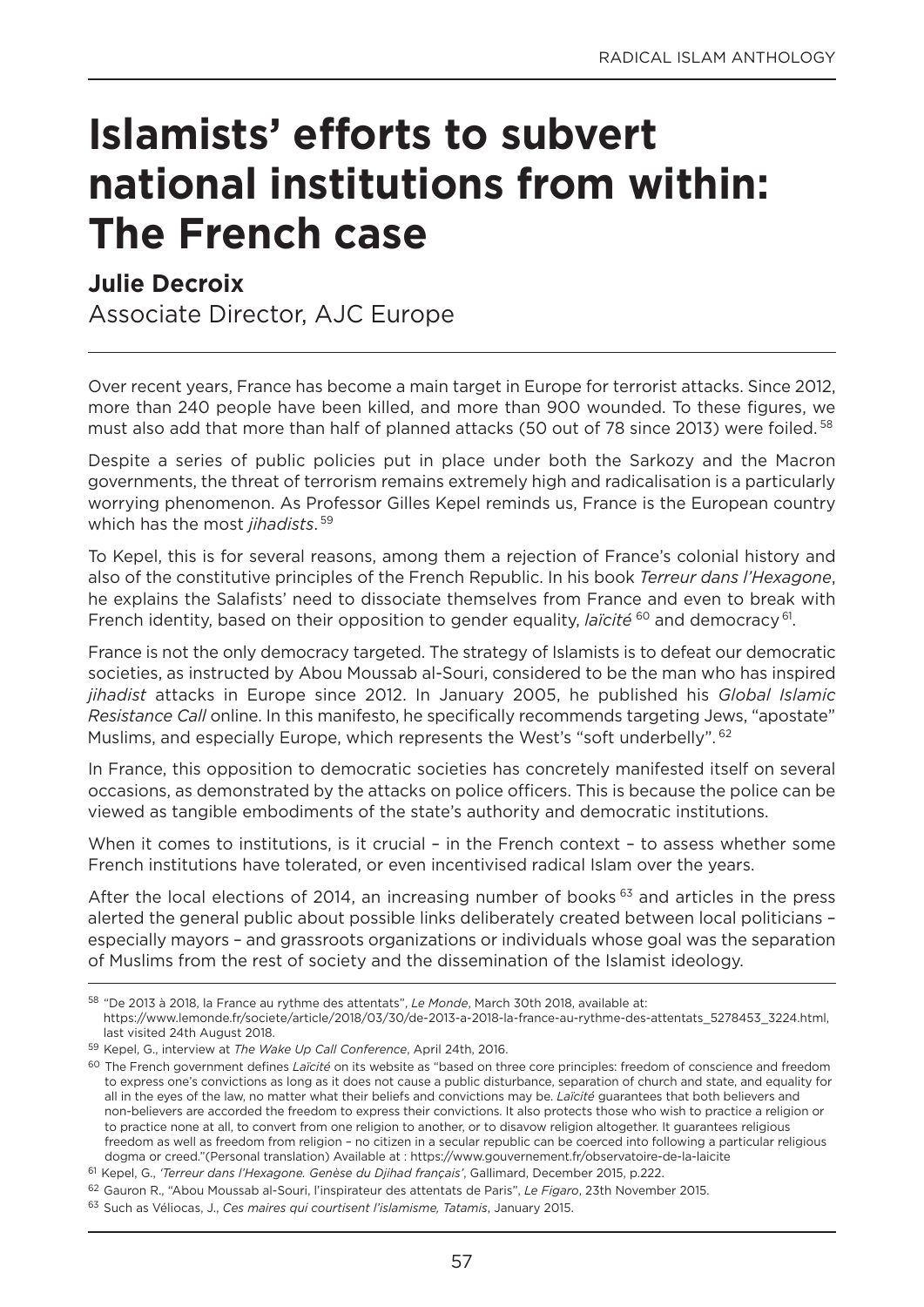The most famous example of political-religious cronyism at the local level is surely Mölenbeek, Belgium, where strong *jihadist* cells have been established for more than 20 years, and where local elected officials used Salafists to preserve a form of social cohesion.

Several cases in France have shown similarities to Mölenbeek, although on a smaller scale. In March 2016, Patrick Kanner, then Minister of Cities, youth and Sports, made a controversial statement, saying that "around a hundred areas in France could be seen as similar to Mölenbeek". <sup>64</sup> This comparison certainly needs to be taken with a pinch of salt <sup>65</sup>, since Mölenbeek includes several elements that are not all present in France on the same scale. However, several cases of cities presenting a high level of radicalisation and complacency of local elected officials were reported.

In Sevran, Saint-Denis, Trappes, Clichy-sous-Bois and Cergy (as well as areas outside of the Parisian region such as Lunel in the Herault department), radicalisation was so prevalent that several of their inhabitants left to join the *jihadist* cause in Syria and other places. <sup>66</sup> As explained by Professor Kepel, in some areas, mayors or candidates made deals with religious groups, and let them manage certain parts of the population that the mayors perceived as reluctant to recognise public authority. Moreover, these mayors thought that religion could prevent people from adopting criminal behaviours. 67

In 2017, President Macron has recognised that the French Republic has been somewhat implicated in the partial abandonment of certain underprivileged districts. "I will never conflate several thousand radicalised individuals with the millions of innocent people living in our working class neighbourhoods" he insisted. But, "in many neighbourhoods like these, radicalisation effects thousands of our young people (…). This phenomenon should naturally lead us to question our own responsibility in the matter," he added. "Radicalisation has established itself in the Republic's absence." 68

It is even more unsettling that the Republic has been absent at the local level, as pointed out by President Macron. This absence has only compounded the internal failures of some of our most important institutions.

The police and the *gendarmie* - under authorities of the Ministry of the Interior and the Ministry of Defence repectively seem to have also started to be infiltrated by radical Islam ideology. This threat is taken extremely seriously by the French authorities, for obvious reasons. A policeman could provide his accomplices with intelligence, arms, names, and addresses of colleagues, to say the least.  $69$  Hence, the most recent law on homeland security includes provisions to ban radicalised individuals more easily than in the past.<sup>70</sup>

Earlier in 2016, a specific unit of IgPn (The police internal investigation section) was created to survey religious practices amongst policemen.<sup>71</sup> Indeed, the increase in dangerous

<sup>64</sup> Kanner P., interview on *Le Grand rendez-vous Europe 1-Itélé-Le Monde*, 27th March 2016 (Personal translation).

<sup>65</sup> See Kepel, g., Interview on *BFMTV*, 28th March 2016.

<sup>66</sup> See Khosrokhavar, F., *Le nouveau Jihad en Occident*, Robert Laffont, March 2018, p.422 to 425.

<sup>67</sup> Kepel, g., interview at *The Wake Up Call Conference*, April 24th, 2016.

<sup>68</sup> President Emmanuel Macron, speech on 11/14/2017, Tourcoing, France (Personal translation).

<sup>69</sup> Vidalie, A., « La police traque les radicalisés dans ses rangs », *L'Express*, 31st January 2018, available at: https://www.lexpress.fr/ actualite/societe/la-police-traque-les-radicalises-dans-ses-rangs\_1980582.html, last visited 24th August 2018.

<sup>70</sup> Law reinforcing homeland security and the fight against terrorism (Loi renforçant la sécurité intérieure et lutte contre le terrorisme), adopted on october 30th, 2017, article 11, available at: https://www.legifrance.gouv.fr/ affichTexte.do?cidTexte=JoRFTEXT000035932811&categorieLien=id

<sup>71</sup> T. Chevillard, "Loi antiterroriste: la radicalisation de policiers dans le collimateur du gouvernement", *20 Minutes*, 29/09/2017, available at: https://www.20minutes.fr/societe/2141867-20170929-loi-antiterroriste-radicalisationpoliciers-collimateur-gouvernement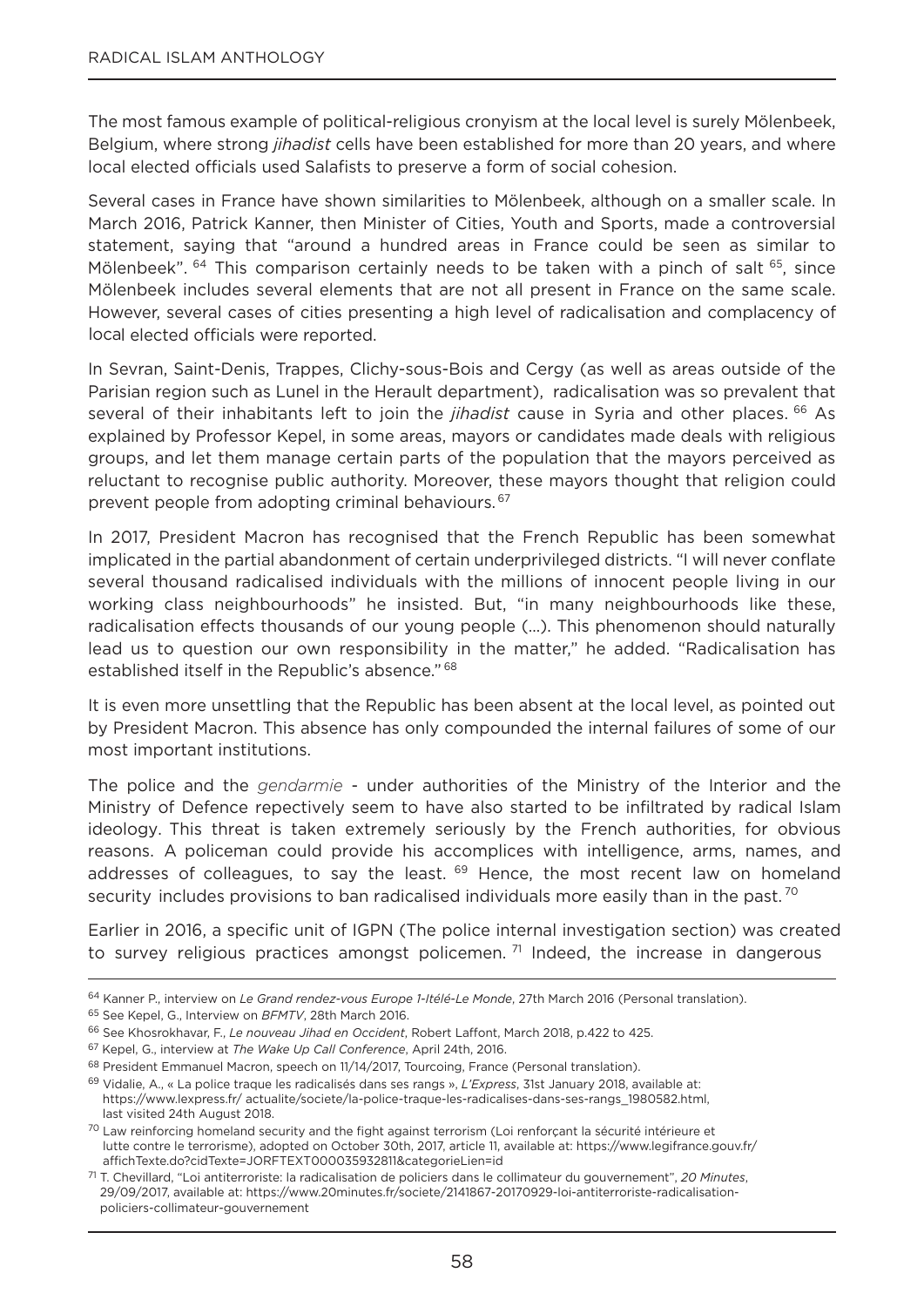*individuals in the police force is further accompanied by a rise in religious practices in police*  stations. These practices are considered troublesome, and contradict the principle of Laïcité <sup>72</sup>. Daily prayers or external signs of religiousness such as dress are included. These also range from religious songs, to refusals to participate in minutes of silence, protect synagogues, or even online incitement to carry out terrorist attacks. An internal note which was leaked to the press revealed that the numbers rose especially in 2014.<sup>73</sup>

To experts, the phenomenon is not new - several cases were already known in 2012 – and the numbers of both policemen and *gendarmes* under scrutiny because of their suspected radicalisation that are often cited by official sources are underestimated.<sup>74</sup>

In September 2016, Director of *gendarmerie* Richard Lizuret estimated that ten *gendarmes* were suspected of radicalisation<sup>75</sup>. However, the army seems to have been infiltrated in larger proportions. According to a National Assembly Defence Committee report, published at the same period, in June 2016  $76$ , around fifty individuals were under prioritised scrutiny amongst its ranks. Some former soldiers have even reportedly joined *jihadists* cells in Syria and Iraq.  $77$  This phenomenon is still very much at play today, and has led to the recent creation of new judicial tools to ban radicalised soldiers or officers from the army.<sup>78</sup>

These practices are considered to be troublesome, and contradict the principle of *laïcité*. Daily prayers or external signs of religiousness such as dress are included. other examples include singing religious songs, refusing to participate in minutes of silence, refusing to protect synagogues and online incitement to carry out terrorist attacks. An internal note, which was leaked to the press, revealed that incidents which impeded upon *laïcité* rose in 2014. <sup>79</sup>

It is not new that radicalisation in prisons has become a growing concern. More and more individuals who have had a history of active *jihadism* have been detained. In 2018, around 500 people were detained for terrorist activities, 80 whereas there were "only" around 150 detained in 2014. <sup>81</sup> This phenomenon is taken very seriously by French authorities; Public Prosecutor François Molins even called French prisons "incubators" for terrorists. <sup>82</sup>

In addition to prisoners being radicalised, prison staff themselves are not immune to radicalisation. This was recognized as a reality by the Minister of Justice in 2016.<sup>83</sup> Unions are

<sup>72</sup> The French government defines *Laïcité* on its website as "based on three core principles: freedom of conscience and freedom to express one's convictions as long as it does not cause a public disturbance, separation of church and state, and equality for all in the eyes of the law, no matter what their beliefs and convictions may be. *Laïcité* guarantees that both believers and non-believers are accorded the freedom to express their convictions. It also protects those who wish to practice a religion or to practice none at all, to convert from one religion to another, or to disavow religion altogether. It guarantees religious freedom as well as freedom from religion – no citizen in a secular republic can be coerced into following a particular religious dogma or creed." (Personal translation) Available at: https://www.gouvernement.fr/observatoire-de-la-laicite

<sup>73</sup> Pelletier, E., « Radicalisation, la police n'est pas épargnée », *Le Parisien*, 9th March 2016, available at : http://www.leparisien.fr/ faits-divers/radicalisation-la-police-n-est-pas-epargnee-09-03-2016-5610617.php, last visited 24th August 2018.

<sup>74</sup> Ibid.

<sup>75</sup> Lizuret R., Interview on *RTL*, 29th September 2016, available at : https://www.youtube.com/watch?v=wgKu0osz3Cg

<sup>76</sup> Available at : http://www.assemblee-nationale.fr/14/rap-info/i3864.asp, last visited 24th August 2018.

<sup>77</sup> "Soldats français, ils sont devenus djihadistes ", *Le JDD*, 22nd January 2015, available at : https://www.lejdd.fr/Societe/ Des-anciens-militaires-francais-ont-rejoint-des-reseaux-djihadistes-en-Syrie-et-en-Irak-714028

<sup>78</sup> "Radicalisation dans les armées : la radiation désormais possible grâce à un décret ", *BFMTV*, 1st March 2018, available at: https://www.bfmtv.com/politique/radicalisation-dans-les-armees-la-radiation-desormais-possible-grace-a-un-decret-1385501.html

<sup>79</sup> Pelletier, E., "Radicalisation, la police n'est pas épargnée", *Le Parisien*, 9th March 2016, available at : http://www.leparisien.fr/ faits-divers/radicalisation-la-police-n-est-pas-epargnee-09-03-2016-5610617.php, last visited 24th August 2018.

<sup>80</sup> De Sèze C., "La prison est-elle un "incubateur "de la radicalisation islamiste?", *RTL*, 23th January 2018, available at: https://www.rtl.fr/actu/debats-societe/la-prison-un-incubateur-de-la-radicalisation-islamiste-7791948539, last visited 24th August 2018.

<sup>81</sup> Fournier C., "Islamisme radical: plongée au cœur des "services secrets" de la prison", *France Info*, 16th February 2015, available at : https://www.francetvinfo.fr/faits-divers/attaque-au-siege-de-charlie-hebdo/islamisme-radical-plongeeau-coeur-des-services-secrets-de-la-prison\_811549.html, 24th August 2018.

<sup>82</sup> Molins F., interview on *RTL*, 23th January 2018, available at :

https://www.rtl.fr/actu/politique/francois-molins-est-l-invite-de-rtl-7791944518

<sup>83</sup> Urvoas J-J., interview on *RTL*, 21st September 2016, available at: https://www.youtube.com/watch?v=7ma76FyR3p4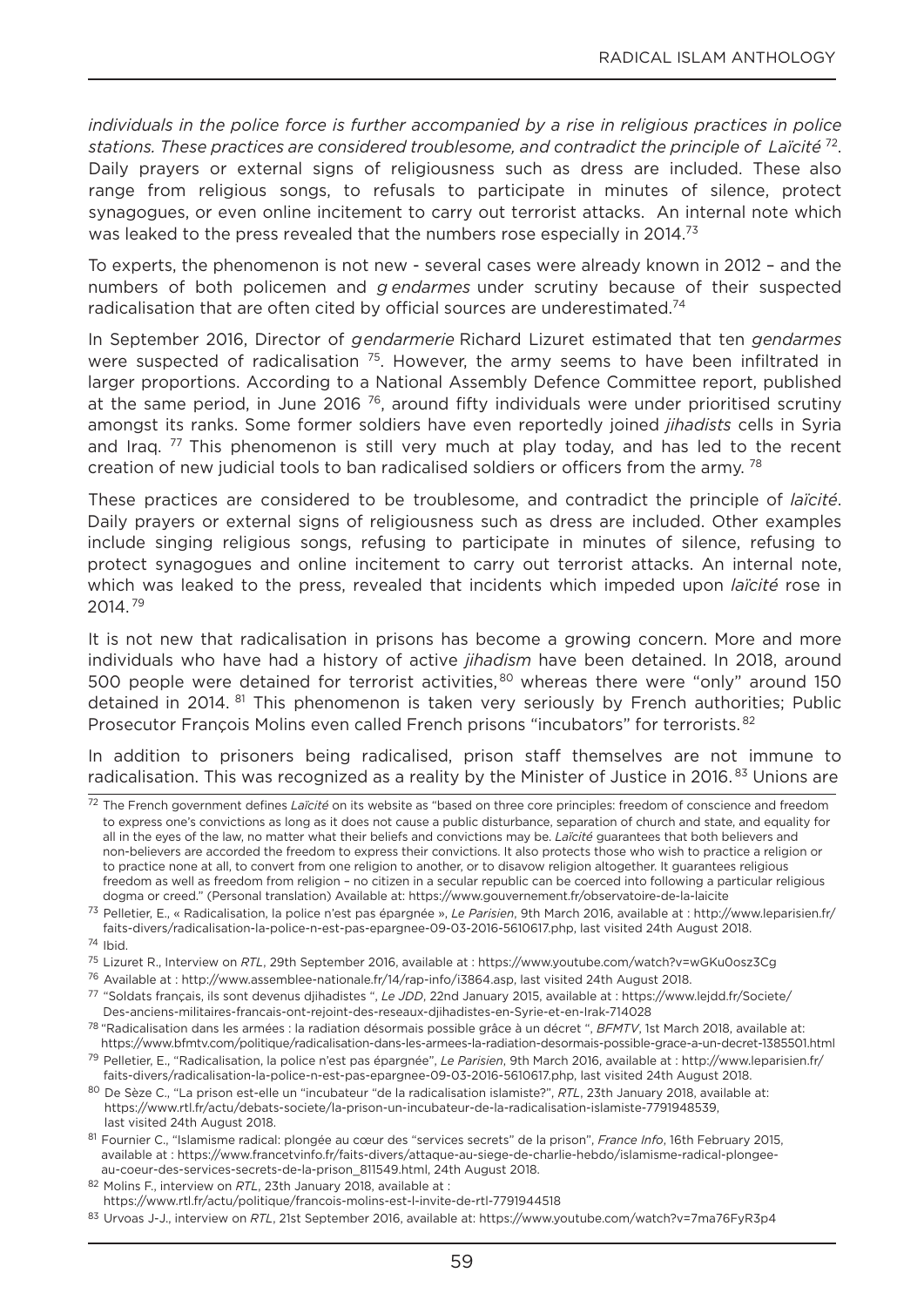said to have warned public authorities, and in 2016, to have reported 10 to 30 cases of individuals becoming radicalised, out of the 27,000 French prison wardens. <sup>84</sup>

In their book published in 2017, Eric Pelletier and Chistophe Dubois estimated that in total around a hundred radicalised individuals may have infiltrated some Regalian ministries (Defence, Interior and Justice). <sup>85</sup>

In its most recent plan released in February 2018, entitled "Prevent in order to protect", the government took this phenomenon into consideration and flagged the need to investigate public officials who hold positions of national sovereignty, as well as to ban any officials suspected of radicalisation, especially those in contact with young populations. 86

There is no doubt that in trying to subvert our democratic institutions from within, Islamists hope to damage our societies at their very core. As explained by the French sociologist Dominique Schnapper, our societies are political in nature, meaning that they are organised by a collective willingness to live together and to respect common rules. <sup>87</sup>

It is important to stand up for our values when they are challenged by radical Islamist ideology. But it is also as important to understand that defending our institutions is a central part of our spirit of defence.

How can we then defend our democratic institutions?

The public outcry after the terrorist attacks of January 2015, as seen in the unprecedentedly large gatherings in Paris on January 11th 2015, was a real wake-up call for French citizens. It revealed a strong support for French institutions, notably through the support for the police. Phrases such as "Je suis Charlie" (I am Charlie), "je suis Jiu" (I am Jewish) but also "Je suis flic" ("I am a cop") and even "Je suis la République" (I am the Republic) were written on posters.

We should therefore ask ourselves if the moments of reaction after the attacks can be followed by a stronger willingness to defend our national interests, and what the cement for national cohesion should be, given that there is no current collective and organised response that could keep our unity from falling apart.

The erosion of national cohesion is exactly what the Islamist strategy aims at. Not long after the 2015 attacks in France, ISIS's propaganda magazine *Dabiq* presented a vision of the world divided into two camps – IS and the West – with no possible grey zone in between. In this view, Muslims in the West have no other choice than to join one or the other camp <sup>88</sup>; and fanning the flames of negative attitudes of the public against Muslims is certainly part of this strategy.

Hence, opposing divisive forces, including the extreme right, are an essential piece of the puzzle in maintaining national unity. This implies that no intellectual vacuum should be left to extremists who play with people's fears when it comes to issues related to national identity, integration, and secularism.

French public debates amongst the elite have focused on these issues for years, but they have paradoxically proven inadequate so far to ease tensions between Muslim communities and the

<sup>84</sup> Piquet C., "La délicate question des surveillants radicalisés", *Le Figaro*, 22nd September 2016, available at: http://www.lefigaro.fr/ actualite-france/2016/09/22/01016-20160922ARTFIg00148-la-delicate-question-des-surveillants-radicalises.php

<sup>85</sup> Pelletier, E., Dubois, C., *Où sont passé nos espions?*, Albin Michel, January 2017.

<sup>86 &</sup>quot;Prévenir pour protéger". Plan national de prévention de la radicalisation. 23th February 2018, p.13, available at: https://www.gouvernement.fr/sites/default/files/contenu/piece-jointe/2018/02/2018-02-23-cipdr-radicalisation.pdf <sup>87</sup> Schnapper, D., Interview: "Il faut défendre les institutions démocratiques", *Ouest France*, available at :

https://www.ouest-france.fr/societe/dominique-schnapper-il-faut-defendre-les-institutions-democratiques-5508285, last visited 24th August 2018.

<sup>88</sup> 'Dabiq VII Feature Article: The World Includes only Two Camps – That of ISIS and That of Its Enemies', *Memri*, February 18, 2015.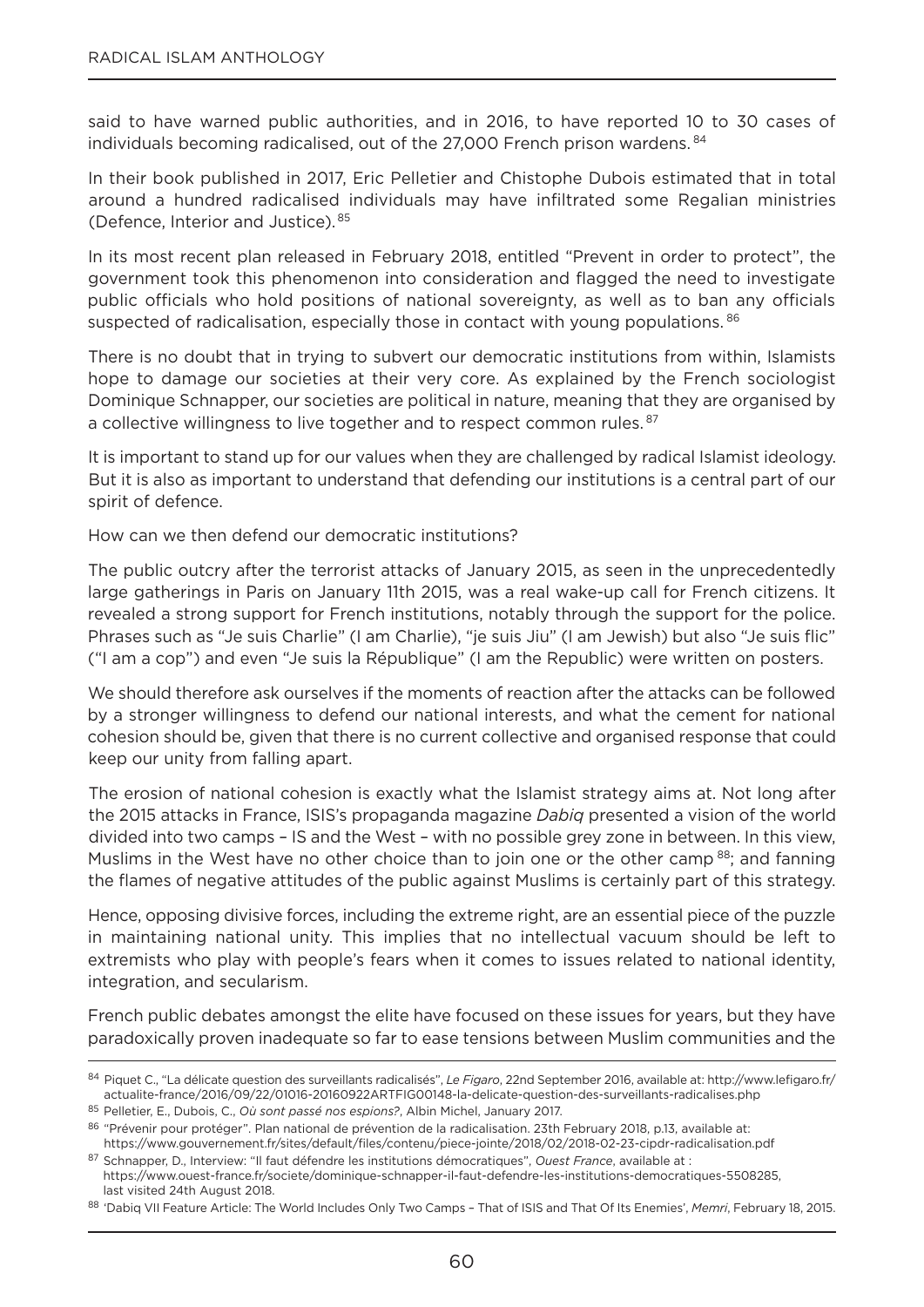rest of French society, as demonstrated by the controversy over the 'burkini ban' in the summer of 2017.

When it comes to such debates, there is a real need to stand firm on our principles and to avoid the temptation to intellectually compromise our democratic values. In this context, thought leaders have decisive roles to play.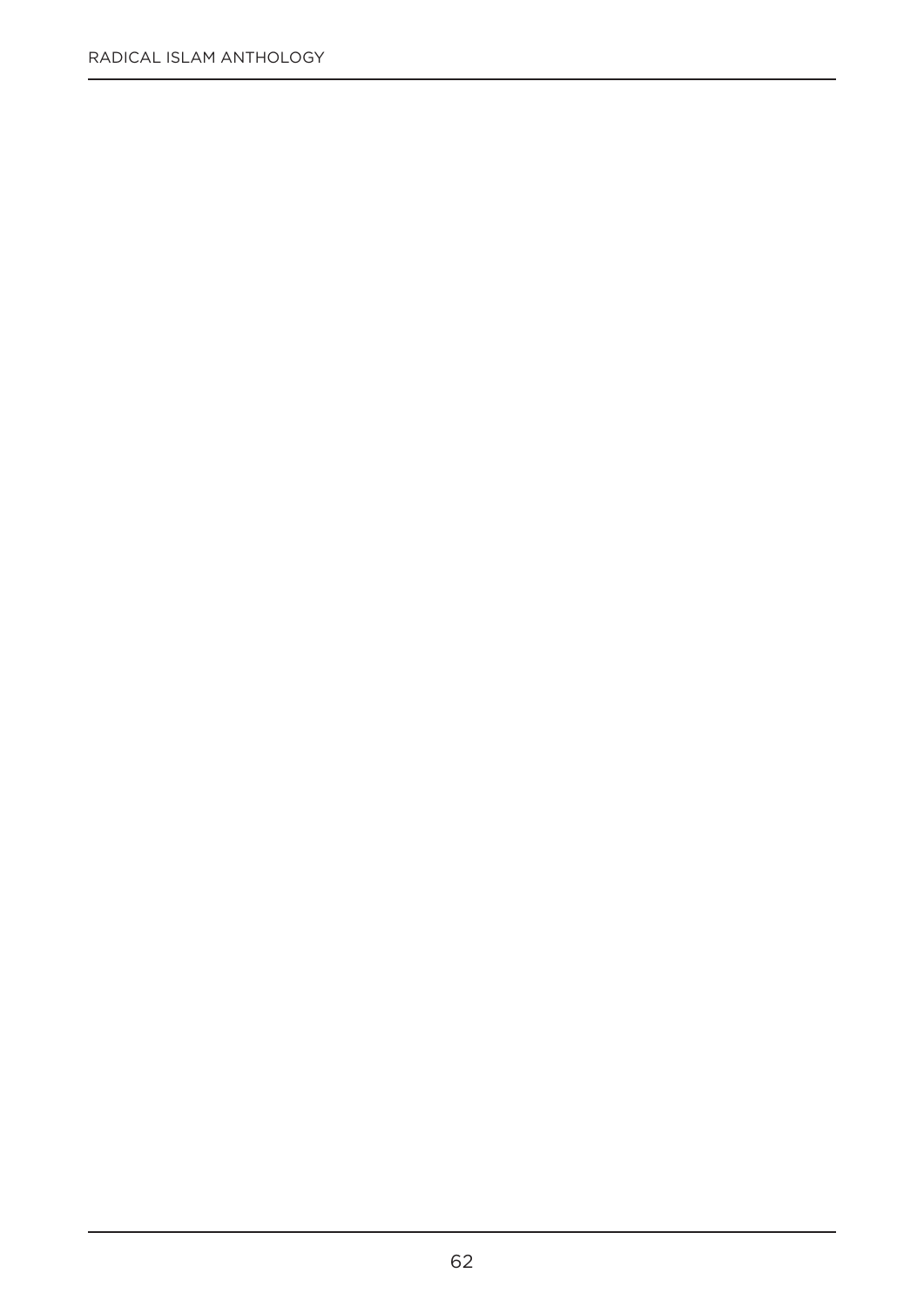# **PART 6**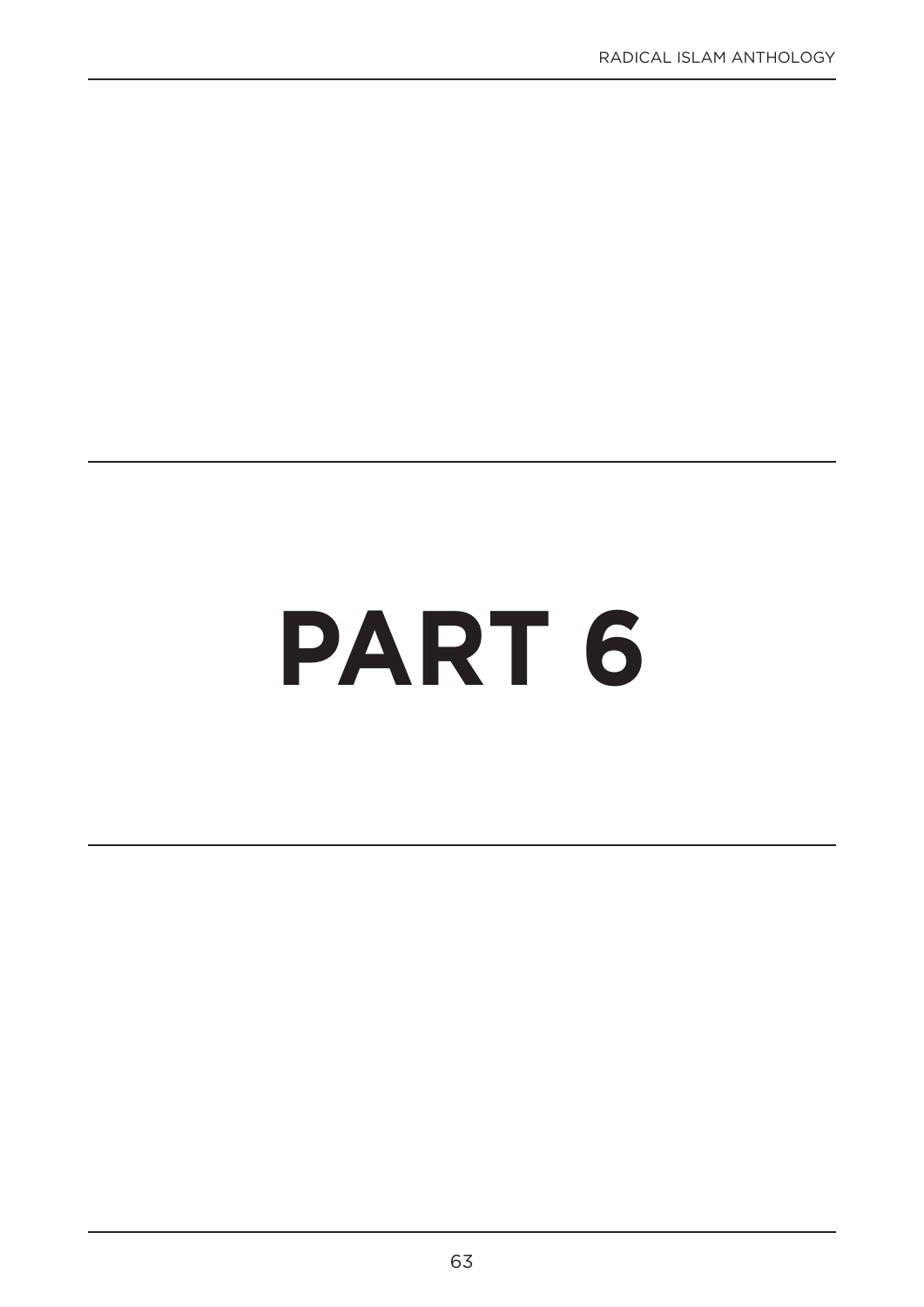# **A Long March Through the Institutions? Islamists and British Democracy**

## **Tom Wilson**

Research fellow, Centre on Radicalisation and Terrorism

Radical Islam has presented a multiplicity of challenges for Western societies. Most immediately pressing is the threat of violence and loss of life caused by Jihadist terrorism. no less visible, has been the growth of ultra-conservative Salafism, with its conscious effort to foster cultural isolation and to undermine integration and cohesion. Far subtler than these two, and perhaps therefore the most difficult to grapple with is non-violent political Islam; the Islamism of the Muslim Brotherhood and Jamaat-e-Islami. This is a movement that actively wishes to pragmatically engage with the existing political processes, to become involved with the institutions of wider civil society, while still pursuing what is often an illiberal and theocratic programme.

For the founding thinkers of modern political Islam – such as Hasan Al-Banna and Sayyid Qutb of the Muslim Brotherhood in Egypt, and Abul A'la Maududi of the South Asian *Jamaat-e-Islami* – non-Muslim cultures and manmade law are inherently inferior. Islam, they insisted, offers an all-encompassing way of life that comprehensively answers all needs, with no requirement for drawing on other belief systems. As such, the establishment of an Islamic social order to replace fallible secular government becomes not only a priority, but as Maududi saw it, a religious obligation upon all devout Muslims.

The non-violent Islamist scene in Britain is wide and varied. While Muslim Brotherhood-linked groups have been guarded about the precise nature of their objectives, it appears few believe they are directly working for the establishment of Islamic government in any immediate sense. That said, several groups operating in the UK had as part of their foundational vision the pursuit of the eventual imposition of Islamic government in Britain. The United Kingdom Islamic Mission (UKIM) was founded in London in 1962 with a clear Maududist ideological orientation. 89 At the time the group was primarily concerned with promoting its views on Islam in the West, which included distributing English translations of Maududi's work, with Maududi even addressing UKIM's 1976 annual conference.<sup>90</sup> The objectives were stated clearly in UKIM's founding documents, which stated that "Islam is a comprehensive way of life which must be translated into action in all spheres of human life" and that the group wished to "establish the social order of Islam for Muslims and non-Muslims living in Britain." <sup>91</sup> As Maududi himself put it in his 1976 address, "there is no reason why the rest of humanity are not persuaded to embrace Islam today". <sup>92</sup> Like other Maududist groups in Britain, UKIM has since distanced itself from these earlier sentiments. nevertheless, some of the youth groups that grew out of UKIM have produced figures and initiatives that would become prominent on Britain's Islamist scene.

<sup>89</sup> Vidino, L., *The New Muslim Brotherhood in the West* (2010) p.116.

<sup>90</sup> Bowen, I., *Medina in Birmingham, Najaf in Brent: inside British Islam* (2015) p.84.

<sup>91</sup> Vidino, L., *The New Muslim Brotherhood in the West* (2010) p.116.

 $92$  Ibid.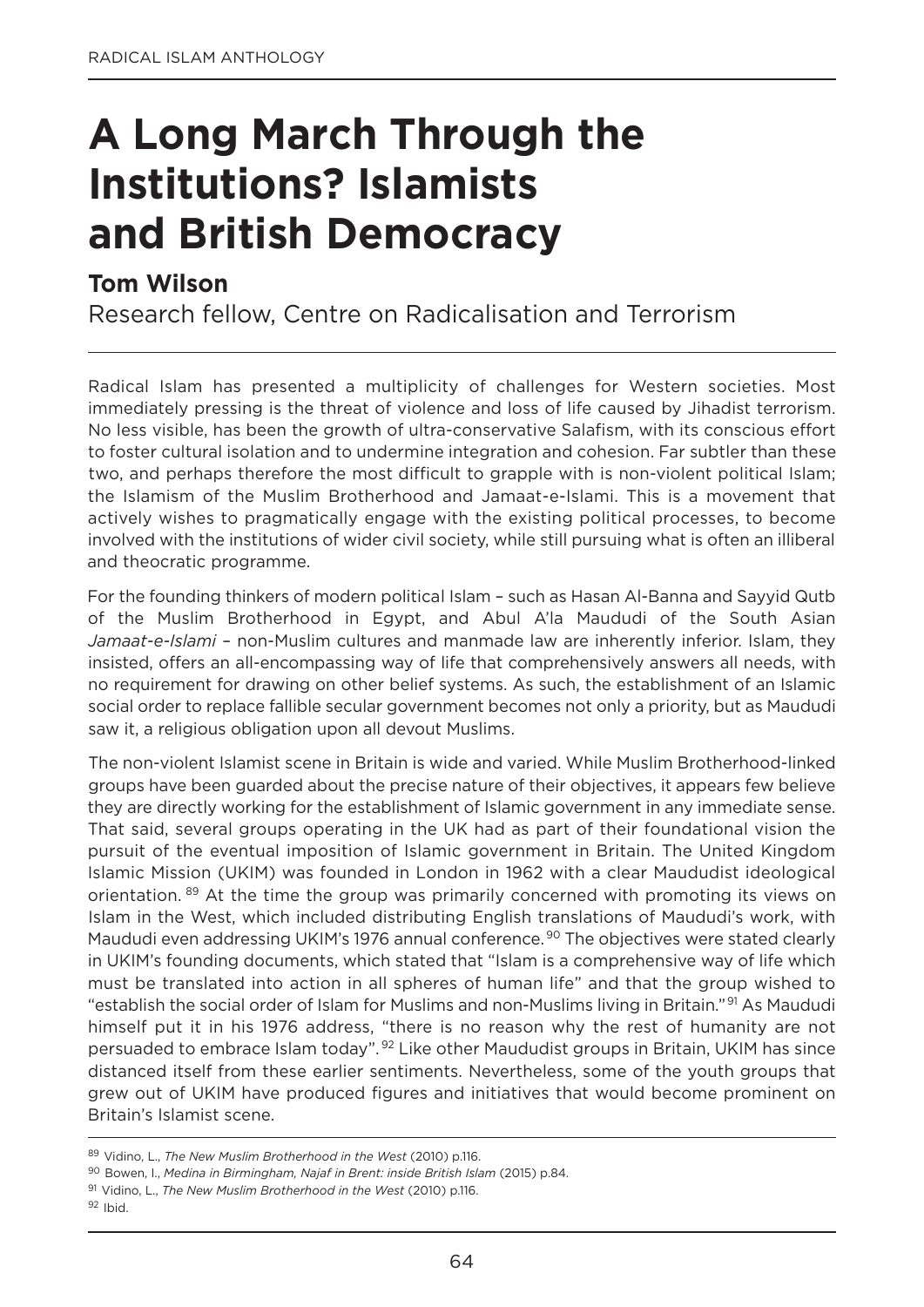More politically significant is the Islamic Forum of Europe (IFE). <sup>93</sup> This group, which similarly has its ideological origins in the Bangladeshi equivalent of *Jamaat-e-Islami*, was created in 1988.<sup>94</sup> An early IFE document stated that the group "strives for the establishment of a global society, the Khilafah ... comprised of individuals who live by the principles of ... the Shari'ah". <sup>95</sup> More recently, in 2009, a transcript from an IFE training course recorded a speaker saying the group sought to "create the True Believer, to then mobilise those believers into an organised force" that would ultimately seek to implement Islamic law and bring about social change for creating an Islamic order. <sup>96</sup>

While examples of grandiose expressions of this kind can be found, for the most part British Islamists have focused their efforts on more mundane concerns. often of more immediate interest has been capturing the leadership of certain Islamic institutions. Where successful, this allows Islamists to promote their brand of social conservatism, political activism, and narrative of "Islamophobia" as a means to discourage integration and to entrench an identity that is distinct – and often hostile – to wider non-Muslim society. In the more extreme instances this has taken the form of preachers linked to Maududist aligned mosques openly encouraging British Muslims to live as a parallel society, as a state within a state. <sup>97</sup>

From an Islamist perspective, capturing key Muslim institutions also allows these groups to present themselves to the UK authorities and government as the legitimate representatives of British Muslims. The Muslim Association of Britain (MAB), a group which has been accused by the government of being dominated by the Muslim Brotherhood, could be viewed as one expression of this effort.<sup>98</sup> More prominent is the Muslim Council of Britain (MCB), <sup>99</sup> which it has been repeatedly alleged has had leading figures with links to both Jamaat-e-Islami<sup>100</sup> and Muslim Brotherhood-aligned groups.<sup>101</sup> During the period of the Tony Blair government, and particularly in the years immediately following the 9/11 attacks, the MCB appeared to have been accepted by Whitehall as almost the sole representative of British Muslims, and, as such, for a time became particularly influential.

As seen during the demonstrations in Britain during the Rushdie Affair, Islamists will seek to rally the wider Muslim community, lobbying government on specific issues as part of a broader effort to persuade the authorities to uphold – or at the very least not interfere with – their hard line and more illiberal brand of Islam. Islamist community groups and campaigners have particularly focussed on dissuading government from implementing measures that might impede conservative Islamic practices or the spread of their message to British Muslims through the control of mosques and educational institutions. Particularly insightful has been the reaction from activists to the disruption of attempts to implement a conservative Islamic programme in certain state schools in Birmingham; the so-called Trojan Horse Plot. not only have certain Islamist-linked groups denied that such a failed attempted

<sup>94</sup> Bowen, I., *Medina in Birmingham, Najaf in Brent: inside British Islam* (2015) p.84.

<sup>96</sup> Ibid.

<sup>93</sup> Hussain, D., 'Bangladeshis in east London: from secular politics to Islam', *Open Democracy*, 7 July 2006, available at: https://www.opendemocracy.net/faith-protest/bangladeshi\_3715.jsp

<sup>95</sup> gilligan, A., 'IFE: not harmless democrats', *The Guardian*, 4 March 2010, available at: https://www.theguardian.com/ commentisfree/belief/2010/mar/04/islamic-forum-europe-dispatches-gilligan last visited 20th August 2018.

<sup>97</sup> 'Undercover Mosque', Channel 4 Dispatches, first broadcast January 2007.

<sup>98</sup> Ramesh, R., 'UK groups deny government claims they are linked to possible terrorists', *The Guardian*, 12 January 2016, available at: https://www.theguardian.com/uk-news/2016/jan/12/uk-groups-deny-government-claims-linkedpossible-terrorists-muslim-brotherhood last visited 20th August 2018.

<sup>99</sup> *Muslim Brotherhood Review: Main Findings*, House of Commons, 17 December 2015, available at: https://assets.publishing.service.gov.uk/government/uploads/system/uploads/attachment\_data/file/486948/ 53163\_Muslim\_Brotherhood\_Review\_-\_PRInT.pdf

<sup>100</sup> Bowen, I., *Medina in Birmingham, Najaf in Brent: inside British Islam* (2015) p.108.

<sup>101</sup> Abbas, T., '"The Islamist": a radical journey', *Open Democracy*, 21 June 2007, available at: https://www.opendemocracy.net/conflicts/democracy\_terror/islamist\_journey\_around\_faith\_nation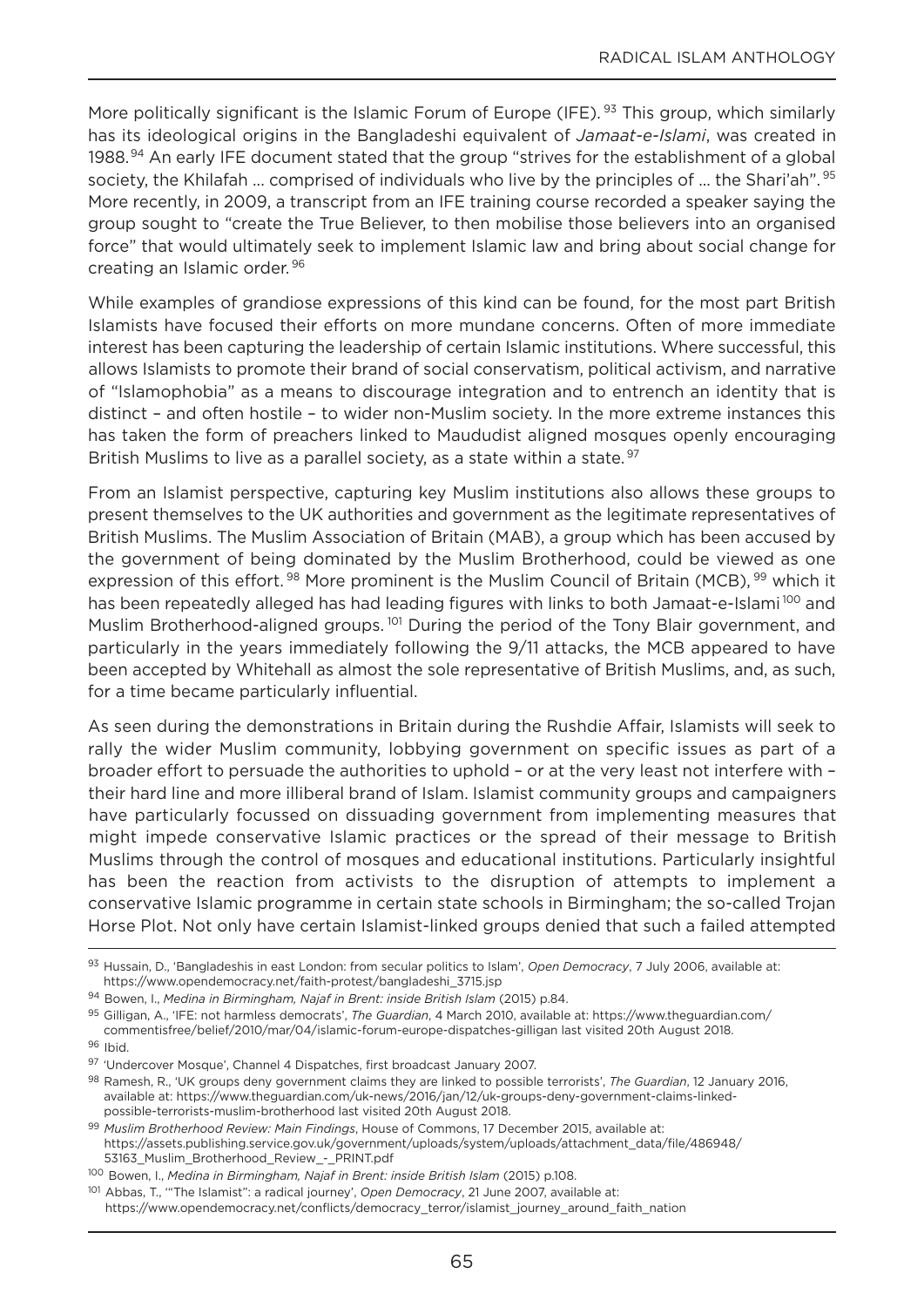takeover ever took place, but they have levelled charges of "Islamophobia" against those stating the simple fact that it did.<sup>102</sup>

The Islamophobia charge has been widely employed by campaigners to oppose counter extremism programmes that seek to tackle Islamist ideology. Non-violent Islamist movements may fear that counter-extremism schemes will limit the opportunities for advocating their politicised, illiberal and anti-Western Islam. As such, they have often adopted the claim that terrorism in the West from Muslim extremists is actually driven by Islamophobia and foreign policy grievances. The argument becomes conveniently self-reinforcing; that certain British Muslims are driven to violence because of Islamophobia and that any attempt counter this by targeting Islamist ideology would also be regarded as Islamophobic, thus driving more young people to violence.

The claim about foreign policy is equally significant for Islamist campaigners in Britain, who have as a key objective a change in Britain's foreign policy, particularly with regards to opposing Western military intervention in Muslim countries, campaigning against Israel and supporting militant Palestinian factions, particularly Hamas. A clear point of contention between the MCB and the UK government following the 2005 London bombings was not only the claim that British foreign policy in particular had to be addressed to prevent terrorism, but also the apparent sympathies<sup>103</sup> for Hamas<sup>104</sup> among those in the group's leadership.<sup>105</sup> Matters came to a head in 2009 when the government broke ties with the MCB after one of its senior figures signed the pro-Hamas Istanbul Declaration which gave support for attacks on Jewish communities and potentially the Royal Navy.<sup>106</sup> On the part of the MAB, the focus on foreign affairs has at times been even more apparent, particularly during the Iraq invasion, when the MAB worked closely with the far left campaign Stop the War Coalition.<sup>107</sup>

Closely associated with this same network was the Respect Party, established in 2004 when the anti-war movement was at its height. The party might be viewed as one of the most concrete expressions to date of the alliance between the far left and Islamist elements, with the party being led for a period by Salma yacoob who had come up through young Muslims UK; a group which has its origins in UKIM and the wider Jamaat-e-Islami milieu. <sup>108</sup> Yacoob came close to winning a Parliamentary seat in Birmingham, while Respect for a time held seats in other areas with large Muslim communities such as Bethnal green and Bradford. Indeed, the IFE was also involved with promoting Respect in east London at the time of the party's electoral victory there in 2005, even if the group did have to concede on its website that the Respect candidate was "unlikely to establish khalifah in East London".<sup>109</sup>

The possibility of achieving political objectives via Britain's electoral process is one that lies open to Islamists with no obstacle in their way other than the relatively small number of voters currently open to backing their programme. There have been attempts to mobilise a potential constituency nonetheless. In 2010, the south London preacher Sheikh Suliman Gani <sup>110</sup> gave a

<sup>102</sup> Timothy, n., 'Trojan Horse is being dragged back into our schools: it must be stopped", *The Telegraph*, 1 november 2017, available at: https://www.telegraph.co.uk/news/2017/11/01/trojan-horse-dragged-back-schools-must-stopped/ last visited 20th August 2018.

<sup>103</sup> 'Transcript: John Ware on Muslim Council of Britain', *BBC News*, 14 July 2005, available at: http://news.bbc.co.uk/1/hi/uk\_politics/4681857.stm

<sup>104</sup> "no one to Talk to", *The Economist*, 18 october 2014, available at: https://www.economist.com/britain/2014/10/18/no-one-to-talk-to

<sup>105</sup> Vidino, L., *The New Muslim Brotherhood in the West* (2010) p.126 and p.133.

<sup>106</sup> Blears, H., 'our Shunning of the MCB is not grandstanding", *The Guardian*, 25 March 2009, available at: https://www.theguardian.com/commentisfree/2009/mar/25/islam-terrorism

<sup>107</sup> Bowen, I., *Medina in Birmingham, Najaf in Brent: inside British Islam* (2015) p.108.

<sup>108</sup> Ibid p.96.

<sup>109</sup> Hussain, D., 'Bangladeshis in east London: from secular politics to Islam', *Open Democracy*, 7 July 2006, available at: https://www.opendemocracy.net/faith-protest/bangladeshi\_3715.jsp

<sup>110</sup> Shipman, T., 'Labour's Khan joined radical Imam at rallies', *The Times*, 14 February 2016, available at: https://www.thetimes.co.uk/article/labours-khan-joined-radical-imam-at-rallies-zfsndp99nxg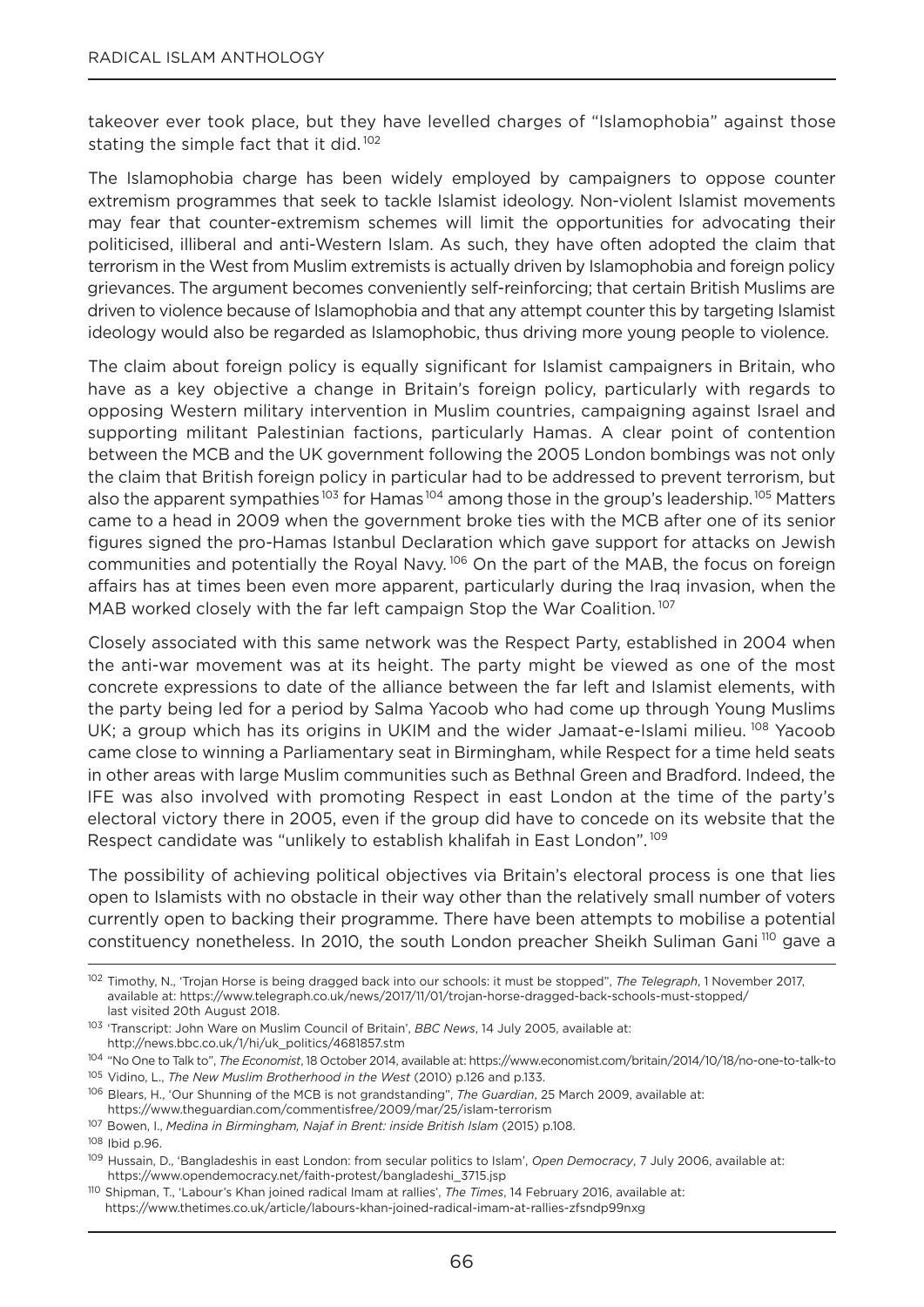speech on voting in Islam in which he warned his listeners that the failure to vote had led to "very moderate" Muslims being elected to Parliament.<sup>111</sup> Gani argued that there was a need to be able to challenge legislation that would affect Muslims living in Britain, and expressed particular concern about laws protecting homosexuality, alcohol and gambling. <sup>112</sup> The prominent cleric Sheikh Haitham al-Haddad of the Islamist website Islam21c has also spoken about the need for Muslims to vote. Haddad has stated that they are permitted to do so because in fifty years' time this might bring Muslim rule to Britain.<sup>113</sup> Until such a time, Haddad has advocated that they should seek to have a bloc of twenty "good Muslims" – as opposed to some of the anti-Muslim Muslims he currently sees in Parliament – and that is bloc should specifically be there to represent their own communities, and expressly not other communities.<sup>114</sup> This notion overturns a longstanding democratic principle whereby Members of Parliament seek to represent all those living in their constituency, and not only those of the particular religious or ethnic group that they themselves belong to.

Under the current First-Past-the-Post voting system, to have any chance of electoral success, Islamist activists would have to focus their efforts on those areas with the greatest concentration of Muslim voters. But this is precisely what appears to have happened. Islamist groups have attempted to both direct "the Muslim vote" in key areas, while also presenting themselves to politicians as the ones able to deliver them victory in these areas, if certain policy demands are appeased. Lorenzo Vidino, an expert on Islamism in Europe and North America, has noted that as early as the 1980s, Maududist groups were already seeking to mobilise Muslims to support more "Islamically acceptable" candidates, and named the efforts of the Muslim Education Trust as an early instance of this activity.<sup>115</sup>

More recent and overt examples of this engagement with British democracy might include the actions of the IFE in East London. In 2010, undercover investigations claimed that that group was seeking to gain influence through existing political structures<sup>116</sup>, with a Labour MP warning that individuals from IFE were trying to infiltrate his party at the local level.<sup>117</sup> More serious allegations concerned the election of Lutfur Rahman as Tower Hamlets Mayor between 2010 and 2015, with claims that Rahman's political career had been assisted by the IFE and that Tower Hamlets council had essentially come under the IFE's control. <sup>118</sup>

At the time of the 2010 investigations, one prominent IFE employee, Azad Ali, had been recorded saying; "Democracy, if it means at the expense of not implementing the sharia, of course no one agrees with that".<sup>119</sup> Later, Ali would go on to work as a key figure at the campaign group IEngage, <sup>120</sup> which later became Muslim Engagement and Development (MEnD). By the time of the 2015 national elections, MEnD was heavily involved with the campaign to get

<sup>111</sup> 'Suliman gani's hate-filled remarks on Ahmadis – "Voting in islam debate"', *YouTube*, 21 April 2016, available at: https://www.youtube.com/watch?v=v2q0ayhg5JE, last visited 20th August 2018.

 $112$  Ibid.

<sup>113</sup> 'London Mayor Election – The Muslim Vote pt 1 | The BIg Discussion', *YouTube*, 4 May 2016, available at:

https://www.youtube.com/watch?v=akWCVq2i8AA, last visited 20th August 2018.

<sup>114</sup> 'general Election 2017 | Islam21c Big Discussion | Sh Dr Haitham al-Haddad | Azad Ali ! Dr. Salman', *YouTube*, 14 May 2017, available at: https://www.youtube.com/watch?v=vraPL1uP2yk, last visited 20th August 2018.

<sup>115</sup> Vidino, L., *The New Muslim Brotherhood in the West* (2010) p.123.

<sup>116</sup> Dispatches: Britain's Islamic Republic, *Channel 4*, 2010.

<sup>117</sup> gilligan, A., 'Islamic radicals "infiltrate" the Labour Party', *The Telegraph*, 27 February 2010, available at: http://www.telegraph.co.uk/news/politics/labour/7333420/Islamic-radicals-infiltrate-the-Labour-Party.html, last visited 20th August 2018

<sup>118</sup> gilligan, A., 'Radicals with hands on the levers of power: the takeover of Tower Hamlets', *The Telegraph*, 28 February 2010, available at: https://www.telegraph.co.uk/news/politics/labour/7333537/Radicals-with-hands-on-the-levers-of-powerthe-takeover-of-Tower-Hamlets.html, last visited 20th August 2018.

<sup>119</sup> gilligan, A., 'IFE: not harmless democrats', *The Guardian*, available at: https://www.theguardian.com/commentisfree/belief/ 2010/mar/04/islamic-forum-europe-dispatches-gilligan, last visited 20th August 2018.

<sup>120</sup> Kennedy, D., 'Extremist Leads Muslim lobby group', *The Times*, 10 April 2017, available at: https://www.thetimes.co.uk/article/extremist-leads-muslim-lobby-group-7q2hg30zc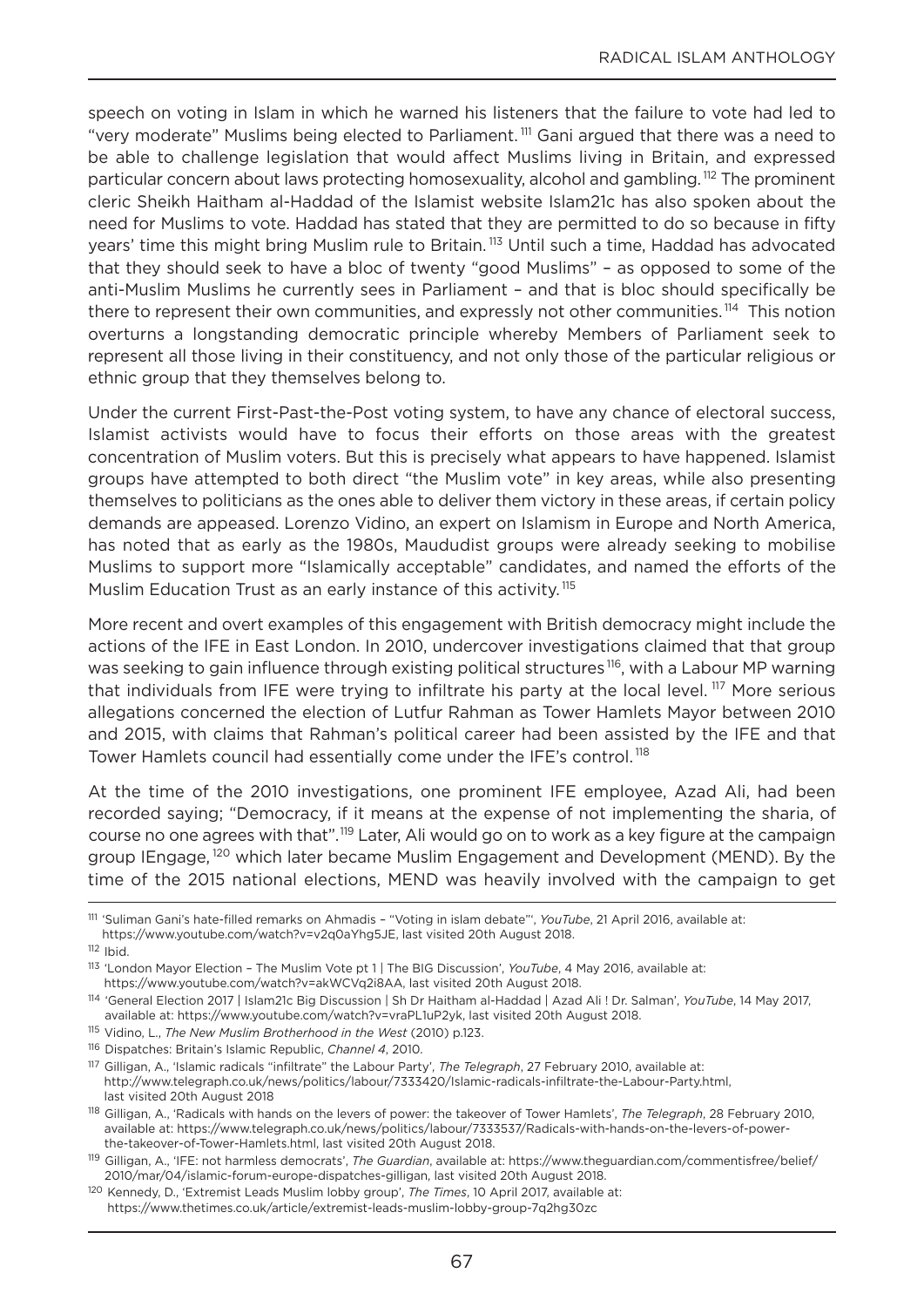Muslims voting, and was even recognised by the Electoral Commission as an official partner in doing so.<sup>121</sup> Notable among the religious leaders featured in MEND's video encouraging Muslim's to vote was Haitham Al-Haddad.<sup>122</sup> More revealing too were comments made months earlier by MEND's CEO, Sufyan Gulam Ismail, who explained to a Mosque audience in 2014<sup>123</sup> that because Muslims are concentrated in certain constituencies they could offer a political party up to thirty seats, and that with close elections expected, Muslims could be the "kingmaker" who politicians would have to listen to if they wanted to secure a majority.<sup>124</sup>

To what ends such influence is intended for remains uncertain. Clearly, many of these campaign groups have sought to further a set of community concerns that might seem to have little immediate impact on wider society. Still, it is difficult to forget the ideological legacy that much of this movement springs from and it is apparent that there are those who still harbour visions not so far removed from Maududi or Qutb. The reality is that at various times, in various places, there has been an effort by those in Britain's Islamist networks to gain an ambitious degree of political influence. That is not to say that it has been either a coordinated or consistent endeavour, and determining the degree to which any of this might have been impactful is not easy at this stage. Nevertheless, we should be aware that Islamists have been seeking to use the existing political process for their own purposes and will likely continue to do so. Left unchecked, there are those who propose using liberal democracy for clearly illiberal and undemocratic ends. At the very least, we can say that their vision for the future is one the vast majority of the country would reject utterly.

<sup>121</sup> Wilson, T., 'Mend: Islamists Masquerading as Civil Libertarians', *The Henry Jackson Society*, october 2017, available at: http://henryjacksonsociety.org/wp-content/uploads/2017/10/HJS-Mend-Report-2.pdf, last visited 20th August 2018.

<sup>122</sup> 'The baroness, Islamic extremists and a question of free speech', *The Telegraph*, 22 March 2015, available at: http://www.telegraph.co.uk/news/uknews/11488175/The-baroness-Islamic-extremists-and-a-question-of-free-speech.html, last visited 20th August 2018.

<sup>123</sup> Khan, S., *The Battle for British Islam: reclaiming Muslim identity from extremism* (2016) p.68 and p.66.

<sup>&</sup>lt;sup>124</sup> 'Muslim group with links to extremists boasts of influencing up to 30 seats at the election and acting as "kingmaker"', *Daily Mail*, 4 April 2015, available at: http://www.dailymail.co.uk/news/article-3025812/Muslim-group-links-extremistsboastsinfluencing-30-seats-election-acting-kingmaker.html, last visited 20th August 2018.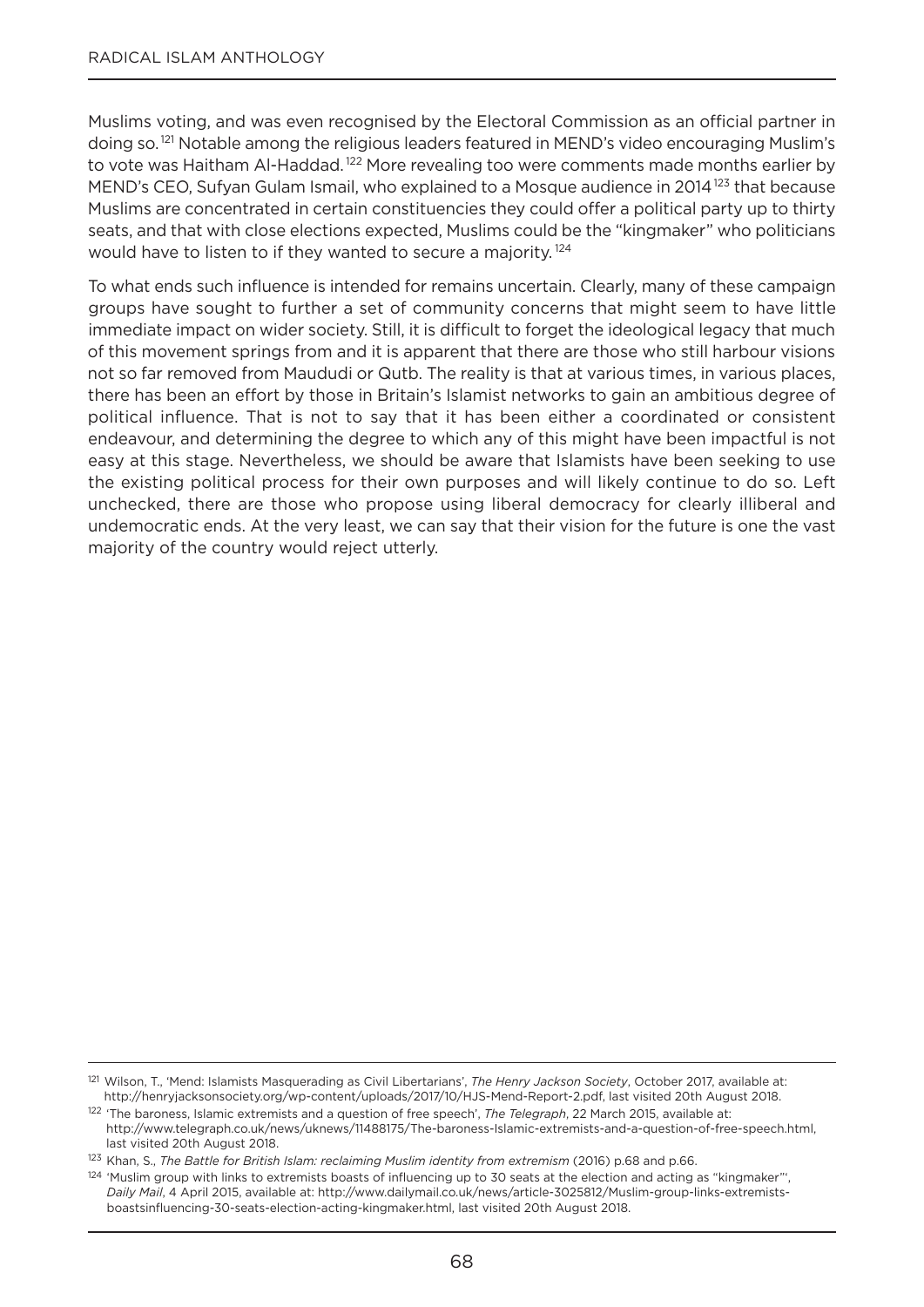# **Islamist use of the UK's Education and Charitable Sectors**

## **Emma Webb**

Research fellow, Centre on Radicalisation and Terrorism

Building various institutions and organisations is a marked feature of Islamism in Europe.<sup>125</sup> These provide a number of advantages, including access to vulnerable, young or impressionable members of the general public. With a relatively small network of individuals founding a large number of institutions, they inflate their influence disproportionately, create a veneer of credibility and are able to present themselves as representative bodies or legitimate partners.<sup>126</sup> Indeed, a 2016 ICM poll found that only 2% of British Muslims felt that the Muslim Council of Britain was their 'main route to engage with' government.<sup>127</sup>

As recognised by the UK government's 2015 Counter Extremism strategy, schools, universities and charities are known to be easy prey for extremists, and therefore require additional safeguards to protect them from abuse.<sup>128</sup> The cause of this is both strategic and ideological. As well as exploiting Islam's emphasis on giving to charity, <sup>129</sup> some prominent Islamist movements – such as the Muslim Brotherhood – place specific importance on education as a means to spread their message.<sup>130</sup> What follows is an overview of recent cases of Islamist abuse of the UK's education and charitable sectors.

### *Schools and Universities*

Universities and the government have paid increasing attention to the targeting of university campuses by extremist speakers and groups, particularly since 2015 when it became a statutory duty under the Counter Terrorism and Security Act (CTSA) for specified public bodies, including schools and universities, to have due regard to prevent people from being drawn into terrorism.<sup>131</sup>

<sup>&</sup>lt;sup>125</sup> Early examples in the UK include Muslim Brotherhood-established groups such as the Federation of Student Islamic Societies (FoSIS), the Muslim Association of Britain (MAB), Jamaat-e-Islami established UK Islamic Mission (UKIM) and the Muslim Council of Britain (MCB). For more examples see, for example, Vidino, L., *The New Muslim Brotherhood in the West* (Columbia University Press, new york, 2010); Bowen, I., *Medina in Birmingham Najaf in Brent* (Hurst & Company, London, 2014); Peter F. and Raphael ortega (eds), *Islamic Movements of Europe: Public Religion and Islamophobia in the Modern World* (I.B.Taurus, New York, 2014).

<sup>126</sup> Vidino, L., *The New Muslim Brotherhood in the West*, pp.1-16.

<sup>127</sup> gilligan, A., 'Home office tries to renew links with Islamic "hardliners"', *The Times*, 28 January 2018, available at: https://www.thetimes.co.uk/article/home-office-tries-to-renew-links-with-islamic-hardliners-vzs582hqp, last visited: 3 September 2018.

<sup>&</sup>lt;sup>128</sup> The UK's 2015 Counter-Extremism Strategy recognised charities and the education sector as two key vulnerable institutions; see: 'Counter-Extremism Strategy, *HM Government*, october 2015, available at: https://assets.publishing.service.gov.uk/government/uploads/system/uploads/attachment\_data/file/470088/51859\_ Cm9148\_Accessible.pdf, last visited: 3 September 2018.

<sup>&</sup>lt;sup>129</sup> Home Secretary Amber Rudd, 'Extremism: Written Statement - HLWS40', 12 July 2017, available at: https://www.parliament.uk/business/publications/written-questions-answers-statements/written-statement/Lords/ 2017-07-12/HLWS40/, last visited: 3 September 2018.

<sup>130</sup> For example, Rosen, E., 'The Muslim Brotherhood's Concept of Education', *Hudson Institute*, 11 november 2008, available at: https://www.hudson.org/research/9881-the-muslim-brotherhood-s-concept-of-education, last visited: 3 September 2018. Turkish Islamist group Milli gorus, which has less of a presence in the UK compared to other Western European countries, has also shown increasing involvement in the Dutch education sector; see: Kuiper, R. and Janny groen, 'yusuf Altuntas vertelt waarom islamitisch onderwijs zo belangrijk is', *de Volkskrant*, 3 november 2017, available at: https://www.volkskrant.nl/nieuws-achtergrond/yusuf-altuntas-vertelt-waarom-islamitisch-onderwijs-zo-belangrijk-is~ b336da49/, last visited: 3 September 2018; 'HoLLAnDA'DA EĞİTİM MASAyA yATIRILDI', Milli gorus nederland, available at: http://www.milligorus.nl/nl//2012-egitim-toplantisi, last visited: 3 September 2018.

<sup>131</sup> Section 26 (1), Counter Terrorism and Security Act 2015, available at: http://www.legislation.gov.uk/ukpga/2015/6/section/26/enacted, last visited: 3 September 2018.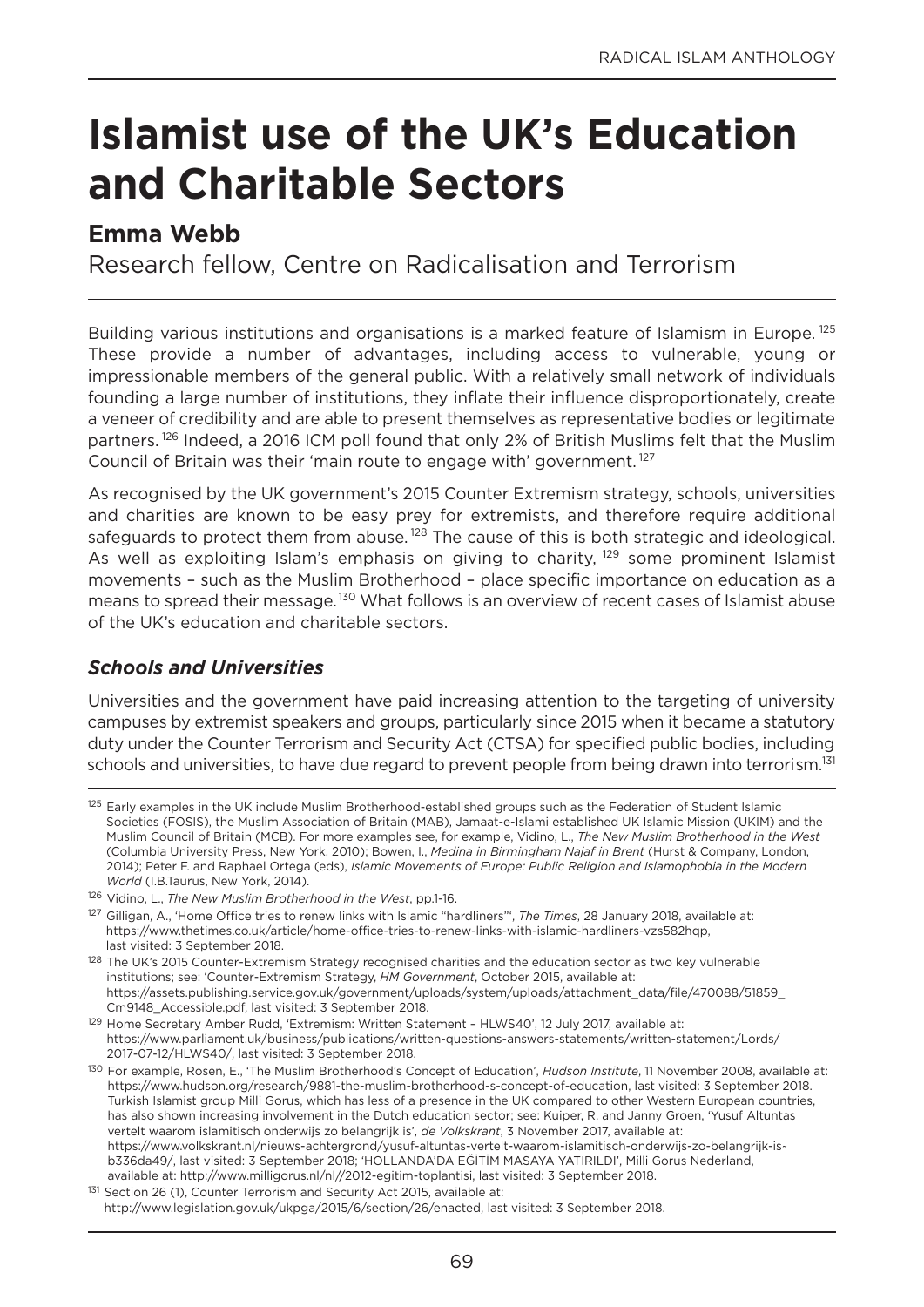Instances of students travelling to join Islamic State in Iraq and Syria over the past five years while enrolled at UK higher and further education institutions have served to highlight the need for universities to safeguard students against extremist influences.<sup>132</sup> The Henry Jackson Society's project Student Rights has been highlighting extremist activity on university campuses for many years, and a number of the groups that continue to appear frequently at universities are connected with UK-registered charities, such as the Islamic Education and Research Academy (iERA), <sup>133</sup> a charity told by the Charity Commission to distance itself from extremism after allegations of anti-Semitic, homophobic and extreme comments made by the iERA's leaders. <sup>134</sup>

The new challenge facing universities is how to adapt policies to deal with those who may not explicitly make extreme statements on campus but use their presence to meet students. A good example of a group using this more subtle strategy is Muslim Engagement and Development (MEnD), described as "Islamists masquerading as civil libertarians", which used campaigns such as the Islamophobia Awareness Month (IAM) to increase its presence on campus and mainstream extreme narratives.<sup>135</sup>

While schools have received relatively less attention than universities, this is beginning to change. The potential for schools to be targeted by Islamists entered the public consciousness with the Trojan Horse Scandal (2014–2015), after several schools in Birmingham were subjected to a "co-ordinated, deliberate and sustained action … to introduce an intolerant and aggressive Islamic ethos".<sup>136</sup> Recent Islamist-inspired attacks and plots in the UK that have brought to light connections between key violent extremists and schools, as well as unsettling discoveries by the main schools inspectorate ofsted, have shown that the problem of extremist influence in schools continues, and is varied.

Examples include, but are not limited to, violent and non-violent extremists seeking teaching or non-teaching employment at schools, who may seek to recruit children to commit violent acts; schools being run by unsuitable individuals, organisations or individuals connected with Islamists;<sup>137</sup> schools or school staff fundraising for extremist causes or charities connected to extremists; and intolerant and extremist literature being kept on school property, primarily libraries.

#### *Examples of Extremist Literature Found in Schools, 2017–2018*

2017–2018 saw increased attention and media reporting of extreme Islamist literature in schools. ofsted's new Chief Inspector, Amanda Spielman, has taken a strong line on issues

<sup>136</sup> 'Counter-Extremism Strategy, *HM Government*, october 2015, available at: https://assets.publishing.service.gov.uk/ government/uploads/system/uploads/attachment\_data/file/470088/51859\_Cm9148\_Accessible.pdf, last visited: 3 September 2018, para.22.

<sup>132</sup> Webb, E., 'Spotting the Signs: Identifying Vulnerability to Radicalisation Among Students', *The Henry Jackson Society*, 2017, available at: http://henryjacksonsociety.org/wp-content/uploads/2017/04/Student-Fighters-Project.pdf, last visited: 3 September 2018, pp.77-79.

<sup>133</sup> For example, Black, R., 'Extreme Speakers and Events: In the 2016-2017 Academic year', *Student Rights*, 2017, available at: http://henryjacksonsociety.org/wp-content/uploads/2017/09/Extreme-Speakers-and-Events-in-the-2016-17-Academicyear-Final-1.pdf, last visited: 3 September 2018; 'Extreme or Intolerant Speakers on London Campuses between September 2015 and January 2016', *Student Rights*, 2016, available at: http://www.studentrights.org.uk/userfiles/files/ Extreme%20or%20Intolerant%20Speakers%20in%20London%20FInAL(1).pdf, last visited: 3 September 2018.

<sup>134</sup> Turner, C., 'Leading Islamic charity told by watchdog to distance itself from extremism', *Daily Telegraph*, 12 november 2016, available at: https://www.telegraph.co.uk/news/2016/11/12/leading-islamic-charity-told-by-watchdog-to-distance-itself-from/, last visited: 3 September 2018.

<sup>135</sup> Fox, E., 'Profiting from Prejudice: How Mend's "IAM" Campaign Legitimised Extremism', *Student Rights*, 2018, available at: http://henryjacksonsociety.org/wp-content/uploads/2018/03/HJS-Profiting-from-Prejudice-Report.pdf, last visited: 3 September 2018.

<sup>137</sup> As is the case with the schools run by the Al Muntada Trust; see: Webb, E., 'Wolves in Sheep's Clothing: How Islamist Extremists Exploit the UK Charitable Sector', *The Henry Jackson Society*, 2018, available at: http://henryjacksonsociety.org/ wp-content/uploads/2018/02/Wolves-in-Sheeps-Clothes.pdf, last visited: 3 September 2018, pp.42-45.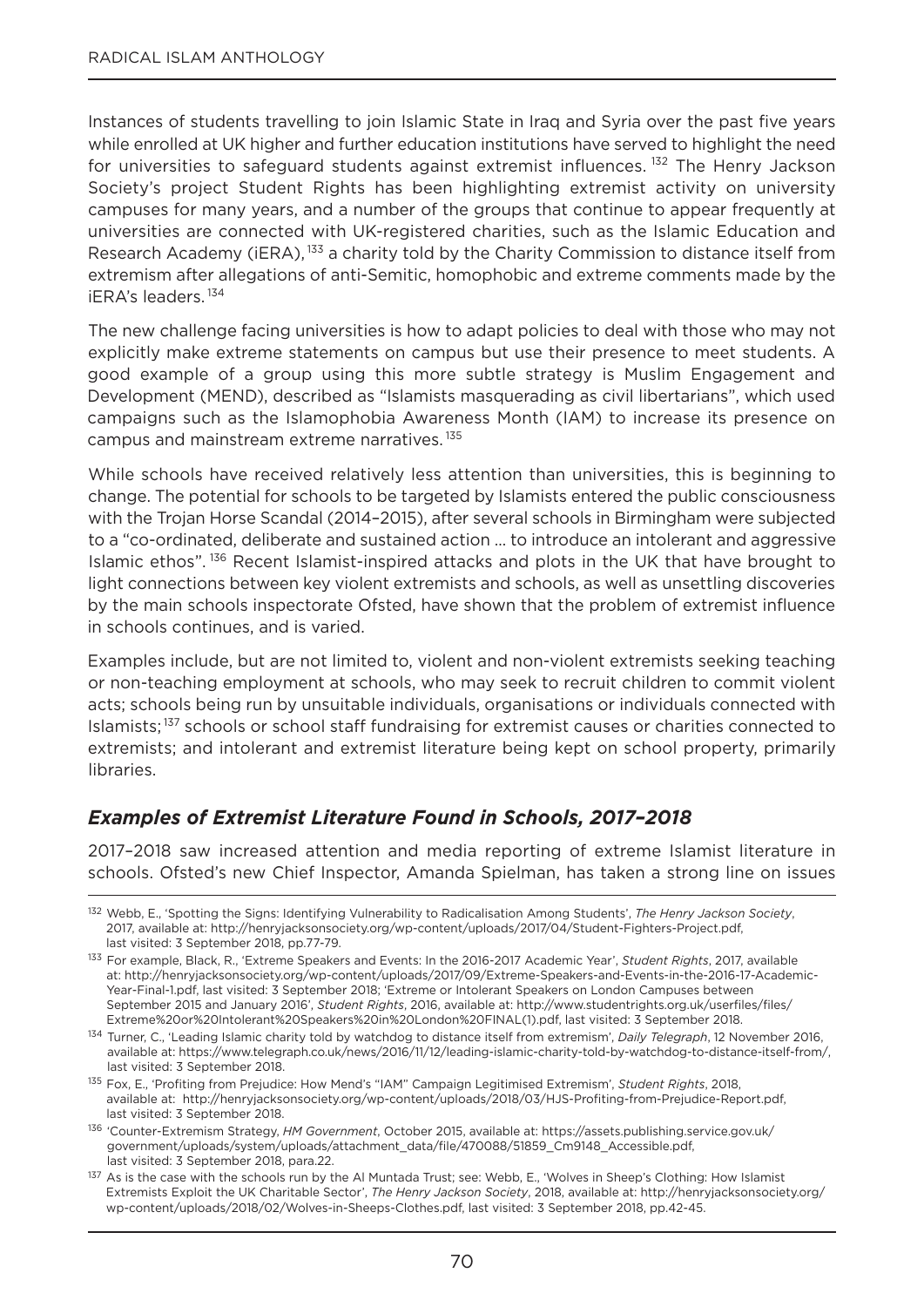relating to the treatment of female students, segregation, integration and British values in faith schools.<sup>138</sup> As a result, both she and Ofsted have received pressure and threats from Islamist extremists and the Far Left.<sup>139</sup>

In 2018 reports were made public of inappropriate literature found in one school, Al Hijrah School in Birmingham, which contained derogatory comments and incited violence against women, including condoning marital rape and telling girls not to use tampons.<sup>140</sup> Concerns had already been raised in late 2017 about the school's segregation policy and the disadvantaged position of girls.<sup>141</sup> The struggle between Al Hijrah and Ofsted over the issue of gender segregation is ongoing. Spielman has insisted that such schools must uphold British values in the face of "increasing hostility" towards inspectors from schools that are influenced by "the most conservative religious groups".<sup>142</sup>

A discovery of similarly inappropriate books was reported in 2018 at a private Islamic school in Luton. Inappropriate literature had already been found at the school in 2014, including some promoting stoning, lashing and execution. other books at the school included a work advocating the hitting of children who do not pray, and another praising those who "loved death more than life in their pursuit of righteous and true religion".<sup>143</sup>

In a speech at Policy Exchange on 9 July 2018, Spielman notably said, "We see in some of the more extreme cases that religious group identity and authority are being systematically built up and used to limit individual liberties, such as the right of the girl to enjoy the same opportunities as a boy.". <sup>144</sup> Indeed, we have seen schools being run by charities connected to extremists,.<sup>145</sup> as well as Islamist groups such as MEND repeatedly holding events at schools.<sup>146</sup>

#### *Violent Extremists and Charitable Connections*

Recent attacks and plots in the UK have revealed interesting connections within both the education and charitable sectors, including the cases of Khuram Butt, the ringleader of the attack on London Bridge on 3rd June 2017,<sup>147</sup> and Umar Haque, sentenced to life in prison after he planned to create an army of children to carry out acts of terrorism.<sup>148</sup>

<sup>138</sup> For example, 'Amanda Spielman's speech to the Policy Exchange think tank', *HM Government*, 9 July 2018, available at: https://www.gov.uk/government/speeches/amanda-spielmans-speech-to-the-policy-exchange-think-tank, last visited: 3 September 2018.

<sup>139</sup> Hurst, g., R. Sylvester and A. Thompson, 'Extremists target ofsted over faith schools', *The Times*, 16 December 2017, available at: https://www.thetimes.co.uk/article/extremists-target-ofsted-over-faith-schools-ruling-2z25f00kh, last visited: 3 September 2018; 'ofsted chief inspector Amanda Spielman received "venomous" abuse after questioning faith schools', *Independent*, 16 December 2017, available at: https://www.independent.co.uk/news/uk/home-news/ofsted-latestamanda-spielman-chief-inspector-venomous-abuse-questioning-faith-schools-a8114036.html, last visited: 3 September 2018.

<sup>140</sup> Chandler-Wilde, H., 'Birmingham Islamic school accused of warning girls not to use tampons', *Birmingham Live*, 12 May 2018, available at: https://www.birminghammail.co.uk/news/midlands-news/birmingham-islamic-school-accused-warning-14649347, last visited: 3 September 2018.

<sup>141</sup> 'Statement on Al-Hijrah school judgement', *Ofsted*, 13 october 2017, available at: https://www.gov.uk/government/news/statement-on-al-hijrah-school-judgement, last visited: 3 September 2018.

<sup>142</sup> Walker, J., 'School inspectors defend sex-segregation battle against Al-Hijrah School', *Birmingham Post*, 11 July 2018, available at: https://www.birminghampost.co.uk/news/regional-affairs/school-inspectors-defend-sex-segregation-14894187, last visited: 3 September 2018.

<sup>143</sup> Turner, C., 'Islamic primary school had books written by banned extremist, ofsted report finds', *Daily Telegraph*, 16 January 2018, available at: https://www.telegraph.co.uk/education/2018/01/16/islamic-primary-school-had-books-written-bannedextremist-ofsted/, last visited: 3 September 2018.

<sup>144</sup> 'Amanda Spielman's speech to the Policy Exchange think tank', *HM Government*, 9 July 2018.

<sup>145</sup> As is the case with the schools run by the Al Muntada Trust; see: Webb, E., 'Wolves in Sheep's Clothing: How Islamist Extremists Exploit the UK Charitable Sector', *The Henry Jackson Society*, 2018, pp.42-45.

<sup>146</sup> Fox, E., 'Profiting from Prejudice: How Mend's "IAM" Campaign Legitimised Extremism', *Student Rights*, 2018.

<sup>&</sup>lt;sup>147</sup> Osborne, S., 'London Bridge attacker Khuram Butt buried in secret "after 130 imams refuse to perform funeral"', *Independent*, 24 July 2017, available at: https://www.independent.co.uk/news/uk/home-news/london-bridge-attackerkhuram-butt-buried-secret-funeral-muslim-imams-refuse-islam-a7856551.html, last visited: 3 September 2018.

<sup>148</sup> 'Men sentenced for terrorist attack plot', *Metropolitan Police*, 27 March 2018, available at: http://news.met.police.uk/news/men-sentenced-for-terrorist-attack-plot-300368, last visited: 3 September 2018.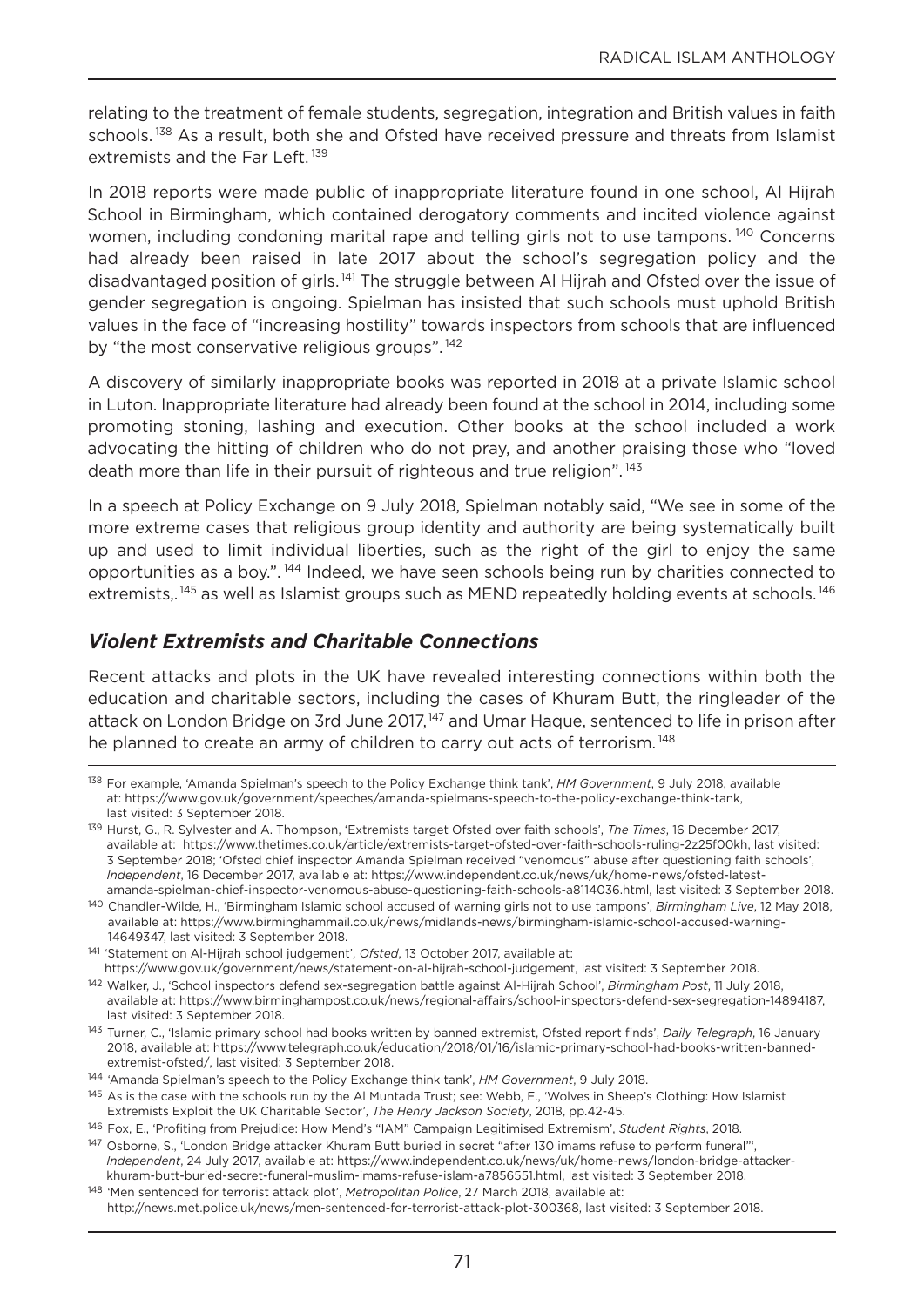Despite not having the appropriate qualifications, Khuram Butt taught Quranic classes to young children at Eton Community College, formerly Ad-Deen Primary, in Ilford. Butt reportedly told students that "the worst creatures are the kuffar" and that it was acceptable for them to lie to their parents in a "state of war".<sup>149</sup>

The proprietor of the school was Sophie Rahman, who has now been indefinitely banned from teaching. Though she initially tried to cover it up, she is the ex-wife of Sajeel Shahid, <sup>150</sup> who, in addition to being a member of the now proscribed group Al-Muhajiroun, reportedly established a terrorist training camp in Pakistan and has alleged connections with terrorist plots in the UK. <sup>151</sup> Like Shahid, Butt had connections with members of Al-Muhajiroun, and consequently even featured in the 2016 Channel 4 documentary *The Jihadist Next Door*. <sup>152</sup>

Shahid managed a gym in Ilford attended by extremist individuals, including those behind the London Bridge attack.<sup>153</sup> It was also clear that Rahman did not agree with the government's Prevent duty, calling the policy "racist, politicised and highly dubious" and stating that it has "been used to marginalise and silence Muslims from speaking out against State structured discrimination". <sup>154</sup>

Ad-Deen school also had connections with the charitable sector. The school rented property from a community centre owned by the charity League of British Muslims. According to the charity's chairman, notorious Al-Muhajiroun founder omar Bakri Mohammed had used the centre to give talks until the charity "had to throw him out".155 While the proprietor is ultimately responsible, and ofsted inspections should pick up on this sort of abuse, the charity also has a duty to ensure that its property is not used for extremist purposes.<sup>156</sup>

In addition, evidence from its social media accounts shows that the school had raised money for two charities connected to extremism: AI Fatiha Global <sup>157</sup> and Aid4Syria. <sup>158</sup> Aid4Syria is known to have named one of its emergency vehicles after convicted terrorist Aafia Siddiqui. <sup>159</sup> Moreover, Alan Henning, a British aid worker who was kidnapped and executed by Islamic State, had travelled with an aid convoy organised by Rochdale Aid4Syria and Al Fatiha Global, though there is no suggestion that they bear any responsibility or have links with Islamic State.<sup>160</sup>

<sup>149</sup> 'Ms Sophie Rahman: Professional conduct panel outcome', *Teaching Regulation Agency*, June 2018, available at: https://assets.publishing.service.gov.uk/government/uploads/system/uploads/attachment\_data/file/727578/Rahman\_\_ S\_Web\_decision.pdf, last visited: 3 September 2018; Peachey, P., 'Britain's teachers of terror: How extremists infiltrated classrooms', *The National*, 28 July 2018, available at: https://www.thenational.ae/world/europe/britain-s-teachers-of-terrorhow-extremists-infiltrated-classrooms-1.754728, last visited: 3 September 2018.

<sup>150</sup> Peachey, P., 'Britain's teachers of terror: How extremists infiltrated classrooms', *The National*, 28 July 2018.

<sup>151</sup> Ibid.

<sup>152</sup> 'Ms Sophie Rahman: Professional conduct panel outcome', *Teaching Regulation Agency*, June 2018, p.4; 'London terrorist Khuram Butt appeared on TV documentary The Jihadis next Door and "tried to go to Syria"', *Daily Telegraph*, 5 June 2017, available at: https://www.telegraph.co.uk/news/2017/06/05/london-terrorist-appeared-channel-4-jihadi-documentary-tried/, last visited: 3 September 2018.

<sup>153</sup> Peachey, P., 'Britain's teachers of terror: How extremists infiltrated classrooms', *The National*, 28 July 2018.

<sup>154</sup> 'Ms Sophie Rahman: Professional conduct panel outcome', *Teaching Regulation Agency*, June 2018, p.20.

<sup>155</sup> Peachey, P., 'Britain's teachers of terror: How extremists infiltrated classrooms', *The National*, 28 July 2018.

<sup>156 &#</sup>x27;Chapter 5: Protecting Charities from abuse for extremist purposes' in 'Compliance Toolkit: Protecting Charities from Harm', *Charity Commission*, January 2013, available at: https://assets.publishing.service.gov.uk/government/uploads/ system/uploads/attachment\_data/file/572853/Chapter5.pdf, last visited: 3 September 2018.

<sup>157</sup> For more details on Al Fatiha's links to terrorism, see: gilligan, A., '"Terror link" charities get British millions in gift Aid', *Daily Telegraph*, 29 november 2014.

<sup>158</sup> For more details on these connections, see: Addeen Primary School, @addeenprimary, *Twitter*, 19 December 2013, available at: https://twitter.com/addeenprimary/status/413759344770301953, last visited: 3 September 2018; Webb, E., 'Wolves in Sheep's Clothing: How Islamist Extremists Exploit the UK Charitable Sector', *The Henry Jackson Society*, 2018, pp.37-40.

<sup>159</sup> Webb, E., 'Wolves in Sheep's Clothing: How Islamist Extremists Exploit the UK Charitable Sector', *The Henry Jackson Society*, 2018, p.38.

<sup>160</sup> Webb, E., 'Wolves in Sheep's Clothing: How Islamist Extremists Exploit the UK Charitable Sector', *The Henry Jackson Society*, 2018, p.37.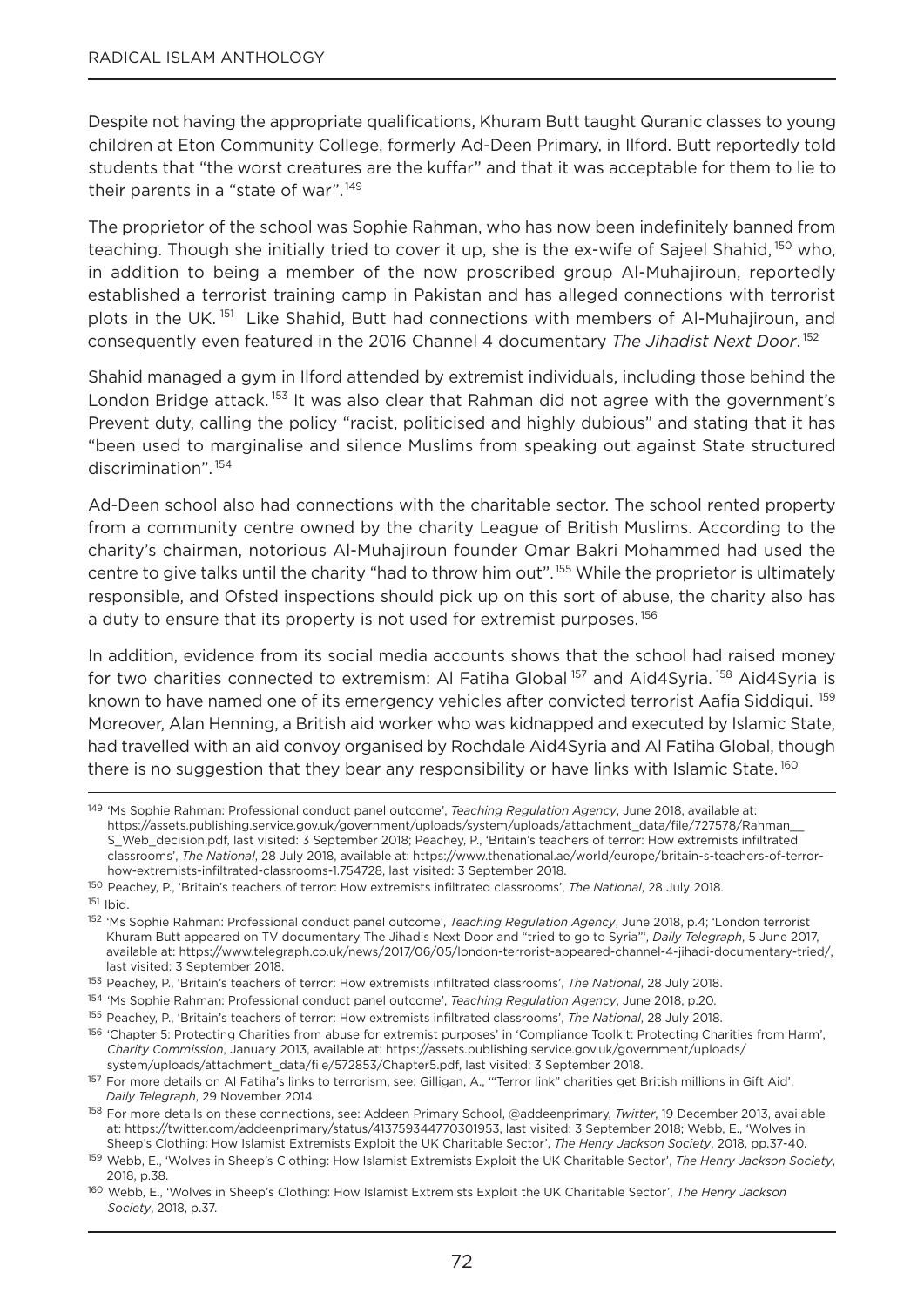Butt attended Ripple Road Mosque in Barking, where he is believed to have known Umar Haque who taught Islamic Studies at the mosque.<sup>161</sup> Haque was sentenced to life in prison in May 2018 for his role in leading a plot to weaponise children to carry out a terrorist attack in the UK.<sup>162</sup> Before his conviction, Haque worked as an administrator at Hafs Academy in newham, worked at Lantern of Knowledge School in Leyton, which was rated 'outstanding' by ofsted, and reportedly taught at Hafs Academy in Stratford, rated 'inadequate' by Ofsted.<sup>163</sup>

As its social media shows, the Hafs Academy in Stratford had also raised money for two concerning charities. In July 2016, the school was tagged in a Facebook post by Muslim Aid,<sup>164</sup> which was raising money at the school. Muslim Aid has links to the Muslim Brotherhood and was formerly part of the Union of good, an umbrella organisation proscribed by the United States because it was believed to be funding Hamas.<sup>165</sup> It also appears to have raised money in December 2015 with the As Suffa Institute.<sup>166</sup> The Chairman of the As Suffa Trust - which runs the Institute - is Zahir Mahmood,<sup>167</sup> who famously stated, "Hamas are not terrorists, they're freedom fighters." <sup>168</sup>

one of the reasons for the far-reaching connections between Islamist abuse in the education and charitable sector is that a small network of individuals is disproportionately involved in a large number of the UK's Islamist organisations.

## *Islamist Networks and the UK Charitable Sector*

In addition to the benefits described above, charities have one additional advantage: not only do extremist groups use this status to create an air of credibility, but they also use it to obtain access to taxpayer money through Gift Aid.<sup>169</sup> Indeed, research by The Henry Jackson Society (2017) revealed that charities with extremist connections received more than £6 million from the British taxpayer in the 2015-2016 financial year alone.<sup>170</sup> A report by the Middle East Forum found that one of the largest of these concerning charities, Islamic Relief (IR), has received more than \$80 million from taxpayers in the West over the past ten years. <sup>171</sup> In 2016 alone, IR received more than €2 million from the European Commission for humanitarian aid.<sup>172</sup>

- <sup>166</sup> Usman Rana, *Facebook*, 31 December 2015, available at: https://www.facebook.com/usman.rana.5855594/posts/10208422837472275, last visited: 3 September 2018. <sup>167</sup> 'As-Suffa Trust', *Charity Commission*, available at: http://beta.charitycommission.gov.uk/charity-details/
- ?regid=1106270&subid=0, last visited: 3 September 2018.
- <sup>168</sup> 'Palestine event dominated by extremist speakers', *Student Rights*, 18 February 2013, available at: http://www.studentrights.org.uk/article/2036/palestine\_event\_dominated\_by\_extremist\_speakers, last visited: 3 September 2018.

<sup>169</sup> Kennedy, D. and K. gibbons, 'Charities linked to extremism get £6m', *The Times*, 26 February 2018, available at: https://www.thetimes.co.uk/article/islamic-charities-linked-to-extremism-get-6m-xtbrnn6vl, last visited: 3 September 2018.

<sup>161</sup> Evans, M., 'Teacher tried to raise army of jihadist children at school rated outstanding', *Daily Telegraph*, 2 March 2018, available at: https://www.telegraph.co.uk/news/2018/03/02/islamic-school-teacher-tried-raise-army-jihadistchildren-judged/, last visited: 3 September 2018; Spillett, R. and D. gardham, 'ISIS-obsessed religious teacher is found guilty of training "army" of more than 100 pupils as young as 11 to unleash car and knife attacks on Big Ben, Heathrow and Westfield', *Daily Mail*, 2 March 2018, available at: http://www.dailymail.co.uk/news/article-5422811/Islamist-trained-100-youngsters-attack-London.html, last visited: 3 September 2018.

<sup>162</sup> 'Men sentenced for terrorist attack plot', *Metropolitan Police*, 27 March 2018.

<sup>&</sup>lt;sup>163</sup> Spillett, R. and D. Gardham, 'ISIS-obsessed religious teacher is found guilty of training "army" of more than 100 pupils as young as 11 to unleash car and knife attacks on Big Ben, Heathrow and Westfield', *Daily Mail*, 2 March 2018; Evans, M., 'Teacher tried to raise army of jihadist children at school rated outstanding', *Daily Telegraph*, 2 March 2018.

<sup>164</sup> Muslim Aid, *Facebook*, 19 July 2016, available at: https://www.facebook.com/Muslimaid/posts/1191555080889131, last visited: 3 September 2018.

<sup>165</sup> Webb, E., 'Wolves in Sheep's Clothing: How Islamist Extremists Exploit the UK Charitable Sector', *The Henry Jackson Society*, 2018, p.63.

<sup>170</sup> Kennedy, D. and K. gibbons, 'Charities linked to extremism get £6m', *The Times*, 26 February 2018; Webb, E., 'Wolves in Sheep's Clothing: How Islamist Extremists Exploit the UK Charitable Sector', *The Henry Jackson Society*, 2018.

<sup>171</sup> Based on multiple Western countries over a 10-year period. More information on this calculation can be found in: Westrop, S., 'Islamic Relief: Charity, Extremism & Terror', *Middle East Forum*, 20 June 2018, available at: https://www.meforum.org/articles/2018/islamic-relief-charity-extremism-and-terror, last visited: 4 September 2018.

<sup>172 &#</sup>x27;Islamic Relief - Financial Transparency System', European Commission, 2016, available at: http://ec.europa.eu/budget/fts/index\_en.htm, last visited: 10 September 2018; Webb, E., 'Wolves in Sheep's Clothing: How Islamist Extremists Exploit the UK Charitable Sector', *The Henry Jackson Society*, 2018, p.65.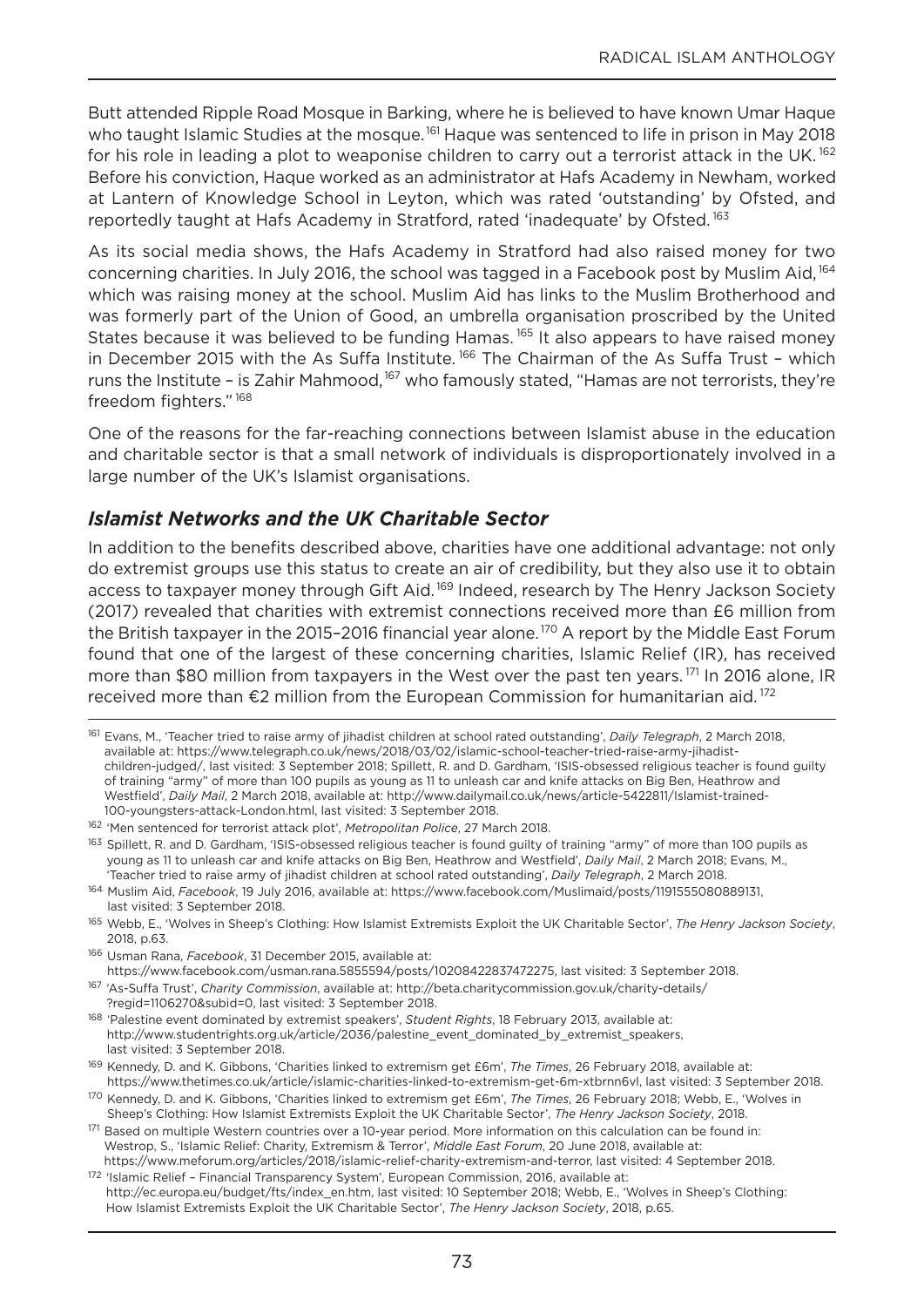As shown by our research, a small number of individuals forming a network were involved in multiple charities and organisations. These individuals, with backgrounds in the Muslim Brotherhood, Jamaat-e-Islami and Salafism, have established organisations; companies; charities; online, broadcast and media outlets; and also produce *dawah* literature. <sup>173</sup>

Two of these organisations, Islamic Research Foundation International (IRFI) and Islamic Dawah Centre International (IDCI), are particularly problematic. IRFI funds Peace TV, the channel of the charity's chairman Dr Zakir Naik, a well-known Islamist preacher who was banned from entering the UK in 2010 for concerns relating to extremism.<sup>174</sup> Meanwhile, IDCI continues to provide the bulk of *dawah* literature for stalls and university fairs around the country. This literature includes works by Naik as well as by other renowned Islamists such as Syed Abul Ala Maududi, Sayyid Qutb and Bilal Philips. Some of the works by these individuals have been banned from UK prisons because of their extreme content, including the IDCI leaflet *Towards Understanding Islam* by Maududi. <sup>175</sup>

Despite receiving more powers, the UK Charity Commission is struggling to rid the sector of extremism, partly because it is unable to deregister charities. Naik remains chairman of IRFI, and other examples, such as the statutory inquiries of the Charity Commission into iERA and Islamic network, show relatively few results. iERA continues to involve many of the same individuals as before the investigation, though a few have recanted their positions, while Islamic Network continued to host extreme speakers after the statutory inquiry.<sup>176</sup>

## *Conclusion*

The exploitation of the education and charitable sectors will continue to pose a formidable challenge to the UK government and civil society in the coming years. In the education sector, rethinking policies and training will be required to ensure safeguarding procedures meet the evolving challenge, so that, for example, those inspecting schools are as astute as those seeking to abuse them. In the charitable sector, in addition to maximising the legal powers currently available to the Charity Commission, there must be serious discussion on a national level about the domestic funding of extremism and what future legislation may be introduced to curb the threat within the sector.

With regard to the powers of the Charity Commission, which were increased by the Charities Act 2016, it is unlikely that more legislation will be introduced in the near future, and the Commission is far from being given the power to deregister Islamist extremist charities. In the meantime, Her Majesty's Revenue and Customs (HMRC) should ensure that taxpayer money does not support Islamist extremist charities, and fundraising platforms should not aid their fundraising efforts by hosting them. In addition, a more robust approach is needed across the education sector to identify and limit the access such groups have to students, either in person or through their literature.

often hamstrung by the limits of their powers, regulatory bodies and the government continue to play catch-up with the UK's Islamist networks, and it will take creative policy and legislative thinking to transform this futile dynamic.

<sup>173</sup> Webb, E., 'Wolves in Sheep's Clothing: How Islamist Extremists Exploit the UK Charitable Sector', *The Henry Jackson Society*, 2018, p.4.

<sup>174</sup> Ibid, p.48.

<sup>175</sup> Webb, E., 'Wolves in Sheep's Clothing: How Islamist Extremists Exploit the UK Charitable Sector', *The Henry Jackson Society*, 2018, pp.45-48; Iqbal, S. and Noel Titheradge, "Extremist" books remained in prisons despite warning', *BBC News*, 28 July 2016, available at: https://www.bbc.com/news/uk-36774358, last visited: 4 September 2018; *Towards Understanding Islam, Islamic Dawah Centre International* (IDCI) Shop, available at: http://idci.co.uk/Towards-Understanding-Islam-3045-d#.W4aD4uhKjIU, last visited: 4 September 2018.

<sup>176</sup> Both statutory inquiries by the Commission were opened in 2014; see: Webb, E., 'Wolves in Sheep's Clothing: How Islamist Extremists Exploit the UK Charitable Sector', *The Henry Jackson Society*, 2018, pp.52-56.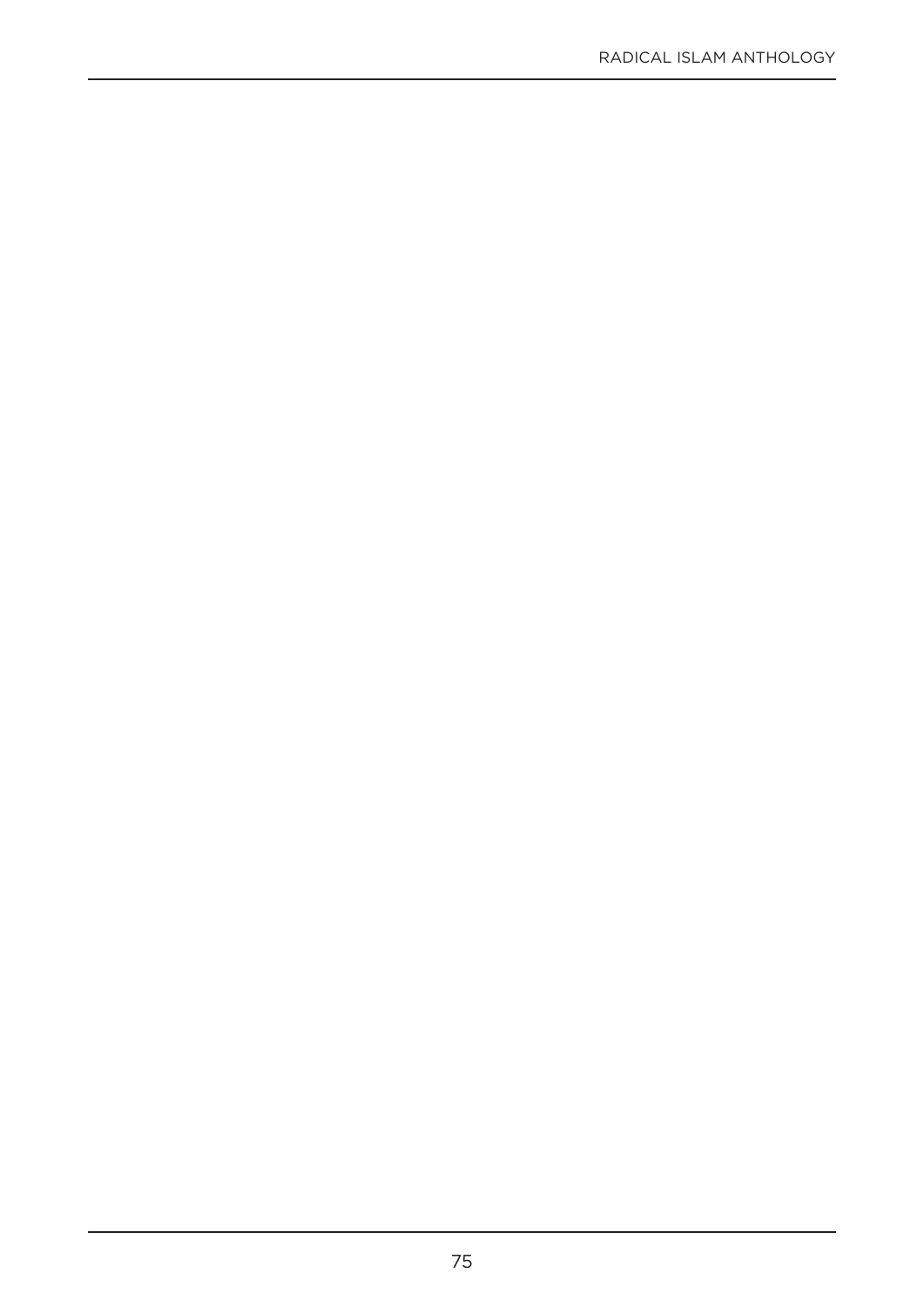

**DEMOCRACY | FREEDOM | HUMAN RIGHTS**

## **About The Henry Jackson Society**

**The Henry Jackson Society** is a think-tank and policy-shaping force that fights for the principles and alliances which keep societies free, working across borders and party lines to combat extremism, advance democracy and real human rights, and make a stand in an increasingly uncertain world.